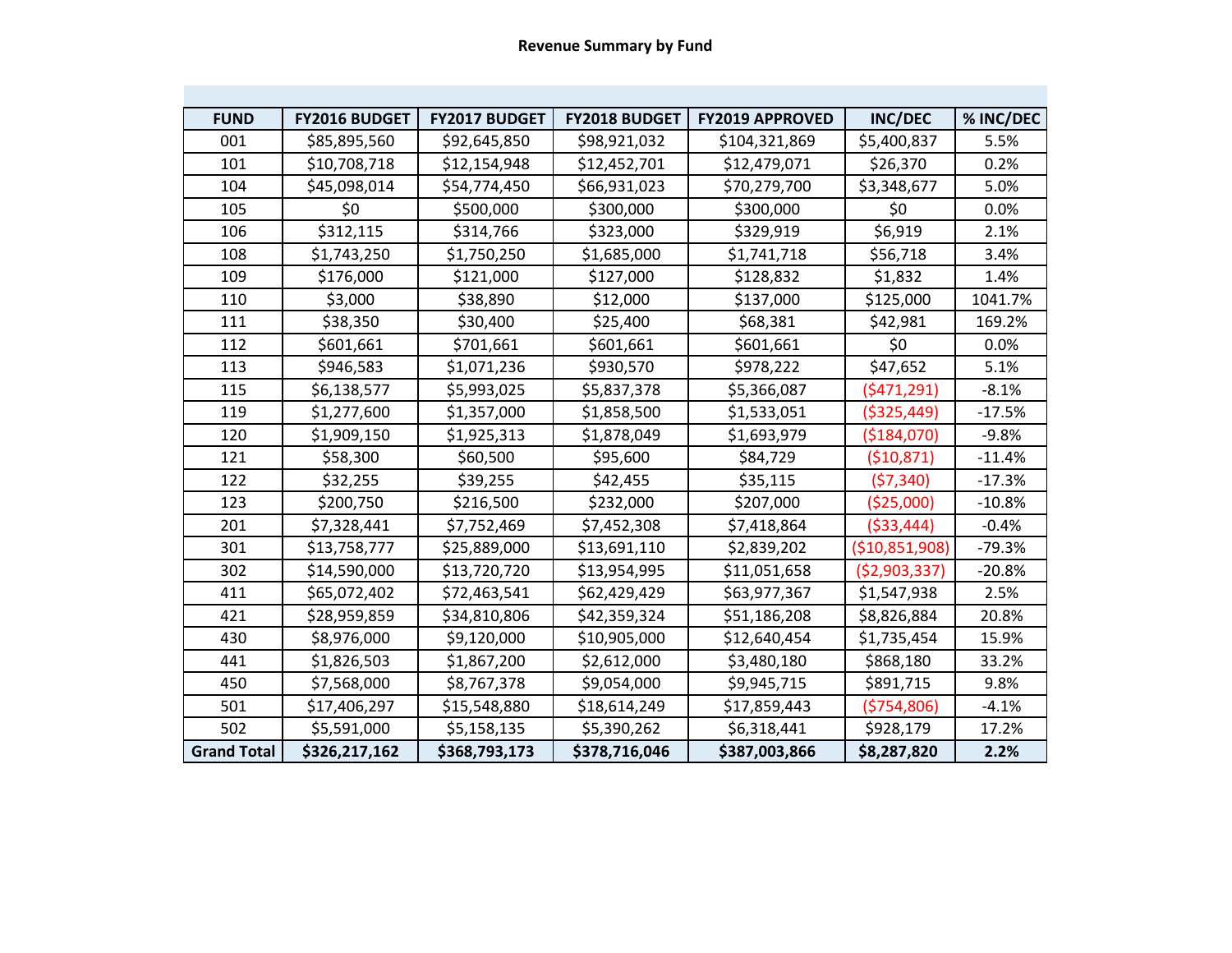| <b>FUND</b> | <b>FUND TITLE</b>   | <b>DEPT</b> | <b>DEPARTMENT TITLE</b>               | <b>CATEGORY</b> | <b>CATEGORY DESCRIPTION</b> | <b>ACCOUNT</b> | <b>ACCOUNT TITLE</b>             | FY2016 BUDGET | <b>FY2017 BUDGET</b> | <b>FY2018 BUDGET</b> | <b>FY2019 APPROVED</b> | <b>INC/DEC</b> | % INC/DEC |
|-------------|---------------------|-------------|---------------------------------------|-----------------|-----------------------------|----------------|----------------------------------|---------------|----------------------|----------------------|------------------------|----------------|-----------|
| 001         | <b>GENERAL FUND</b> | 0100R       | <b>GENERAL FUND</b><br><b>REVENUE</b> | 340             | <b>FEE REVENUE</b>          | 311100         | AD VALOREM TAXES-CURRENT         | \$47,819,742  | \$51,233,510         | \$59,359,204         | \$62,654,006           | \$3,294,802    | 5.6%      |
| 001         | <b>GENERAL FUND</b> | 0100R       | <b>GENERAL FUND</b><br><b>REVENUE</b> | 340             | <b>FEE REVENUE</b>          | 311200         | AD VALOREM TAXES-DELINQ          | \$100,000     | \$65,000             | \$50,000             | \$50,000               | \$0            | $0.0\%$   |
| 001         | <b>GENERAL FUND</b> | 0100R       | <b>GENERAL FUND</b><br><b>REVENUE</b> | 340             | <b>FEE REVENUE</b>          | 315000         | <b>COMMUNICATION SERVICE TAX</b> | \$1,750,000   | \$1,750,000          | \$1,650,000          | \$1,644,723            | (55, 277)      | $-0.3%$   |
| 001         | <b>GENERAL FUND</b> | 0100R       | <b>GENERAL FUND</b><br><b>REVENUE</b> | 340             | <b>FEE REVENUE</b>          | 316012         | OCCUPATIONAL                     | \$350,000     | \$350,000            | \$350,000            | \$350,000              | \$0            | $0.0\%$   |
| 001         | <b>GENERAL FUND</b> | 0100R       | <b>GENERAL FUND</b><br><b>REVENUE</b> | 340             | <b>FEE REVENUE</b>          | 329125         | SOLICITATION PERMITS             | \$500         | \$100                | \$100                | \$100                  | \$0            | $0.0\%$   |
| 001         | <b>GENERAL FUND</b> | 0100R       | <b>GENERAL FUND</b><br><b>REVENUE</b> | 340             | <b>FEE REVENUE</b>          | 335130         | <b>INSURANCE AGENTS LICENSES</b> | \$45,000      | \$45,000             | \$45,000             | \$45,000               | \$0            | $0.0\%$   |
| 001         | <b>GENERAL FUND</b> | 0100R       | <b>GENERAL FUND</b><br><b>REVENUE</b> | 340             | <b>FEE REVENUE</b>          | 335140         | MOBILE HOME LICENSES             | \$30,000      | \$25,000             | \$27,500             | \$27,500               | \$0            | $0.0\%$   |
| 001         | <b>GENERAL FUND</b> | 0100R       | <b>GENERAL FUND</b><br><b>REVENUE</b> | 340             | <b>FEE REVENUE</b>          | 335150         | ALCOHOLIC BEVERAGES LICS         | \$100,000     | \$100,000            | \$115,000            | \$115,000              | \$0            | $0.0\%$   |
| 001         | <b>GENERAL FUND</b> | 0100R       | <b>GENERAL FUND</b><br><b>REVENUE</b> | 340             | <b>FEE REVENUE</b>          | 335180         | LG HALF-CENT SALES TAX           | \$14,100,000  | \$15,630,000         | \$16,000,000         | \$16,504,700           | \$504,700      | 3.2%      |
| 001         | <b>GENERAL FUND</b> | 0100R       | <b>GENERAL FUND</b><br><b>REVENUE</b> | 340             | <b>FEE REVENUE</b>          | 341521         | SHERIFF'S CIVIL FEES             | \$180,000     | \$125,000            | \$95,000             | \$100,500              | \$5,500        | 5.8%      |
| 001         | <b>GENERAL FUND</b> | 0100R       | <b>GENERAL FUND</b><br><b>REVENUE</b> | 340             | <b>FEE REVENUE</b>          | 341901         | <b>QUIT CLAIM DEEDS</b>          | \$2,000       | \$2,000              | \$2,000              | \$3,550                | \$1,550        | 77.5%     |
| 001         | <b>GENERAL FUND</b> | 0100R       | <b>GENERAL FUND</b><br><b>REVENUE</b> | 340             | <b>FEE REVENUE</b>          | 341902         | PAAB FILING FEES                 | \$1,000       | \$1,000              | \$1,000              | \$1,000                | \$0            | $0.0\%$   |
| 001         | <b>GENERAL FUND</b> | 0100R       | <b>GENERAL FUND</b><br><b>REVENUE</b> | 340             | <b>FEE REVENUE</b>          | 341905         | <b>NOTARY SERVICES</b>           | \$300         | \$300                | \$100                | \$100                  | \$0            | $0.0\%$   |
| 001         | <b>GENERAL FUND</b> | 0100R       | <b>GENERAL FUND</b><br><b>REVENUE</b> | 340             | <b>FEE REVENUE</b>          | 341909         | <b>COPYING FEES</b>              | \$500         | \$1,000              | \$1,500              | \$1,000                | (5500)         | $-33.3%$  |
| 001         | <b>GENERAL FUND</b> | 0100R       | <b>GENERAL FUND</b><br><b>REVENUE</b> | 340             | <b>FEE REVENUE</b>          | 341910         | <b>CHARGES FOR SERVICES</b>      | \$3,500       | \$3,000              | \$3,000              | \$2,000                | (51,000)       | $-33.3%$  |
| 001         | <b>GENERAL FUND</b> | 0100R       | <b>GENERAL FUND</b><br><b>REVENUE</b> | 340             | <b>FEE REVENUE</b>          | 341911         | ATM REVENUE                      | \$1,500       | \$1,500              | \$1,500              | \$1,000                | (5500)         | $-33.3%$  |
| 001         | <b>GENERAL FUND</b> | 0100R       | <b>GENERAL FUND</b><br><b>REVENUE</b> | 340             | <b>FEE REVENUE</b>          | 341912         | <b>COST ALLOCATION PLAN</b>      | \$3,468,595   | \$3,593,900          | \$3,675,897          | \$3,622,336            | (553, 561)     | $-1.5%$   |
| 001         | <b>GENERAL FUND</b> | 0100R       | <b>GENERAL FUND</b><br><b>REVENUE</b> | 340             | <b>FEE REVENUE</b>          | 344165         | LAND SALE-INDUSTRIAL PARK        | \$0\$         | \$87,555             | \$0\$                | \$0                    | \$0            | $0.0\%$   |
| 001         | <b>GENERAL FUND</b> | 0100R       | <b>GENERAL FUND</b><br><b>REVENUE</b> | 340             | <b>FEE REVENUE</b>          | 348990         | <b>COLLECT NOT REMIT STATE</b>   | \$120,000     | \$125,000            | \$120,000            | \$120,000              | \$0            | $0.0\%$   |
| 001         | <b>GENERAL FUND</b> | 0100R       | <b>GENERAL FUND</b><br><b>REVENUE</b> | 340             | <b>FEE REVENUE</b>          | 351900         | OTHER JUDGMENTS & FINES          | \$0           | \$0\$                | \$5,000              | \$5,000                | \$0            | 0.0%      |
| 001         | <b>GENERAL FUND</b> | 0100R       | <b>GENERAL FUND</b><br><b>REVENUE</b> | 340             | <b>FEE REVENUE</b>          | 359100         | <b>CRT ORDERED RESTITUTION</b>   | \$3,000       | \$3,000              | \$5,000              | \$5,000                | \$0            | 0.0%      |
| 001         | <b>GENERAL FUND</b> | 0100R       | <b>GENERAL FUND</b><br><b>REVENUE</b> | 340             | <b>FEE REVENUE</b>          | 361101         | INTEREST ON TIME DEPOSITS        | \$285,000     | \$270,000            | \$200,000            | \$200,000              | \$0            | $0.0\%$   |
| 001         | <b>GENERAL FUND</b> | 0100R       | <b>GENERAL FUND</b><br><b>REVENUE</b> | 340             | <b>FEE REVENUE</b>          | 361104         | STATE INVESTMENT POOL INT        | \$30,000      | \$65,000             | \$80,000             | \$80,000               | \$0            | $0.0\%$   |
| 001         | <b>GENERAL FUND</b> | 0100R       | <b>GENERAL FUND</b><br><b>REVENUE</b> | 340             | <b>FEE REVENUE</b>          | 361301         | UNREAL INC(DEC)-FAIR VAL         | \$0\$         | \$0                  | \$0                  | \$0\$                  | \$0            | 0.0%      |
| 001         | <b>GENERAL FUND</b> | 0100R       | <b>GENERAL FUND</b><br><b>REVENUE</b> | 340             | <b>FEE REVENUE</b>          | 361400         | GAIN OR (LOSS) SALE INVST        | \$0\$         | \$0\$                | \$0                  | \$0                    | \$0\$          | $0.0\%$   |
| 001         | <b>GENERAL FUND</b> | 0100R       | <b>GENERAL FUND</b><br><b>REVENUE</b> | 340             | <b>FEE REVENUE</b>          | 362700         | OKAL ISL PIER/REST LEASE         | \$180,472     | \$180,472            | \$162,984            | \$162,984              | \$0            | 0.0%      |
| 001         | <b>GENERAL FUND</b> | 0100R       | <b>GENERAL FUND</b><br><b>REVENUE</b> | 340             | <b>FEE REVENUE</b>          | 362703         | ECBM, INC-ANNUAL 10/25           | \$31,104      | \$250,000            | \$250,000            | \$250,000              | \$0\$          | $0.0\%$   |
| 001         | <b>GENERAL FUND</b> | 0100R       | <b>GENERAL FUND</b><br><b>REVENUE</b> | 340             | <b>FEE REVENUE</b>          | 362704         | SURFSIDE-ANNUAL 10/15            | \$76,045      | \$250,000            | \$250,000            | \$250,000              | \$0            | $0.0\%$   |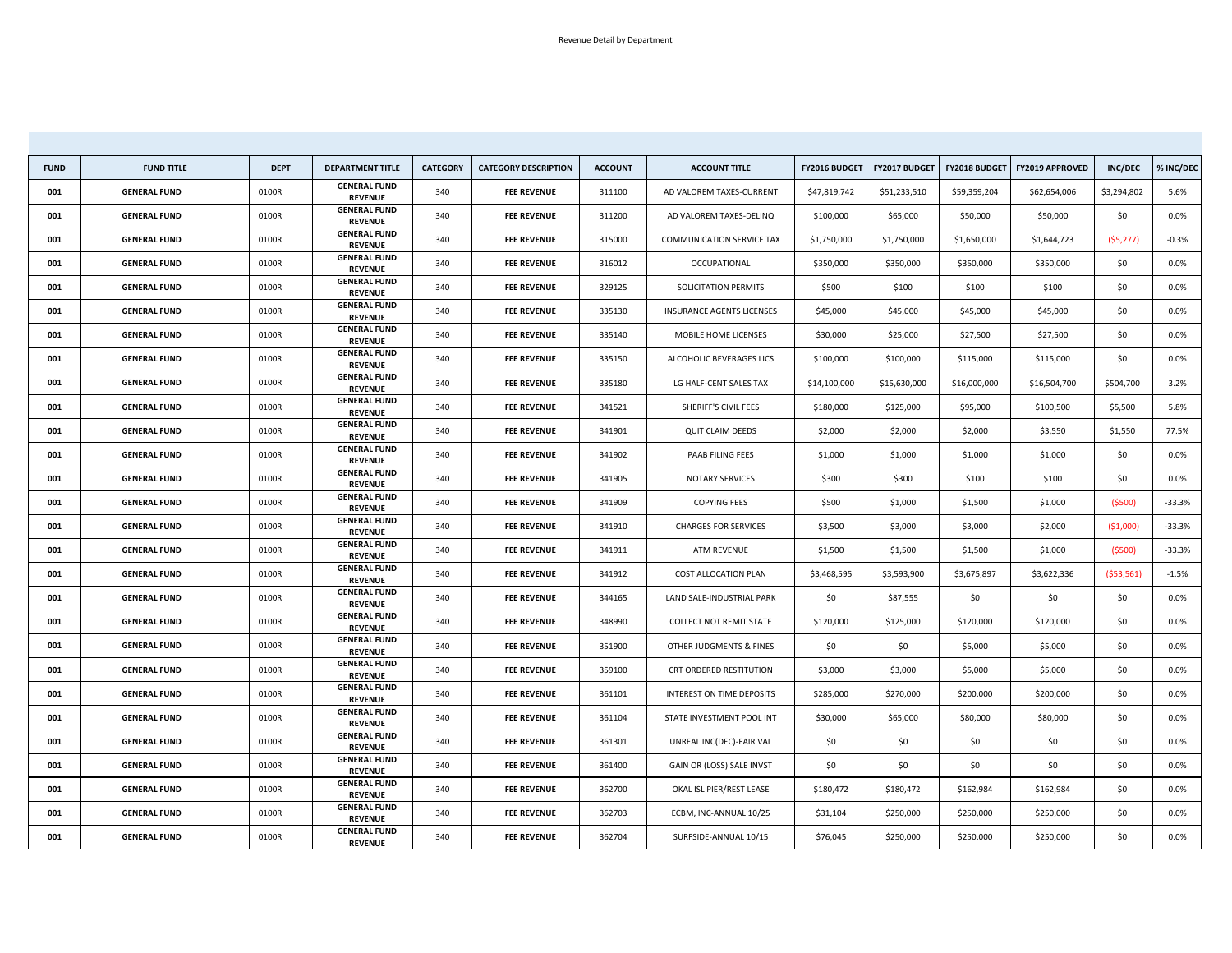| <b>FUND</b> | <b>FUND TITLE</b>   | <b>DEPT</b> | <b>DEPARTMENT TITLE</b>                        | <b>CATEGORY</b> | <b>CATEGORY DESCRIPTION</b> | <b>ACCOUNT</b> | <b>ACCOUNT TITLE</b>                 | <b>FY2016 BUDGET</b> | <b>FY2017 BUDGET</b> | <b>FY2018 BUDGET</b> | <b>FY2019 APPROVED</b> | <b>INC/DEC</b> | % INC/DEC  |
|-------------|---------------------|-------------|------------------------------------------------|-----------------|-----------------------------|----------------|--------------------------------------|----------------------|----------------------|----------------------|------------------------|----------------|------------|
| 001         | <b>GENERAL FUND</b> | 0100R       | <b>GENERAL FUND</b><br><b>REVENUE</b>          | 340             | <b>FEE REVENUE</b>          | 362705         | AQUA GREEN INC 08/21                 | \$78,500             | \$78,578             | \$79,672             | \$82,309               | \$2,637        | 3.3%       |
| 001         | <b>GENERAL FUND</b> | 0100R       | <b>GENERAL FUND</b><br><b>REVENUE</b>          | 340             | <b>FEE REVENUE</b>          | 362706         | DB ENTERTAINMENT PRODUCT             | \$68,000             | \$68,068             | \$67,969             | \$68,371               | \$402          | 0.6%       |
| 001         | <b>GENERAL FUND</b> | 0100R       | <b>GENERAL FUND</b><br><b>REVENUE</b>          | 340             | <b>FEE REVENUE</b>          | 362708         | <b>RITZ FOOD STORES</b>              | \$39,000             | \$41,340             | \$39,000             | \$39,000               | \$0            | $0.0\%$    |
| 001         | <b>GENERAL FUND</b> | 0100R       | <b>GENERAL FUND</b><br><b>REVENUE</b>          | 340             | <b>FEE REVENUE</b>          | 362710         | <b>ISLAND SANDS BEACH SVCS</b>       | \$30,000             | \$30,000             | \$30,000             | \$30,000               | \$0            | $0.0\%$    |
| 001         | <b>GENERAL FUND</b> | 0100R       | <b>GENERAL FUND</b><br><b>REVENUE</b>          | 340             | <b>FEE REVENUE</b>          | 362990         | <b>RENTS &amp; LEASES-OTHER</b>      | \$1,920              | \$1,920              | \$1,860              | \$1,836                | (524)          | $-1.3%$    |
| 001         | <b>GENERAL FUND</b> | 0100R       | <b>GENERAL FUND</b><br><b>REVENUE</b>          | 340             | <b>FEE REVENUE</b>          | 364100         | <b>EQUIPMENT PROCEEDS</b>            | \$0\$                | \$0                  | \$0                  | \$0                    | \$0            | $0.0\%$    |
| 001         | <b>GENERAL FUND</b> | 0100R       | <b>GENERAL FUND</b><br><b>REVENUE</b>          | 340             | <b>FEE REVENUE</b>          | 364110         | <b>LAND PROCEEDS</b>                 | \$0                  | \$0                  | \$0                  | \$0                    | \$0            | $0.0\%$    |
| 001         | <b>GENERAL FUND</b> | 0100R       | <b>GENERAL FUND</b><br><b>REVENUE</b>          | 340             | <b>FEE REVENUE</b>          | 366990         | DONATIONS-OTHER                      | \$0                  | \$0                  | \$0                  | \$0                    | \$0            | $0.0\%$    |
| 001         | <b>GENERAL FUND</b> | 0100R       | <b>GENERAL FUND</b><br><b>REVENUE</b>          | 340             | <b>FEE REVENUE</b>          | 369950         | <b>COMMISSIONS</b>                   | \$2,000              | \$1,500              | \$1,500              | \$1,500                | \$0            | $0.0\%$    |
| 001         | <b>GENERAL FUND</b> | 0100R       | <b>GENERAL FUND</b><br><b>REVENUE</b>          | 340             | <b>FEE REVENUE</b>          | 369990         | OTHER MISC REVENUE                   | \$231,436            | \$60,000             | \$65,000             | \$65,000               | \$0            | $0.0\%$    |
| 001         | <b>GENERAL FUND</b> | 0100R       | <b>GENERAL FUND</b><br><b>REVENUE</b>          | 340             | <b>FEE REVENUE</b>          | 381105         | <b>BUDG TRF-NATURAL DISAST</b>       | \$0\$                | \$500,000            | \$0                  | \$0                    | \$0            | $0.0\%$    |
| 001         | <b>GENERAL FUND</b> | 0100R       | <b>GENERAL FUND</b><br><b>REVENUE</b>          | 340             | <b>FEE REVENUE</b>          | 381201         | <b>BUDG TRF-DEBT SERVICE FND</b>     | \$0\$                | \$139,160            | \$0                  | \$0                    | \$0            | $0.0\%$    |
| 001         | <b>GENERAL FUND</b> | 0100R       | <b>GENERAL FUND</b><br><b>REVENUE</b>          | 340             | <b>FEE REVENUE</b>          | 381214         | <b>BUDG TRF-RACING MONIES</b>        | \$28,000             | \$28,000             | \$28,000             | \$28,000               | \$0            | $0.0\%$    |
| 001         | <b>GENERAL FUND</b> | 0100R       | <b>GENERAL FUND</b><br><b>REVENUE</b>          | 340             | <b>FEE REVENUE</b>          | 381501         | <b>BUDG TRF-SELF INSURANCE</b>       | \$0\$                | \$0                  | \$350,000            | \$0                    | ( \$350,000)   | $-100.0\%$ |
| 001         | <b>GENERAL FUND</b> | 0100R       | <b>GENERAL FUND</b><br><b>REVENUE</b>          | 340             | <b>FEE REVENUE</b>          | 386201         | TRF FROM CLERK-EX FEES               | \$50,000             | \$50,000             | \$0                  | \$0                    | \$0            | 0.0%       |
| 001         | <b>GENERAL FUND</b> | 0100R       | <b>GENERAL FUND</b><br><b>REVENUE</b>          | 340             | <b>FEE REVENUE</b>          | 386701         | TRF FROM TAX COLL-EX FEES            | \$56,823             | \$54,430             | \$0                  | \$0                    | \$0            | $0.0\%$    |
| 001         | <b>GENERAL FUND</b> | 0100R       | <b>GENERAL FUND</b><br><b>REVENUE</b>          | 340             | <b>FEE REVENUE</b>          | 389901         | <b>BALANCES-CASH</b>                 | \$10,816,306         | \$10,500,300         | \$6,875,000          | \$7,322,712            | \$447,712      | 6.5%       |
| 001         | <b>GENERAL FUND</b> | 0100R       | <b>GENERAL FUND REVENUE</b><br><b>Total</b>    |                 |                             |                |                                      | \$80,080,243         | \$85,710,633         | \$89,987,786         | \$93,834,227           | \$3,846,441    | 4.3%       |
|             |                     |             |                                                |                 |                             |                |                                      |                      |                      |                      |                        |                |            |
| 001         | <b>GENERAL FUND</b> | 0103R       | <b>PURCHASING</b><br><b>REVENUE</b>            | 340             | <b>FEE REVENUE</b>          | 341909         | <b>COPYING FEES</b>                  | \$0\$                | \$0                  | \$0                  | \$0                    | \$0\$          | $0.0\%$    |
| 001         | <b>GENERAL FUND</b> | 0103R       | <b>PURCHASING</b><br><b>REVENUE</b>            | 340             | <b>FEE REVENUE</b>          | 341910         | <b>CHARGES FOR SERVICES</b>          | \$5,000              | \$0                  | \$300                | \$300                  | \$0            | $0.0\%$    |
| 001         | <b>GENERAL FUND</b> | 0103R       | <b>PURCHASING</b><br><b>REVENUE</b>            | 340             | <b>FEE REVENUE</b>          | 364100         | <b>EQUIPMENT PROCEEDS</b>            | \$15,000             | \$45,000             | \$21,000             | \$35,000               | \$14,000       | 66.7%      |
| 001         | <b>GENERAL FUND</b> | 0103R       | <b>PURCHASING REVENUE</b><br>Total             |                 |                             |                |                                      | \$20,000             | \$45,000             | \$21,300             | \$35,300               | \$14,000       | 65.7%      |
|             |                     |             |                                                |                 |                             |                |                                      |                      |                      |                      |                        |                |            |
| 001         | <b>GENERAL FUND</b> | 0108R       | <b>PLANNING DEPART</b><br><b>REVENUE</b>       | 340             | <b>FEE REVENUE</b>          | 341907         | PLANNING FEES                        | \$90,000             | \$70,000             | \$72,500             | \$60,000               | ( \$12,500)    | $-17.2%$   |
| 001         | <b>GENERAL FUND</b> | 0108R       | <b>PLANNING DEPART</b><br><b>REVENUE</b>       | 340             | <b>FEE REVENUE</b>          | 341909         | <b>COPYING FEES</b>                  | \$1,000              | \$500                | \$300                | \$0                    | ( \$300)       | $-100.0\%$ |
| 001         | <b>GENERAL FUND</b> | 0108R       | <b>PLANNING DEPART</b><br><b>REVENUE</b>       | 340             | <b>FEE REVENUE</b>          | 341910         | <b>CHARGES FOR SERVICES</b>          | \$2,000              | \$500                | \$2,200              | \$4,800                | \$2,600        | 118.2%     |
| 001         | <b>GENERAL FUND</b> | 0108R       | <b>PLANNING DEPART</b><br><b>REVENUE Total</b> |                 |                             |                |                                      | \$93,000             | \$71,000             | \$75,000             | \$64,800               | (\$10,200)     | $-13.6%$   |
|             |                     |             |                                                |                 |                             |                |                                      |                      |                      |                      |                        |                |            |
| 001         | <b>GENERAL FUND</b> | 0111R       | <b>INFORMATION TECH</b><br><b>REVENUE</b>      | 340             | <b>FEE REVENUE</b>          | 341903         | <b>MAPS &amp; PUBLICATIONS SALES</b> | \$100                | \$100                | \$120                | \$120                  | \$0            | $0.0\%$    |
| 001         | <b>GENERAL FUND</b> | 0111R       | <b>INFORMATION TECH</b><br><b>REVENUE</b>      | 340             | <b>FEE REVENUE</b>          | 341910         | <b>CHARGES FOR SERVICES</b>          | \$14,500             | \$14,500             | \$14,500             | \$14,620               | \$120          | 0.8%       |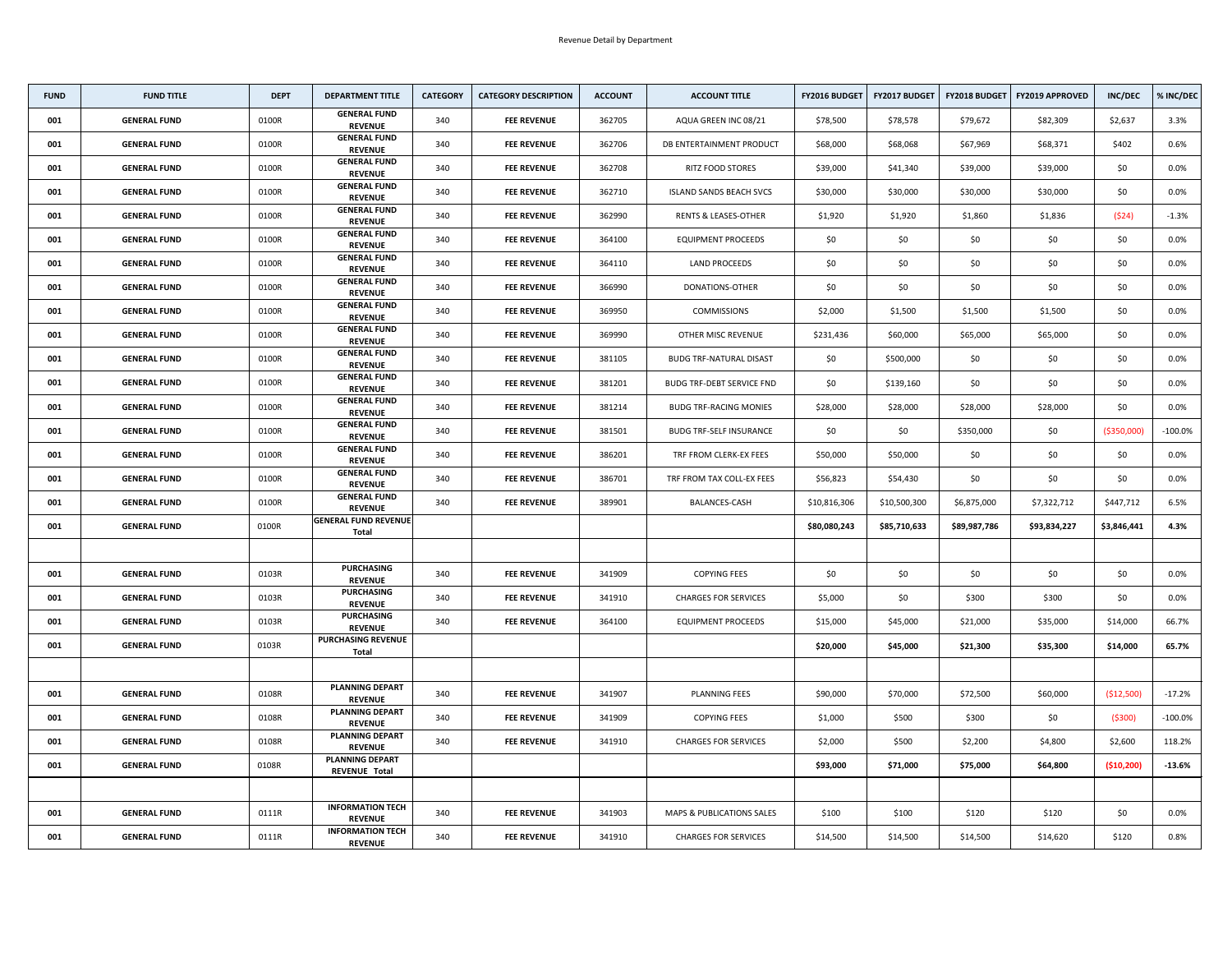| <b>FUND</b> | <b>FUND TITLE</b>   | <b>DEPT</b> | <b>DEPARTMENT TITLE</b>                          | <b>CATEGORY</b> | <b>CATEGORY DESCRIPTION</b> | <b>ACCOUNT</b> | <b>ACCOUNT TITLE</b>           | <b>FY2016 BUDGET</b> | <b>FY2017 BUDGET</b> | <b>FY2018 BUDGET</b> | <b>FY2019 APPROVED</b> | <b>INC/DEC</b> | % INC/DEC |
|-------------|---------------------|-------------|--------------------------------------------------|-----------------|-----------------------------|----------------|--------------------------------|----------------------|----------------------|----------------------|------------------------|----------------|-----------|
| 001         | <b>GENERAL FUND</b> | 0111R       | <b>INFORMATION TECH</b><br><b>REVENUE</b>        | 340             | <b>FEE REVENUE</b>          | 381301         | <b>BUDG TRF-CAPITAL OUTLAY</b> | \$257,950            | \$246,200            | \$102,700            | \$98,950               | (\$3,750)      | $-3.7%$   |
| 001         | <b>GENERAL FUND</b> | 0111R       | <b>INFORMATION TECH</b><br><b>REVENUE Total</b>  |                 |                             |                |                                | \$272,550            | \$260,800            | \$117,320            | \$113,690              | (\$3,630)      | $-3.1%$   |
|             |                     |             |                                                  |                 |                             |                |                                |                      |                      |                      |                        |                |           |
| 001         | <b>GENERAL FUND</b> | 0112R       | <b>FAC MAINTENANCE</b><br><b>REVENUE</b>         | 340             | <b>FEE REVENUE</b>          | 341995         | <b>IN-HOUSE REIMBURSABLES</b>  | \$0                  | \$0                  | \$0                  | \$0\$                  | \$0            | $0.0\%$   |
| 001         | <b>GENERAL FUND</b> | 0112R       | <b>FAC MAINTENANCE</b><br><b>REVENUE</b>         | 340             | <b>FEE REVENUE</b>          | 369902         | REIMBURSEMENT-UTILITIES        | \$60,000             | \$50,000             | \$50,000             | \$50,000               | \$0            | $0.0\%$   |
| 001         | <b>GENERAL FUND</b> | 0112R       | <b>FAC MAINTENANCE</b><br><b>REVENUE</b>         | 340             | <b>FEE REVENUE</b>          | 369990         | <b>OTHER MISC REVENUE</b>      | \$1,300              | \$2,000              | \$3,000              | \$2,000                | ( \$1,000)     | $-33.3%$  |
| 001         | <b>GENERAL FUND</b> | 0112R       | <b>FAC MAINTENANCE</b><br><b>REVENUE Total</b>   |                 |                             |                |                                | \$61,300             | \$52,000             | \$53,000             | \$52,000               | ( \$1,000)     | $-1.9%$   |
|             |                     |             |                                                  |                 |                             |                |                                |                      |                      |                      |                        |                |           |
| 001         | <b>GENERAL FUND</b> | 0122R       | <b>COUNTY WARN POINT</b><br><b>REVENUE</b>       | 340             | <b>FEE REVENUE</b>          | 342403         | 911 DISPATCH                   | \$0                  | \$96,500             | \$0                  | \$0                    | \$0            | $0.0\%$   |
| 001         | <b>GENERAL FUND</b> | 0122R       | <b>COUNTY WARN POINT</b><br><b>REVENUE</b>       | 340             | <b>FEE REVENUE</b>          | 342910         | <b>CHARGES FOR SERVICES</b>    | \$1,000              | \$1,000              | \$1,000              | \$1,000                | \$0            | $0.0\%$   |
| 001         | <b>GENERAL FUND</b> | 0122R       | <b>COUNTY WARN POINT</b><br><b>REVENUE Total</b> |                 |                             |                |                                | \$1,000              | \$97,500             | \$1,000              | \$1,000                | \$0            | $0.0\%$   |
|             |                     |             |                                                  |                 |                             |                |                                |                      |                      |                      |                        |                |           |
| 001         | <b>GENERAL FUND</b> | 0124R       | <b>CODE ENFORCEMENT</b><br><b>REVENUE</b>        | 340             | <b>FEE REVENUE</b>          | 342910         | <b>CHARGES FOR SERVICES</b>    | \$18,500             | \$35,000             | \$35,000             | \$35,000               | \$0            | $0.0\%$   |
| 001         | <b>GENERAL FUND</b> | 0124R       | <b>CODE ENFORCEMENT</b><br><b>REVENUE</b>        | 340             | <b>FEE REVENUE</b>          | 354000         | VIOLATIONS OF LOCAL ORDIN      | \$1,500              | \$1,500              | \$3,000              | \$3,000                | \$0            | $0.0\%$   |
| 001         | <b>GENERAL FUND</b> | 0124R       | <b>CODE ENFORCEMENT</b><br><b>REVENUE</b>        | 340             | <b>FEE REVENUE</b>          | 389901         | <b>BALANCES-CASH</b>           | \$28,271             | \$25,700             | \$25,000             | \$32,849               | \$7,849        | 31.4%     |
| 001         | <b>GENERAL FUND</b> | 0124R       | <b>CODE ENFORCEMENT</b><br><b>REVENUE Total</b>  |                 |                             |                |                                | \$48,271             | \$62,200             | \$63,000             | \$70,849               | \$7,849        | 12.5%     |
|             |                     |             |                                                  |                 |                             |                |                                |                      |                      |                      |                        |                |           |
| 001         | <b>GENERAL FUND</b> | 0125R       | <b>BEACH SAFETY</b><br><b>REVENUE</b>            | 340             | <b>FEE REVENUE</b>          | 381104         | <b>BUDG TRF-TOURIST DEVELP</b> | \$562,304            | \$587,818            | \$598,323            | \$633,213              | \$34,890       | 5.8%      |
| 001         | <b>GENERAL FUND</b> | 0125R       | <b>BEACH SAFETY REVENUE</b><br><b>Total</b>      |                 |                             |                |                                | \$562,304            | \$587,818            | \$598,323            | \$633,213              | \$34,890       | 5.8%      |
|             |                     |             |                                                  |                 |                             |                |                                |                      |                      |                      |                        |                |           |
| 001         | <b>GENERAL FUND</b> | 0126R       | <b>CORRECTIONS</b><br><b>REVENUE</b>             | 340             | <b>FEE REVENUE</b>          | 342302         | ROOM & BOARD-PRISONERS         | \$27,500             | \$35,000             | \$30,000             | \$33,000               | \$3,000        | 10.0%     |
| 001         | <b>GENERAL FUND</b> | 0126R       | <b>CORRECTIONS</b><br><b>REVENUE</b>             | 340             | <b>FEE REVENUE</b>          | 342901         | <b>INMATE CALLING CARDS</b>    | \$97,500             | \$115,000            | \$110,000            | \$115,000              | \$5,000        | 4.5%      |
| 001         | <b>GENERAL FUND</b> | 0126R       | <b>CORRECTIONS</b><br><b>REVENUE</b>             | 340             | <b>FEE REVENUE</b>          | 342902         | ATM REVENUE                    | \$500                | \$500                | \$500                | \$500                  | \$0            | $0.0\%$   |
| 001         | <b>GENERAL FUND</b> | 0126R       | <b>CORRECTIONS</b><br><b>REVENUE</b>             | 340             | <b>FEE REVENUE</b>          | 342905         | <b>INMATE MEDICAL CHARGES</b>  | \$20,000             | \$20,000             | \$20,000             | \$15,000               | (\$5,000)      | $-25.0%$  |
| 001         | <b>GENERAL FUND</b> | 0126R       | <b>CORRECTIONS</b><br><b>REVENUE</b>             | 340             | <b>FEE REVENUE</b>          | 342907         | <b>INMATE SUBSISTENCE FEE</b>  | \$115,000            | \$115,000            | \$110,000            | \$90,000               | ( \$20,000)    | $-18.2%$  |
| 001         | <b>GENERAL FUND</b> | 0126R       | <b>CORRECTIONS</b><br><b>REVENUE</b>             | 340             | <b>FEE REVENUE</b>          | 342909         | <b>COPYING FEES</b>            | \$500                | \$500                | \$400                | \$200                  | (5200)         | $-50.0\%$ |
| 001         | <b>GENERAL FUND</b> | 0126R       | <b>CORRECTIONS</b><br><b>REVENUE</b>             | 340             | <b>FEE REVENUE</b>          | 342910         | <b>CHARGES FOR SERVICES</b>    | \$6,000              | \$2,500              | \$25,000             | \$21,000               | (\$4,000)      | $-16.0%$  |
| 001         | <b>GENERAL FUND</b> | 0126R       | <b>CORRECTIONS</b><br><b>REVENUE</b>             | 340             | <b>FEE REVENUE</b>          | 362100         | ROYALTIES-PAY TELEPHONES       | \$310,000            | \$300,000            | \$150,000            | \$170,000              | \$20,000       | 13.3%     |
| 001         | <b>GENERAL FUND</b> | 0126R       | <b>CORRECTIONS</b><br><b>REVENUE</b>             | 340             | <b>FEE REVENUE</b>          | 381122         | BUDG TRF-D.V.T.F.              | \$27,000             | \$34,000             | \$37,200             | \$30,000               | (\$7,200)      | $-19.4%$  |
| 001         | <b>GENERAL FUND</b> | 0126R       | <b>CORRECTIONS REVENUE</b><br><b>Total</b>       |                 |                             |                |                                | \$604,000            | \$622,500            | \$483,100            | \$474,700              | (\$8,400)      | $-1.7%$   |
|             |                     |             |                                                  |                 |                             |                |                                |                      |                      |                      |                        |                |           |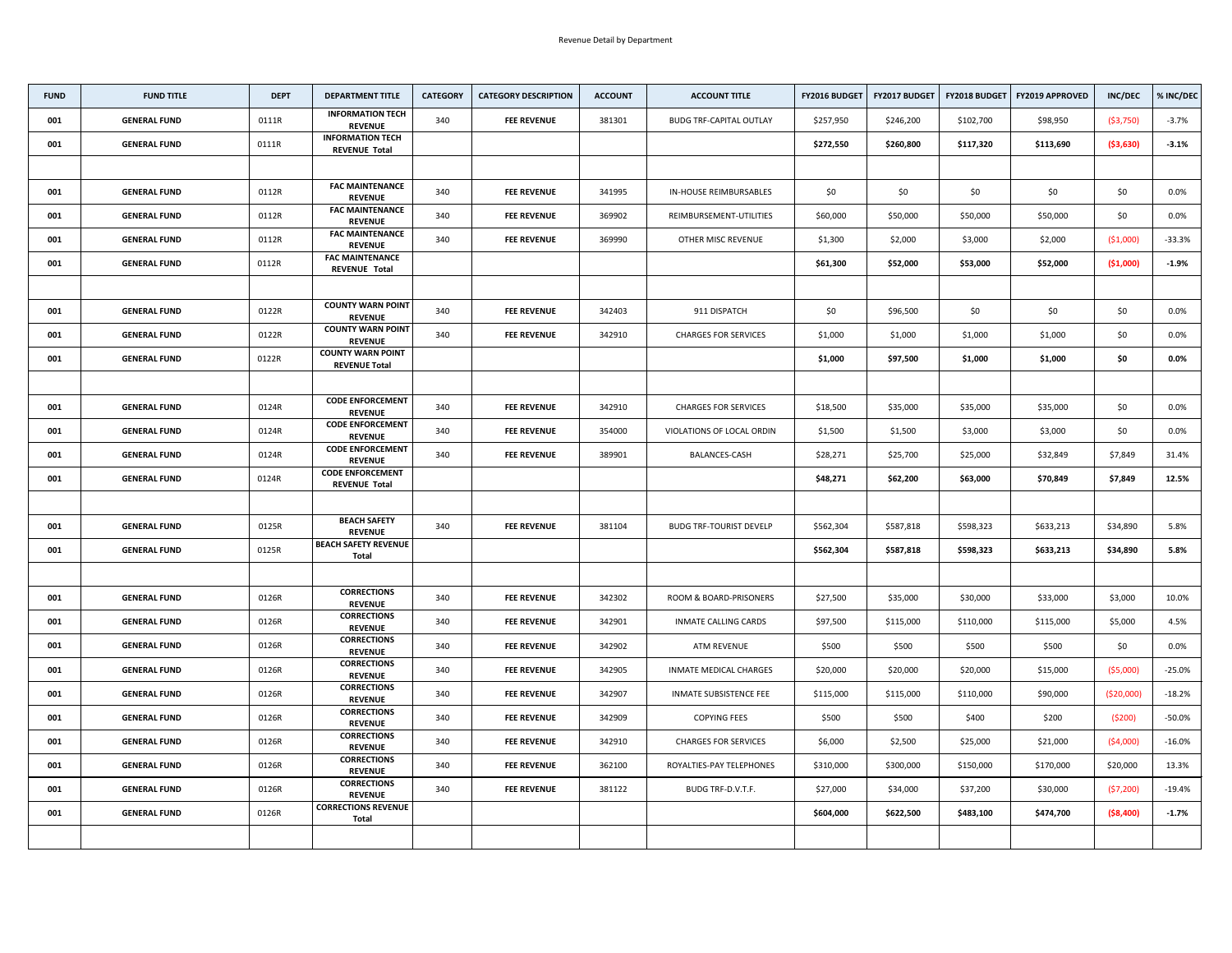| <b>FUND</b> | <b>FUND TITLE</b>   | <b>DEPT</b> | <b>DEPARTMENT TITLE</b>                       | <b>CATEGORY</b> | <b>CATEGORY DESCRIPTION</b> | <b>ACCOUNT</b> | <b>ACCOUNT TITLE</b>             | FY2016 BUDGET | <b>FY2017 BUDGET</b> |             | FY2018 BUDGET   FY2019 APPROVED | <b>INC/DEC</b> | % INC/DEC  |
|-------------|---------------------|-------------|-----------------------------------------------|-----------------|-----------------------------|----------------|----------------------------------|---------------|----------------------|-------------|---------------------------------|----------------|------------|
| 001         | <b>GENERAL FUND</b> | 0127R       | <b>MEDICAL EXAMINER</b>                       | 340             | <b>FEE REVENUE</b>          | 342910         | <b>CHARGES FOR SERVICES</b>      | \$16,315      | \$16,805             | \$16,805    | \$16,805                        | \$0            | 0.0%       |
| 001         | <b>GENERAL FUND</b> | 0127R       | <b>MEDICAL EXAMINER</b><br><b>Total</b>       |                 |                             |                |                                  | \$16,315      | \$16,805             | \$16,805    | \$16,805                        | \$0            | $0.0\%$    |
|             |                     |             |                                               |                 |                             |                |                                  |               |                      |             |                                 |                |            |
| 001         | <b>GENERAL FUND</b> | 0130R       | <b>AG EXTENSION</b><br><b>REVENUE</b>         | 340             | <b>FEE REVENUE</b>          | 366990         | <b>DONATIONS-OTHER</b>           | \$0\$         | \$15,000             | \$0         | \$0                             | \$0            | 0.0%       |
| 001         | <b>GENERAL FUND</b> | 0130R       | <b>AG EXTENSION REVENUE</b><br><b>Total</b>   |                 |                             |                |                                  | \$0           | \$15,000             | \$0         | \$0                             | \$0            | $0.0\%$    |
|             |                     |             |                                               |                 |                             |                |                                  |               |                      |             |                                 |                |            |
| 001         | <b>GENERAL FUND</b> | 0132R       | <b>RESTORE ACT</b><br><b>REVENUE</b>          | 340             | <b>FEE REVENUE</b>          | 369990         | OTHER MISC REVENUE               | \$0           | \$110,250            | \$200,000   | \$150,000                       | ( \$50,000]    | $-25.0%$   |
| 001         | <b>GENERAL FUND</b> | 0132R       | <b>RESTORE ACT REVENUE</b><br><b>Total</b>    |                 |                             |                |                                  | \$0           | \$110,250            | \$200,000   | \$150,000                       | ( \$50,000]    | $-25.0%$   |
|             |                     |             |                                               |                 |                             |                |                                  |               |                      |             |                                 |                |            |
| 001         | <b>GENERAL FUND</b> | 0170R       | <b>COUNTY PARKS</b><br><b>REVENUE</b>         | 340             | <b>FEE REVENUE</b>          | 329701         | <b>BEACH VENDOR PERMITS</b>      | \$13,000      | \$17,500             | \$17,500    | \$20,500                        | \$3,000        | 17.1%      |
| 001         | <b>GENERAL FUND</b> | 0170R       | <b>COUNTY PARKS</b><br><b>REVENUE</b>         | 340             | <b>FEE REVENUE</b>          | 347201         | PAVILION/EVENT FEES              | \$11,000      | \$17,500             | \$17,500    | \$17,500                        | \$0            | $0.0\%$    |
| 001         | <b>GENERAL FUND</b> | 0170R       | <b>COUNTY PARKS</b><br><b>REVENUE</b>         | 340             | <b>FEE REVENUE</b>          | 347202         | <b>BALL PARK ANNUAL FEES</b>     | \$3,500       | \$5,000              | \$5,000     | \$0                             | (55,000)       | $-100.0%$  |
| 001         | <b>GENERAL FUND</b> | 0170R       | <b>COUNTY PARKS</b><br><b>REVENUE</b>         | 340             | <b>FEE REVENUE</b>          | 347203         | <b>BALL PARK EVENT FEES</b>      | \$500         | \$500                | \$500       | \$0                             | (5500)         | $-100.0\%$ |
| 001         | <b>GENERAL FUND</b> | 0170R       | <b>COUNTY PARKS</b><br><b>REVENUE</b>         | 340             | <b>FEE REVENUE</b>          | 347910         | <b>CHARGES FOR SERVICES</b>      | \$20,000      | \$20,000             | \$20,000    | \$20,000                        | \$0            | 0.0%       |
| 001         | <b>GENERAL FUND</b> | 0170R       | <b>COUNTY PARKS REVENUE</b><br><b>Total</b>   |                 |                             |                |                                  | \$48,000      | \$60,500             | \$60,500    | \$58,000                        | ( \$2,500)     | $-4.1%$    |
|             |                     |             |                                               |                 |                             |                |                                  |               |                      |             |                                 |                |            |
| 001         | <b>GENERAL FUND</b> | 0171R       | <b>LIBRARY COOP</b><br><b>REVENUE</b>         | 340             | <b>FEE REVENUE</b>          | 369990         | OTHER MISC REVENUE               | \$0           | \$0                  | \$0         | \$0                             | \$0\$          | $0.0\%$    |
| 001         | <b>GENERAL FUND</b> | 0171R       | <b>LIBRARY COOP</b><br><b>REVENUE</b>         | 340             | <b>FEE REVENUE</b>          | 381201         | <b>BUDG TRF-DEBT SERVICE FND</b> | \$619,135     | \$670,957            | \$690,386   | \$704,691                       | \$14,305       | 2.1%       |
| 001         | <b>GENERAL FUND</b> | 0171R       | <b>LIBRARY COOP REVENUE</b><br><b>Total</b>   |                 |                             |                |                                  | \$619,135     | \$670,957            | \$690,386   | \$704,691                       | \$14,305       | 2.1%       |
|             |                     |             |                                               |                 |                             |                |                                  |               |                      |             |                                 |                |            |
| 001         | <b>GENERAL FUND</b> | 0175R       | <b>TOURIST DISTRICT</b><br><b>PARKS</b>       | 340             | <b>FEE REVENUE</b>          | 381104         | <b>BUDG TRF-TOURIST DEVELP</b>   | \$888,703     | \$930,676            | \$976,763   | \$1,075,571                     | \$98,808       | 10.1%      |
| 001         | <b>GENERAL FUND</b> | 0175R       | <b>TOURIST DISTRICT PARKS</b><br><b>Total</b> |                 |                             |                |                                  | \$888,703     | \$930,676            | \$976,763   | \$1,075,571                     | \$98,808       | 10.1%      |
|             |                     |             |                                               |                 |                             |                |                                  |               |                      |             |                                 |                |            |
| 001         | <b>GENERAL FUND</b> | 0183R       | <b>SHERIFF REVENUE</b>                        | 340             | <b>FEE REVENUE</b>          | 341242         | RETIREE HEALTH PREMIUMS          | \$0           | \$0                  | \$0         | \$0                             | \$0            | $0.0\%$    |
| 001         | <b>GENERAL FUND</b> | 0183R       | <b>SHERIFF REVENUE</b>                        | 340             | <b>FEE REVENUE</b>          | 341522         | SHERIFF'S TRANSPORTATION         | \$0           | \$0                  | \$0         | \$0                             | \$0            | $0.0\%$    |
| 001         | <b>GENERAL FUND</b> | 0183R       | <b>SHERIFF REVENUE</b>                        | 340             | <b>FEE REVENUE</b>          | 341523         | SHERIFF'S INVESTIG REIMB         | \$0           | \$0                  | \$0         | \$0                             | \$0            | $0.0\%$    |
| 001         | <b>GENERAL FUND</b> | 0183R       | <b>SHERIFF REVENUE</b>                        | 340             | <b>FEE REVENUE</b>          | 341524         | SERVICE OF PROCESS               | \$0           | \$0                  | \$0         | \$0                             | \$0            | $0.0\%$    |
| 001         | <b>GENERAL FUND</b> | 0183R       | <b>SHERIFF REVENUE</b>                        | 340             | <b>FEE REVENUE</b>          | 342101         | DEPUTY FEES-DESTIN               | \$1,496,562   | \$1,732,962          | \$1,842,117 | \$1,975,080                     | \$132,963      | 7.2%       |
| 001         | <b>GENERAL FUND</b> | 0183R       | <b>SHERIFF REVENUE</b>                        | 340             | <b>FEE REVENUE</b>          | 342104         | <b>DEPUTY FEES-OCSB-CHOICE</b>   | \$60,000      | \$60,000             | \$60,000    | \$60,000                        | \$0            | $0.0\%$    |
| 001         | <b>GENERAL FUND</b> | 0183R       | <b>SHERIFF REVENUE</b>                        | 340             | <b>FEE REVENUE</b>          | 342106         | DEPUTY FEES-RESOURCE OFFS        | \$813,688     | \$813,688            | \$1,231,296 | \$2,466,301                     | \$1,235,005    | 100.3%     |
| 001         | <b>GENERAL FUND</b> | 0183R       | <b>SHERIFF REVENUE</b>                        | 340             | <b>FEE REVENUE</b>          | 342110         | <b>DEPUTY FEES-MARY ESTHER</b>   | \$0           | \$374,660            | \$0         | \$0                             | \$0            | $0.0\%$    |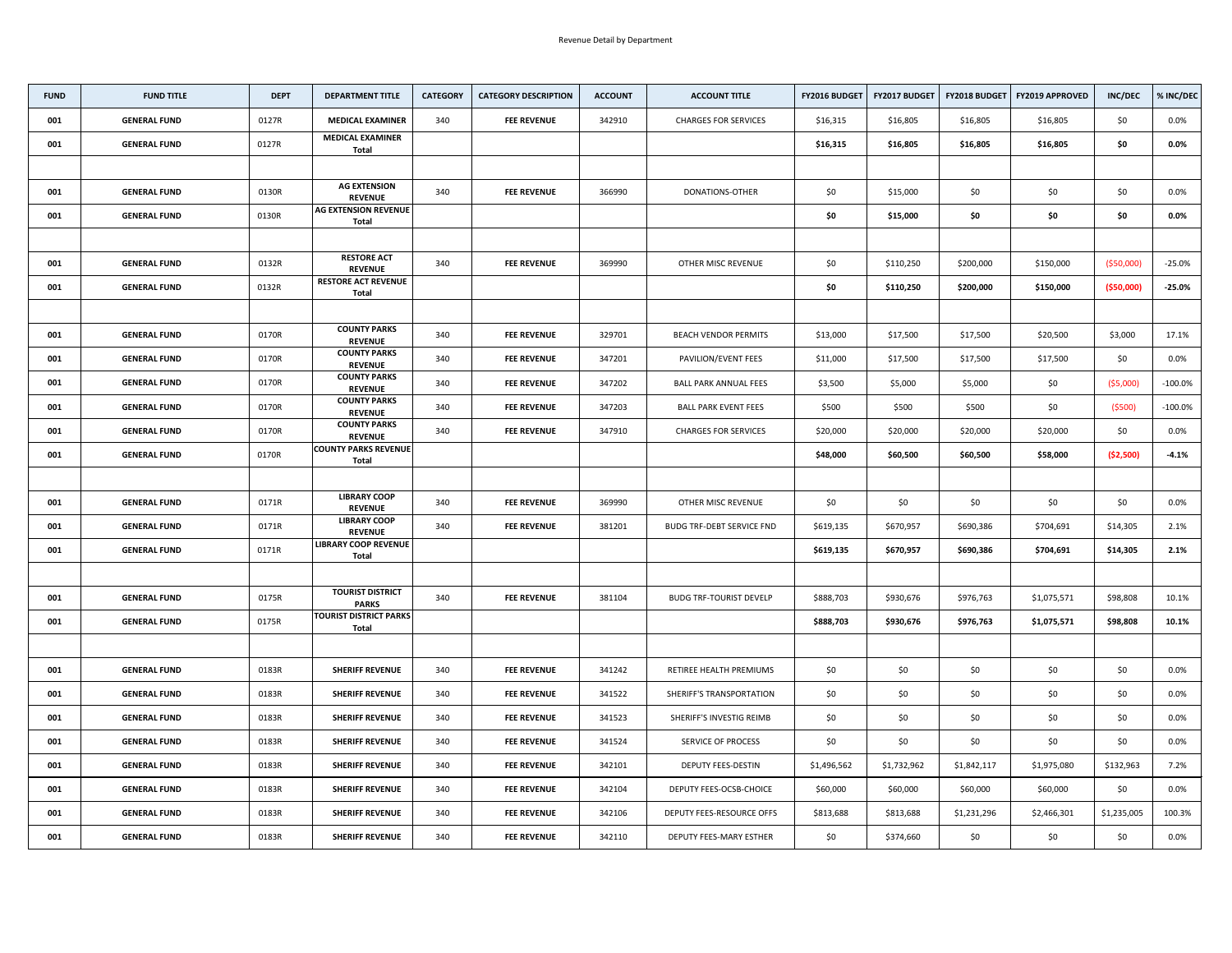| <b>FUND</b> | <b>FUND TITLE</b>            | <b>DEPT</b> | <b>DEPARTMENT TITLE</b>                          | <b>CATEGORY</b> | <b>CATEGORY DESCRIPTION</b> | <b>ACCOUNT</b> | <b>ACCOUNT TITLE</b>           | <b>FY2016 BUDGET</b> | FY2017 BUDGET |              | <b>FY2018 BUDGET   FY2019 APPROVED</b> | <b>INC/DEC</b> | % INC/DEC  |
|-------------|------------------------------|-------------|--------------------------------------------------|-----------------|-----------------------------|----------------|--------------------------------|----------------------|---------------|--------------|----------------------------------------|----------------|------------|
| 001         | <b>GENERAL FUND</b>          | 0183R       | <b>SHERIFF REVENUE</b>                           | 340             | <b>FEE REVENUE</b>          | 342403         | 911 DISPATCH                   | \$0                  | \$40,000      | \$40,000     | \$20,000                               | ( \$20,000]    | $-50.0%$   |
| 001         | <b>GENERAL FUND</b>          | 0183R       | <b>SHERIFF REVENUE</b>                           | 340             | <b>FEE REVENUE</b>          | 342909         | <b>COPYING FEES</b>            | \$0                  | \$0           | \$0          | \$0                                    | \$0            | 0.0%       |
| 001         | <b>GENERAL FUND</b>          | 0183R       | <b>SHERIFF REVENUE</b>                           | 340             | <b>FEE REVENUE</b>          | 342910         | <b>CHARGES FOR SERVICES</b>    | \$0                  | \$0           | \$0          | \$0                                    | \$0            | $0.0\%$    |
| 001         | <b>GENERAL FUND</b>          | 0183R       | <b>SHERIFF REVENUE</b>                           | 340             | <b>FEE REVENUE</b>          | 359100         | CRT ORDERED RESTITUTION        | \$0\$                | \$0           | \$0          | \$0                                    | \$0            | 0.0%       |
| 001         | <b>GENERAL FUND</b>          | 0183R       | <b>SHERIFF REVENUE</b>                           | 340             | <b>FEE REVENUE</b>          | 361101         | INTEREST ON TIME DEPOSITS      | \$0\$                | \$0           | \$0          | \$0                                    | \$0            | $0.0\%$    |
| 001         | <b>GENERAL FUND</b>          | 0183R       | <b>SHERIFF REVENUE</b>                           | 340             | <b>FEE REVENUE</b>          | 364100         | <b>EQUIPMENT PROCEEDS</b>      | \$0                  | \$0           | \$0          | \$0                                    | \$0            | $0.0\%$    |
| 001         | <b>GENERAL FUND</b>          | 0183R       | <b>SHERIFF REVENUE</b>                           | 340             | <b>FEE REVENUE</b>          | 369310         | <b>INSURANCE PROCEEDS</b>      | \$0                  | \$0           | \$0          | \$0                                    | \$0            | 0.0%       |
| 001         | <b>GENERAL FUND</b>          | 0183R       | <b>SHERIFF REVENUE</b>                           | 340             | <b>FEE REVENUE</b>          | 369990         | OTHER MISC REVENUE             | \$0                  | \$0           | \$0          | \$0                                    | \$0            | 0.0%       |
| 001         | <b>GENERAL FUND</b>          | 0183R       | <b>SHERIFF REVENUE</b>                           | 340             | <b>FEE REVENUE</b>          | 381104         | <b>BUDG TRF-TOURIST DEVELP</b> | \$0                  | \$0           | \$574,000    | \$574,000                              | \$0            | $0.0\%$    |
| 001         | <b>GENERAL FUND</b>          | 0183R       | <b>SHERIFF REVENUE</b>                           | 340             | <b>FEE REVENUE</b>          | 381421         | <b>BUDG TRF-AIRPORT</b>        | \$0\$                | \$0\$         | \$1,516,931  | \$1,692,685                            | \$175,754      | 11.6%      |
| 001         | <b>GENERAL FUND</b>          | 0183R       | <b>SHERIFF REVENUE</b><br><b>Total</b>           |                 |                             |                |                                | \$2,370,250          | \$3,021,310   | \$5,264,344  | \$6,788,066                            | \$1,523,722    | 28.9%      |
|             |                              |             |                                                  |                 |                             |                |                                |                      |               |              |                                        |                |            |
| 001         | <b>GENERAL FUND</b>          | 0610R       | <b>PRETRIAL SERVICES</b><br><b>REVENUE</b>       | 340             | <b>FEE REVENUE</b>          | 349610         | PRE-TRIAL MONITORING PROG      | \$35,000             | \$40,000      | \$40,000     | \$20,000                               | (520,000)      | $-50.0%$   |
| 001         | <b>GENERAL FUND</b>          | 0610R       | <b>PRETRIAL SERVICES</b><br><b>REVENUE Total</b> |                 |                             |                |                                | \$35,000             | \$40,000      | \$40,000     | \$20,000                               | ( \$20,000]    | $-50.0%$   |
|             |                              |             |                                                  |                 |                             |                |                                |                      |               |              |                                        |                |            |
| 001         | <b>GENERAL FUND</b>          | 701291R     | FDCF MH & DCCM 12<br>(O)                         | 330             | <b>GRANT REVENUE</b>        | 331890         | OTHER COURT RELATED            | \$0\$                | \$0\$         | \$85,032     | \$89,603                               | \$4,571        | 5.4%       |
| 001         | <b>GENERAL FUND</b>          | 701291R     | FDCF MH & DCCM 12<br>(O)                         | 330             | <b>GRANT REVENUE</b>        | 334890         | OTHER COURT-RELATED            | \$175,489            | \$171,005     | \$85,031     | \$89,602                               | \$4,571        | 5.4%       |
| 001         | <b>GENERAL FUND</b>          | 701291R     | FDCF MH & DCCM 12<br>(O) Total                   |                 |                             |                |                                | \$175,489            | \$171,005     | \$170,063    | \$179,205                              | \$9,142        | 5.4%       |
|             |                              |             |                                                  |                 |                             |                |                                |                      |               |              |                                        |                |            |
| 001         | <b>GENERAL FUND</b>          | 701571R     | <b>FDOS ST AID LIB 15</b><br>(O)                 | 330             | <b>GRANT REVENUE</b>        | 334700         | CULTURE/RECREATION             | \$0                  | \$45,849      | \$47,466     | \$49,752                               | \$2,286        | 4.8%       |
| 001         | <b>GENERAL FUND</b>          | 701571R     | FDOS ST AID LIB 15 (O)<br><b>Total</b>           |                 |                             |                |                                | \$0                  | \$45,849      | \$47,466     | \$49,752                               | \$2,286        | 4.8%       |
|             |                              |             |                                                  |                 |                             |                |                                |                      |               |              |                                        |                |            |
| 001         | <b>GENERAL FUND</b>          | 701700R     | EOG-DEM E.M.P.A. 17<br>(O)                       | 330             | <b>GRANT REVENUE</b>        | 334200         | <b>PUBLIC SAFETY</b>           | \$0                  | \$54,047      | \$54,876     | \$0                                    | (554, 876)     | $-100.0\%$ |
| 001         | <b>GENERAL FUND</b>          | 701700R     | EOG-DEM E.M.P.A. 17 (O)<br><b>Total</b>          |                 |                             |                |                                | \$0                  | \$54,047      | \$54,876     | \$0                                    | (554, 876)     | $-100.0\%$ |
|             |                              |             |                                                  |                 |                             |                |                                |                      |               |              |                                        |                |            |
| 001         | <b>GENERAL FUND</b><br>Total |             |                                                  |                 |                             |                |                                | \$85,895,560         | \$92,645,850  | \$98,921,032 | \$104,321,869                          | \$5,400,837    | 5.5%       |
| 001 Total   |                              |             |                                                  |                 |                             |                |                                | \$85,895,560         | \$92,645,850  | \$98,921,032 | \$104,321,869                          | \$5,400,837    | 5.5%       |
|             |                              |             |                                                  |                 |                             |                |                                |                      |               |              |                                        |                |            |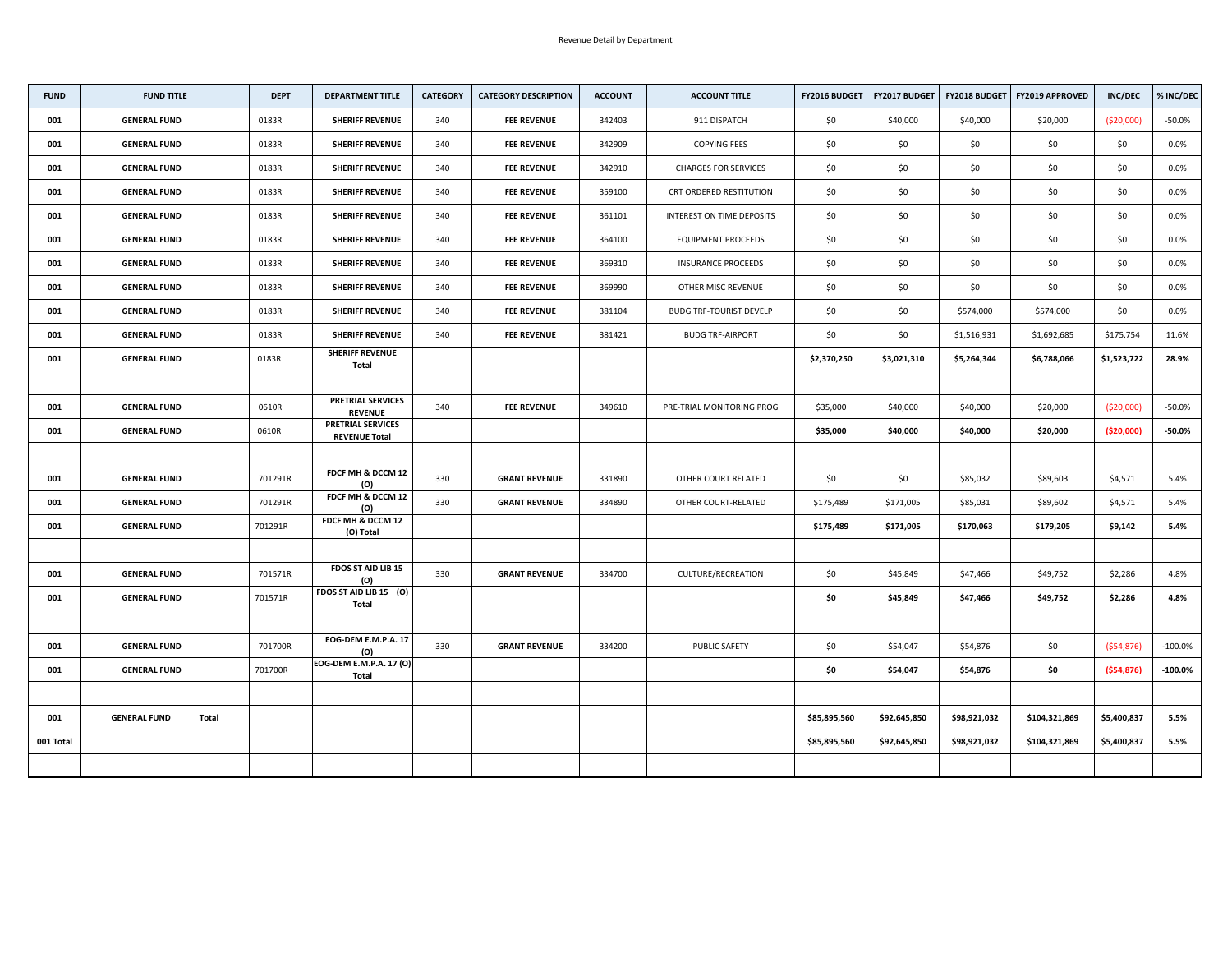| <b>FUND</b> | <b>FUND TITLE</b>               | <b>DEPT</b> | <b>DEPARTMENT TITLE</b>                       | <b>CATEGORY</b> | <b>CATEGORY DESCRIPTION</b> | <b>ACCOUNT</b> | <b>ACCOUNT TITLE</b>             | <b>FY2016 BUDGET</b> | <b>FY2017 BUDGET</b> | <b>FY2018 BUDGET</b> | <b>FY2019 APPROVED</b> | <b>INC/DEC</b> | % INC/DEC |
|-------------|---------------------------------|-------------|-----------------------------------------------|-----------------|-----------------------------|----------------|----------------------------------|----------------------|----------------------|----------------------|------------------------|----------------|-----------|
| 101         | <b>COUNTY TRANSP TRUST FUND</b> | 1002        | <b>ROAD MAINTENANCE</b>                       | 540             | <b>TRANSPORTATION</b>       | 381001         | <b>BUDG TRF-GENERAL FUND</b>     | \$0                  | \$0                  | \$0                  | \$0                    | \$0            | $0.0\%$   |
| 101         | <b>COUNTY TRANSP TRUST FUND</b> | 1002        | <b>ROAD MAINTENANCE</b><br><b>Total</b>       |                 |                             |                |                                  | \$0                  | \$0                  | \$0                  | \$0                    | \$0\$          | $0.0\%$   |
|             |                                 |             |                                               |                 |                             |                |                                  |                      |                      |                      |                        |                |           |
| 101         | <b>COUNTY TRANSP TRUST FUND</b> | 1001R       | <b>ENG &amp; ADMIN</b><br>(COUNTY GAS)        | 340             | <b>FEE REVENUE</b>          | 335491         | MOTOR FUEL USE TAX               | \$50,000             | \$45,000             | \$35,000             | \$30,000               | (55,000)       | $-14.3%$  |
| 101         | <b>COUNTY TRANSP TRUST FUND</b> | 1001R       | <b>ENG &amp; ADMIN</b><br>(COUNTY GAS)        | 340             | <b>FEE REVENUE</b>          | 335494         | <b>COUNTY GAS TAX</b>            | \$1,075,000          | \$1,115,000          | \$1,120,000          | \$1,132,761            | \$12,761       | 1.1%      |
| 101         | <b>COUNTY TRANSP TRUST FUND</b> | 1001R       | <b>ENG &amp; ADMIN</b><br>(COUNTY GAS)        | 340             | <b>FEE REVENUE</b>          | 344909         | <b>COPYING FEES</b>              | \$0\$                | \$0                  | \$0                  | \$0                    | \$0            | $0.0\%$   |
| 101         | <b>COUNTY TRANSP TRUST FUND</b> | 1001R       | <b>ENG &amp; ADMIN</b><br>(COUNTY GAS)        | 340             | <b>FEE REVENUE</b>          | 344910         | <b>CHARGES FOR SERVICES</b>      | \$0\$                | \$0                  | \$250                | \$250                  | \$0            | 0.0%      |
| 101         | <b>COUNTY TRANSP TRUST FUND</b> | 1001R       | <b>ENG &amp; ADMIN</b><br>(COUNTY GAS)        | 340             | <b>FEE REVENUE</b>          | 381001         | <b>BUDG TRF-GENERAL FUND</b>     | \$0\$                | \$0                  | \$0                  | \$36,234               | \$36,234       | 100.0%    |
| 101         | <b>COUNTY TRANSP TRUST FUND</b> | 1001R       | <b>ENG &amp; ADMIN</b><br>(COUNTY GAS)        | 340             | <b>FEE REVENUE</b>          | 381201         | <b>BUDG TRF-DEBT SERVICE FND</b> | \$889,443            | \$814,460            | \$592,324            | \$471,868              | ( \$120,456)   | $-20.3%$  |
| 101         | <b>COUNTY TRANSP TRUST FUND</b> | 1001R       | <b>ENG &amp; ADMIN</b><br>(COUNTY GAS)        | 340             | <b>FEE REVENUE</b>          | 389901         | <b>BALANCES-CASH</b>             | \$0\$                | \$0                  | \$85,301             | \$208,777              | \$123,476      | 144.8%    |
| 101         | <b>COUNTY TRANSP TRUST FUND</b> | 1001R       | <b>ENG &amp; ADMIN (COUNTY</b><br>GAS) Total  |                 |                             |                |                                  | \$2,014,443          | \$1,974,460          | \$1,832,875          | \$1,879,890            | \$47,015       | 2.6%      |
|             |                                 |             |                                               |                 |                             |                |                                  |                      |                      |                      |                        |                |           |
| 101         | <b>COUNTY TRANSP TRUST FUND</b> | 1002R       | <b>MAINTENANCE (1LOGT)</b><br>& 9TH)          | 340             | <b>FEE REVENUE</b>          | 312300         | <b>COUNTY 9TH CENT VOTE FUEL</b> | \$1,000,000          | \$1,075,000          | \$1,075,000          | \$1,098,871            | \$23,871       | 2.2%      |
| 101         | <b>COUNTY TRANSP TRUST FUND</b> | 1002R       | <b>MAINTENANCE (1LOGT</b><br>& 9TH)           | 340             | <b>FEE REVENUE</b>          | 312410         | FIRST LOCAL OPTION FUEL          | \$1,800,000          | \$1,900,000          | \$1,900,000          | \$1,975,202            | \$75,202       | 4.0%      |
| 101         | <b>COUNTY TRANSP TRUST FUND</b> | 1002R       | <b>MAINTENANCE (1LOGT)</b><br>& 9TH)          | 340             | <b>FEE REVENUE</b>          | 333390         | FED OWNED LAND (D.O.I.)          | \$5,000              | \$5,600              | \$5,000              | \$5,000                | \$0            | $0.0\%$   |
| 101         | <b>COUNTY TRANSP TRUST FUND</b> | 1002R       | <b>MAINTENANCE (1LOGT</b><br>& 9TH)           | 340             | <b>FEE REVENUE</b>          | 333391         | NATIONAL FORESTS (O.C.)          | \$5,000              | \$5,600              | \$5,000              | \$100                  | (54,900)       | $-98.0%$  |
| 101         | <b>COUNTY TRANSP TRUST FUND</b> | 1002R       | <b>MAINTENANCE (1LOGT)</b><br>& 9TH)          | 340             | <b>FEE REVENUE</b>          | 335492         | <b>CONSTITUTION GAS TAX-20%</b>  | \$0                  | \$0                  | \$510,000            | \$318,192              | ( \$191,808)   | $-37.6%$  |
| 101         | <b>COUNTY TRANSP TRUST FUND</b> | 1002R       | <b>MAINTENANCE (1LOGT</b><br>& 9TH)           | 340             | <b>FEE REVENUE</b>          | 344910         | <b>CHARGES FOR SERVICES</b>      | \$25,000             | \$20,000             | \$1,500              | \$1,500                | \$0\$          | $0.0\%$   |
| 101         | <b>COUNTY TRANSP TRUST FUND</b> | 1002R       | <b>MAINTENANCE (1LOGT)</b><br>& 9TH)          | 340             | <b>FEE REVENUE</b>          | 344921         | PRO-RATA USER FEE DIST 1         | \$2,500              | \$2,500              | \$2,000              | \$2,400                | \$400          | 20.0%     |
| 101         | <b>COUNTY TRANSP TRUST FUND</b> | 1002R       | <b>MAINTENANCE (1LOGT</b><br>& 9TH)           | 340             | <b>FEE REVENUE</b>          | 344922         | PRO-RATA USER FEE DIST 2         | \$1,000              | \$2,500              | \$1,500              | \$2,000                | \$500          | 33.3%     |
| 101         | <b>COUNTY TRANSP TRUST FUND</b> | 1002R       | <b>MAINTENANCE (1LOGT</b><br>& 9TH)           | 340             | <b>FEE REVENUE</b>          | 344923         | PRO-RATA USER FEE DIST 3         | \$1,000              | \$1,500              | \$1,500              | \$1,500                | \$0\$          | $0.0\%$   |
| 101         | <b>COUNTY TRANSP TRUST FUND</b> | 1002R       | <b>MAINTENANCE (1LOGT)</b><br>& 9TH)          | 340             | <b>FEE REVENUE</b>          | 344924         | PRO-RATA USER FEE DIST 4         | \$1,000              | \$2,500              | \$2,000              | \$2,000                | \$0            | $0.0\%$   |
| 101         | <b>COUNTY TRANSP TRUST FUND</b> | 1002R       | <b>MAINTENANCE (1LOGT</b><br>& 9TH)           | 340             | <b>FEE REVENUE</b>          | 344925         | PRO-RATA USER FEE DIST 5         | \$2,500              | \$1,500              | \$1,500              | \$1,200                | ( \$300)       | $-20.0%$  |
| 101         | <b>COUNTY TRANSP TRUST FUND</b> | 1002R       | <b>MAINTENANCE (1LOGT</b><br>& 9TH)           | 340             | <b>FEE REVENUE</b>          | 361101         | INTEREST ON TIME DEPOSITS        | \$3,000              | \$17,500             | \$15,000             | \$15,000               | \$0\$          | $0.0\%$   |
| 101         | <b>COUNTY TRANSP TRUST FUND</b> | 1002R       | <b>MAINTENANCE (1LOGT</b><br>& 9TH)           | 340             | <b>FEE REVENUE</b>          | 361104         | STATE INVESTMENT POOL INT        | \$1,000              | \$12,500             | \$15,000             | \$15,000               | \$0\$          | $0.0\%$   |
| 101         | <b>COUNTY TRANSP TRUST FUND</b> | 1002R       | <b>MAINTENANCE (1LOGT</b><br>& 9TH)           | 340             | <b>FEE REVENUE</b>          | 361400         | GAIN OR (LOSS) SALE INVST        | \$0                  | \$0                  | \$0                  | \$0                    | \$0            | $0.0\%$   |
| 101         | <b>COUNTY TRANSP TRUST FUND</b> | 1002R       | <b>MAINTENANCE (1LOGT</b><br>& 9TH)           | 340             | <b>FEE REVENUE</b>          | 381001         | <b>BUDG TRF-GENERAL FUND</b>     | \$0\$                | \$0                  | \$0                  | \$499,917              | \$499,917      | 100.0%    |
| 101         | <b>COUNTY TRANSP TRUST FUND</b> | 1002R       | <b>MAINTENANCE (1LOGT)</b><br>& 9TH)          | 340             | <b>FEE REVENUE</b>          | 381201         | <b>BUDG TRF-DEBT SERVICE FND</b> | \$564,719            | \$272,358            | \$42,590             | \$186,443              | \$143,853      | 337.8%    |
| 101         | <b>COUNTY TRANSP TRUST FUND</b> | 1002R       | <b>MAINTENANCE (1LOGT</b><br>& 9TH)           | 340             | <b>FEE REVENUE</b>          | 381301         | <b>BUDG TRF-CAPITAL OUTLAY</b>   | \$0\$                | \$0                  | \$0                  | \$0                    | \$0            | $0.0\%$   |
| 101         | <b>COUNTY TRANSP TRUST FUND</b> | 1002R       | <b>MAINTENANCE (1LOGT</b><br>& 9TH)           | 340             | <b>FEE REVENUE</b>          | 389901         | <b>BALANCES-CASH</b>             | \$1,050,000          | \$1,145,000          | \$718,316            | \$402,340              | ( \$315, 976)  | $-44.0%$  |
| 101         | <b>COUNTY TRANSP TRUST FUND</b> | 1002R       | <b>MAINTENANCE (1LOGT &amp;</b><br>9TH) Total |                 |                             |                |                                  | \$4,461,719          | \$4,464,058          | \$4,295,906          | \$4,526,665            | \$230,759      | 5.4%      |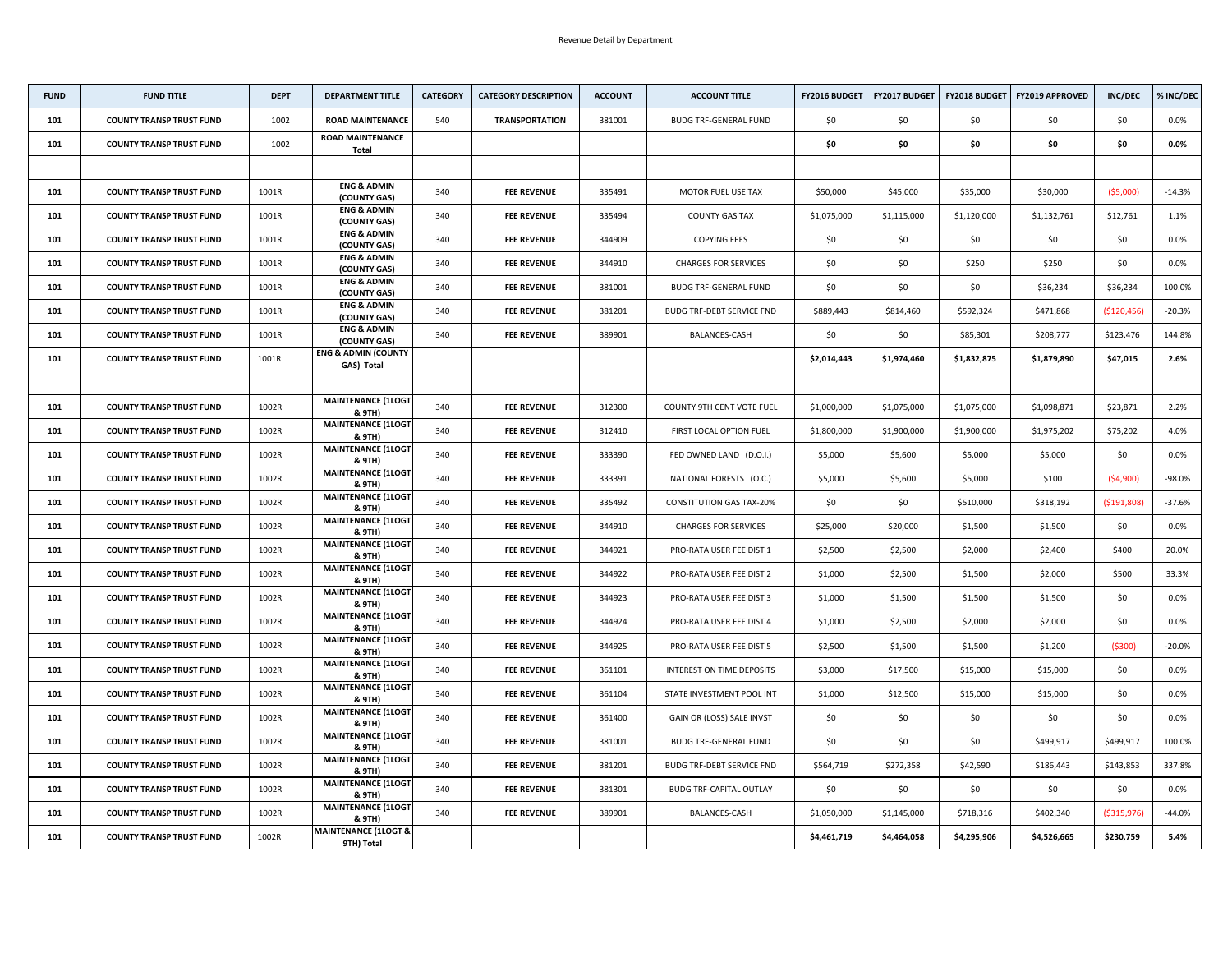| <b>FUND</b> | <b>FUND TITLE</b>                     | <b>DEPT</b> | <b>DEPARTMENT TITLE</b>                        | <b>CATEGORY</b> | <b>CATEGORY DESCRIPTION</b> | <b>ACCOUNT</b> | <b>ACCOUNT TITLE</b>            | <b>FY2016 BUDGET</b> | <b>FY2017 BUDGET</b> | <b>FY2018 BUDGET</b> | <b>FY2019 APPROVED</b> | <b>INC/DEC</b> | % INC/DEC |
|-------------|---------------------------------------|-------------|------------------------------------------------|-----------------|-----------------------------|----------------|---------------------------------|----------------------|----------------------|----------------------|------------------------|----------------|-----------|
| 101         | <b>COUNTY TRANSP TRUST FUND</b>       | 1002R       |                                                |                 |                             |                |                                 |                      |                      |                      |                        |                |           |
| 101         | <b>COUNTY TRANSP TRUST FUND</b>       | 1003R       | <b>TRAFFIC SIGNALS (CGT</b><br>20%)            | 340             | <b>FEE REVENUE</b>          | 335492         | <b>CONSTITUTION GAS TAX-20%</b> | \$480,000            | \$500,000            | \$0                  | \$194,791              | \$194,791      | 100.0%    |
| 101         | <b>COUNTY TRANSP TRUST FUND</b>       | 1003R       | <b>TRAFFIC SIGNALS (CGT</b><br>20%)            | 340             | <b>FEE REVENUE</b>          | 344901         | <b>TRAFFIC SIGNALS</b>          | \$189,995            | \$514,368            | \$555,382            | \$555,382              | \$0            | $0.0\%$   |
| 101         | <b>COUNTY TRANSP TRUST FUND</b>       | 1003R       | <b>TRAFFIC SIGNALS (CGT)</b><br>20%)           | 340             | <b>FEE REVENUE</b>          | 344902         | <b>HIGHWAY LIGHTING</b>         | \$0                  | \$52,000             | \$0                  | \$0                    | \$0            | $0.0\%$   |
| 101         | <b>COUNTY TRANSP TRUST FUND</b>       | 1003R       | <b>TRAFFIC SIGNALS (CGT)</b><br>20%)           | 340             | <b>FEE REVENUE</b>          | 359100         | CRT ORDERED RESTITUTION         | \$0\$                | \$0                  | \$0                  | \$0                    | \$0            | $0.0\%$   |
| 101         | <b>COUNTY TRANSP TRUST FUND</b>       | 1003R       | <b>TRAFFIC SIGNALS (CGT</b><br>20%)            | 340             | <b>FEE REVENUE</b>          | 389901         | <b>BALANCES-CASH</b>            | \$0                  | \$0                  | \$196,383            | \$168,378              | (528,005)      | $-14.3%$  |
| 101         | <b>COUNTY TRANSP TRUST FUND</b>       | 1003R       | <b>TRAFFIC SIGNALS (CGT</b><br>20%) Total      |                 |                             |                |                                 | \$669,995            | \$1,066,368          | \$751,765            | \$918,551              | \$166,786      | 22.2%     |
|             |                                       |             |                                                |                 |                             |                |                                 |                      |                      |                      |                        |                |           |
| 101         | <b>COUNTY TRANSP TRUST FUND</b>       | 1004R       | <b>STORMWATER MGT</b><br><b>REVENUE</b>        | 340             | <b>FEE REVENUE</b>          | 312420         | SECOND LOCAL OPTION FUEL        | \$186,547            | \$42,069             | \$142,234            | \$142,234              | \$0            | $0.0\%$   |
| 101         | <b>COUNTY TRANSP TRUST FUND</b>       | 1004R       | <b>STORMWATER MGT</b><br><b>REVENUE</b>        | 340             | <b>FEE REVENUE</b>          | 343710         | STORMWATER MANAGEMENT           | \$7,500              | \$12,500             | \$14,000             | \$14,000               | \$0\$          | $0.0\%$   |
| 101         | <b>COUNTY TRANSP TRUST FUND</b>       | 1004R       | <b>STORMWATER MGT</b><br><b>REVENUE</b>        | 340             | <b>FEE REVENUE</b>          | 344910         | <b>CHARGES FOR SERVICES</b>     | \$0\$                | \$0                  | \$0                  | \$0                    | \$0            | $0.0\%$   |
| 101         | <b>COUNTY TRANSP TRUST FUND</b>       | 1004R       | <b>STORMWATER MGT</b><br><b>REVENUE</b>        | 340             | <b>FEE REVENUE</b>          | 369990         | OTHER MISC REVENUE              | \$0\$                | \$0                  | \$0                  | \$0                    | \$0            | $0.0\%$   |
| 101         | <b>COUNTY TRANSP TRUST FUND</b>       | 1004R       | <b>STORMWATER MGT</b><br><b>REVENUE</b>        | 340             | <b>FEE REVENUE</b>          | 381115         | <b>BUDG TRF-UNINC PARKS</b>     | \$1,262,342          | \$1,293,462          | \$1,336,240          | \$1,389,613            | \$53,373       | 4.0%      |
| 101         | <b>COUNTY TRANSP TRUST FUND</b>       | 1004R       | <b>STORMWATER MGT</b><br><b>REVENUE</b>        | 340             | <b>FEE REVENUE</b>          | 389901         | <b>BALANCES-CASH</b>            | \$600,000            | \$1,500,000          | \$1,500,000          | \$1,456,045            | (543, 955)     | $-2.9%$   |
| 101         | <b>COUNTY TRANSP TRUST FUND</b>       | 1004R       | <b>STORMWATER MGT</b><br><b>REVENUE Total</b>  |                 |                             |                |                                 | \$2,056,389          | \$2,848,031          | \$2,992,474          | \$3,001,892            | \$9,418        | 0.3%      |
|             |                                       |             |                                                |                 |                             |                |                                 |                      |                      |                      |                        |                |           |
| 101         | <b>COUNTY TRANSP TRUST FUND</b>       | 1005R       | <b>ROAD CONSTRUCTION</b><br>(2LOGT)            | 340             | <b>FEE REVENUE</b>          | 312420         | SECOND LOCAL OPTION FUEL        | \$1,413,453          | \$1,707,931          | \$1,582,766          | \$1,582,766            | \$0            | $0.0\%$   |
| 101         | <b>COUNTY TRANSP TRUST FUND</b>       | 1005R       | <b>ROAD CONSTRUCTION</b><br>(2LOGT)            | 340             | <b>FEE REVENUE</b>          | 389901         | <b>BALANCES-CASH</b>            | \$0                  | \$0                  | \$900,000            | \$397,957              | (5502, 043)    | $-55.8%$  |
| 101         | <b>COUNTY TRANSP TRUST FUND</b>       | 1005R       | <b>ROAD CONSTRUCTION</b><br>(2LOGT) Total      |                 |                             |                |                                 | \$1,413,453          | \$1,707,931          | \$2,482,766          | \$1,980,723            | (5502, 043)    | $-20.2%$  |
|             |                                       |             |                                                |                 |                             |                |                                 |                      |                      |                      |                        |                |           |
| 101         | <b>COUNTY TRANSP TRUST FUND</b>       | 71901R      | <b>FDOT TRAFFIC SIG 09</b><br>(O)              | 330             | <b>GRANT REVENUE</b>        | 331490         | OTHER TRANSPORTATION            | \$92,719             | \$94,100             | \$96,915             | \$171,350              | \$74,435       | 76.8%     |
| 101         | <b>COUNTY TRANSP TRUST FUND</b>       | 71901R      | <b>FDOT TRAFFIC SIG 09 (O)</b><br><b>Total</b> |                 |                             |                |                                 | \$92,719             | \$94,100             | \$96,915             | \$171,350              | \$74,435       | 76.8%     |
|             |                                       |             |                                                |                 |                             |                |                                 |                      |                      |                      |                        |                |           |
| 101         | <b>COUNTY TRANSP TRUST FUND Total</b> |             |                                                |                 |                             |                |                                 | \$10,708,718         | \$12,154,948         | \$12,452,701         | \$12,479,071           | \$26,370       | 0.2%      |
| 101 Total   |                                       |             |                                                |                 |                             |                |                                 | \$10,708,718         | \$12,154,948         | \$12,452,701         | \$12,479,071           | \$26,370       | 0.2%      |
|             |                                       |             |                                                |                 |                             |                |                                 |                      |                      |                      |                        |                |           |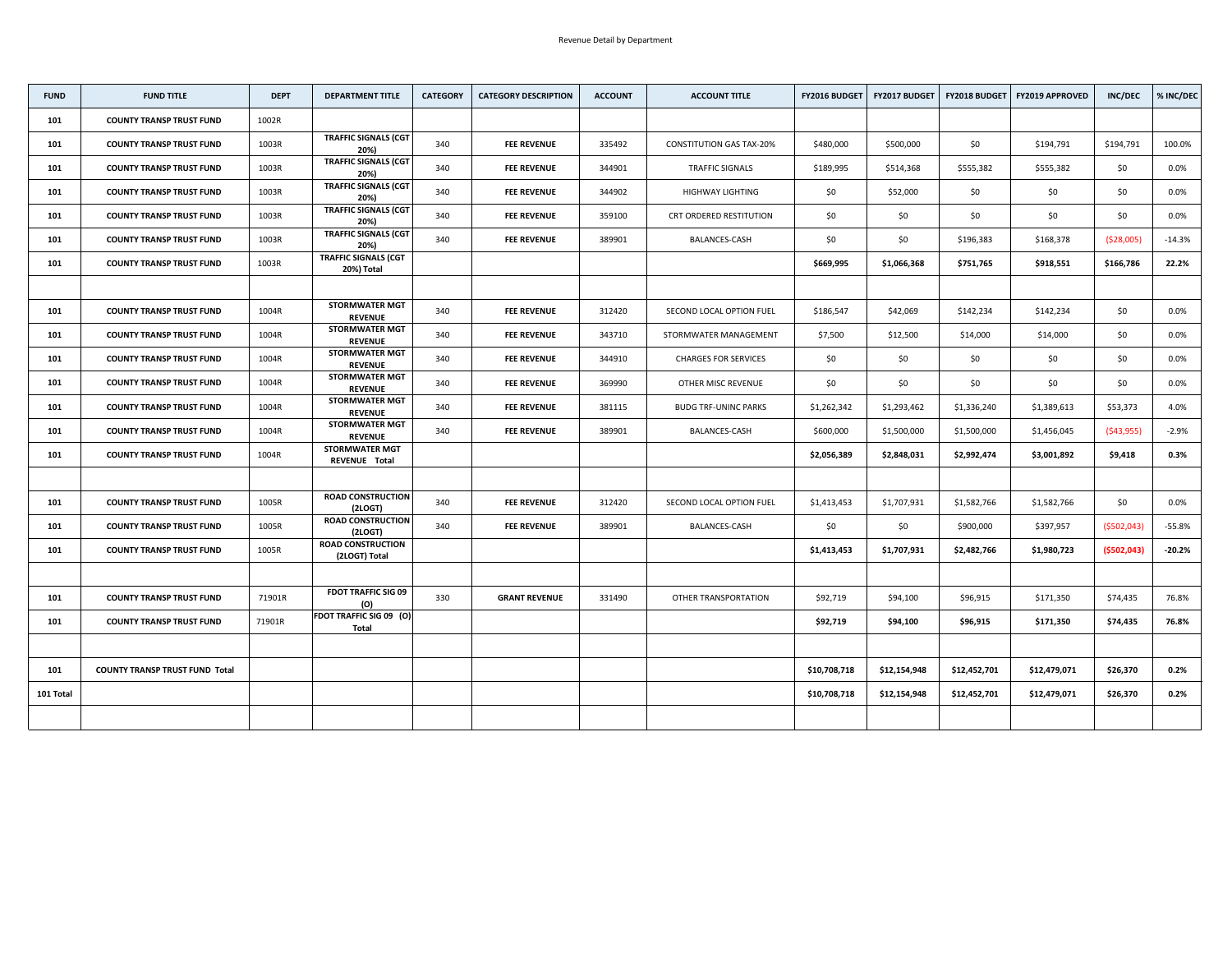| <b>FUND</b> | <b>FUND TITLE</b>               | <b>DEPT</b> | <b>DEPARTMENT TITLE</b>                           | <b>CATEGORY</b> | <b>CATEGORY DESCRIPTION</b> | <b>ACCOUNT</b> | <b>ACCOUNT TITLE</b>             | FY2016 BUDGET | <b>FY2017 BUDGET</b> | <b>FY2018 BUDGET</b> | <b>FY2019 APPROVED</b> | <b>INC/DEC</b> | % INC/DEC  |
|-------------|---------------------------------|-------------|---------------------------------------------------|-----------------|-----------------------------|----------------|----------------------------------|---------------|----------------------|----------------------|------------------------|----------------|------------|
| 104         | <b>TOURIST DEVELOPMENT FUND</b> | 1150R       | <b>TOURIST DEVELOP</b><br><b>REVENUE</b>          | 340             | <b>FEE REVENUE</b>          | 361101         | <b>INTEREST ON TIME DEPOSITS</b> | \$0\$         | \$0                  | \$0                  | \$0                    | \$0            | $0.0\%$    |
| 104         | <b>TOURIST DEVELOPMENT FUND</b> | 1150R       | <b>TOURIST DEVELOP</b><br><b>REVENUE</b>          | 340             | <b>FEE REVENUE</b>          | 361104         | STATE INVESTMENT POOL INT        | \$0\$         | \$0                  | \$0                  | \$0                    | \$0\$          | $0.0\%$    |
| 104         | <b>TOURIST DEVELOPMENT FUND</b> | 1150R       | <b>TOURIST DEVELOP</b><br><b>REVENUE</b>          | 340             | <b>FEE REVENUE</b>          | 361301         | UNREAL INC(DEC)-FAIR VAL         | \$0           | \$0                  | \$0                  | \$0                    | \$0\$          | $0.0\%$    |
| 104         | <b>TOURIST DEVELOPMENT FUND</b> | 1150R       | <b>TOURIST DEVELOP</b><br><b>REVENUE</b>          | 340             | <b>FEE REVENUE</b>          | 361400         | GAIN OR (LOSS) SALE INVST        | \$0           | \$0                  | \$0                  | \$0                    | \$0            | $0.0\%$    |
| 104         | <b>TOURIST DEVELOPMENT FUND</b> | 1150R       | <b>TOURIST DEVELOP</b><br><b>REVENUE Total</b>    |                 |                             |                |                                  | \$0           | \$0                  | \$0                  | \$0                    | \$0\$          | $0.0\%$    |
|             |                                 |             |                                                   |                 |                             |                |                                  |               |                      |                      |                        |                |            |
| 104         | <b>TOURIST DEVELOPMENT FUND</b> | 1151R       | <b>5TH TDT-REVENUE</b>                            | 340             | <b>FEE REVENUE</b>          | 312145         | TOURIST DEV TAX-5TH CENT         | \$3,000,000   | \$3,920,000          | \$4,100,000          | \$4,100,000            | \$0\$          | $0.0\%$    |
| 104         | <b>TOURIST DEVELOPMENT FUND</b> | 1151R       | <b>5TH TDT-REVENUE</b>                            | 340             | <b>FEE REVENUE</b>          | 361101         | <b>INTEREST ON TIME DEPOSITS</b> | \$7,000       | \$10,000             | \$23,000             | \$23,000               | \$0\$          | $0.0\%$    |
| 104         | <b>TOURIST DEVELOPMENT FUND</b> | 1151R       | <b>5TH TDT-REVENUE</b>                            | 340             | <b>FEE REVENUE</b>          | 361104         | STATE INVESTMENT POOL INT        | \$750         | \$2,500              | \$13,000             | \$13,000               | \$0            | $0.0\%$    |
| 104         | <b>TOURIST DEVELOPMENT FUND</b> | 1151R       | <b>5TH TDT-REVENUE</b>                            | 340             | <b>FEE REVENUE</b>          | 369901         | REIMBURSEMENT-ADVERTISING        | \$40,000      | \$20,000             | \$20,000             | \$20,000               | \$0            | $0.0\%$    |
| 104         | <b>TOURIST DEVELOPMENT FUND</b> | 1151R       | <b>5TH TDT-REVENUE</b>                            | 340             | <b>FEE REVENUE</b>          | 389901         | <b>BALANCES-CASH</b>             | \$2,929,994   | \$3,149,200          | \$3,880,600          | \$4,728,300            | \$847,700      | 21.8%      |
| 104         | <b>TOURIST DEVELOPMENT FUND</b> | 1151R       | <b>5TH TDT-REVENUE</b><br><b>Total</b>            |                 |                             |                |                                  | \$5,977,744   | \$7,101,700          | \$8,036,600          | \$8,884,300            | \$847,700      | 10.5%      |
|             |                                 |             |                                                   |                 |                             |                |                                  |               |                      |                      |                        |                |            |
| 104         | <b>TOURIST DEVELOPMENT FUND</b> | 1152R       | <b>2ND TDT-REVENUE</b>                            | 340             | <b>FEE REVENUE</b>          | 312144         | TOURIST DEV TAX-2ND CENT         | \$3,000,000   | \$3,920,000          | \$4,100,000          | \$4,100,000            | \$0\$          | $0.0\%$    |
| 104         | <b>TOURIST DEVELOPMENT FUND</b> | 1152R       | <b>2ND TDT-REVENUE</b>                            | 340             | <b>FEE REVENUE</b>          | 361101         | INTEREST ON TIME DEPOSITS        | \$10,000      | \$10,000             | \$14,000             | \$14,000               | \$0            | $0.0\%$    |
| 104         | <b>TOURIST DEVELOPMENT FUND</b> | 1152R       | <b>2ND TDT-REVENUE</b>                            | 340             | <b>FEE REVENUE</b>          | 361104         | STATE INVESTMENT POOL INT        | \$1,000       | \$1,000              | \$8,000              | \$8,000                | \$0            | $0.0\%$    |
| 104         | <b>TOURIST DEVELOPMENT FUND</b> | 1152R       | <b>2ND TDT-REVENUE</b>                            | 340             | <b>FEE REVENUE</b>          | 389901         | BALANCES-CASH                    | \$841,249     | \$1,438,700          | \$1,982,300          | \$345,200              | ( \$1,637,100] | $-82.6%$   |
| 104         | <b>TOURIST DEVELOPMENT FUND</b> | 1152R       | <b>2ND TDT-REVENUE</b><br><b>Total</b>            |                 |                             |                |                                  | \$3,852,249   | \$5,369,700          | \$6,104,300          | \$4,467,200            | ( \$1,637,100) | $-26.8%$   |
|             |                                 |             |                                                   |                 |                             |                |                                  |               |                      |                      |                        |                |            |
| 104         | <b>TOURIST DEVELOPMENT FUND</b> | 1157R       | <b>BP &amp; FCNC COUNCIL</b><br><b>FY10</b>       | 340             | <b>FEE REVENUE</b>          | 389901         | <b>BALANCES-CASH</b>             | \$0           | \$0                  | \$8,423              | \$0                    | (58, 423)      | $-100.0\%$ |
| 104         | <b>TOURIST DEVELOPMENT FUND</b> | 1157R       | <b>BP &amp; FCNC COUNCIL</b><br><b>FY10 Total</b> |                 |                             |                |                                  | \$0           | \$0                  | \$8,423              | \$0                    | (58, 423)      | $-100.0\%$ |
|             |                                 |             |                                                   |                 |                             |                |                                  |               |                      |                      |                        |                |            |
| 104         | <b>TOURIST DEVELOPMENT FUND</b> | 1173R       | <b>3RD TDT-REVENUE</b>                            | 340             | <b>FEE REVENUE</b>          | 312114         | TOURIST DEV TAX-3RD CENT         | \$3,000,000   | \$3,920,000          | \$4,100,000          | \$4,100,000            | \$0\$          | $0.0\%$    |
| 104         | <b>TOURIST DEVELOPMENT FUND</b> | 1173R       | <b>3RD TDT-REVENUE</b>                            | 340             | <b>FEE REVENUE</b>          | 347501         | SALARIES-FULL-TIME               | \$20,000      | \$20,000             | \$20,000             | \$20,000               | \$0\$          | $0.0\%$    |
| 104         | <b>TOURIST DEVELOPMENT FUND</b> | 1173R       | <b>3RD TDT-REVENUE</b>                            | 340             | <b>FEE REVENUE</b>          | 347512         | PERSONNEL                        | \$20,000      | \$20,000             | \$35,000             | \$35,000               | \$0            | $0.0\%$    |
| 104         | <b>TOURIST DEVELOPMENT FUND</b> | 1173R       | <b>3RD TDT-REVENUE</b>                            | 340             | <b>FEE REVENUE</b>          | 347515         | CATERING-ARAMARK                 | \$200,000     | \$200,000            | \$200,000            | \$200,000              | \$0\$          | $0.0\%$    |
| 104         | <b>TOURIST DEVELOPMENT FUND</b> | 1173R       | <b>3RD TDT-REVENUE</b>                            | 340             | <b>FEE REVENUE</b>          | 347516         | COMMISSIONS-ARAMARK              | \$0           | \$0                  | \$0                  | \$0                    | \$0            | $0.0\%$    |
| 104         | <b>TOURIST DEVELOPMENT FUND</b> | 1173R       | <b>3RD TDT-REVENUE</b>                            | 340             | <b>FEE REVENUE</b>          | 347520         | LINEN                            | \$5,000       | \$5,000              | \$5,000              | \$5,000                | \$0            | $0.0\%$    |
| 104         | <b>TOURIST DEVELOPMENT FUND</b> | 1173R       | <b>3RD TDT-REVENUE</b>                            | 340             | <b>FEE REVENUE</b>          | 347521         | <b>SECURITY</b>                  | \$20,000      | \$20,000             | \$30,000             | \$30,000               | \$0\$          | $0.0\%$    |
| 104         | <b>TOURIST DEVELOPMENT FUND</b> | 1173R       | <b>3RD TDT-REVENUE</b>                            | 340             | <b>FEE REVENUE</b>          | 347522         | <b>SECURITY - SHERIFF</b>        | \$0\$         | \$0                  | \$0                  | \$0                    | \$0            | $0.0\%$    |
| 104         | <b>TOURIST DEVELOPMENT FUND</b> | 1173R       | <b>3RD TDT-REVENUE</b>                            | 340             | <b>FEE REVENUE</b>          | 347532         | <b>INTERNET</b>                  | \$2,000       | \$2,000              | \$2,000              | \$2,000                | \$0            | $0.0\%$    |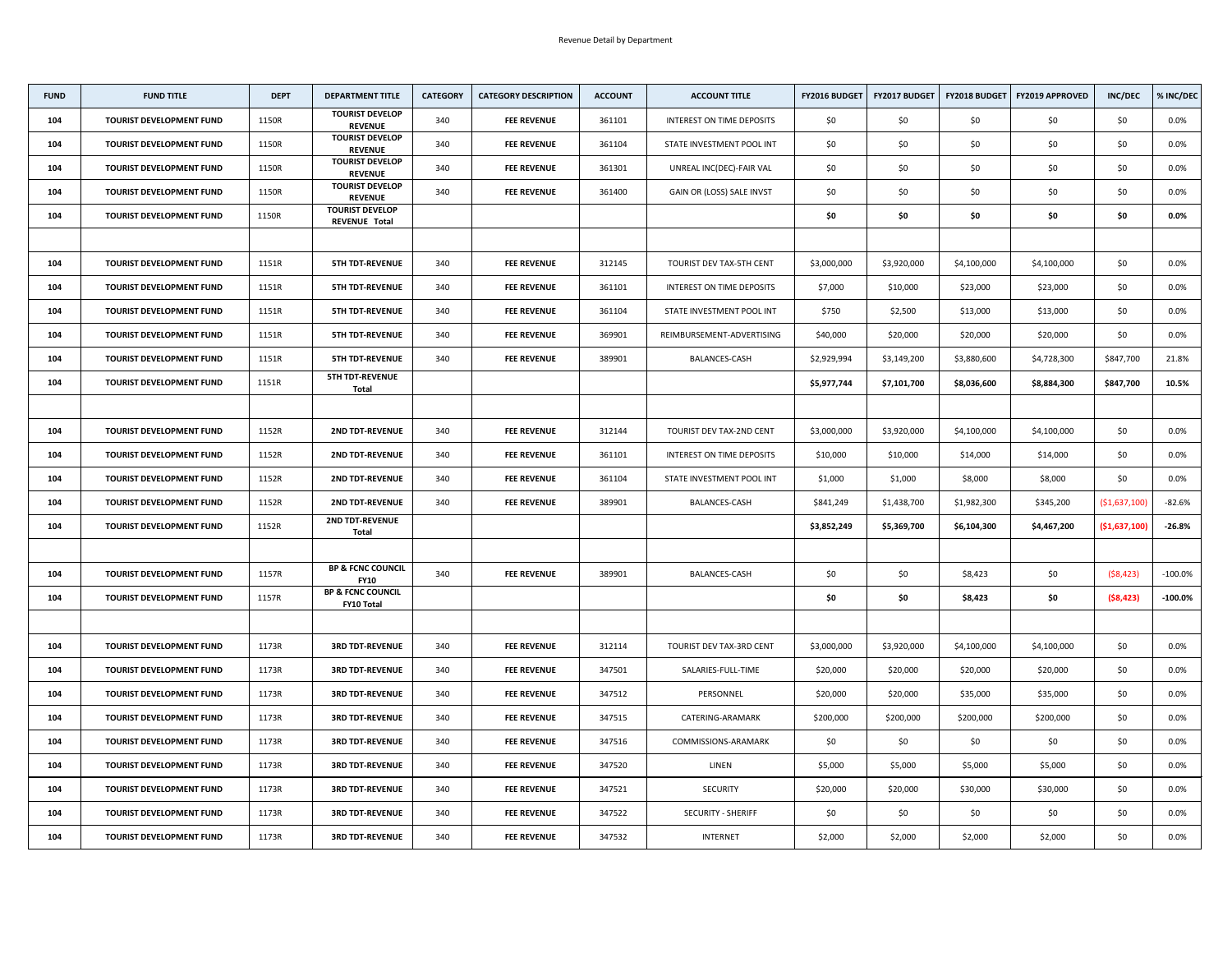| <b>FUND</b> | <b>FUND TITLE</b>               | <b>DEPT</b> | <b>DEPARTMENT TITLE</b>                | <b>CATEGORY</b> | <b>CATEGORY DESCRIPTION</b> | <b>ACCOUNT</b> | <b>ACCOUNT TITLE</b>             | <b>FY2016 BUDGET</b> | <b>FY2017 BUDGET</b> | <b>FY2018 BUDGET</b> | <b>FY2019 APPROVED</b> | <b>INC/DEC</b> | % INC/DEC  |
|-------------|---------------------------------|-------------|----------------------------------------|-----------------|-----------------------------|----------------|----------------------------------|----------------------|----------------------|----------------------|------------------------|----------------|------------|
| 104         | <b>TOURIST DEVELOPMENT FUND</b> | 1173R       | <b>3RD TDT-REVENUE</b>                 | 340             | <b>FEE REVENUE</b>          | 347533         | <b>UTILITIES</b>                 | \$35,000             | \$35,000             | \$35,000             | \$35,000               | \$0            | $0.0\%$    |
| 104         | <b>TOURIST DEVELOPMENT FUND</b> | 1173R       | <b>3RD TDT-REVENUE</b>                 | 340             | <b>FEE REVENUE</b>          | 347534         | <b>COPIES &amp; FAXES</b>        | \$1,000              | \$1,000              | \$500                | \$250                  | ( \$250)       | $-50.0%$   |
| 104         | <b>TOURIST DEVELOPMENT FUND</b> | 1173R       | <b>3RD TDT-REVENUE</b>                 | 340             | <b>FEE REVENUE</b>          | 347541         | <b>ATM COMMISSIONS</b>           | \$1,250              | \$1,250              | \$1,250              | \$1,250                | \$0            | $0.0\%$    |
| 104         | <b>TOURIST DEVELOPMENT FUND</b> | 1173R       | <b>3RD TDT-REVENUE</b>                 | 340             | <b>FEE REVENUE</b>          | 347543         | MERCHANDISE COMMISSIONS          | \$1,000              | \$1,000              | \$500                | \$500                  | \$0            | $0.0\%$    |
| 104         | <b>TOURIST DEVELOPMENT FUND</b> | 1173R       | <b>3RD TDT-REVENUE</b>                 | 340             | <b>FEE REVENUE</b>          | 347551         | <b>ROOM RENTAL</b>               | \$250,000            | \$250,000            | \$280,000            | \$280,000              | \$0            | 0.0%       |
| 104         | <b>TOURIST DEVELOPMENT FUND</b> | 1173R       | <b>3RD TDT-REVENUE</b>                 | 340             | <b>FEE REVENUE</b>          | 347552         | <b>EQUIPMENT RENTAL</b>          | \$200,000            | \$200,000            | \$210,000            | \$260,000              | \$50,000       | 23.8%      |
| 104         | <b>TOURIST DEVELOPMENT FUND</b> | 1173R       | <b>3RD TDT-REVENUE</b>                 | 340             | <b>FEE REVENUE</b>          | 347570         | <b>EVENT TICKET SALES</b>        | \$50,000             | \$50,000             | \$5,000              | \$0                    | (55,000)       | $-100.0\%$ |
| 104         | <b>TOURIST DEVELOPMENT FUND</b> | 1173R       | <b>3RD TDT-REVENUE</b>                 | 340             | <b>FEE REVENUE</b>          | 347590         | OTHER SALES                      | \$5,000              | \$5,000              | \$5,000              | \$5,000                | \$0            | 0.0%       |
| 104         | <b>TOURIST DEVELOPMENT FUND</b> | 1173R       | <b>3RD TDT-REVENUE</b>                 | 340             | <b>FEE REVENUE</b>          | 361101         | INTEREST ON TIME DEPOSITS        | \$19,000             | \$19,000             | \$23,000             | \$23,000               | \$0            | $0.0\%$    |
| 104         | <b>TOURIST DEVELOPMENT FUND</b> | 1173R       | <b>3RD TDT-REVENUE</b>                 | 340             | <b>FEE REVENUE</b>          | 361104         | STATE INVESTMENT POOL INT        | \$1,000              | \$1,000              | \$13,000             | \$13,000               | \$0            | $0.0\%$    |
| 104         | <b>TOURIST DEVELOPMENT FUND</b> | 1173R       | <b>3RD TDT-REVENUE</b>                 | 340             | <b>FEE REVENUE</b>          | 364100         | <b>EQUIPMENT PROCEEDS</b>        | \$0\$                | \$0                  | \$0                  | \$0\$                  | \$0            | 0.0%       |
| 104         | <b>TOURIST DEVELOPMENT FUND</b> | 1173R       | <b>3RD TDT-REVENUE</b>                 | 340             | <b>FEE REVENUE</b>          | 366777         | <b>CONTRIBUTION - ARAMARK</b>    | \$25,000             | \$25,000             | \$0                  | \$60,000               | \$60,000       | 100.0%     |
| 104         | <b>TOURIST DEVELOPMENT FUND</b> | 1173R       | <b>3RD TDT-REVENUE</b>                 | 340             | <b>FEE REVENUE</b>          | 369976         | <b>DISCOUNTS</b>                 | \$0                  | \$0                  | \$0                  | $-550,000$             | ( \$50,000]    | 100.0%     |
| 104         | <b>TOURIST DEVELOPMENT FUND</b> | 1173R       | <b>3RD TDT-REVENUE</b>                 | 340             | <b>FEE REVENUE</b>          | 369990         | OTHER MISC REVENUE               | \$6,175              | \$4,000              | \$6,050              | \$0\$                  | (56,050)       | $-100.0\%$ |
| 104         | <b>TOURIST DEVELOPMENT FUND</b> | 1173R       | <b>3RD TDT-REVENUE</b>                 | 340             | <b>FEE REVENUE</b>          | 389901         | BALANCES-CASH                    | \$2,024,695          | \$2,679,400          | \$4,171,800          | \$4,600,600            | \$428,800      | 10.3%      |
| 104         | <b>TOURIST DEVELOPMENT FUND</b> | 1173R       | <b>3RD TDT-REVENUE</b><br><b>Total</b> |                 |                             |                |                                  | \$5,886,120          | \$7,458,650          | \$9,143,100          | \$9,620,600            | \$477,500      | 5.2%       |
|             |                                 |             |                                        |                 |                             |                |                                  |                      |                      |                      |                        |                |            |
| 104         | <b>TOURIST DEVELOPMENT FUND</b> | 1175R       | <b>1ST TDT-REVENUE</b>                 | 340             | <b>FEE REVENUE</b>          | 312134         | TOURIST DEV TAX-1ST CENT         | \$3,000,000          | \$3,920,000          | \$4,100,000          | \$4,100,000            | \$0            | $0.0\%$    |
| 104         | <b>TOURIST DEVELOPMENT FUND</b> | 1175R       | <b>1ST TDT-REVENUE</b>                 | 340             | <b>FEE REVENUE</b>          | 347901         | <b>REEF INSPECTION FEES</b>      | \$500                | \$500                | \$500                | \$500                  | \$0            | 0.0%       |
| 104         | <b>TOURIST DEVELOPMENT FUND</b> | 1175R       | <b>1ST TDT-REVENUE</b>                 | 340             | <b>FEE REVENUE</b>          | 361101         | INTEREST ON TIME DEPOSITS        | \$15,000             | \$50,000             | \$75,000             | \$75,000               | \$0            | $0.0\%$    |
| 104         | <b>TOURIST DEVELOPMENT FUND</b> | 1175R       | <b>1ST TDT-REVENUE</b>                 | 340             | <b>FEE REVENUE</b>          | 361104         | STATE INVESTMENT POOL INT        | \$2,500              | \$10,000             | \$45,000             | \$45,000               | \$0            | $0.0\%$    |
| 104         | <b>TOURIST DEVELOPMENT FUND</b> | 1175R       | <b>1ST TDT-REVENUE</b>                 | 340             | <b>FEE REVENUE</b>          | 369912         | <b>TDT TRANSFER</b>              | \$0                  | \$0                  | \$1,718,000          | \$1,350,000            | ( \$368,000)   | $-21.4%$   |
| 104         | <b>TOURIST DEVELOPMENT FUND</b> | 1175R       | <b>1ST TDT-REVENUE</b>                 | 340             | <b>FEE REVENUE</b>          | 389901         | BALANCES-CASH                    | \$14,047,061         | \$14,506,800         | \$16,167,400         | \$16,668,300           | \$500,900      | 3.1%       |
| 104         | <b>TOURIST DEVELOPMENT FUND</b> | 1175R       | <b>1ST TDT-REVENUE</b><br><b>Total</b> |                 |                             |                |                                  | \$17,065,061         | \$18,487,300         | \$22,105,900         | \$22,238,800           | \$132,900      | 0.6%       |
|             |                                 |             |                                        |                 |                             |                |                                  |                      |                      |                      |                        |                |            |
| 104         | <b>TOURIST DEVELOPMENT FUND</b> | 1179R       | <b>4TH TDT-REVENUE</b>                 | 340             | <b>FEE REVENUE</b>          | 312124         | TOURIST DEV TAX-4TH CENT         | \$3,000,000          | \$3,920,000          | \$4,100,000          | \$4,100,000            | \$0\$          | $0.0\%$    |
| 104         | <b>TOURIST DEVELOPMENT FUND</b> | 1179R       | <b>4TH TDT-REVENUE</b>                 | 340             | <b>FEE REVENUE</b>          | 361101         | <b>INTEREST ON TIME DEPOSITS</b> | \$7,500              | \$25,000             | \$62,000             | \$62,000               | \$0            | $0.0\%$    |
| 104         | <b>TOURIST DEVELOPMENT FUND</b> | 1179R       | <b>4TH TDT-REVENUE</b>                 | 340             | <b>FEE REVENUE</b>          | 361104         | STATE INVESTMENT POOL INT        | \$400                | \$1,000              | \$38,000             | \$38,000               | \$0            | $0.0\%$    |
| 104         | <b>TOURIST DEVELOPMENT FUND</b> | 1179R       | <b>4TH TDT-REVENUE</b>                 | 340             | <b>FEE REVENUE</b>          | 389901         | <b>BALANCES-CASH</b>             | \$9,308,940          | \$12,411,100         | \$17,332,700         | \$20,868,800           | \$3,536,100    | 20.4%      |
| 104         | <b>TOURIST DEVELOPMENT FUND</b> | 1179R       | <b>4TH TDT-REVENUE</b><br><b>Total</b> |                 |                             |                |                                  | \$12,316,840         | \$16,357,100         | \$21,532,700         | \$25,068,800           | \$3,536,100    | 16.4%      |
|             |                                 |             |                                        |                 |                             |                |                                  |                      |                      |                      |                        |                |            |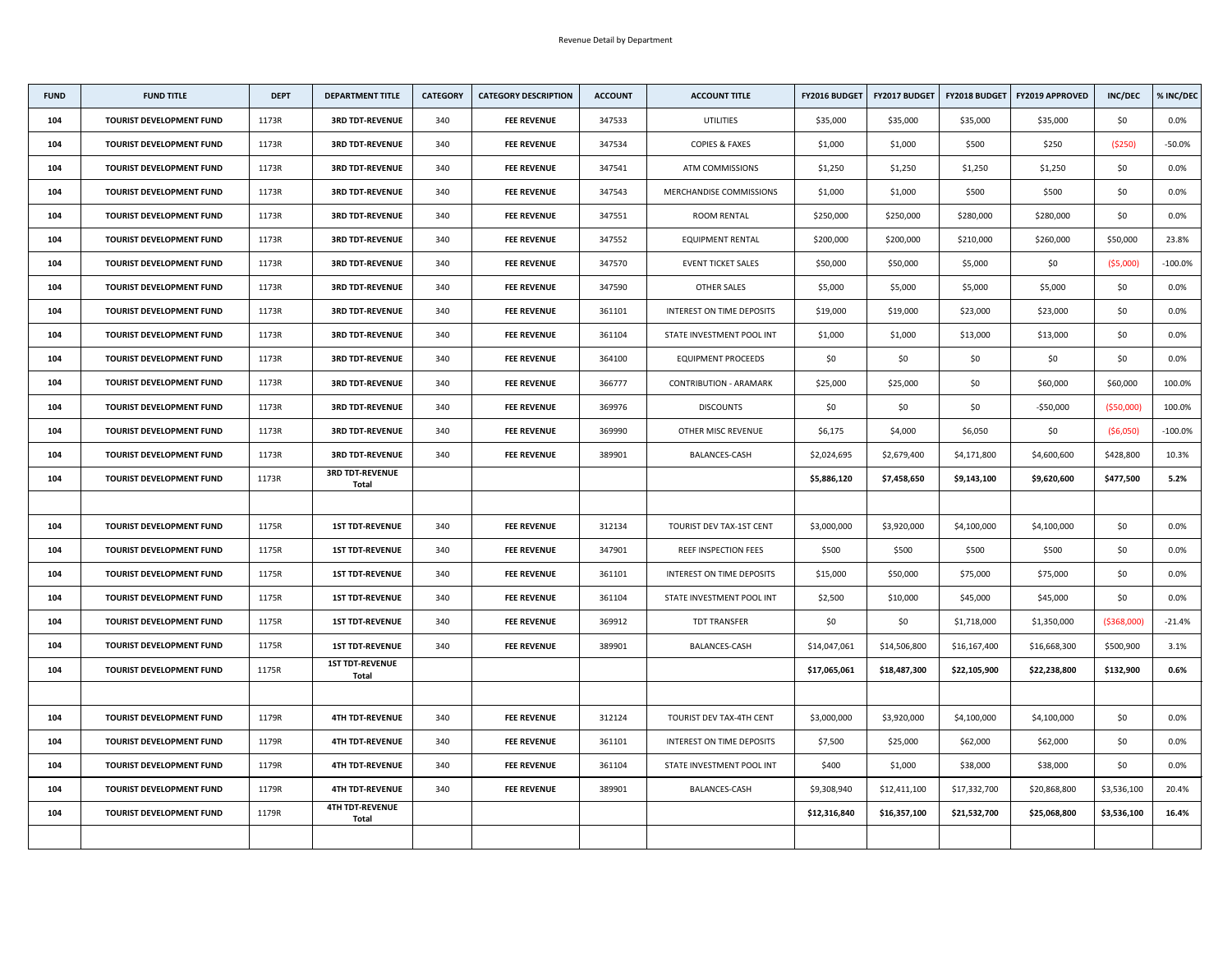| <b>FUND</b> | <b>FUND TITLE</b>                     | <b>DEPT</b> | <b>DEPARTMENT TITLE</b>                         | <b>CATEGORY</b> | <b>CATEGORY DESCRIPTION</b> | <b>ACCOUNT</b> | <b>ACCOUNT TITLE</b>      | <b>FY2016 BUDGET</b> | FY2017 BUDGET | <b>FY2018 BUDGET</b> | <b>FY2019 APPROVED</b> | <b>INC/DEC</b> | % INC/DEC |
|-------------|---------------------------------------|-------------|-------------------------------------------------|-----------------|-----------------------------|----------------|---------------------------|----------------------|---------------|----------------------|------------------------|----------------|-----------|
| 104         | <b>TOURIST DEVELOPMENT FUND Total</b> |             |                                                 |                 |                             |                |                           | \$45,098,014         | \$54,774,450  | \$66,931,023         | \$70,279,700           | \$3,348,677    | 5.0%      |
| 104 Total   |                                       |             |                                                 |                 |                             |                |                           | \$45,098,014         | \$54,774,450  | \$66,931,023         | \$70,279,700           | \$3,348,677    | 5.0%      |
|             |                                       |             |                                                 |                 |                             |                |                           |                      |               |                      |                        |                |           |
| 105         | <b>NATURAL DISASTERS FUND</b>         | 1200R       | <b>NATURAL DISASTER</b><br><b>REVENUE</b>       | 340             | <b>FEE REVENUE</b>          | 361101         | INTEREST ON TIME DEPOSITS | \$0\$                | \$0           | \$0                  | \$0                    | \$0            | 0.0%      |
| 105         | <b>NATURAL DISASTERS FUND</b>         | 1200R       | <b>NATURAL DISASTER</b><br><b>REVENUE</b>       | 340             | <b>FEE REVENUE</b>          | 361104         | STATE INVESTMENT POOL INT | \$0\$                | \$0           | \$0                  | \$0                    | \$0            | 0.0%      |
| 105         | <b>NATURAL DISASTERS FUND</b>         | 1200R       | <b>NATURAL DISASTER</b><br><b>REVENUE</b>       | 340             | <b>FEE REVENUE</b>          | 361301         | UNREAL INC(DEC)-FAIR VAL  | \$0\$                | \$0           | \$0                  | \$0                    | \$0\$          | $0.0\%$   |
| 105         | <b>NATURAL DISASTERS FUND</b>         | 1200R       | <b>NATURAL DISASTER</b><br><b>REVENUE</b>       | 340             | <b>FEE REVENUE</b>          | 361400         | GAIN OR (LOSS) SALE INVST | \$0\$                | \$0           | \$0                  | \$0                    | \$0            | $0.0\%$   |
| 105         | <b>NATURAL DISASTERS FUND</b>         | 1200R       | <b>NATURAL DISASTER</b><br><b>REVENUE</b>       | 340             | <b>FEE REVENUE</b>          | 389901         | <b>BALANCES-CASH</b>      | \$0\$                | \$500,000     | \$300,000            | \$300,000              | \$0            | $0.0\%$   |
| 105         | <b>NATURAL DISASTERS FUND</b>         | 1200R       | <b>NATURAL DISASTER</b><br><b>REVENUE Total</b> |                 |                             |                |                           | \$0                  | \$500,000     | \$300,000            | \$300,000              | \$0            | $0.0\%$   |
|             |                                       |             |                                                 |                 |                             |                |                           |                      |               |                      |                        |                |           |
| 105         | <b>NATURAL DISASTERS FUND Total</b>   |             |                                                 |                 |                             |                |                           | \$0                  | \$500,000     | \$300,000            | \$300,000              | \$0            | $0.0\%$   |
| 105 Total   |                                       |             |                                                 |                 |                             |                |                           | \$0                  | \$500,000     | \$300,000            | \$300,000              | \$0            | $0.0\%$   |
|             |                                       |             |                                                 |                 |                             |                |                           |                      |               |                      |                        |                |           |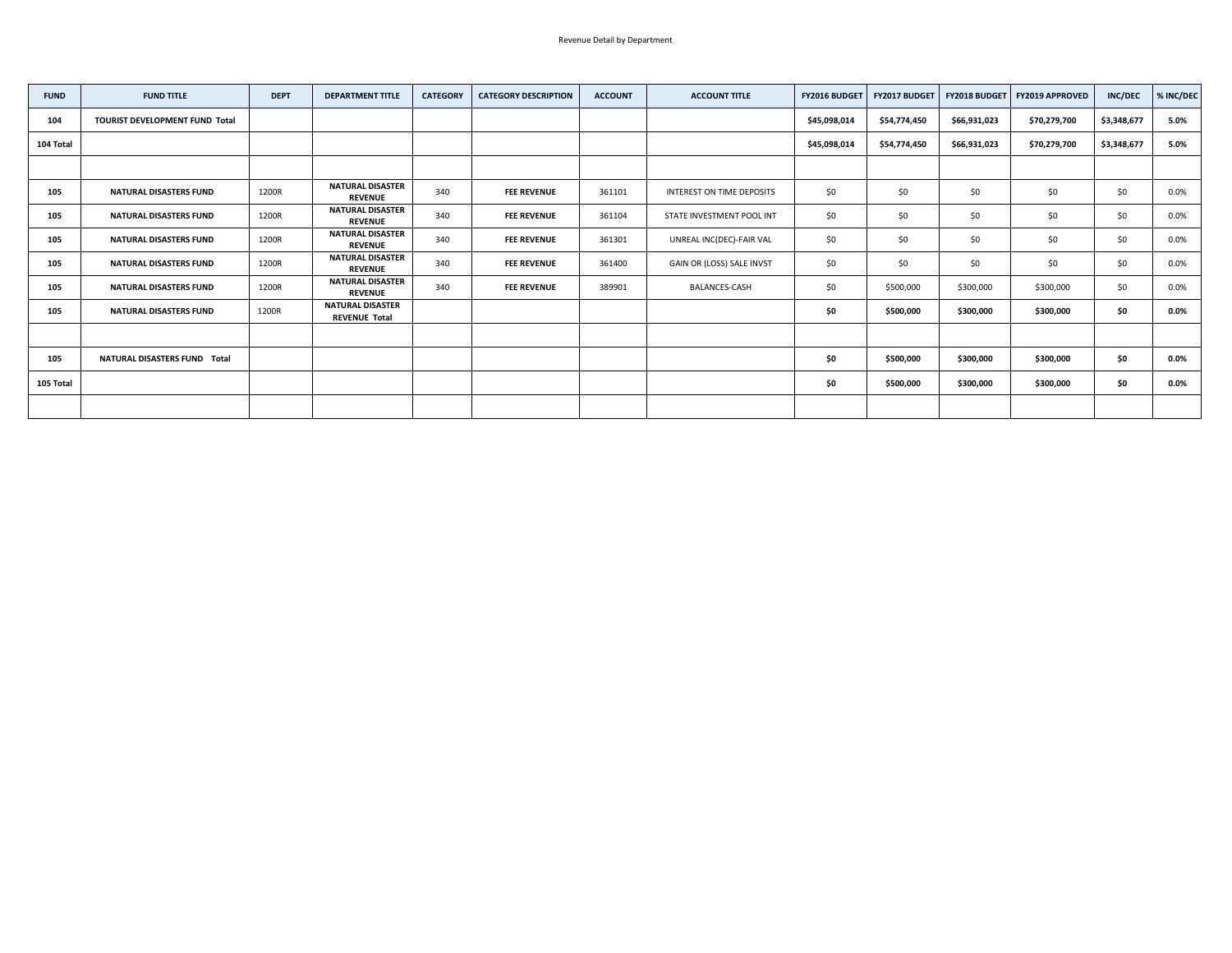| <b>FUND</b> | <b>FUND TITLE</b>                        | <b>DEPT</b> | <b>DEPARTMENT TITLE</b>                         | <b>CATEGORY</b> | <b>CATEGORY DESCRIPTION</b> | <b>ACCOUNT</b> | <b>ACCOUNT TITLE</b>      | FY2016 BUDGET | <b>FY2017 BUDGET</b> | <b>FY2018 BUDGET</b> | <b>FY2019 APPROVED</b> | <b>INC/DEC</b> | % INC/DEC |
|-------------|------------------------------------------|-------------|-------------------------------------------------|-----------------|-----------------------------|----------------|---------------------------|---------------|----------------------|----------------------|------------------------|----------------|-----------|
| 106         | <b>L.H.A. TRUST FUND</b>                 | 1351R       | <b>E.J.M. AEROSPACE</b><br><b>REVENUE</b>       | 340             | <b>FEE REVENUE</b>          | 361101         | INTEREST ON TIME DEPOSITS | \$1,500       | \$1,500              | \$1,500              | \$2,000                | \$500          | 33.3%     |
| 106         | <b>L.H.A. TRUST FUND</b>                 | 1351R       | <b>E.J.M. AEROSPACE</b><br><b>REVENUE</b>       | 340             | <b>FEE REVENUE</b>          | 361104         | STATE INVESTMENT POOL INT | \$1,000       | \$1,000              | \$1,500              | \$2,000                | \$500          | 33.3%     |
| 106         | <b>L.H.A. TRUST FUND</b>                 | 1351R       | <b>E.J.M. AEROSPACE</b><br><b>REVENUE</b>       | 340             | <b>FEE REVENUE</b>          | 361301         | UNREAL INC(DEC)-FAIR VAL  | \$0\$         | \$0\$                | \$0                  | \$0                    | \$0            | $0.0\%$   |
| 106         | <b>L.H.A. TRUST FUND</b>                 | 1351R       | <b>E.J.M. AEROSPACE</b><br><b>REVENUE</b>       | 340             | <b>FEE REVENUE</b>          | 361400         | GAIN OR (LOSS) SALE INVST | \$0\$         | \$0                  | \$0                  | \$0                    | \$0            | 0.0%      |
| 106         | <b>L.H.A. TRUST FUND</b>                 | 1351R       | <b>E.J.M. AEROSPACE</b><br><b>REVENUE</b>       | 340             | <b>FEE REVENUE</b>          | 389901         | <b>BALANCES-CASH</b>      | \$309,615     | \$312,266            | \$320,000            | \$325,919              | \$5,919        | 1.8%      |
| 106         | <b>L.H.A. TRUST FUND</b>                 | 1351R       | <b>E.J.M. AEROSPACE</b><br><b>REVENUE Total</b> |                 |                             |                |                           | \$312,115     | \$314,766            | \$323,000            | \$329,919              | \$6,919        | 2.1%      |
|             |                                          |             |                                                 |                 |                             |                |                           |               |                      |                      |                        |                |           |
| 106         | <b>L.H.A. TRUST FUND</b><br><b>Total</b> |             |                                                 |                 |                             |                |                           | \$312,115     | \$314,766            | \$323,000            | \$329,919              | \$6,919        | 2.1%      |
| 106 Total   |                                          |             |                                                 |                 |                             |                |                           | \$312,115     | \$314,766            | \$323,000            | \$329,919              | \$6,919        | 2.1%      |
|             |                                          |             |                                                 |                 |                             |                |                           |               |                      |                      |                        |                |           |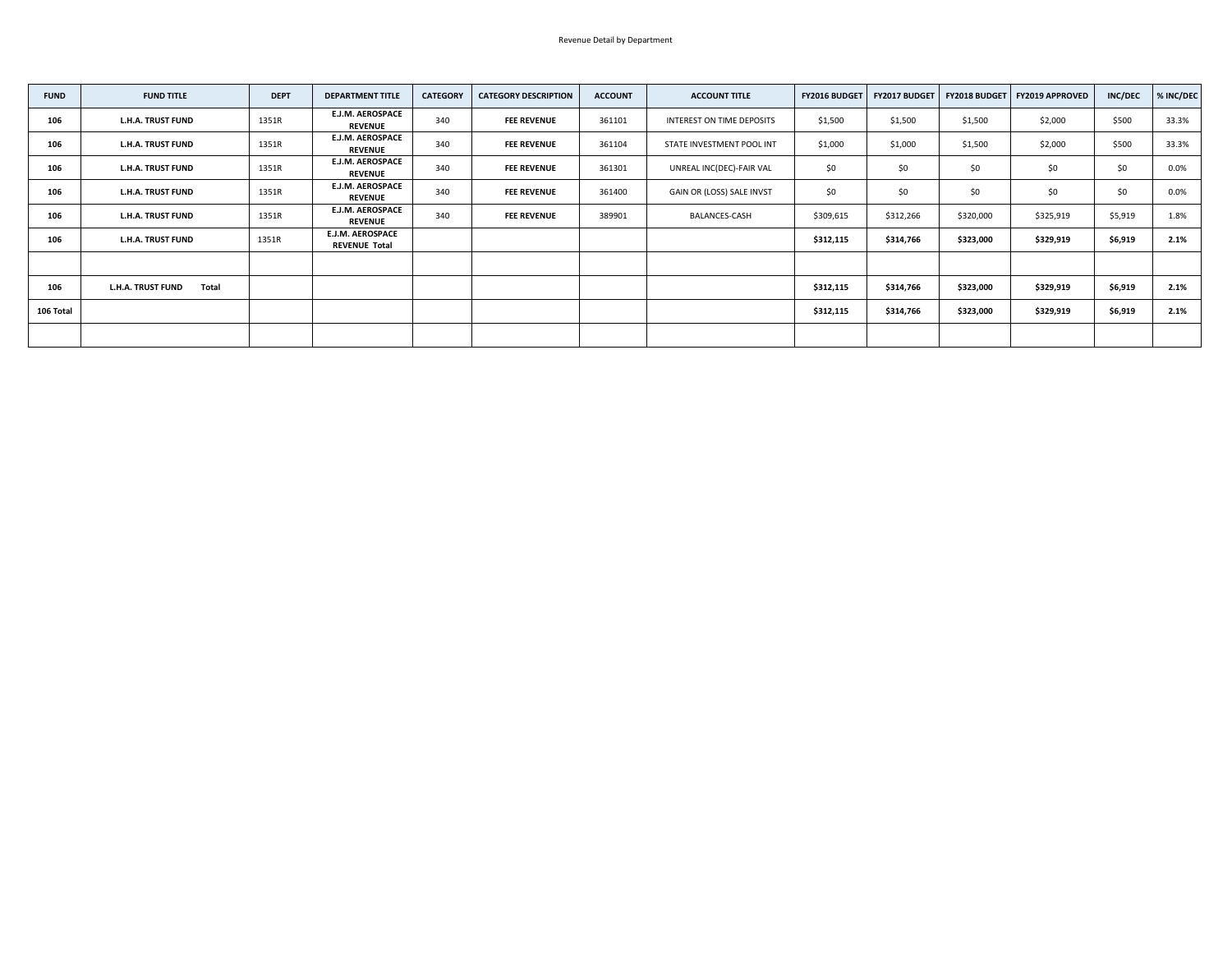| <b>FUND</b> | <b>FUND TITLE</b>                  | <b>DEPT</b> | <b>DEPARTMENT TITLE</b>                  | <b>CATEGORY</b> | <b>CATEGORY DESCRIPTION</b> | <b>ACCOUNT</b> | <b>ACCOUNT TITLE</b>             | <b>FY2016 BUDGET</b> | <b>FY2017 BUDGET</b> |             | <b>FY2018 BUDGET   FY2019 APPROVED</b> | <b>INC/DEC</b> | % INC/DEC |
|-------------|------------------------------------|-------------|------------------------------------------|-----------------|-----------------------------|----------------|----------------------------------|----------------------|----------------------|-------------|----------------------------------------|----------------|-----------|
| 108         | <b>E-911 OPERATIONS FUND</b>       | 1401R       | 911 COORD REVENUE                        | 340             | <b>FEE REVENUE</b>          | 335220         | WIRELESS 911<br>(1999)           | \$570,000            | \$500,000            | \$500,000   | \$535,000                              | \$35,000       | 7.0%      |
| 108         | <b>E-911 OPERATIONS FUND</b>       | 1401R       | 911 COORD REVENUE                        | 340             | <b>FEE REVENUE</b>          | 335221         | NONWIRELESS 911 (2007)           | \$360,000            | \$270,000            | \$250,000   | \$245,000                              | ( \$5,000)     | $-2.0%$   |
| 108         | <b>E-911 OPERATIONS FUND</b>       | 1401R       | 911 COORD REVENUE                        | 340             | <b>FEE REVENUE</b>          | 335222         | PREPAID WIRELESS FEE             | \$0                  | \$90,000             | \$95,000    | \$75,000                               | ( \$20,000]    | $-21.1%$  |
| 108         | <b>E-911 OPERATIONS FUND</b>       | 1401R       | <b>911 COORD REVENUE</b>                 | 340             | <b>FEE REVENUE</b>          | 335223         | SPECIAL DISBURSEMENT             | \$0                  | \$72,000             | \$74,000    | \$60,000                               | ( \$14,000)    | $-18.9%$  |
| 108         | <b>E-911 OPERATIONS FUND</b>       | 1401R       | 911 COORD REVENUE                        | 340             | <b>FEE REVENUE</b>          | 342401         | 911 FEES                         | \$250                | \$250                | \$1,000     | \$500                                  | (5500)         | $-50.0%$  |
| 108         | <b>E-911 OPERATIONS FUND</b>       | 1401R       | 911 COORD REVENUE                        | 340             | <b>FEE REVENUE</b>          | 342906         | ADDRESSING FEES                  | \$3,000              | \$5,000              | \$5,000     | \$5,000                                | \$0            | $0.0\%$   |
| 108         | <b>E-911 OPERATIONS FUND</b>       | 1401R       | <b>911 COORD REVENUE</b>                 | 340             | <b>FEE REVENUE</b>          | 361101         | <b>INTEREST ON TIME DEPOSITS</b> | \$8,000              | \$10,000             | \$5,000     | \$5,000                                | \$0\$          | $0.0\%$   |
| 108         | <b>E-911 OPERATIONS FUND</b>       | 1401R       | 911 COORD REVENUE                        | 340             | <b>FEE REVENUE</b>          | 361104         | STATE INVESTMENT POOL INT        | \$2,000              | \$3,000              | \$5,000     | \$5,000                                | \$0            | $0.0\%$   |
| 108         | <b>E-911 OPERATIONS FUND</b>       | 1401R       | <b>911 COORD REVENUE</b>                 | 340             | <b>FEE REVENUE</b>          | 361301         | UNREAL INC(DEC)-FAIR VAL         | \$0                  | \$0\$                | \$0         | \$0                                    | \$0            | $0.0\%$   |
| 108         | <b>E-911 OPERATIONS FUND</b>       | 1401R       | 911 COORD REVENUE                        | 340             | <b>FEE REVENUE</b>          | 361400         | GAIN OR (LOSS) SALE INVST        | \$0                  | \$0\$                | \$0         | \$0                                    | \$0            | $0.0\%$   |
| 108         | <b>E-911 OPERATIONS FUND</b>       | 1401R       | 911 COORD REVENUE                        | 340             | <b>FEE REVENUE</b>          | 369990         | <b>OTHER MISC REVENUE</b>        | \$0                  | \$0                  | \$0         | \$1,000                                | \$1,000        | 100.0%    |
| 108         | <b>E-911 OPERATIONS FUND</b>       | 1401R       | <b>911 COORD REVENUE</b>                 | 340             | <b>FEE REVENUE</b>          | 389901         | <b>BALANCES-CASH</b>             | \$800,000            | \$800,000            | \$750,000   | \$810,218                              | \$60,218       | 8.0%      |
| 108         | <b>E-911 OPERATIONS FUND</b>       | 1401R       | <b>911 COORD REVENUE</b><br><b>Total</b> |                 |                             |                |                                  | \$1,743,250          | \$1,750,250          | \$1,685,000 | \$1,741,718                            | \$56,718       | 3.4%      |
|             |                                    |             |                                          |                 |                             |                |                                  |                      |                      |             |                                        |                |           |
| 108         | <b>E-911 OPERATIONS FUND Total</b> |             |                                          |                 |                             |                |                                  | \$1,743,250          | \$1,750,250          | \$1,685,000 | \$1,741,718                            | \$56,718       | 3.4%      |
| 108 Total   |                                    |             |                                          |                 |                             |                |                                  | \$1,743,250          | \$1,750,250          | \$1,685,000 | \$1,741,718                            | \$56,718       | 3.4%      |
|             |                                    |             |                                          |                 |                             |                |                                  |                      |                      |             |                                        |                |           |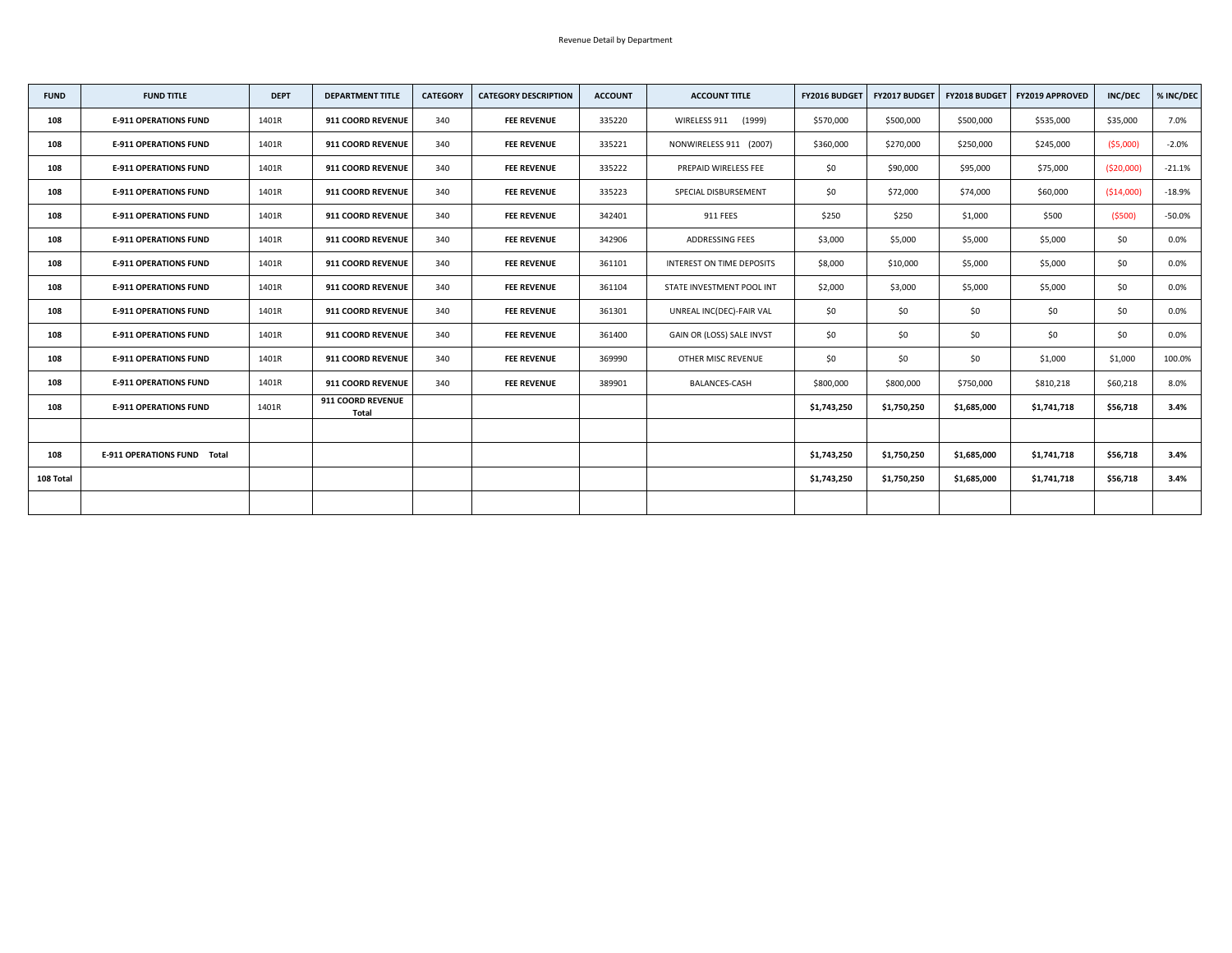| <b>FUND</b> | <b>FUND TITLE</b>                      | <b>DEPT</b> | <b>DEPARTMENT TITLE</b>                 | <b>CATEGORY</b> | <b>CATEGORY DESCRIPTION</b> | <b>ACCOUNT</b> | <b>ACCOUNT TITLE</b>      | <b>FY2016 BUDGET</b> | <b>FY2017 BUDGET</b> |           | FY2018 BUDGET   FY2019 APPROVED | <b>INC/DEC</b> | % INC/DEC |
|-------------|----------------------------------------|-------------|-----------------------------------------|-----------------|-----------------------------|----------------|---------------------------|----------------------|----------------------|-----------|---------------------------------|----------------|-----------|
| 109         | <b>RADIO COMMUNICATIONS FUND</b>       | 1021R       | <b>RADIO COMM PRG</b><br><b>REVENUE</b> | 340             | <b>FEE REVENUE</b>          | 351700         | RADIO COMMUNICATION PROG  | \$110,000            | \$100,000            | \$77,000  | \$70,000                        | (57,000)       | $-9.1%$   |
| 109         | <b>RADIO COMMUNICATIONS FUND</b>       | 1021R       | <b>RADIO COMM PRG</b><br><b>REVENUE</b> | 340             | <b>FEE REVENUE</b>          | 361101         | INTEREST ON TIME DEPOSITS | \$750                | \$750                | \$0       | \$500                           | \$500          | 100.0%    |
| 109         | <b>RADIO COMMUNICATIONS FUND</b>       | 1021R       | <b>RADIO COMM PRG</b><br><b>REVENUE</b> | 340             | <b>FEE REVENUE</b>          | 361104         | STATE INVESTMENT POOL INT | \$250                | \$250                | \$0       | \$500                           | \$500          | 100.0%    |
| 109         | <b>RADIO COMMUNICATIONS FUND</b>       | 1021R       | <b>RADIO COMM PRG</b><br><b>REVENUE</b> | 340             | <b>FEE REVENUE</b>          | 361301         | UNREAL INC(DEC)-FAIR VAL  | \$0\$                | \$0                  | \$0       | \$0                             | \$0\$          | $0.0\%$   |
| 109         | <b>RADIO COMMUNICATIONS FUND</b>       | 1021R       | <b>RADIO COMM PRG</b><br><b>REVENUE</b> | 340             | <b>FEE REVENUE</b>          | 361400         | GAIN OR (LOSS) SALE INVST | \$0                  | \$0                  | \$0       | \$0                             | \$0            | $0.0\%$   |
| 109         | <b>RADIO COMMUNICATIONS FUND</b>       | 1021R       | <b>RADIO COMM PRG</b><br><b>REVENUE</b> | 340             | <b>FEE REVENUE</b>          | 389901         | BALANCES-CASH             | \$65,000             | \$20,000             | \$50,000  | \$57,832                        | \$7,832        | 15.7%     |
| 109         | <b>RADIO COMMUNICATIONS FUND</b>       | 1021R       | <b>RADIO COMM PRG</b><br>REVENUE Total  |                 |                             |                |                           | \$176,000            | \$121,000            | \$127,000 | \$128,832                       | \$1,832        | 1.4%      |
|             |                                        |             |                                         |                 |                             |                |                           |                      |                      |           |                                 |                |           |
| 109         | <b>RADIO COMMUNICATIONS FUND Total</b> |             |                                         |                 |                             |                |                           | \$176,000            | \$121,000            | \$127,000 | \$128,832                       | \$1,832        | 1.4%      |
| 109 Total   |                                        |             |                                         |                 |                             |                |                           | \$176,000            | \$121,000            | \$127,000 | \$128,832                       | \$1,832        | 1.4%      |
|             |                                        |             |                                         |                 |                             |                |                           |                      |                      |           |                                 |                |           |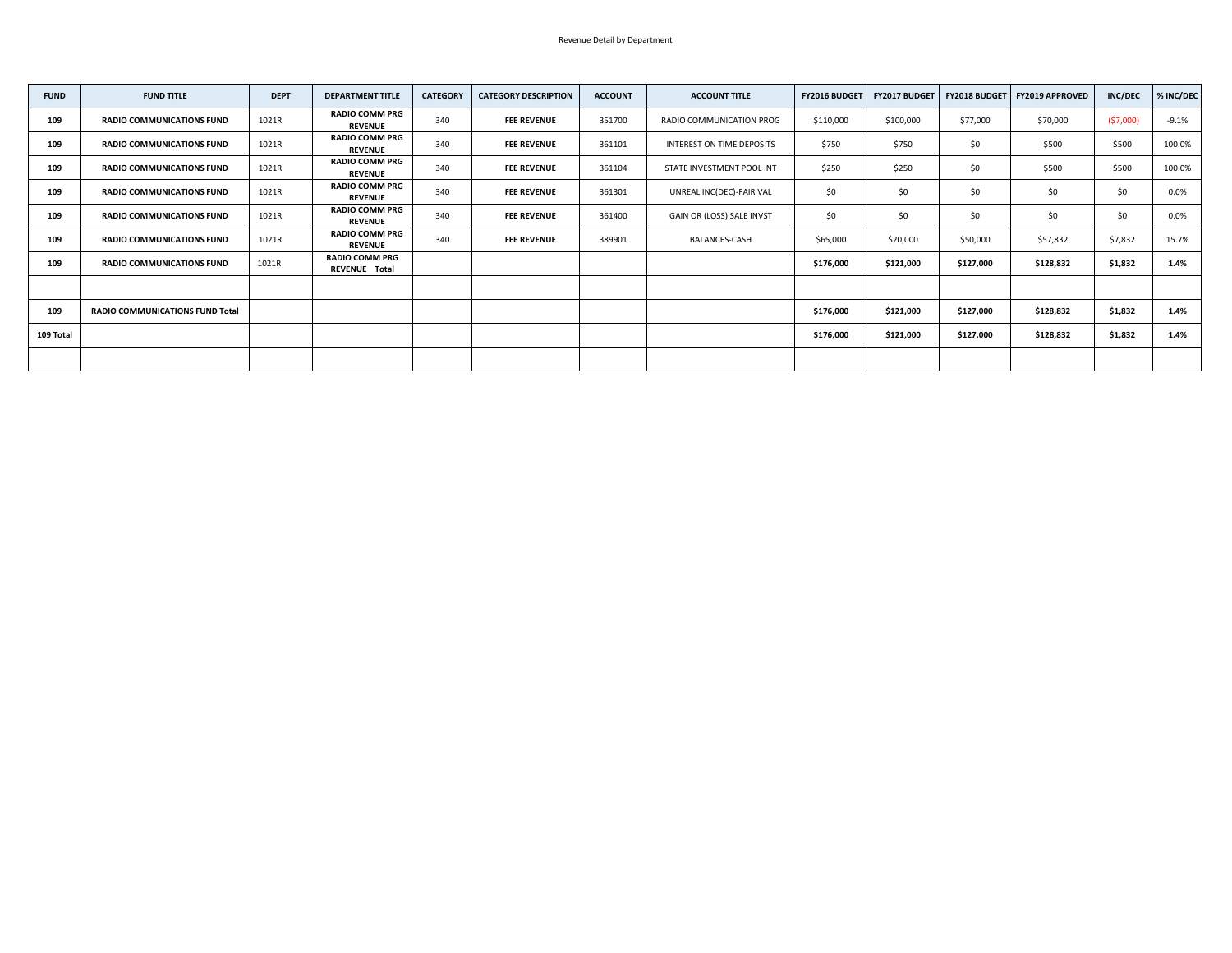| <b>FUND</b> | <b>FUND TITLE</b>               | <b>DEPT</b> | <b>DEPARTMENT TITLE</b>                          | <b>CATEGORY</b> | <b>CATEGORY DESCRIPTION</b> | <b>ACCOUNT</b> | <b>ACCOUNT TITLE</b>      | <b>FY2016 BUDGET</b> | <b>FY2017 BUDGET</b> |          | FY2018 BUDGET   FY2019 APPROVED | <b>INC/DEC</b> | % INC/DEC |
|-------------|---------------------------------|-------------|--------------------------------------------------|-----------------|-----------------------------|----------------|---------------------------|----------------------|----------------------|----------|---------------------------------|----------------|-----------|
| 110         | LAW ENFORCEMENT TRST FUND       | 1022R       | <b>FORFEITURE-SHERIF</b><br><b>REVENUE</b>       | 340             | <b>FEE REVENUE</b>          | 358200         | SALE CONTRABAND PROPERTY  | \$0\$                | \$0\$                | \$0      | \$0                             | \$0\$          | 0.0%      |
| 110         | LAW ENFORCEMENT TRST FUND       | 1022R       | <b>FORFEITURE-SHERIF</b><br><b>REVENUE</b>       | 340             | <b>FEE REVENUE</b>          | 361101         | INTEREST ON TIME DEPOSITS | \$0                  | \$0\$                | \$1,000  | \$1,000                         | \$0\$          | $0.0\%$   |
| 110         | LAW ENFORCEMENT TRST FUND       | 1022R       | <b>FORFEITURE-SHERIF</b><br><b>REVENUE</b>       | 340             | <b>FEE REVENUE</b>          | 361104         | STATE INVESTMENT POOL INT | \$0\$                | \$0\$                | \$1,000  | \$1,000                         | \$0            | $0.0\%$   |
| 110         | LAW ENFORCEMENT TRST FUND       | 1022R       | <b>FORFEITURE-SHERIF</b><br><b>REVENUE</b>       | 340             | <b>FEE REVENUE</b>          | 361301         | UNREAL INC(DEC)-FAIR VAL  | \$0\$                | \$0\$                | \$0      | \$0                             | \$0            | 0.0%      |
| 110         | LAW ENFORCEMENT TRST FUND       | 1022R       | <b>FORFEITURE-SHERIF</b><br><b>REVENUE</b>       | 340             | <b>FEE REVENUE</b>          | 361400         | GAIN OR (LOSS) SALE INVST | \$0\$                | \$0\$                | \$0      | \$0                             | \$0            | $0.0\%$   |
| 110         | LAW ENFORCEMENT TRST FUND       | 1022R       | <b>FORFEITURE-SHERIF</b><br><b>REVENUE</b>       | 340             | <b>FEE REVENUE</b>          | 389901         | <b>BALANCES-CASH</b>      | \$3,000              | \$38,890             | \$10,000 | \$135,000                       | \$125,000      | 1250.0%   |
| 110         | LAW ENFORCEMENT TRST FUND       | 1022R       | <b>FORFEITURE-SHERIF</b><br><b>REVENUE Total</b> |                 |                             |                |                           | \$3,000              | \$38,890             | \$12,000 | \$137,000                       | \$125,000      | 1041.7%   |
|             |                                 |             |                                                  |                 |                             |                |                           |                      |                      |          |                                 |                |           |
| 110         | LAW ENFORCEMENT TRST FUND Total |             |                                                  |                 |                             |                |                           | \$3,000              | \$38,890             | \$12,000 | \$137,000                       | \$125,000      | 1041.7%   |
| 110 Total   |                                 |             |                                                  |                 |                             |                |                           | \$3,000              | \$38,890             | \$12,000 | \$137,000                       | \$125,000      | 1041.7%   |
|             |                                 |             |                                                  |                 |                             |                |                           |                      |                      |          |                                 |                |           |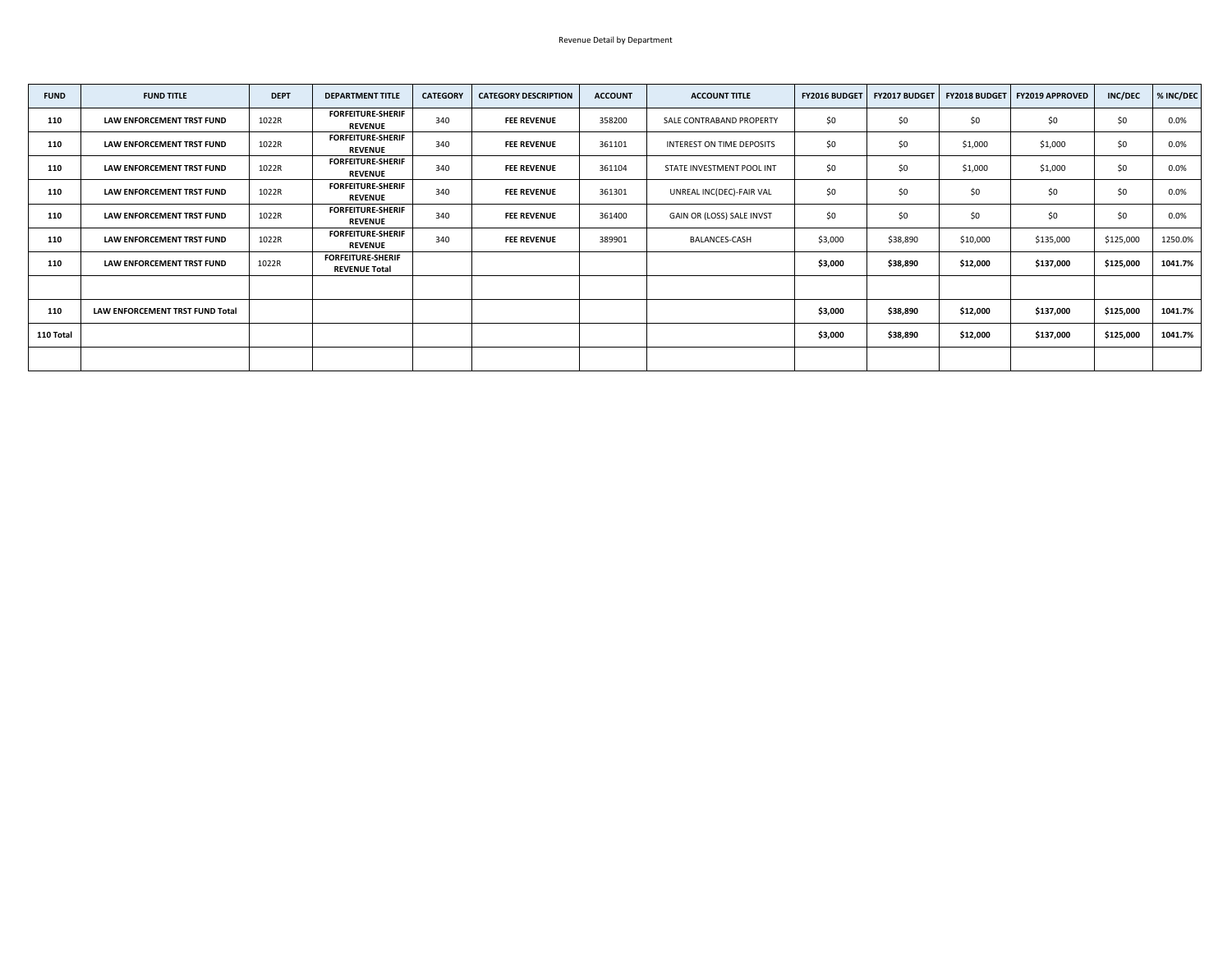| <b>FUND</b> | <b>FUND TITLE</b>                          | <b>DEPT</b> | <b>DEPARTMENT TITLE</b>                          | <b>CATEGORY</b> | <b>CATEGORY DESCRIPTION</b> | <b>ACCOUNT</b> | <b>ACCOUNT TITLE</b>           | FY2016 BUDGET | FY2017 BUDGET |          | FY2018 BUDGET   FY2019 APPROVED | <b>INC/DEC</b> | % INC/DEC |
|-------------|--------------------------------------------|-------------|--------------------------------------------------|-----------------|-----------------------------|----------------|--------------------------------|---------------|---------------|----------|---------------------------------|----------------|-----------|
| 111         | <b>POLICE ACADEMY FUND</b>                 | 1023R       | <b>ED CORRECT/SHERIF</b><br><b>REVENUE</b>       | 340             | <b>FEE REVENUE</b>          | 348990         | <b>COLLECT NOT REMIT STATE</b> | \$25,000      | \$25,000      | \$20,000 | \$20,000                        | \$0            | $0.0\%$   |
| 111         | <b>POLICE ACADEMY FUND</b>                 | 1023R       | <b>ED CORRECT/SHERIF</b><br><b>REVENUE</b>       | 340             | <b>FEE REVENUE</b>          | 361101         | INTEREST ON TIME DEPOSITS      | \$300         | \$300         | \$300    | \$300                           | \$0            | 0.0%      |
| 111         | <b>POLICE ACADEMY FUND</b>                 | 1023R       | <b>ED CORRECT/SHERIF</b><br><b>REVENUE</b>       | 340             | <b>FEE REVENUE</b>          | 361104         | STATE INVESTMENT POOL INT      | \$50          | \$100         | \$100    | \$100                           | \$0            | 0.0%      |
| 111         | <b>POLICE ACADEMY FUND</b>                 | 1023R       | <b>ED CORRECT/SHERIF</b><br><b>REVENUE</b>       | 340             | <b>FEE REVENUE</b>          | 361301         | UNREAL INC(DEC)-FAIR VAL       | \$0\$         | \$0\$         | \$0      | \$0                             | \$0            | $0.0\%$   |
| 111         | <b>POLICE ACADEMY FUND</b>                 | 1023R       | <b>ED CORRECT/SHERIF</b><br><b>REVENUE</b>       | 340             | <b>FEE REVENUE</b>          | 361400         | GAIN OR (LOSS) SALE INVST      | \$0           | \$0           | \$0      | \$0                             | \$0\$          | $0.0\%$   |
| 111         | <b>POLICE ACADEMY FUND</b>                 | 1023R       | <b>ED CORRECT/SHERIF</b><br><b>REVENUE</b>       | 340             | <b>FEE REVENUE</b>          | 389901         | <b>BALANCES-CASH</b>           | \$13,000      | \$5,000       | \$5,000  | \$47,981                        | \$42,981       | 859.6%    |
| 111         | <b>POLICE ACADEMY FUND</b>                 | 1023R       | <b>ED CORRECT/SHERIF</b><br><b>REVENUE Total</b> |                 |                             |                |                                | \$38,350      | \$30,400      | \$25,400 | \$68,381                        | \$42,981       | 169.2%    |
|             |                                            |             |                                                  |                 |                             |                |                                |               |               |          |                                 |                |           |
| 111         | <b>POLICE ACADEMY FUND</b><br><b>Total</b> |             |                                                  |                 |                             |                |                                | \$38,350      | \$30,400      | \$25,400 | \$68,381                        | \$42,981       | 169.2%    |
| 111 Total   |                                            |             |                                                  |                 |                             |                |                                | \$38,350      | \$30,400      | \$25,400 | \$68,381                        | \$42,981       | 169.2%    |
|             |                                            |             |                                                  |                 |                             |                |                                |               |               |          |                                 |                |           |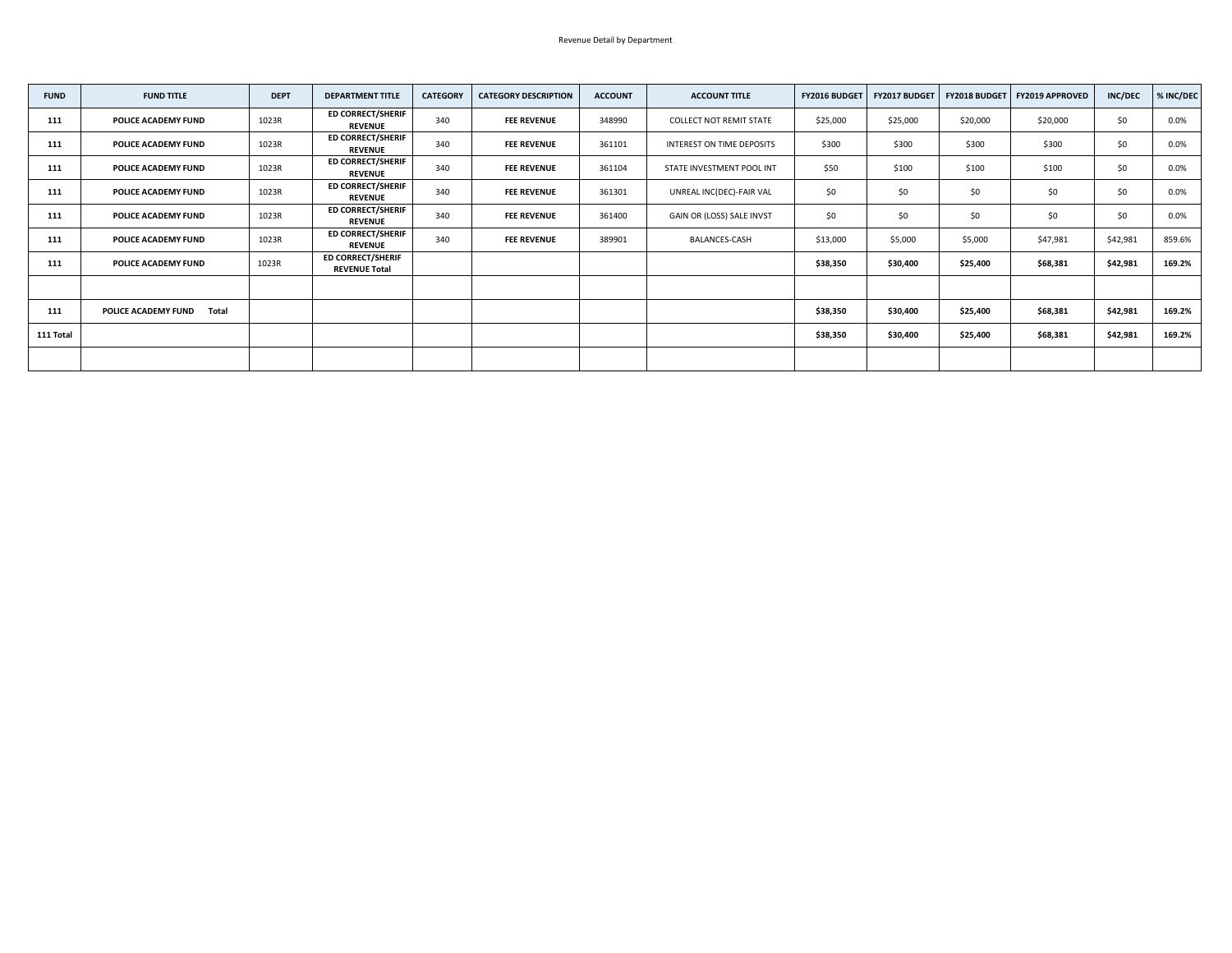| <b>FUND</b> | <b>FUND TITLE</b>                      | <b>DEPT</b> | <b>DEPARTMENT TITLE</b>            | <b>CATEGORY</b> | <b>CATEGORY DESCRIPTION</b> | <b>ACCOUNT</b> | <b>ACCOUNT TITLE</b>          | <b>FY2016 BUDGET</b> | <b>FY2017 BUDGET</b> | <b>FY2018 BUDGET</b> | <b>FY2019 APPROVED</b> | <b>INC/DEC</b> | % INC/DEC |
|-------------|----------------------------------------|-------------|------------------------------------|-----------------|-----------------------------|----------------|-------------------------------|----------------------|----------------------|----------------------|------------------------|----------------|-----------|
| 112         | <b>COUNTY PUBLIC HEALTH FUND</b>       | 1550R       | <b>CHD REVENUE</b>                 | 340             | <b>FEE REVENUE</b>          | 311100         | AD VALOREM TAXES-CURRENT      | \$594,661            | \$694,911            | \$595,161            | \$595,161              | \$0\$          | 0.0%      |
| 112         | <b>COUNTY PUBLIC HEALTH FUND</b>       | 1550R       | <b>CHD REVENUE</b>                 | 340             | <b>FEE REVENUE</b>          | 311200         | AD VALOREM TAXES-DELINQ       | \$1,000              | \$750                | \$500                | \$500                  | \$0            | $0.0\%$   |
| 112         | <b>COUNTY PUBLIC HEALTH FUND</b>       | 1550R       | <b>CHD REVENUE</b>                 | 340             | <b>FEE REVENUE</b>          | 361101         | INTEREST ON TIME DEPOSITS     | \$1,500              | \$1,000              | \$1,000              | \$1,000                | \$0            | 0.0%      |
| 112         | <b>COUNTY PUBLIC HEALTH FUND</b>       | 1550R       | <b>CHD REVENUE</b>                 | 340             | <b>FEE REVENUE</b>          | 361104         | STATE INVESTMENT POOL INT     | \$500                | \$1,000              | \$1,000              | \$1,000                | \$0            | 0.0%      |
| 112         | <b>COUNTY PUBLIC HEALTH FUND</b>       | 1550R       | <b>CHD REVENUE</b>                 | 340             | <b>FEE REVENUE</b>          | 361301         | UNREAL INC(DEC)-FAIR VAL      | \$0\$                | \$0                  | \$0                  | \$0\$                  | \$0\$          | $0.0\%$   |
| 112         | <b>COUNTY PUBLIC HEALTH FUND</b>       | 1550R       | <b>CHD REVENUE</b>                 | 340             | <b>FEE REVENUE</b>          | 361400         | GAIN OR (LOSS) SALE INVST     | \$0\$                | \$0                  | \$0                  | \$0\$                  | \$0            | $0.0\%$   |
| 112         | <b>COUNTY PUBLIC HEALTH FUND</b>       | 1550R       | <b>CHD REVENUE</b>                 | 340             | <b>FEE REVENUE</b>          | 369990         | OTHER MISC REVENUE            | \$0\$                | \$0                  | \$0                  | \$0                    | \$0            | 0.0%      |
| 112         | <b>COUNTY PUBLIC HEALTH FUND</b>       | 1550R       | <b>CHD REVENUE</b>                 | 340             | <b>FEE REVENUE</b>          | 381214         | <b>BUDG TRF-RACING MONIES</b> | \$4,000              | \$4,000              | \$4,000              | \$4,000                | \$0            | 0.0%      |
| 112         | <b>COUNTY PUBLIC HEALTH FUND</b>       | 1550R       | <b>CHD REVENUE</b><br><b>Total</b> |                 |                             |                |                               | \$601,661            | \$701,661            | \$601,661            | \$601,661              | \$0            | $0.0\%$   |
|             |                                        |             |                                    |                 |                             |                |                               |                      |                      |                      |                        |                |           |
| 112         | <b>COUNTY PUBLIC HEALTH FUND Total</b> |             |                                    |                 |                             |                |                               | \$601,661            | \$701,661            | \$601,661            | \$601,661              | \$0            | $0.0\%$   |
| 112 Total   |                                        |             |                                    |                 |                             |                |                               | \$601,661            | \$701,661            | \$601,661            | \$601,661              | \$0\$          | $0.0\%$   |
|             |                                        |             |                                    |                 |                             |                |                               |                      |                      |                      |                        |                |           |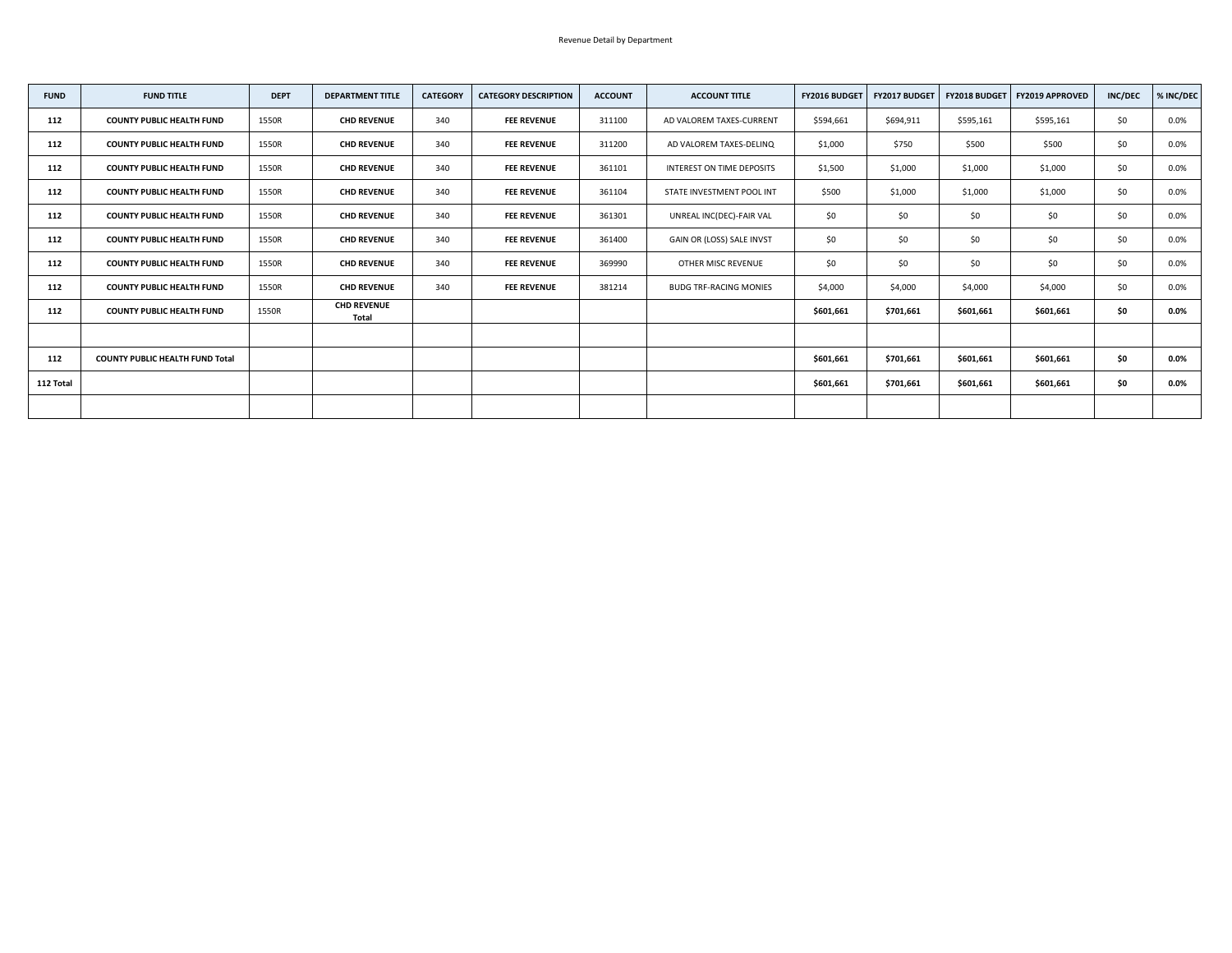| <b>FUND</b> | <b>FUND TITLE</b> | <b>DEPT</b> | <b>DEPARTMENT TITLE</b>                       | <b>CATEGORY</b> | <b>CATEGORY DESCRIPTION</b> | <b>ACCOUNT</b> | <b>ACCOUNT TITLE</b>        | <b>FY2016 BUDGET</b> | <b>FY2017 BUDGET</b> | <b>FY2018 BUDGET</b> | <b>FY2019 APPROVED</b> | <b>INC/DEC</b> | % INC/DEC |
|-------------|-------------------|-------------|-----------------------------------------------|-----------------|-----------------------------|----------------|-----------------------------|----------------------|----------------------|----------------------|------------------------|----------------|-----------|
| 113         | M.S.B.U. FUND     | 1600R       | <b>UNIFIED MSBU</b><br><b>REVENUE</b>         | 340             | <b>FEE REVENUE</b>          | 325211         | <b>STREET LIGHTING FEES</b> | \$0\$                | \$0                  | \$0                  | \$0\$                  | \$0            | $0.0\%$   |
| 113         | M.S.B.U. FUND     | 1600R       | <b>UNIFIED MSBU</b><br><b>REVENUE</b>         | 340             | <b>FEE REVENUE</b>          | 361101         | INTEREST ON TIME DEPOSITS   | \$0\$                | \$0\$                | \$0                  | \$0                    | \$0            | $0.0\%$   |
| 113         | M.S.B.U. FUND     | 1600R       | <b>UNIFIED MSBU</b><br><b>REVENUE</b>         | 340             | <b>FEE REVENUE</b>          | 361104         | STATE INVESTMENT POOL INT   | \$0                  | \$0\$                | \$0                  | \$0                    | \$0\$          | $0.0\%$   |
| 113         | M.S.B.U. FUND     | 1600R       | <b>UNIFIED MSBU</b><br><b>REVENUE</b>         | 340             | <b>FEE REVENUE</b>          | 361301         | UNREAL INC(DEC)-FAIR VAL    | \$0                  | \$0                  | \$0                  | \$0                    | \$0            | 0.0%      |
| 113         | M.S.B.U. FUND     | 1600R       | <b>UNIFIED MSBU</b><br><b>REVENUE</b>         | 340             | <b>FEE REVENUE</b>          | 361400         | GAIN OR (LOSS) SALE INVST   | \$0\$                | \$0                  | \$0                  | \$0                    | \$0            | $0.0\%$   |
| 113         | M.S.B.U. FUND     | 1600R       | <b>UNIFIED MSBU</b><br><b>REVENUE</b>         | 340             | <b>FEE REVENUE</b>          | 389901         | <b>BALANCES-CASH</b>        | \$0\$                | \$0                  | \$0\$                | \$0                    | \$0            | $0.0\%$   |
| 113         | M.S.B.U. FUND     | 1600R       | UNIFIED MSBU REVENUE<br><b>Total</b>          |                 |                             |                |                             | \$0                  | \$0                  | \$0                  | \$0                    | \$0\$          | $0.0\%$   |
|             |                   |             |                                               |                 |                             |                |                             |                      |                      |                      |                        |                |           |
| 113         | M.S.B.U. FUND     | 1601R       | <b>TANGLEWOOD</b><br><b>REVENUE</b>           | 340             | <b>FEE REVENUE</b>          | 325211         | <b>STREET LIGHTING FEES</b> | \$449                | \$184                | \$184                | \$1,337                | \$1,153        | 626.6%    |
| 113         | M.S.B.U. FUND     | 1601R       | <b>TANGLEWOOD</b><br><b>REVENUE</b>           | 340             | <b>FEE REVENUE</b>          | 361101         | INTEREST ON TIME DEPOSITS   | \$0\$                | \$0                  | \$0                  | \$0                    | \$0            | $0.0\%$   |
| 113         | M.S.B.U. FUND     | 1601R       | <b>TANGLEWOOD</b><br><b>REVENUE</b>           | 340             | <b>FEE REVENUE</b>          | 389901         | <b>BALANCES-CASH</b>        | \$18,647             | \$14,334             | \$7,865              | \$4,980                | (52,885)       | $-36.7%$  |
| 113         | M.S.B.U. FUND     | 1601R       | <b>TANGLEWOOD REVENUE</b><br><b>Total</b>     |                 |                             |                |                             | \$19,096             | \$14,518             | \$8,049              | \$6,317                | (51, 732)      | $-21.5%$  |
|             |                   |             |                                               |                 |                             |                |                             |                      |                      |                      |                        |                |           |
| 113         | M.S.B.U. FUND     | 1602R       | <b>ISLAND LIGHTS</b><br><b>REVENUE</b>        | 340             | <b>FEE REVENUE</b>          | 325211         | <b>STREET LIGHTING FEES</b> | \$55,275             | \$55,275             | \$55,000             | \$46,125               | ( \$8,875)     | $-16.1%$  |
| 113         | M.S.B.U. FUND     | 1602R       | <b>ISLAND LIGHTS</b><br><b>REVENUE</b>        | 340             | <b>FEE REVENUE</b>          | 361101         | INTEREST ON TIME DEPOSITS   | \$0                  | \$0                  | \$0                  | \$0                    | \$0            | $0.0\%$   |
| 113         | M.S.B.U. FUND     | 1602R       | <b>ISLAND LIGHTS</b><br><b>REVENUE</b>        | 340             | <b>FEE REVENUE</b>          | 389901         | BALANCES-CASH               | \$226,630            | \$234,594            | \$247,000            | \$259,150              | \$12,150       | 4.9%      |
| 113         | M.S.B.U. FUND     | 1602R       | <b>ISLAND LIGHTS REVENUE</b><br><b>Total</b>  |                 |                             |                |                             | \$281,905            | \$289,869            | \$302,000            | \$305,275              | \$3,275        | 1.1%      |
|             |                   |             |                                               |                 |                             |                |                             |                      |                      |                      |                        |                |           |
| 113         | M.S.B.U. FUND     | 1603R       | <b>NORTHGATE REVENUE</b>                      | 340             | <b>FEE REVENUE</b>          | 325211         | <b>STREET LIGHTING FEES</b> | \$15,723             | \$9,208              | \$20,731             | \$7,757                | ( \$12,974)    | $-62.6%$  |
| 113         | M.S.B.U. FUND     | 1603R       | <b>NORTHGATE REVENUE</b>                      | 340             | <b>FEE REVENUE</b>          | 361101         | INTEREST ON TIME DEPOSITS   | \$0\$                | \$0\$                | \$0                  | \$0                    | \$0\$          | $0.0\%$   |
| 113         | M.S.B.U. FUND     | 1603R       | <b>NORTHGATE REVENUE</b>                      | 340             | <b>FEE REVENUE</b>          | 389901         | <b>BALANCES-CASH</b>        | \$6,827              | \$8,529              | -\$1,938             | \$10,080               | \$12,018       | $-620.1%$ |
| 113         | M.S.B.U. FUND     | 1603R       | <b>NORTHGATE REVENUE</b><br><b>Total</b>      |                 |                             |                |                             | \$22,550             | \$17,737             | \$18,793             | \$17,837               | ( \$956)       | $-5.1%$   |
|             |                   |             |                                               |                 |                             |                |                             |                      |                      |                      |                        |                |           |
| 113         | M.S.B.U. FUND     | 1604R       | <b>CHATEAUGUAY II</b><br><b>REVENUE</b>       | 340             | <b>FEE REVENUE</b>          | 325211         | <b>STREET LIGHTING FEES</b> | \$1,761              | \$2,023              | \$1,263              | \$3,129                | \$1,866        | 147.7%    |
| 113         | M.S.B.U. FUND     | 1604R       | <b>CHATEAUGUAY II</b><br><b>REVENUE</b>       | 340             | <b>FEE REVENUE</b>          | 361101         | INTEREST ON TIME DEPOSITS   | \$0\$                | \$0\$                | \$0                  | \$0\$                  | \$0\$          | $0.0\%$   |
| 113         | M.S.B.U. FUND     | 1604R       | <b>CHATEAUGUAY II</b><br><b>REVENUE</b>       | 340             | <b>FEE REVENUE</b>          | 389901         | <b>BALANCES-CASH</b>        | \$0                  | $-5862$              | $-$ \$32             | -\$960                 | (5928)         | 2900.0%   |
| 113         | M.S.B.U. FUND     | 1604R       | <b>CHATEAUGUAY II</b><br><b>REVENUE Total</b> |                 |                             |                |                             | \$1,761              | \$1,161              | \$1,231              | \$2,169                | \$938          | 76.2%     |
|             |                   |             |                                               |                 |                             |                |                             |                      |                      |                      |                        |                |           |
| 113         | M.S.B.U. FUND     | 1605R       | <b>GABLE ESTATES</b><br><b>REVENUE</b>        | 340             | <b>FEE REVENUE</b>          | 325211         | <b>STREET LIGHTING FEES</b> | \$1,211              | \$44                 | \$1,451              | \$1,760                | \$309          | 21.3%     |
| 113         | M.S.B.U. FUND     | 1605R       | <b>GABLE ESTATES</b><br><b>REVENUE</b>        | 340             | <b>FEE REVENUE</b>          | 361101         | INTEREST ON TIME DEPOSITS   | \$0\$                | \$0                  | \$0                  | \$0                    | \$0            | $0.0\%$   |
| 113         | M.S.B.U. FUND     | 1605R       | <b>GABLE ESTATES</b><br><b>REVENUE</b>        | 340             | <b>FEE REVENUE</b>          | 389901         | <b>BALANCES-CASH</b>        | \$1,036              | \$994                | $-$ \$393            | $-5114$                | \$279          | $-71.0%$  |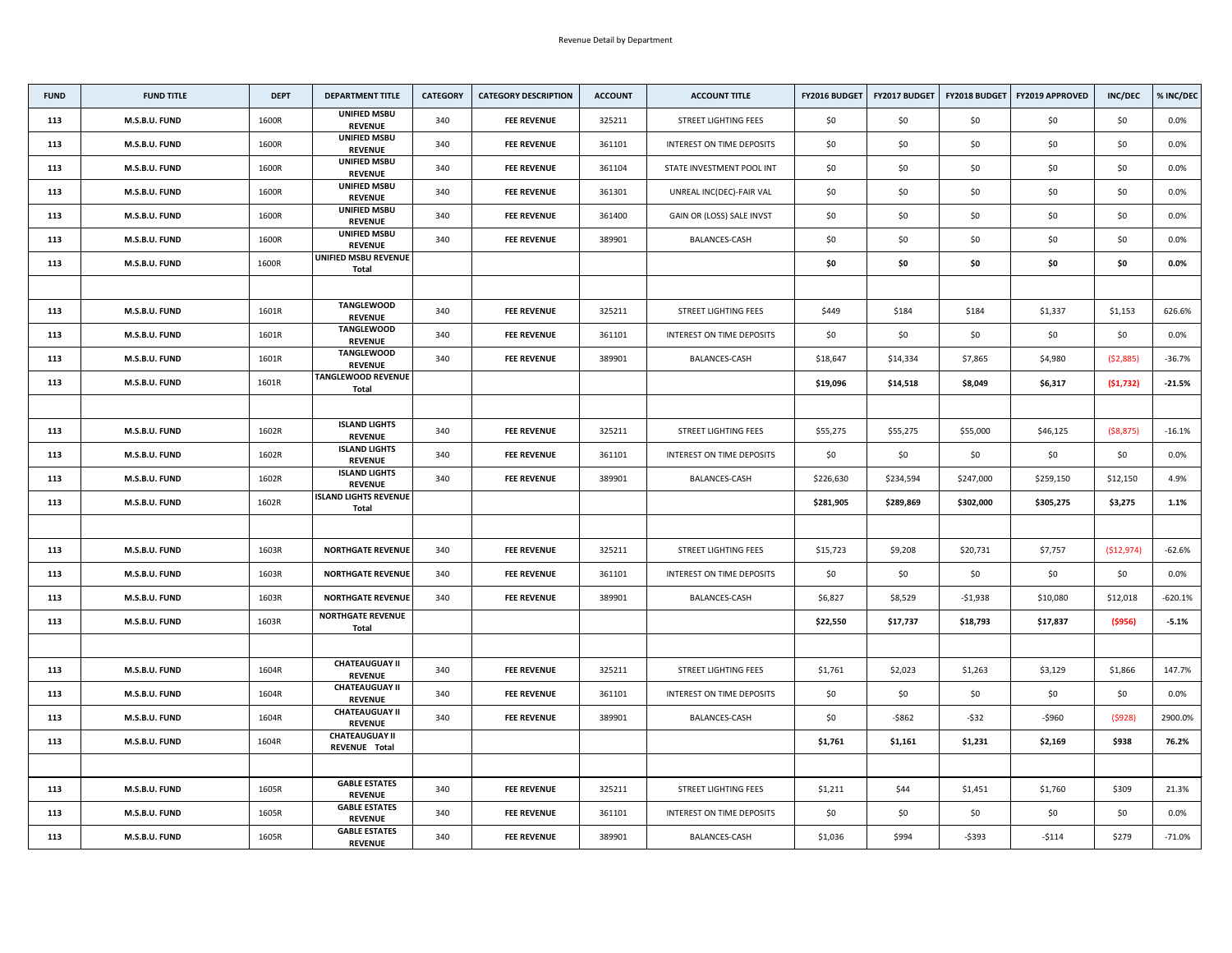| <b>FUND</b> | <b>FUND TITLE</b> | <b>DEPT</b> | <b>DEPARTMENT TITLE</b>                         | <b>CATEGORY</b> | <b>CATEGORY DESCRIPTION</b> | <b>ACCOUNT</b> | <b>ACCOUNT TITLE</b>             | <b>FY2016 BUDGET</b> | <b>FY2017 BUDGET</b> | <b>FY2018 BUDGET</b> | <b>FY2019 APPROVED</b> | <b>INC/DEC</b> | % INC/DEC   |
|-------------|-------------------|-------------|-------------------------------------------------|-----------------|-----------------------------|----------------|----------------------------------|----------------------|----------------------|----------------------|------------------------|----------------|-------------|
| 113         | M.S.B.U. FUND     | 1605R       | <b>GABLE ESTATES REVENUE</b><br><b>Total</b>    |                 |                             |                |                                  | \$2,247              | \$1,038              | \$1,058              | \$1,646                | \$588          | 55.6%       |
|             |                   |             |                                                 |                 |                             |                |                                  |                      |                      |                      |                        |                |             |
| 113         | M.S.B.U. FUND     | 1606R       | <b>VALENCIA ARMS</b><br><b>REVENUE</b>          | 340             | <b>FEE REVENUE</b>          | 325211         | <b>STREET LIGHTING FEES</b>      | \$1,805              | \$65                 | \$65                 | \$65                   | \$0\$          | 0.0%        |
| 113         | M.S.B.U. FUND     | 1606R       | <b>VALENCIA ARMS</b><br><b>REVENUE</b>          | 340             | <b>FEE REVENUE</b>          | 361101         | INTEREST ON TIME DEPOSITS        | \$0                  | \$0                  | \$0                  | \$0\$                  | \$0\$          | $0.0\%$     |
| 113         | M.S.B.U. FUND     | 1606R       | <b>VALENCIA ARMS</b><br><b>REVENUE</b>          | 340             | <b>FEE REVENUE</b>          | 389901         | <b>BALANCES-CASH</b>             | \$11,102             | \$12,431             | \$11,053             | \$12,218               | \$1,165        | 10.5%       |
| 113         | M.S.B.U. FUND     | 1606R       | <b>VALENCIA ARMS</b><br>REVENUE Total           |                 |                             |                |                                  | \$12,907             | \$12,496             | \$11,118             | \$12,283               | \$1,165        | 10.5%       |
|             |                   |             |                                                 |                 |                             |                |                                  |                      |                      |                      |                        |                |             |
| 113         | M.S.B.U. FUND     | 1607R       | <b>COLONY ESTATES PH-I</b><br><b>REV</b>        | 340             | <b>FEE REVENUE</b>          | 325211         | <b>STREET LIGHTING FEES</b>      | \$3,216              | \$3,278              | \$1,947              | \$4,848                | \$2,901        | 149.0%      |
| 113         | M.S.B.U. FUND     | 1607R       | <b>COLONY ESTATES PH-I</b><br><b>REV</b>        | 340             | <b>FEE REVENUE</b>          | 361101         | <b>INTEREST ON TIME DEPOSITS</b> | \$0                  | \$0                  | \$0                  | \$0                    | \$0            | 0.0%        |
| 113         | M.S.B.U. FUND     | 1607R       | <b>COLONY ESTATES PH-I</b><br><b>REV</b>        | 340             | <b>FEE REVENUE</b>          | 389901         | <b>BALANCES-CASH</b>             | \$0                  | $-51,334$            | \$113                | $-$1,397$              | (51,510)       | $-1336.3%$  |
| 113         | M.S.B.U. FUND     | 1607R       | <b>COLONY ESTATES PH-I</b><br><b>REV Total</b>  |                 |                             |                |                                  | \$3,216              | \$1,944              | \$2,060              | \$3,451                | \$1,391        | 67.5%       |
|             |                   |             |                                                 |                 |                             |                |                                  |                      |                      |                      |                        |                |             |
| 113         | M.S.B.U. FUND     | 1608R       | <b>HIDDEN TRAILS</b><br><b>REVENUE</b>          | 340             | <b>FEE REVENUE</b>          | 325211         | <b>STREET LIGHTING FEES</b>      | \$1,413              | \$179                | \$4,644              | \$179                  | (54, 465)      | $-96.1%$    |
| 113         | M.S.B.U. FUND     | 1608R       | <b>HIDDEN TRAILS</b><br><b>REVENUE</b>          | 340             | <b>FEE REVENUE</b>          | 361101         | <b>INTEREST ON TIME DEPOSITS</b> | \$0                  | \$0                  | \$0                  | \$0                    | \$0            | $0.0\%$     |
| 113         | M.S.B.U. FUND     | 1608R       | <b>HIDDEN TRAILS</b><br><b>REVENUE</b>          | 340             | <b>FEE REVENUE</b>          | 389901         | <b>BALANCES-CASH</b>             | \$4,451              | \$4,201              | $-$ \$382            | \$4,588                | \$4,970        | $-1301.0\%$ |
| 113         | M.S.B.U. FUND     | 1608R       | <b>HIDDEN TRAILS REVENUE</b><br><b>Total</b>    |                 |                             |                |                                  | \$5,864              | \$4,380              | \$4,262              | \$4,767                | \$505          | 11.8%       |
|             |                   |             |                                                 |                 |                             |                |                                  |                      |                      |                      |                        |                |             |
| 113         | M.S.B.U. FUND     | 1609R       | <b>LAFITTE CRESCENT</b><br><b>REVENUE</b>       | 340             | <b>FEE REVENUE</b>          | 325211         | <b>STREET LIGHTING FEES</b>      | \$1,414              | \$31                 | \$851                | \$2,419                | \$1,568        | 184.3%      |
| 113         | M.S.B.U. FUND     | 1609R       | <b>LAFITTE CRESCENT</b><br><b>REVENUE</b>       | 340             | <b>FEE REVENUE</b>          | 361101         | INTEREST ON TIME DEPOSITS        | \$0                  | \$0                  | \$0                  | \$0                    | \$0            | $0.0\%$     |
| 113         | M.S.B.U. FUND     | 1609R       | <b>LAFITTE CRESCENT</b><br><b>REVENUE</b>       | 340             | <b>FEE REVENUE</b>          | 389901         | <b>BALANCES-CASH</b>             | \$1,081              | \$956                | -\$107               | $-5821$                | (5714)         | 667.3%      |
| 113         | M.S.B.U. FUND     | 1609R       | <b>LAFITTE CRESCENT</b><br><b>REVENUE Total</b> |                 |                             |                |                                  | \$2,495              | \$987                | \$744                | \$1,598                | \$854          | 114.8%      |
|             |                   |             |                                                 |                 |                             |                |                                  |                      |                      |                      |                        |                |             |
| 113         | M.S.B.U. FUND     | 1610R       | <b>MCFARLAND REVENUE</b>                        | 340             | <b>FEE REVENUE</b>          | 325211         | <b>STREET LIGHTING FEES</b>      | \$4,196              | \$903                | \$4,832              | \$3,715                | (51, 117)      | $-23.1%$    |
| 113         | M.S.B.U. FUND     | 1610R       | <b>MCFARLAND REVENUE</b>                        | 340             | <b>FEE REVENUE</b>          | 361101         | INTEREST ON TIME DEPOSITS        | \$0                  | \$0                  | \$0                  | \$0                    | \$0            | $0.0\%$     |
| 113         | M.S.B.U. FUND     | 1610R       | <b>MCFARLAND REVENUE</b>                        | 340             | <b>FEE REVENUE</b>          | 389901         | BALANCES-CASH                    | \$2,129              | \$2,742              | -\$970               | \$805                  | \$1,775        | $-183.0\%$  |
| 113         | M.S.B.U. FUND     | 1610R       | <b>MCFARLAND REVENUE</b><br><b>Total</b>        |                 |                             |                |                                  | \$6,325              | \$3,645              | \$3,862              | \$4,520                | \$658          | 17.0%       |
|             |                   |             |                                                 |                 |                             |                |                                  |                      |                      |                      |                        |                |             |
| 113         | M.S.B.U. FUND     | 1611R       | <b>SYLVANIA HEIGHTS</b><br><b>REVENUE</b>       | 340             | <b>FEE REVENUE</b>          | 325211         | <b>STREET LIGHTING FEES</b>      | \$28,446             | \$334                | \$334                | \$5,958                | \$5,624        | 1683.8%     |
| 113         | M.S.B.U. FUND     | 1611R       | <b>SYLVANIA HEIGHTS</b><br><b>REVENUE</b>       | 340             | <b>FEE REVENUE</b>          | 361101         | INTEREST ON TIME DEPOSITS        | \$0                  | \$0                  | \$0                  | \$0                    | \$0            | $0.0\%$     |
| 113         | M.S.B.U. FUND     | 1611R       | <b>SYLVANIA HEIGHTS</b><br><b>REVENUE</b>       | 340             | <b>FEE REVENUE</b>          | 389901         | <b>BALANCES-CASH</b>             | \$14,888             | \$22,286             | \$13,198             | \$6,587                | (56, 611)      | $-50.1%$    |
| 113         | M.S.B.U. FUND     | 1611R       | <b>SYLVANIA HEIGHTS</b><br><b>REVENUE Total</b> |                 |                             |                |                                  | \$43,334             | \$22,620             | \$13,532             | \$12,545               | (5987)         | $-7.3%$     |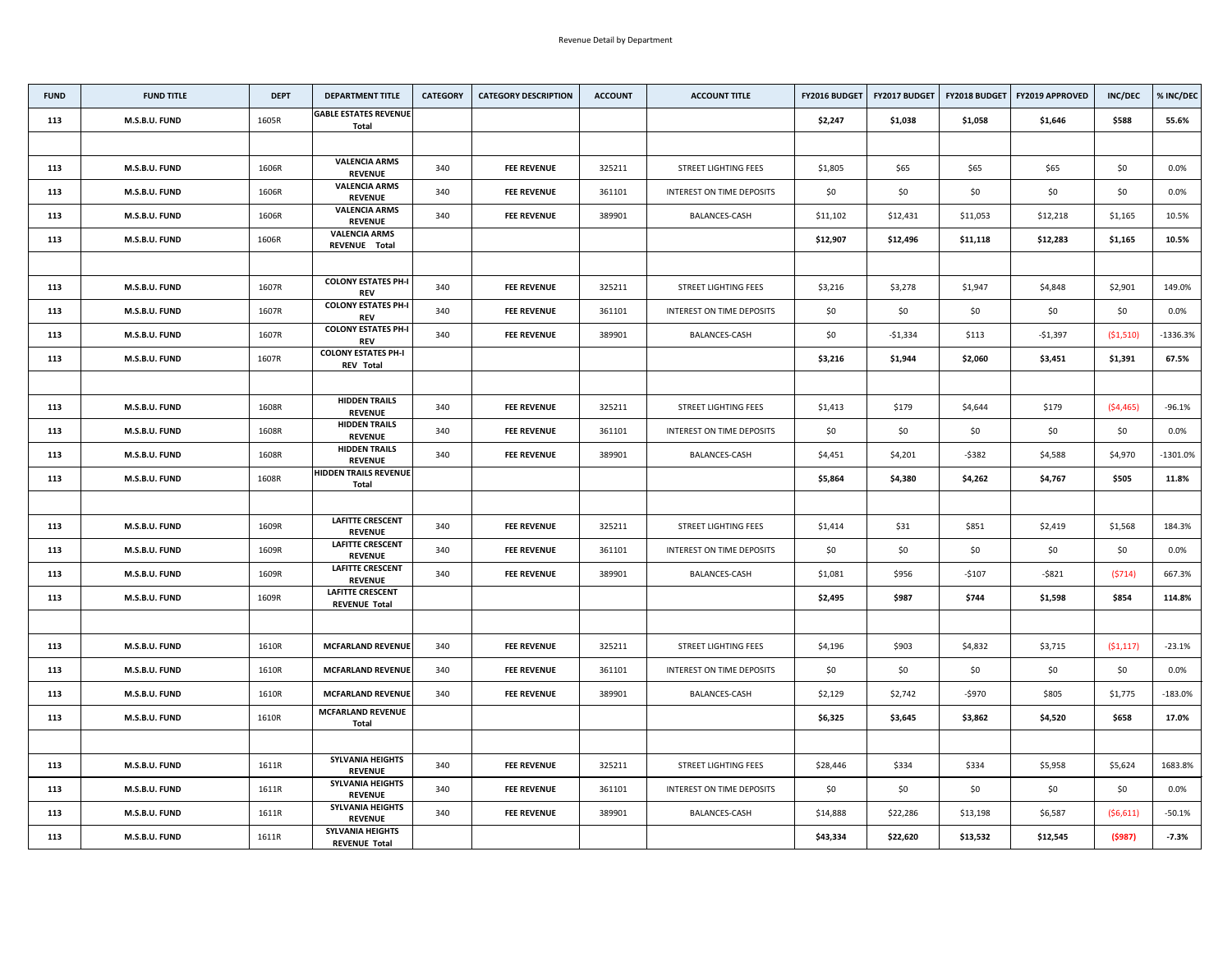| <b>FUND</b> | <b>FUND TITLE</b> | <b>DEPT</b> | <b>DEPARTMENT TITLE</b>                    | <b>CATEGORY</b> | <b>CATEGORY DESCRIPTION</b> | <b>ACCOUNT</b> | <b>ACCOUNT TITLE</b>             | FY2016 BUDGET | <b>FY2017 BUDGET</b> |           | FY2018 BUDGET   FY2019 APPROVED | <b>INC/DEC</b> | % INC/DEC  |
|-------------|-------------------|-------------|--------------------------------------------|-----------------|-----------------------------|----------------|----------------------------------|---------------|----------------------|-----------|---------------------------------|----------------|------------|
| 113         | M.S.B.U. FUND     | 1611R       |                                            |                 |                             |                |                                  |               |                      |           |                                 |                |            |
| 113         | M.S.B.U. FUND     | 1612R       | <b>WILLOW BEND</b><br><b>REVENUE</b>       | 340             | <b>FEE REVENUE</b>          | 325211         | <b>STREET LIGHTING FEES</b>      | \$844         | \$5,861              | \$4,504   | \$234                           | (54, 270)      | $-94.8%$   |
| 113         | M.S.B.U. FUND     | 1612R       | <b>WILLOW BEND</b><br><b>REVENUE</b>       | 340             | <b>FEE REVENUE</b>          | 361101         | <b>INTEREST ON TIME DEPOSITS</b> | \$0\$         | \$0\$                | \$0       | \$0                             | \$0            | $0.0\%$    |
| 113         | M.S.B.U. FUND     | 1612R       | <b>WILLOW BEND</b><br><b>REVENUE</b>       | 340             | <b>FEE REVENUE</b>          | 389901         | <b>BALANCES-CASH</b>             | \$0           | $-5597$              | \$1,074   | \$6,884                         | \$5,810        | 541.0%     |
| 113         | M.S.B.U. FUND     | 1612R       | <b>WILLOW BEND REVENUE</b><br><b>Total</b> |                 |                             |                |                                  | \$844         | \$5,264              | \$5,578   | \$7,118                         | \$1,540        | 27.6%      |
|             |                   |             |                                            |                 |                             |                |                                  |               |                      |           |                                 |                |            |
| 113         | M.S.B.U. FUND     | 1613R       | <b>LAKE POINT REVENUE</b>                  | 340             | <b>FEE REVENUE</b>          | 325211         | <b>STREET LIGHTING FEES</b>      | \$220         | \$44                 | \$44      | \$44                            | \$0\$          | $0.0\%$    |
| 113         | M.S.B.U. FUND     | 1613R       | <b>LAKE POINT REVENUE</b>                  | 340             | <b>FEE REVENUE</b>          | 361101         | INTEREST ON TIME DEPOSITS        | \$0\$         | \$0\$                | \$0       | \$0                             | \$0\$          | $0.0\%$    |
| 113         | M.S.B.U. FUND     | 1613R       | <b>LAKE POINT REVENUE</b>                  | 340             | <b>FEE REVENUE</b>          | 389901         | <b>BALANCES-CASH</b>             | \$5,218       | \$4,253              | \$2,688   | \$1,931                         | (5757)         | $-28.2%$   |
| 113         | M.S.B.U. FUND     | 1613R       | <b>LAKE POINT REVENUE</b><br><b>Total</b>  |                 |                             |                |                                  | \$5,438       | \$4,297              | \$2,732   | \$1,975                         | (5757)         | $-27.7%$   |
|             |                   |             |                                            |                 |                             |                |                                  |               |                      |           |                                 |                |            |
| 113         | M.S.B.U. FUND     | 1614R       | <b>COVENTRY PARK</b><br><b>REVENUE</b>     | 340             | <b>FEE REVENUE</b>          | 325211         | <b>STREET LIGHTING FEES</b>      | \$2,765       | \$5,858              | \$2,331   | \$4,835                         | \$2,504        | 107.4%     |
| 113         | M.S.B.U. FUND     | 1614R       | <b>COVENTRY PARK</b><br><b>REVENUE</b>     | 340             | <b>FEE REVENUE</b>          | 361101         | INTEREST ON TIME DEPOSITS        | \$0           | \$0                  | \$0       | \$0                             | \$0            | $0.0\%$    |
| 113         | M.S.B.U. FUND     | 1614R       | <b>COVENTRY PARK</b><br><b>REVENUE</b>     | 340             | <b>FEE REVENUE</b>          | 389901         | <b>BALANCES-CASH</b>             | \$0           | $-53,374$            | \$300     | $-51,102$                       | (\$1,402)      | -467.3%    |
| 113         | M.S.B.U. FUND     | 1614R       | <b>COVENTRY PARK</b><br>REVENUE Total      |                 |                             |                |                                  | \$2,765       | \$2,484              | \$2,631   | \$3,733                         | \$1,102        | 41.9%      |
|             |                   |             |                                            |                 |                             |                |                                  |               |                      |           |                                 |                |            |
| 113         | M.S.B.U. FUND     | 1615R       | <b>DONLABROOK</b><br><b>REVENUE</b>        | 340             | <b>FEE REVENUE</b>          | 325211         | <b>STREET LIGHTING FEES</b>      | \$1,358       | \$799                | \$3,732   | \$150                           | ( \$3,582)     | $-96.0%$   |
| 113         | M.S.B.U. FUND     | 1615R       | <b>DONLABROOK</b><br><b>REVENUE</b>        | 340             | <b>FEE REVENUE</b>          | 361101         | INTEREST ON TIME DEPOSITS        | \$0           | \$0                  | \$0       | \$0                             | \$0            | $0.0\%$    |
| 113         | M.S.B.U. FUND     | 1615R       | <b>DONLABROOK</b><br><b>REVENUE</b>        | 340             | <b>FEE REVENUE</b>          | 389901         | <b>BALANCES-CASH</b>             | \$2,118       | \$2,576              | $-$ \$156 | \$4,702                         | \$4,858        | $-3114.1%$ |
| 113         | M.S.B.U. FUND     | 1615R       | <b>DONLABROOK REVENUE</b><br><b>Total</b>  |                 |                             |                |                                  | \$3,476       | \$3,375              | \$3,576   | \$4,852                         | \$1,276        | 35.7%      |
|             |                   |             |                                            |                 |                             |                |                                  |               |                      |           |                                 |                |            |
| 113         | M.S.B.U. FUND     | 1616R       | <b>EMERALD POINT</b><br><b>REVENUE</b>     | 340             | <b>FEE REVENUE</b>          | 325211         | <b>STREET LIGHTING FEES</b>      | \$4,730       | \$5,418              | \$4,587   | \$10,254                        | \$5,667        | 123.5%     |
| 113         | M.S.B.U. FUND     | 1616R       | <b>EMERALD POINT</b><br><b>REVENUE</b>     | 340             | <b>FEE REVENUE</b>          | 361101         | INTEREST ON TIME DEPOSITS        | \$0\$         | \$0\$                | \$0       | \$0                             | \$0            | $0.0\%$    |
| 113         | M.S.B.U. FUND     | 1616R       | <b>EMERALD POINT</b><br><b>REVENUE</b>     | 340             | <b>FEE REVENUE</b>          | 389901         | <b>BALANCES-CASH</b>             | \$0           | $-52,016$            | -\$984    | $-53,608$                       | (\$2,624)      | 266.7%     |
| 113         | M.S.B.U. FUND     | 1616R       | <b>EMERALD POINT</b><br>REVENUE Total      |                 |                             |                |                                  | \$4,730       | \$3,402              | \$3,603   | \$6,646                         | \$3,043        | 84.5%      |
|             |                   |             |                                            |                 |                             |                |                                  |               |                      |           |                                 |                |            |
| 113         | M.S.B.U. FUND     | 1617R       | <b>BROOKWOOD</b><br><b>REVENUE</b>         | 340             | <b>FEE REVENUE</b>          | 325211         | <b>STREET LIGHTING FEES</b>      | \$1,100       | \$887                | \$1,532   | \$752                           | (5780)         | $-50.9%$   |
| 113         | M.S.B.U. FUND     | 1617R       | <b>BROOKWOOD</b><br><b>REVENUE</b>         | 340             | <b>FEE REVENUE</b>          | 361101         | <b>INTEREST ON TIME DEPOSITS</b> | \$0\$         | \$0                  | \$0       | \$0                             | \$0\$          | $0.0\%$    |
| 113         | M.S.B.U. FUND     | 1617R       | <b>BROOKWOOD</b><br><b>REVENUE</b>         | 340             | <b>FEE REVENUE</b>          | 389901         | BALANCES-CASH                    | \$328         | \$463                | $-5102$   | \$693                           | \$795          | -779.4%    |
| 113         | M.S.B.U. FUND     | 1617R       | <b>BROOKWOOD REVENUE</b><br><b>Total</b>   |                 |                             |                |                                  | \$1,428       | \$1,350              | \$1,430   | \$1,445                         | \$15           | 1.0%       |
|             |                   |             |                                            |                 |                             |                |                                  |               |                      |           |                                 |                |            |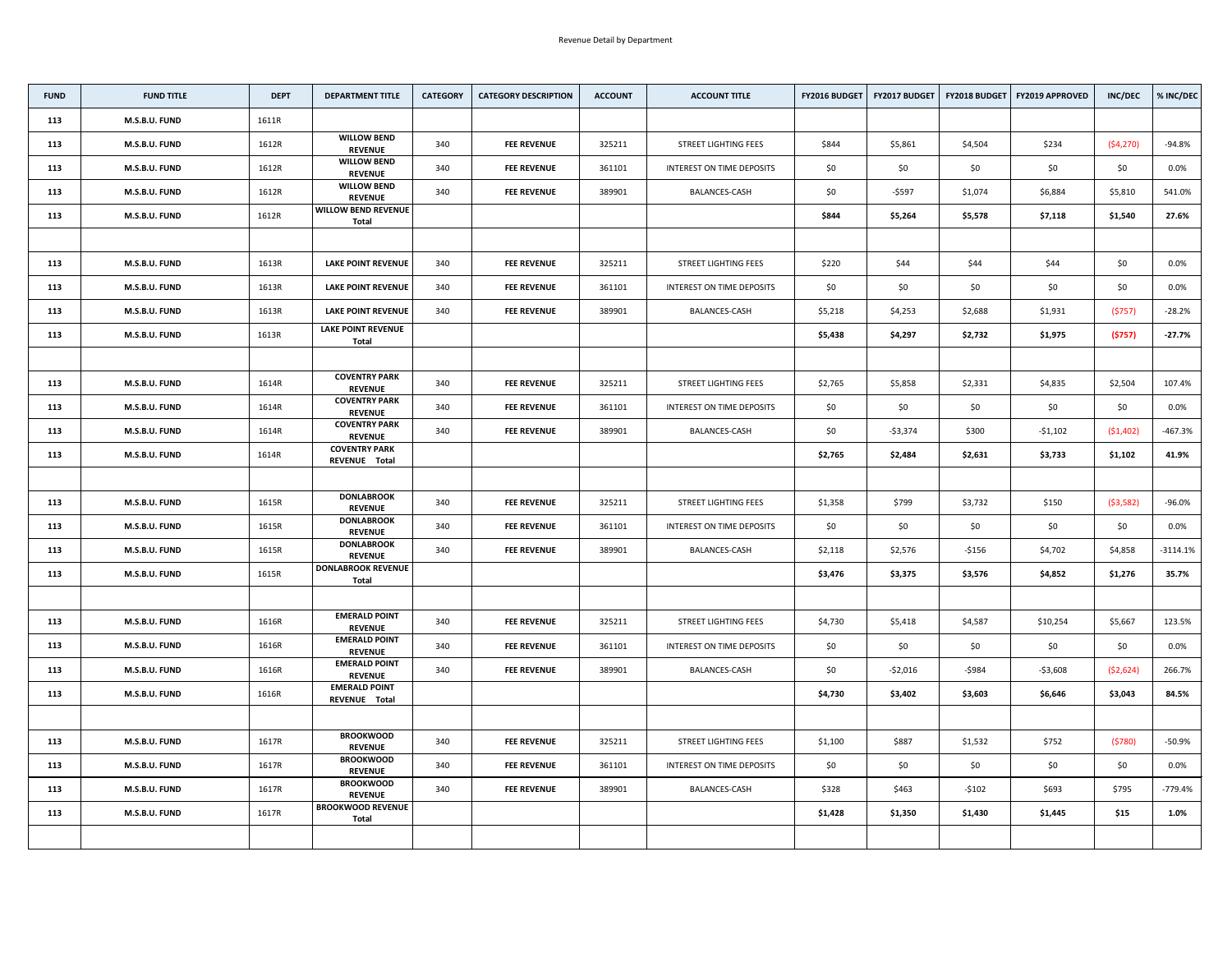| <b>FUND</b> | <b>FUND TITLE</b> | <b>DEPT</b> | <b>DEPARTMENT TITLE</b>                         | <b>CATEGORY</b> | <b>CATEGORY DESCRIPTION</b> | <b>ACCOUNT</b> | <b>ACCOUNT TITLE</b>             | FY2016 BUDGET | <b>FY2017 BUDGET</b> | <b>FY2018 BUDGET</b> | <b>FY2019 APPROVED</b> | <b>INC/DEC</b> | % INC/DEC  |
|-------------|-------------------|-------------|-------------------------------------------------|-----------------|-----------------------------|----------------|----------------------------------|---------------|----------------------|----------------------|------------------------|----------------|------------|
| 113         | M.S.B.U. FUND     | 1618R       | <b>BRISTOL PARK</b><br><b>REVENUE</b>           | 340             | <b>FEE REVENUE</b>          | 325211         | <b>STREET LIGHTING FEES</b>      | \$557         | \$353                | \$732                | \$582                  | ( \$150)       | $-20.5%$   |
| 113         | M.S.B.U. FUND     | 1618R       | <b>BRISTOL PARK</b><br><b>REVENUE</b>           | 340             | <b>FEE REVENUE</b>          | 361101         | INTEREST ON TIME DEPOSITS        | \$0           | \$0                  | \$0                  | \$0                    | \$0\$          | 0.0%       |
| 113         | M.S.B.U. FUND     | 1618R       | <b>BRISTOL PARK</b><br><b>REVENUE</b>           | 340             | <b>FEE REVENUE</b>          | 389901         | <b>BALANCES-CASH</b>             | \$184         | \$268                | $-574$               | \$200                  | \$274          | -370.3%    |
| 113         | M.S.B.U. FUND     | 1618R       | <b>BRISTOL PARK REVENUE</b><br><b>Total</b>     |                 |                             |                |                                  | \$741         | \$621                | \$658                | \$782                  | \$124          | 18.8%      |
|             |                   |             |                                                 |                 |                             |                |                                  |               |                      |                      |                        |                |            |
| 113         | M.S.B.U. FUND     | 1619R       | <b>HIDDEN TRAILS II</b><br><b>REVENUE</b>       | 340             | <b>FEE REVENUE</b>          | 325211         | <b>STREET LIGHTING FEES</b>      | \$430         | \$31                 | \$31                 | \$31                   | \$0\$          | $0.0\%$    |
| 113         | M.S.B.U. FUND     | 1619R       | <b>HIDDEN TRAILS II</b><br><b>REVENUE</b>       | 340             | <b>FEE REVENUE</b>          | 361101         | <b>INTEREST ON TIME DEPOSITS</b> | \$0\$         | \$0                  | \$0                  | \$0\$                  | \$0\$          | $0.0\%$    |
| 113         | M.S.B.U. FUND     | 1619R       | <b>HIDDEN TRAILS II</b><br><b>REVENUE</b>       | 340             | <b>FEE REVENUE</b>          | 389901         | <b>BALANCES-CASH</b>             | \$1,885       | \$1,814              | \$941                | \$980                  | \$39           | 4.1%       |
| 113         | M.S.B.U. FUND     | 1619R       | <b>HIDDEN TRAILS II</b><br><b>REVENUE Total</b> |                 |                             |                |                                  | \$2,315       | \$1,845              | \$972                | \$1,011                | \$39           | 4.0%       |
|             |                   |             |                                                 |                 |                             |                |                                  |               |                      |                      |                        |                |            |
| 113         | M.S.B.U. FUND     | 1620R       | <b>FOREST COVE</b><br><b>REVENUE</b>            | 340             | <b>FEE REVENUE</b>          | 325211         | <b>STREET LIGHTING FEES</b>      | \$709         | \$155                | \$1,580              | \$893                  | (5687)         | $-43.5%$   |
| 113         | M.S.B.U. FUND     | 1620R       | <b>FOREST COVE</b><br><b>REVENUE</b>            | 340             | <b>FEE REVENUE</b>          | 361101         | <b>INTEREST ON TIME DEPOSITS</b> | \$0\$         | \$0                  | \$0                  | \$0                    | \$0\$          | $0.0\%$    |
| 113         | M.S.B.U. FUND     | 1620R       | <b>FOREST COVE</b><br><b>REVENUE</b>            | 340             | <b>FEE REVENUE</b>          | 389901         | <b>BALANCES-CASH</b>             | \$1,191       | \$1,006              | $-$ \$349            | \$545                  | \$894          | $-256.2%$  |
| 113         | M.S.B.U. FUND     | 1620R       | <b>FOREST COVE REVENUE</b><br><b>Total</b>      |                 |                             |                |                                  | \$1,900       | \$1,161              | \$1,231              | \$1,438                | \$207          | 16.8%      |
|             |                   |             |                                                 |                 |                             |                |                                  |               |                      |                      |                        |                |            |
| 113         | M.S.B.U. FUND     | 1621R       | <b>SANDY RIDGE</b><br><b>REVENUE</b>            | 340             | <b>FEE REVENUE</b>          | 325211         | <b>STREET LIGHTING FEES</b>      | \$1,390       | \$1,250              | \$2,171              | \$324                  | ( \$1,847)     | $-85.1%$   |
| 113         | M.S.B.U. FUND     | 1621R       | <b>SANDY RIDGE</b><br><b>REVENUE</b>            | 340             | <b>FEE REVENUE</b>          | 361101         | INTEREST ON TIME DEPOSITS        | \$0           | \$0                  | \$0                  | \$0                    | \$0\$          | $0.0\%$    |
| 113         | M.S.B.U. FUND     | 1621R       | <b>SANDY RIDGE</b><br><b>REVENUE</b>            | 340             | <b>FEE REVENUE</b>          | 389901         | BALANCES-CASH                    | \$528         | \$748                | $-$ \$55             | \$1,493                | \$1,548        | $-2814.5%$ |
| 113         | M.S.B.U. FUND     | 1621R       | <b>SANDY RIDGE REVENUE</b><br><b>Total</b>      |                 |                             |                |                                  | \$1,918       | \$1,998              | \$2,116              | \$1,817                | (5299)         | $-14.1%$   |
|             |                   |             |                                                 |                 |                             |                |                                  |               |                      |                      |                        |                |            |
| 113         | M.S.B.U. FUND     | 1622R       | <b>CHEROKEE BEND</b><br><b>REVENUE</b>          | 340             | <b>FEE REVENUE</b>          | 325211         | <b>STREET LIGHTING FEES</b>      | \$1,013       | \$555                | \$1,942              | \$73                   | ( \$1,869)     | $-96.2%$   |
| 113         | M.S.B.U. FUND     | 1622R       | <b>CHEROKEE BEND</b><br><b>REVENUE</b>          | 340             | <b>FEE REVENUE</b>          | 361101         | <b>INTEREST ON TIME DEPOSITS</b> | \$0\$         | \$0                  | \$0                  | \$0                    | \$0            | $0.0\%$    |
| 113         | M.S.B.U. FUND     | 1622R       | <b>CHEROKEE BEND</b><br><b>REVENUE</b>          | 340             | <b>FEE REVENUE</b>          | 389901         | <b>BALANCES-CASH</b>             | \$1,088       | \$1,092              | $-$ \$198            | \$1,476                | \$1,674        | $-845.5%$  |
| 113         | M.S.B.U. FUND     | 1622R       | <b>CHEROKEE BEND</b><br>REVENUE Total           |                 |                             |                |                                  | \$2,101       | \$1,647              | \$1,744              | \$1,549                | ( \$195)       | $-11.2%$   |
|             |                   |             |                                                 |                 |                             |                |                                  |               |                      |                      |                        |                |            |
| 113         | M.S.B.U. FUND     | 1623R       | <b>LAKE POINT II</b><br><b>REVENUE</b>          | 340             | <b>FEE REVENUE</b>          | 325211         | <b>STREET LIGHTING FEES</b>      | \$2,317       | \$575                | \$3,977              | \$3,174                | ( \$803)       | $-20.2%$   |
| 113         | M.S.B.U. FUND     | 1623R       | <b>LAKE POINT II</b><br><b>REVENUE</b>          | 340             | <b>FEE REVENUE</b>          | 361101         | <b>INTEREST ON TIME DEPOSITS</b> | \$0           | \$0                  | \$0                  | \$0                    | \$0            | $0.0\%$    |
| 113         | M.S.B.U. FUND     | 1623R       | <b>LAKE POINT II</b><br><b>REVENUE</b>          | 340             | <b>FEE REVENUE</b>          | 389901         | <b>BALANCES-CASH</b>             | \$2,800       | \$2,260              | -\$974               | \$526                  | \$1,500        | $-154.0\%$ |
| 113         | M.S.B.U. FUND     | 1623R       | <b>LAKE POINT II REVENUE</b><br>Total           |                 |                             |                |                                  | \$5,117       | \$2,835              | \$3,003              | \$3,700                | \$697          | 23.2%      |
|             |                   |             |                                                 |                 |                             |                |                                  |               |                      |                      |                        |                |            |
| 113         | M.S.B.U. FUND     | 1624R       | <b>HIDDEN TRAILS 6</b><br><b>REVENUE</b>        | 340             | <b>FEE REVENUE</b>          | 325211         | <b>STREET LIGHTING FEES</b>      | \$565         | \$30                 | \$229                | \$30                   | (5199)         | $-86.9%$   |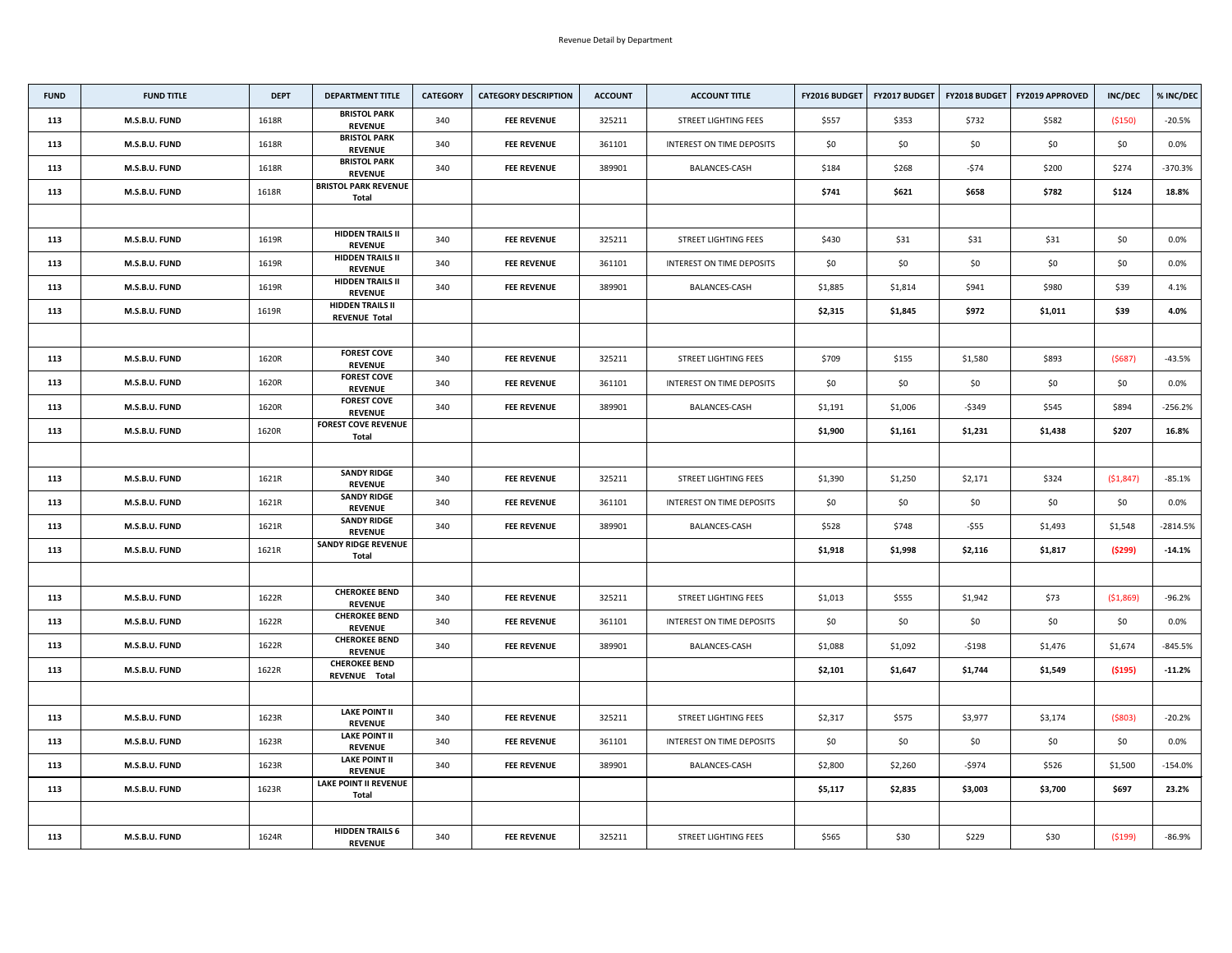| <b>FUND</b> | <b>FUND TITLE</b>    | <b>DEPT</b> | <b>DEPARTMENT TITLE</b>                         | <b>CATEGORY</b> | <b>CATEGORY DESCRIPTION</b> | <b>ACCOUNT</b> | <b>ACCOUNT TITLE</b>             | <b>FY2016 BUDGET</b> | FY2017 BUDGET | <b>FY2018 BUDGET</b> | <b>FY2019 APPROVED</b> | <b>INC/DEC</b> | % INC/DEC |
|-------------|----------------------|-------------|-------------------------------------------------|-----------------|-----------------------------|----------------|----------------------------------|----------------------|---------------|----------------------|------------------------|----------------|-----------|
| 113         | M.S.B.U. FUND        | 1624R       | <b>HIDDEN TRAILS 6</b><br><b>REVENUE</b>        | 340             | <b>FEE REVENUE</b>          | 361101         | <b>INTEREST ON TIME DEPOSITS</b> | \$0                  | \$0           | \$0                  | \$0                    | \$0\$          | $0.0\%$   |
| 113         | <b>M.S.B.U. FUND</b> | 1624R       | <b>HIDDEN TRAILS 6</b><br><b>REVENUE</b>        | 340             | <b>FEE REVENUE</b>          | 389901         | <b>BALANCES-CASH</b>             | \$967                | \$1,207       | \$487                | \$945                  | \$458          | 94.0%     |
| 113         | M.S.B.U. FUND        | 1624R       | <b>HIDDEN TRAILS 6</b><br><b>REVENUE Total</b>  |                 |                             |                |                                  | \$1,532              | \$1,237       | \$716                | \$975                  | \$259          | 36.2%     |
|             |                      |             |                                                 |                 |                             |                |                                  |                      |               |                      |                        |                |           |
| 113         | M.S.B.U. FUND        | 1625R       | <b>LAWTON COURT</b><br><b>REVENUE</b>           | 340             | <b>FEE REVENUE</b>          | 325211         | <b>STREET LIGHTING FEES</b>      | \$338                | \$31          | \$439                | \$20                   | (5419)         | $-95.4%$  |
| 113         | M.S.B.U. FUND        | 1625R       | <b>LAWTON COURT</b><br><b>REVENUE</b>           | 340             | <b>FEE REVENUE</b>          | 389901         | <b>BALANCES-CASH</b>             | \$1,351              | \$1,188       | \$305                | \$622                  | \$317          | 103.9%    |
| 113         | M.S.B.U. FUND        | 1625R       | <b>LAWTON COURT</b><br>REVENUE Total            |                 |                             |                |                                  | \$1,689              | \$1,219       | \$744                | \$642                  | (5102)         | $-13.7%$  |
|             |                      |             |                                                 |                 |                             |                |                                  |                      |               |                      |                        |                |           |
| 113         | M.S.B.U. FUND        | 1626R       | <b>MILLS LANDING</b><br><b>REVENUE</b>          | 340             | <b>FEE REVENUE</b>          | 325211         | <b>STREET LIGHTING FEES</b>      | \$1,562              | \$66          | \$1,580              | \$1,641                | \$61           | 3.9%      |
| 113         | M.S.B.U. FUND        | 1626R       | <b>MILLS LANDING</b><br><b>REVENUE</b>          | 340             | <b>FEE REVENUE</b>          | 389901         | <b>BALANCES-CASH</b>             | \$2,016              | \$1,961       | -\$7                 | \$394                  | \$401          | -5728.6%  |
| 113         | M.S.B.U. FUND        | 1626R       | <b>MILLS LANDING</b><br>REVENUE Total           |                 |                             |                |                                  | \$3,578              | \$2,027       | \$1,573              | \$2,035                | \$462          | 29.4%     |
|             |                      |             |                                                 |                 |                             |                |                                  |                      |               |                      |                        |                |           |
| 113         | M.S.B.U. FUND        | 1627R       | <b>RUSH PARK WEST</b><br><b>REVENUE</b>         | 340             | <b>FEE REVENUE</b>          | 325211         | <b>STREET LIGHTING FEES</b>      | \$1,521              | \$92          | \$1,265              | \$1,184                | (581)          | $-6.4%$   |
| 113         | M.S.B.U. FUND        | 1627R       | <b>RUSH PARK WEST</b><br><b>REVENUE</b>         | 340             | <b>FEE REVENUE</b>          | 389901         | <b>BALANCES-CASH</b>             | \$3,746              | \$3,604       | \$938                | \$1,391                | \$453          | 48.3%     |
| 113         | M.S.B.U. FUND        | 1627R       | <b>RUSH PARK WEST</b><br><b>REVENUE Total</b>   |                 |                             |                |                                  | \$5,267              | \$3,696       | \$2,203              | \$2,575                | \$372          | 16.9%     |
|             |                      |             |                                                 |                 |                             |                |                                  |                      |               |                      |                        |                |           |
| 113         | M.S.B.U. FUND        | 1628R       | <b>HIGH GROVE PLANT</b><br><b>REVENUE</b>       | 340             | <b>FEE REVENUE</b>          | 325211         | <b>STREET LIGHTING FEES</b>      | \$670                | \$1,129       | \$764                | \$1,967                | \$1,203        | 157.5%    |
| 113         | M.S.B.U. FUND        | 1628R       | <b>HIGH GROVE PLANT</b><br><b>REVENUE</b>       | 340             | <b>FEE REVENUE</b>          | 389901         | <b>BALANCES-CASH</b>             | \$0\$                | -\$562        | $-5163$              | -\$760                 | (5597)         | 366.3%    |
| 113         | M.S.B.U. FUND        | 1628R       | <b>HIGH GROVE PLANT</b><br><b>REVENUE Total</b> |                 |                             |                |                                  | \$670                | \$567         | \$601                | \$1,207                | \$606          | 100.8%    |
|             |                      |             |                                                 |                 |                             |                |                                  |                      |               |                      |                        |                |           |
| 113         | M.S.B.U. FUND        | 1629R       | <b>VICTORIA PARK</b><br><b>REVENUE</b>          | 340             | <b>FEE REVENUE</b>          | 325211         | <b>STREET LIGHTING FEES</b>      | \$1,853              | \$1,552       | \$2,935              | \$2,876                | (559)          | $-2.0%$   |
| 113         | M.S.B.U. FUND        | 1629R       | <b>VICTORIA PARK</b><br><b>REVENUE</b>          | 340             | <b>FEE REVENUE</b>          | 389901         | <b>BALANCES-CASH</b>             | \$1,064              | \$851         | -\$390               | \$440                  | \$830          | $-212.8%$ |
| 113         | M.S.B.U. FUND        | 1629R       | <b>VICTORIA PARK REVENUE</b><br>Total           |                 |                             |                |                                  | \$2,917              | \$2,403       | \$2,545              | \$3,316                | \$771          | 30.3%     |
|             |                      |             |                                                 |                 |                             |                |                                  |                      |               |                      |                        |                |           |
| 113         | M.S.B.U. FUND        | 1630R       | <b>LAKE CHARLESTON</b><br><b>REVENUE</b>        | 340             | <b>FEE REVENUE</b>          | 325211         | <b>STREET LIGHTING FEES</b>      | \$1,175              | \$2,375       | \$1,279              | \$1,500                | \$221          | 17.3%     |
| 113         | M.S.B.U. FUND        | 1630R       | <b>LAKE CHARLESTON</b><br><b>REVENUE</b>        | 340             | <b>FEE REVENUE</b>          | 389901         | <b>BALANCES-CASH</b>             | \$0                  | $-51,025$     | \$151                | \$25                   | (5126)         | $-83.4%$  |
| 113         | M.S.B.U. FUND        | 1630R       | <b>LAKE CHARLESTON</b><br><b>REVENUE Total</b>  |                 |                             |                |                                  | \$1,175              | \$1,350       | \$1,430              | \$1,525                | \$95           | 6.6%      |
|             |                      |             |                                                 |                 |                             |                |                                  |                      |               |                      |                        |                |           |
| 113         | M.S.B.U. FUND        | 1631R       | <b>ROCKY BAYOU</b><br><b>REVENUE</b>            | 340             | <b>FEE REVENUE</b>          | 325211         | <b>STREET LIGHTING FEES</b>      | \$12,441             | \$6,073       | \$17,763             | \$10,893               | (\$6,870)      | $-38.7%$  |
| 113         | M.S.B.U. FUND        | 1631R       | <b>ROCKY BAYOU</b><br><b>REVENUE</b>            | 340             | <b>FEE REVENUE</b>          | 389901         | <b>BALANCES-CASH</b>             | \$4,940              | \$7,399       | $-$ \$3,491          | \$4,641                | \$8,132        | -232.9%   |
| 113         | M.S.B.U. FUND        | 1631R       | <b>ROCKY BAYOU REVENUE</b><br><b>Total</b>      |                 |                             |                |                                  | \$17,381             | \$13,472      | \$14,272             | \$15,534               | \$1,262        | 8.8%      |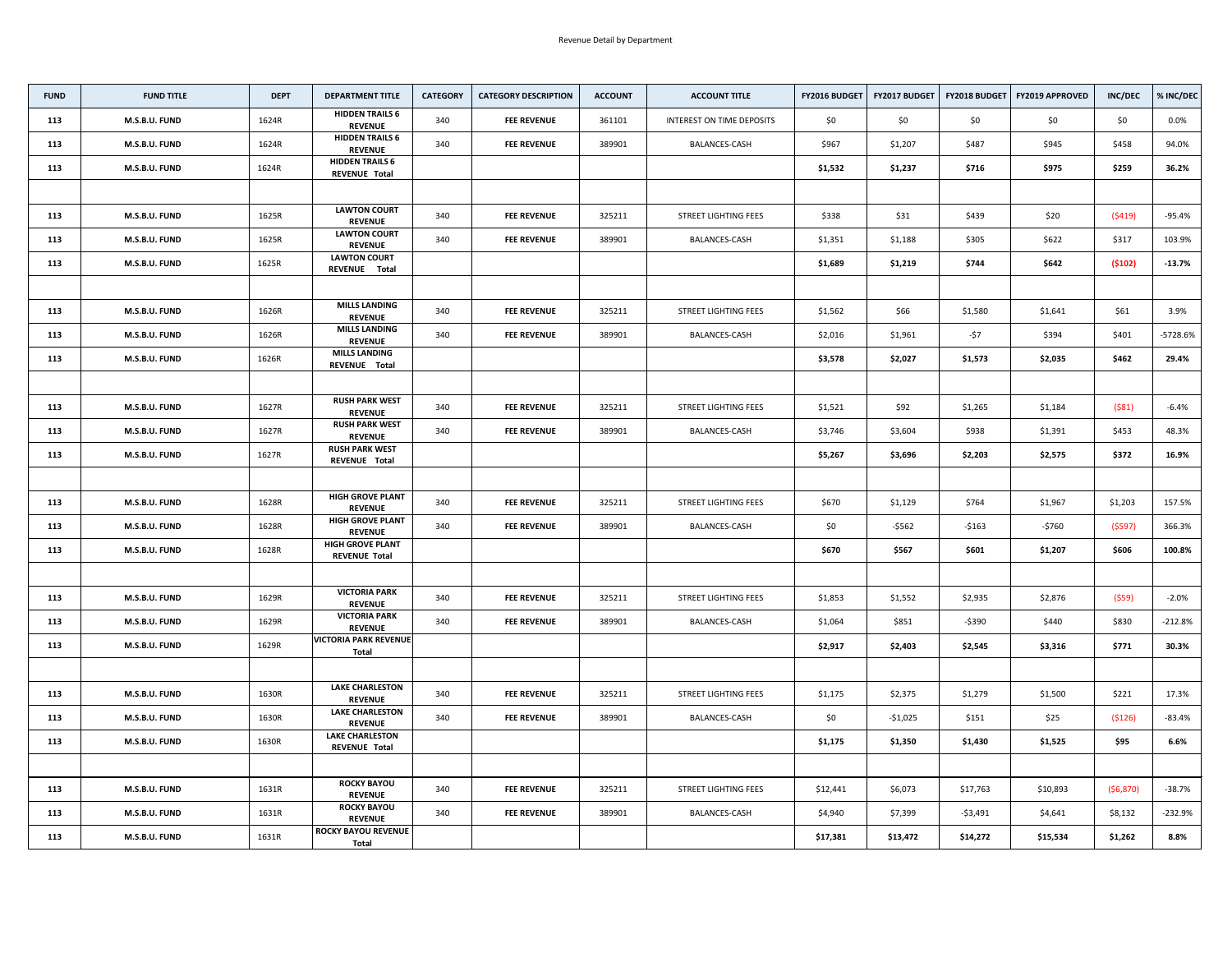| <b>FUND</b> | <b>FUND TITLE</b> | <b>DEPT</b> | <b>DEPARTMENT TITLE</b>                         | <b>CATEGORY</b> | <b>CATEGORY DESCRIPTION</b> | <b>ACCOUNT</b> | <b>ACCOUNT TITLE</b>        | <b>FY2016 BUDGET</b> | <b>FY2017 BUDGET</b> | <b>FY2018 BUDGET</b> | <b>FY2019 APPROVED</b> | <b>INC/DEC</b> | % INC/DEC  |
|-------------|-------------------|-------------|-------------------------------------------------|-----------------|-----------------------------|----------------|-----------------------------|----------------------|----------------------|----------------------|------------------------|----------------|------------|
| 113         | M.S.B.U. FUND     | 1631R       |                                                 |                 |                             |                |                             |                      |                      |                      |                        |                |            |
| 113         | M.S.B.U. FUND     | 1632R       | <b>OLD TOWN REVENUE</b>                         | 340             | <b>FEE REVENUE</b>          | 325211         | <b>STREET LIGHTING FEES</b> | \$1,252              | \$68                 | \$68                 | $-$1,402$              | ( \$1,470)     | $-2161.8%$ |
| 113         | M.S.B.U. FUND     | 1632R       | <b>OLD TOWN REVENUE</b>                         | 340             | <b>FEE REVENUE</b>          | 389901         | <b>BALANCES-CASH</b>        | \$4,423              | \$4,374              | \$2,394              | \$2,717                | \$323          | 13.5%      |
| 113         | M.S.B.U. FUND     | 1632R       | <b>OLD TOWN REVENUE</b><br><b>Total</b>         |                 |                             |                |                             | \$5,675              | \$4,442              | \$2,462              | \$1,315                | (51, 147)      | $-46.6%$   |
|             |                   |             |                                                 |                 |                             |                |                             |                      |                      |                      |                        |                |            |
| 113         | M.S.B.U. FUND     | 1633R       | <b>ROSEBUD PLANT</b><br><b>REVENUE</b>          | 340             | <b>FEE REVENUE</b>          | 325211         | <b>STREET LIGHTING FEES</b> | \$458                | \$28                 | \$737                | \$433                  | (5304)         | $-41.2%$   |
| 113         | M.S.B.U. FUND     | 1633R       | <b>ROSEBUD PLANT</b><br><b>REVENUE</b>          | 340             | <b>FEE REVENUE</b>          | 389901         | <b>BALANCES-CASH</b>        | \$845                | \$731                | -\$79                | \$266                  | \$345          | $-436.7%$  |
| 113         | M.S.B.U. FUND     | 1633R       | <b>ROSEBUD PLANT</b><br>REVENUE Total           |                 |                             |                |                             | \$1,303              | \$759                | \$658                | \$699                  | \$41           | 6.2%       |
|             |                   |             |                                                 |                 |                             |                |                             |                      |                      |                      |                        |                |            |
| 113         | M.S.B.U. FUND     | 1634R       | <b>OAKWOOD</b><br><b>TOWNHOMES</b>              | 340             | <b>FEE REVENUE</b>          | 325211         | <b>STREET LIGHTING FEES</b> | \$847                | \$28                 | \$28                 | \$540                  | \$512          | 1828.6%    |
| 113         | M.S.B.U. FUND     | 1634R       | <b>OAKWOOD</b><br><b>TOWNHOMES</b>              | 340             | <b>FEE REVENUE</b>          | 389901         | <b>BALANCES-CASH</b>        | \$1,504              | \$1,550              | \$720                | \$348                  | (5372)         | $-51.7%$   |
| 113         | M.S.B.U. FUND     | 1634R       | <b>OAKWOOD</b><br><b>TOWNHOMES REVENUE</b>      |                 |                             |                |                             | \$2,351              | \$1,578              | \$748                | \$888                  | \$140          | 18.7%      |
|             |                   |             |                                                 |                 |                             |                |                             |                      |                      |                      |                        |                |            |
| 113         | M.S.B.U. FUND     | 1635R       | <b>HUNTER'S RUN</b><br><b>REVENUE</b>           | 340             | <b>FEE REVENUE</b>          | 325211         | <b>STREET LIGHTING FEES</b> | \$1,185              | \$114                | \$114                | \$114                  | \$0            | $0.0\%$    |
| 113         | M.S.B.U. FUND     | 1635R       | <b>HUNTER'S RUN</b><br><b>REVENUE</b>           | 340             | <b>FEE REVENUE</b>          | 389901         | <b>BALANCES-CASH</b>        | \$9,472              | \$9,349              | \$6,342              | \$7,349                | \$1,007        | 15.9%      |
| 113         | M.S.B.U. FUND     | 1635R       | <b>HUNTER'S RUN REVENUE</b><br><b>Total</b>     |                 |                             |                |                             | \$10,657             | \$9,463              | \$6,456              | \$7,463                | \$1,007        | 15.6%      |
|             |                   |             |                                                 |                 |                             |                |                             |                      |                      |                      |                        |                |            |
| 113         | M.S.B.U. FUND     | 1636R       | <b>BENT TREE REVENUE</b>                        | 340             | <b>FEE REVENUE</b>          | 325211         | <b>STREET LIGHTING FEES</b> | \$4,429              | \$86                 | \$86                 | \$86                   | \$0\$          | $0.0\%$    |
| 113         | M.S.B.U. FUND     | 1636R       | <b>BENT TREE REVENUE</b>                        | 340             | <b>FEE REVENUE</b>          | 389901         | <b>BALANCES-CASH</b>        | \$18,263             | \$20,560             | \$18,321             | \$17,551               | (5770)         | $-4.2%$    |
| 113         | M.S.B.U. FUND     | 1636R       | <b>BENT TREE REVENUE</b><br><b>Total</b>        |                 |                             |                |                             | \$22,692             | \$20,646             | \$18,407             | \$17,637               | (5770)         | $-4.2%$    |
|             |                   |             |                                                 |                 |                             |                |                             |                      |                      |                      |                        |                |            |
| 113         | M.S.B.U. FUND     | 1637R       | <b>WHITROCK VILLAGE</b><br><b>REVENUE</b>       | 340             | <b>FEE REVENUE</b>          | 325211         | <b>STREET LIGHTING FEES</b> | \$1,181              | \$56                 | \$348                | \$56                   | (5292)         | $-83.9%$   |
| 113         | M.S.B.U. FUND     | 1637R       | <b>WHITROCK VILLAGE</b><br><b>REVENUE</b>       | 340             | <b>FEE REVENUE</b>          | 389901         | <b>BALANCES-CASH</b>        | \$2,416              | \$2,482              | \$996                | \$1,162                | \$166          | 16.7%      |
| 113         | M.S.B.U. FUND     | 1637R       | <b>WHITROCK VILLAGE</b><br><b>REVENUE Total</b> |                 |                             |                |                             | \$3,597              | \$2,538              | \$1,344              | \$1,218                | ( \$126)       | $-9.4%$    |
|             |                   |             |                                                 |                 |                             |                |                             |                      |                      |                      |                        |                |            |
| 113         | M.S.B.U. FUND     | 1638R       | <b>EMERALD VILLAGE</b><br><b>REVENUE</b>        | 340             | <b>FEE REVENUE</b>          | 325211         | <b>STREET LIGHTING FEES</b> | \$1,307              | \$642                | \$2,443              | \$1,139                | ( \$1,304)     | $-53.4%$   |
| 113         | M.S.B.U. FUND     | 1638R       | <b>EMERALD VILLAGE</b><br><b>REVENUE</b>        | 340             | <b>FEE REVENUE</b>          | 389901         | <b>BALANCES-CASH</b>        | \$1,839              | \$1,437              | -\$240               | \$1,099                | \$1,339        | $-557.9%$  |
| 113         | M.S.B.U. FUND     | 1638R       | <b>EMERALD VILLAGE</b><br><b>REVENUE Total</b>  |                 |                             |                |                             | \$3,146              | \$2,079              | \$2,203              | \$2,238                | \$35           | 1.6%       |
|             |                   |             |                                                 |                 |                             |                |                             |                      |                      |                      |                        |                |            |
| 113         | M.S.B.U. FUND     | 1639R       | <b>GLENWOOD COURT</b><br><b>REVENUE</b>         | 340             | <b>FEE REVENUE</b>          | 325211         | <b>STREET LIGHTING FEES</b> | \$443                | \$658                | \$463                | \$309                  | ( \$154)       | $-33.3%$   |
| 113         | M.S.B.U. FUND     | 1639R       | <b>GLENWOOD COURT</b><br><b>REVENUE</b>         | 340             | <b>FEE REVENUE</b>          | 389901         | <b>BALANCES-CASH</b>        | \$0                  | $-5172$              | \$52                 | \$171                  | \$119          | 228.8%     |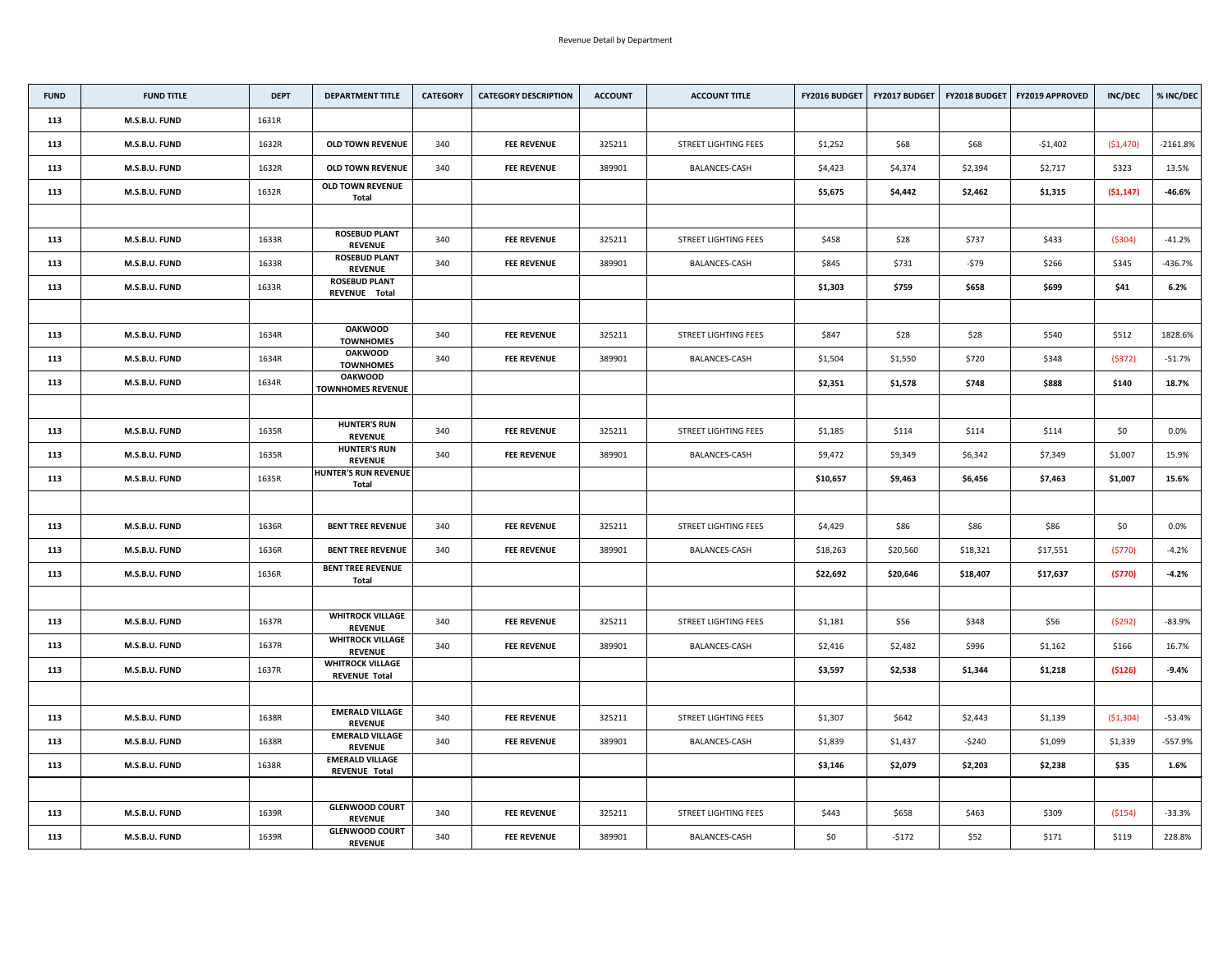| <b>FUND</b> | <b>FUND TITLE</b>    | <b>DEPT</b> | <b>DEPARTMENT TITLE</b>                             | <b>CATEGORY</b> | <b>CATEGORY DESCRIPTION</b> | <b>ACCOUNT</b> | <b>ACCOUNT TITLE</b>        | <b>FY2016 BUDGET</b> | FY2017 BUDGET | <b>FY2018 BUDGET</b> | <b>FY2019 APPROVED</b> | <b>INC/DEC</b> | % INC/DEC  |
|-------------|----------------------|-------------|-----------------------------------------------------|-----------------|-----------------------------|----------------|-----------------------------|----------------------|---------------|----------------------|------------------------|----------------|------------|
| 113         | M.S.B.U. FUND        | 1639R       | <b>GLENWOOD COURT</b><br><b>REVENUE Total</b>       |                 |                             |                |                             | \$443                | \$486         | \$515                | \$480                  | ( \$35)        | $-6.8%$    |
|             |                      |             |                                                     |                 |                             |                |                             |                      |               |                      |                        |                |            |
| 113         | M.S.B.U. FUND        | 1640R       | <b>EMER VLGE I &amp; II</b><br><b>REVENUE</b>       | 340             | <b>FEE REVENUE</b>          | 325211         | <b>STREET LIGHTING FEES</b> | \$2,974              | \$5,916       | \$6,234              | \$185                  | (56,049)       | $-97.0%$   |
| 113         | M.S.B.U. FUND        | 1640R       | <b>EMER VLGE I &amp; II</b><br><b>REVENUE</b>       | 340             | <b>FEE REVENUE</b>          | 361400         | GAIN OR (LOSS) SALE INVST   | \$0\$                | \$0\$         | \$0                  | \$0\$                  | \$0            | 0.0%       |
| 113         | M.S.B.U. FUND        | 1640R       | <b>EMER VLGE I &amp; II</b><br><b>REVENUE</b>       | 340             | <b>FEE REVENUE</b>          | 389901         | <b>BALANCES-CASH</b>        | \$767                | \$239         | \$289                | \$4,624                | \$4,335        | 1500.0%    |
| 113         | <b>M.S.B.U. FUND</b> | 1640R       | <b>EMER VLGE I &amp; II</b><br><b>REVENUE Total</b> |                 |                             |                |                             | \$3,741              | \$6,155       | \$6,523              | \$4,809                | (51, 714)      | $-26.3%$   |
|             |                      |             |                                                     |                 |                             |                |                             |                      |               |                      |                        |                |            |
| 113         | M.S.B.U. FUND        | 1641R       | <b>STONEBRIDGE I-IV</b><br><b>REVENUE</b>           | 340             | <b>FEE REVENUE</b>          | 325211         | <b>STREET LIGHTING FEES</b> | \$2,993              | \$1,245       | \$3,623              | \$3,014                | (5609)         | $-16.8%$   |
| 113         | <b>M.S.B.U. FUND</b> | 1641R       | <b>STONEBRIDGE I-IV</b><br><b>REVENUE</b>           | 340             | <b>FEE REVENUE</b>          | 389901         | <b>BALANCES-CASH</b>        | \$953                | \$1,455       | $-5763$              | \$227                  | \$990          | $-129.8%$  |
| 113         | M.S.B.U. FUND        | 1641R       | <b>STONEBRIDGE I-IV</b><br><b>REVENUE Total</b>     |                 |                             |                |                             | \$3,946              | \$2,700       | \$2,860              | \$3,241                | \$381          | 13.3%      |
|             |                      |             |                                                     |                 |                             |                |                             |                      |               |                      |                        |                |            |
| 113         | M.S.B.U. FUND        | 1642R       | <b>EAGLES NEST REVENUE</b>                          | 340             | <b>FEE REVENUE</b>          | 325211         | <b>STREET LIGHTING FEES</b> | \$1,382              | \$37          | \$37                 | \$37                   | \$0            | $0.0\%$    |
| 113         | M.S.B.U. FUND        | 1642R       | <b>EAGLES NEST REVENUE</b>                          | 340             | <b>FEE REVENUE</b>          | 389901         | <b>BALANCES-CASH</b>        | \$1,675              | \$2,179       | \$1,186              | \$1,041                | (5145)         | $-12.2%$   |
| 113         | M.S.B.U. FUND        | 1642R       | <b>EAGLES NEST REVENUE</b><br><b>Total</b>          |                 |                             |                |                             | \$3,057              | \$2,216       | \$1,223              | \$1,078                | ( \$145)       | $-11.9%$   |
|             |                      |             |                                                     |                 |                             |                |                             |                      |               |                      |                        |                |            |
| 113         | M.S.B.U. FUND        | 1643R       | <b>COLONY ESTATES PH-II</b><br><b>REV</b>           | 340             | <b>FEE REVENUE</b>          | 325211         | <b>STREET LIGHTING FEES</b> | \$10,936             | \$282         | \$282                | \$3,153                | \$2,871        | 1018.1%    |
| 113         | <b>M.S.B.U. FUND</b> | 1643R       | <b>COLONY ESTATES PH-II</b><br><b>REV</b>           | 340             | <b>FEE REVENUE</b>          | 389901         | <b>BALANCES-CASH</b>        | \$17,892             | \$19,755      | \$11,658             | \$6,272                | (55,386)       | $-46.2%$   |
| 113         | M.S.B.U. FUND        | 1643R       | <b>COLONY ESTATES PH-II</b><br><b>REV Total</b>     |                 |                             |                |                             | \$28,828             | \$20,037      | \$11,940             | \$9,425                | (52, 515)      | $-21.1%$   |
|             |                      |             |                                                     |                 |                             |                |                             |                      |               |                      |                        |                |            |
| 113         | M.S.B.U. FUND        | 1644R       | <b>WOODLAND PARK</b><br><b>ESTATE-REV</b>           | 340             | <b>FEE REVENUE</b>          | 325211         | <b>STREET LIGHTING FEES</b> | \$1,566              | \$88          | \$2,201              | \$88                   | (52, 113)      | $-96.0%$   |
| 113         | M.S.B.U. FUND        | 1644R       | <b>WOODLAND PARK</b><br><b>ESTATE-REV</b>           | 340             | <b>FEE REVENUE</b>          | 389901         | <b>BALANCES-CASH</b>        | \$1,499              | \$2,097       | $-5113$              | \$1,878                | \$1,991        | $-1761.9%$ |
| 113         | M.S.B.U. FUND        | 1644R       | <b>WOODLAND PARK</b><br><b>ESTATE-REV Total</b>     |                 |                             |                |                             | \$3,065              | \$2,185       | \$2,088              | \$1,966                | (5122)         | $-5.8%$    |
|             |                      |             |                                                     |                 |                             |                |                             |                      |               |                      |                        |                |            |
| 113         | M.S.B.U. FUND        | 1645R       | <b>CHINA COVE-REVENUE</b>                           | 340             | <b>FEE REVENUE</b>          | 325211         | <b>STREET LIGHTING FEES</b> | \$981                | \$403         | \$1,524              | \$58                   | ( \$1,466)     | $-96.2%$   |
| 113         | M.S.B.U. FUND        | 1645R       | <b>CHINA COVE-REVENUE</b>                           | 340             | <b>FEE REVENUE</b>          | 389901         | <b>BALANCES-CASH</b>        | \$704                | \$893         | $-$ \$152            | \$992                  | \$1,144        | -752.6%    |
| 113         | M.S.B.U. FUND        | 1645R       | <b>CHINA COVE-REVENUE</b><br>Total                  |                 |                             |                |                             | \$1,685              | \$1,296       | \$1,372              | \$1,050                | (5322)         | $-23.5%$   |
|             |                      |             |                                                     |                 |                             |                |                             |                      |               |                      |                        |                |            |
| 113         | M.S.B.U. FUND        | 1646R       | <b>PARKVIEW ROAD</b><br><b>MSBU</b>                 | 340             | <b>FEE REVENUE</b>          | 325211         | <b>STREET LIGHTING FEES</b> | \$513                | \$12          | \$12                 | \$783                  | \$771          | 6425.0%    |
| 113         | M.S.B.U. FUND        | 1646R       | <b>PARKVIEW ROAD</b><br><b>MSBU</b>                 | 340             | <b>FEE REVENUE</b>          | 389901         | <b>BALANCES-CASH</b>        | \$141                | \$537         | \$322                | -\$145                 | (5467)         | $-145.0%$  |
| 113         | M.S.B.U. FUND        | 1646R       | <b>PARKVIEW ROAD MSBU</b><br><b>Total</b>           |                 |                             |                |                             | \$654                | \$549         | \$334                | \$638                  | \$304          | 91.0%      |
|             |                      |             |                                                     |                 |                             |                |                             |                      |               |                      |                        |                |            |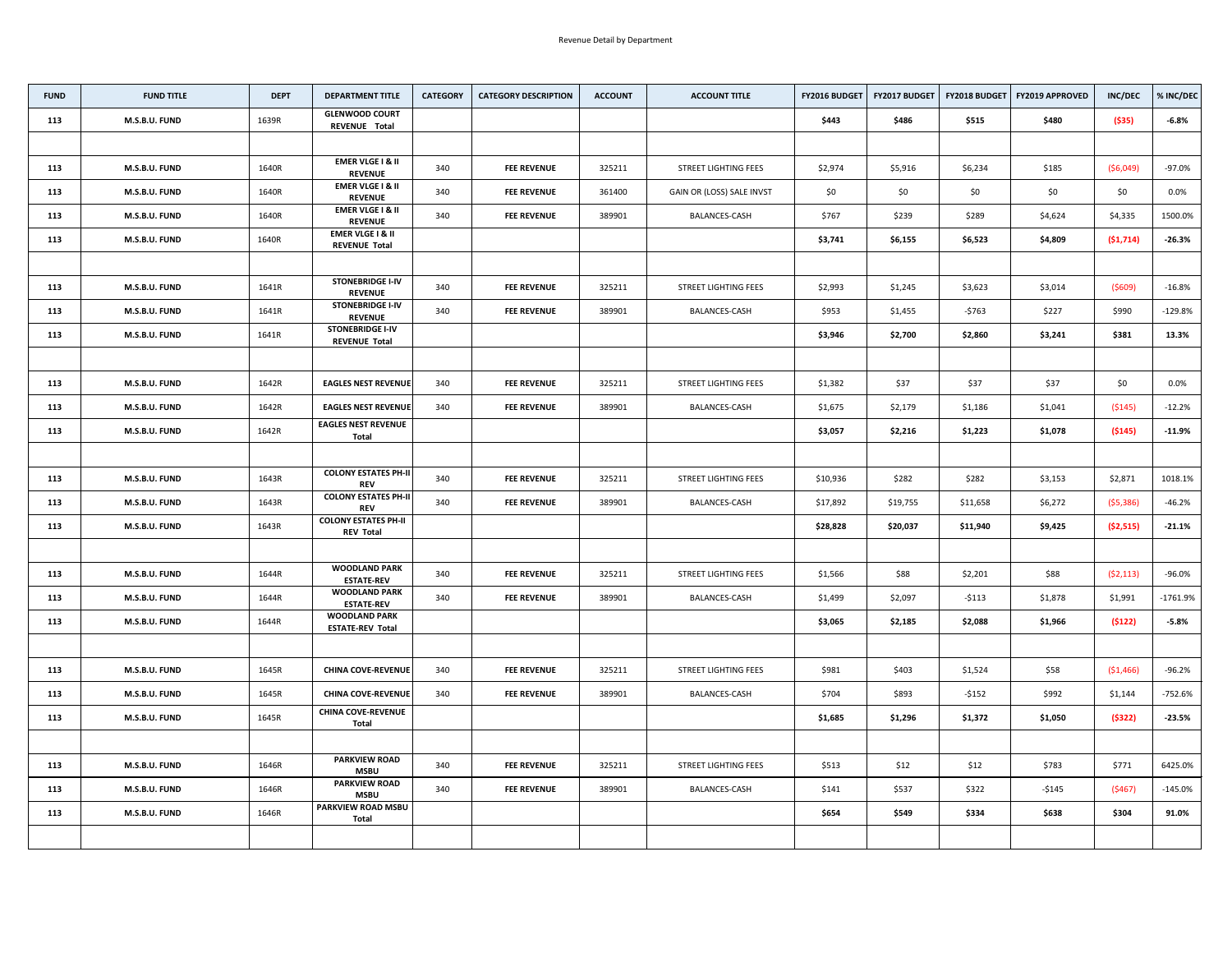| <b>FUND</b> | <b>FUND TITLE</b>             | <b>DEPT</b> | <b>DEPARTMENT TITLE</b>                              | <b>CATEGORY</b> | <b>CATEGORY DESCRIPTION</b> | <b>ACCOUNT</b> | <b>ACCOUNT TITLE</b>      | <b>FY2016 BUDGET</b> | <b>FY2017 BUDGET</b> |           | <b>FY2018 BUDGET   FY2019 APPROVED</b> | <b>INC/DEC</b> | % INC/DEC  |
|-------------|-------------------------------|-------------|------------------------------------------------------|-----------------|-----------------------------|----------------|---------------------------|----------------------|----------------------|-----------|----------------------------------------|----------------|------------|
| 113         | M.S.B.U. FUND                 | 1694R       | <b>PINES &amp; TRIPLE LAKES</b><br><b>MSBU</b>       | 340             | <b>FEE REVENUE</b>          | 325112         | PINES & TRIPLE LAKES      | \$0                  | \$12,150             | \$9,970   | \$28,155                               | \$18,185       | 182.4%     |
| 113         | M.S.B.U. FUND                 | 1694R       | <b>PINES &amp; TRIPLE LAKES</b><br><b>MSBU</b>       | 340             | <b>FEE REVENUE</b>          | 389901         | <b>BALANCES-CASH</b>      | \$0                  | \$0                  | \$18,135  | \$0                                    | (518, 135)     | $-100.0\%$ |
| 113         | M.S.B.U. FUND                 | 1694R       | <b>PINES &amp; TRIPLE LAKES</b><br><b>MSBU Total</b> |                 |                             |                |                           | \$0                  | \$12,150             | \$28,105  | \$28,155                               | \$50           | 0.2%       |
|             |                               |             |                                                      |                 |                             |                |                           |                      |                      |           |                                        |                |            |
| 113         | M.S.B.U. FUND                 | 1695R       | <b>BLUEWATER BAY</b><br><b>REVENUE</b>               | 340             | <b>FEE REVENUE</b>          | 325212         | BLUEWATER BAY ASSESSMENT  | \$282,073            | \$301,186            | \$317,900 | \$320,000                              | \$2,100        | 0.7%       |
| 113         | M.S.B.U. FUND                 | 1695R       | <b>BLUEWATER BAY</b><br><b>REVENUE</b>               | 340             | <b>FEE REVENUE</b>          | 361101         | INTEREST ON TIME DEPOSITS | \$0                  | \$0\$                | \$0       | \$0                                    | \$0\$          | $0.0\%$    |
| 113         | M.S.B.U. FUND                 | 1695R       | <b>BLUEWATER BAY</b><br><b>REVENUE</b>               | 340             | <b>FEE REVENUE</b>          | 386701         | TRF FROM TAX COLL-EX FEES | \$0                  | \$0                  | \$0       | \$0                                    | \$0            | $0.0\%$    |
| 113         | M.S.B.U. FUND                 | 1695R       | <b>BLUEWATER BAY</b><br><b>REVENUE</b>               | 340             | <b>FEE REVENUE</b>          | 389901         | <b>BALANCES-CASH</b>      | \$0                  | \$140,174            | \$23,695  | \$51,141                               | \$27,446       | 115.8%     |
| 113         | M.S.B.U. FUND                 | 1695R       | <b>BLUEWATER BAY</b><br>REVENUE Total                |                 |                             |                |                           | \$282,073            | \$441,360            | \$341,595 | \$371,141                              | \$29,546       | 8.6%       |
|             |                               |             |                                                      |                 |                             |                |                           |                      |                      |           |                                        |                |            |
| 113         | M.S.B.U. FUND                 | 1697R       | <b>LAKE PIPPIN REVENUE</b>                           | 340             | <b>FEE REVENUE</b>          | 325111         | LAKE PIPPIN CHANNEL FEES  | \$11,300             | \$11,970             | \$11,970  | \$12,150                               | \$180          | 1.5%       |
| 113         | M.S.B.U. FUND                 | 1697R       | <b>LAKE PIPPIN REVENUE</b>                           | 340             | <b>FEE REVENUE</b>          | 361101         | INTEREST ON TIME DEPOSITS | \$0\$                | \$700                | \$700     | \$945                                  | \$245          | 35.0%      |
| 113         | M.S.B.U. FUND                 | 1697R       | <b>LAKE PIPPIN REVENUE</b>                           | 340             | <b>FEE REVENUE</b>          | 386701         | TRF FROM TAX COLL-EX FEES | \$0                  | \$0                  | \$0       | \$0                                    | \$0            | $0.0\%$    |
| 113         | M.S.B.U. FUND                 | 1697R       | <b>LAKE PIPPIN REVENUE</b>                           | 340             | <b>FEE REVENUE</b>          | 389901         | <b>BALANCES-CASH</b>      | \$89,688             | \$101,282            | \$69,000  | \$75,403                               | \$6,403        | 9.3%       |
| 113         | M.S.B.U. FUND                 | 1697R       | <b>LAKE PIPPIN REVENUE</b><br><b>Total</b>           |                 |                             |                |                           | \$100,988            | \$113,952            | \$81,670  | \$88,498                               | \$6,828        | 8.4%       |
|             |                               |             |                                                      |                 |                             |                |                           |                      |                      |           |                                        |                |            |
| 113         | M.S.B.U. FUND<br><b>Total</b> |             |                                                      |                 |                             |                |                           | \$946,583            | \$1,071,236          | \$930,570 | \$978,222                              | \$47,652       | 5.1%       |
| 113 Total   |                               |             |                                                      |                 |                             |                |                           | \$946,583            | \$1,071,236          | \$930,570 | \$978,222                              | \$47,652       | 5.1%       |
|             |                               |             |                                                      |                 |                             |                |                           |                      |                      |           |                                        |                |            |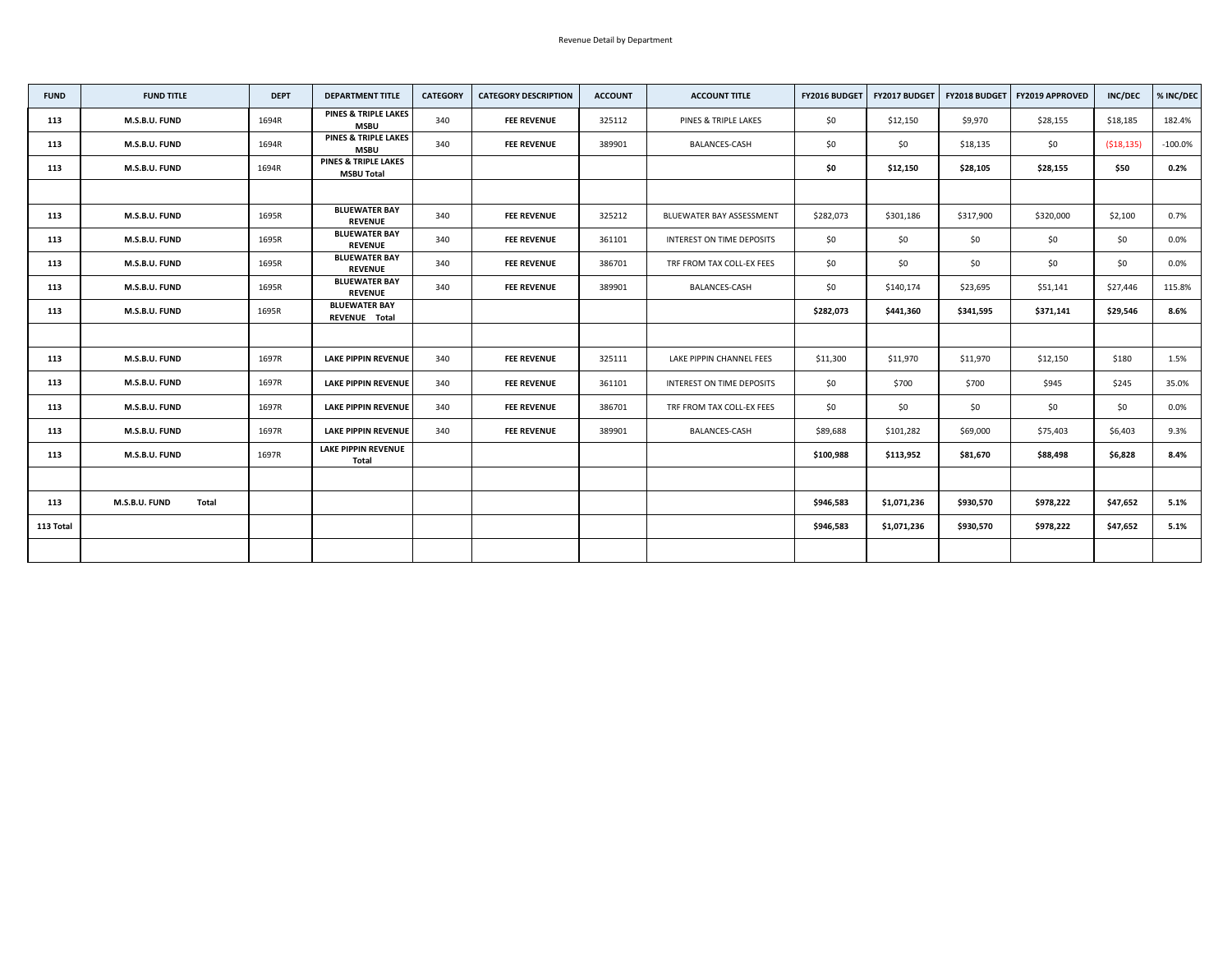| <b>FUND</b> | <b>FUND TITLE</b>              | <b>DEPT</b> | <b>DEPARTMENT TITLE</b>                       | <b>CATEGORY</b> | <b>CATEGORY DESCRIPTION</b> | <b>ACCOUNT</b> | <b>ACCOUNT TITLE</b>           | FY2016 BUDGET | <b>FY2017 BUDGET</b> | <b>FY2018 BUDGET</b> | <b>FY2019 APPROVED</b> | <b>INC/DEC</b> | % INC/DEC |
|-------------|--------------------------------|-------------|-----------------------------------------------|-----------------|-----------------------------|----------------|--------------------------------|---------------|----------------------|----------------------|------------------------|----------------|-----------|
| 115         | <b>UNINC COUNTY PARKS FUND</b> | 1750R       | <b>UNINCORP PARKS</b><br><b>REVENUE</b>       | 340             | <b>FEE REVENUE</b>          | 311100         | AD VALOREM TAXES-CURRENT       | \$2,039,077   | \$2,130,325          | \$2,226,078          | \$2,360,877            | \$134,799      | 6.1%      |
| 115         | <b>UNINC COUNTY PARKS FUND</b> | 1750R       | <b>UNINCORP PARKS</b><br><b>REVENUE</b>       | 340             | <b>FEE REVENUE</b>          | 311200         | AD VALOREM TAXES-DELINQ        | \$2,500       | \$1,500              | \$1,000              | \$1,000                | \$0            | $0.0\%$   |
| 115         | <b>UNINC COUNTY PARKS FUND</b> | 1750R       | <b>UNINCORP PARKS</b><br><b>REVENUE</b>       | 340             | <b>FEE REVENUE</b>          | 347201         | PAVILION/EVENT FEES            | \$0\$         | \$600                | \$600                | \$600                  | \$0            | $0.0\%$   |
| 115         | UNINC COUNTY PARKS FUND        | 1750R       | <b>UNINCORP PARKS</b><br><b>REVENUE</b>       | 340             | <b>FEE REVENUE</b>          | 347202         | <b>BALL PARK ANNUAL FEES</b>   | \$6,000       | \$6,000              | \$6,000              | \$10,000               | \$4,000        | 66.7%     |
| 115         | <b>UNINC COUNTY PARKS FUND</b> | 1750R       | <b>UNINCORP PARKS</b><br><b>REVENUE</b>       | 340             | <b>FEE REVENUE</b>          | 347203         | <b>BALL PARK EVENT FEES</b>    | \$1,000       | \$1,000              | \$100                | \$100                  | \$0\$          | $0.0\%$   |
| 115         | <b>UNINC COUNTY PARKS FUND</b> | 1750R       | <b>UNINCORP PARKS</b><br><b>REVENUE</b>       | 340             | <b>FEE REVENUE</b>          | 347204         | SEMINOLE COMM CENTER FEES      | \$0\$         | \$3,600              | \$3,600              | \$3,600                | \$0\$          | $0.0\%$   |
| 115         | <b>UNINC COUNTY PARKS FUND</b> | 1750R       | <b>UNINCORP PARKS</b><br><b>REVENUE</b>       | 340             | <b>FEE REVENUE</b>          | 359100         | <b>CRT ORDERED RESTITUTION</b> | \$0\$         | \$0\$                | \$0                  | \$0                    | \$0\$          | $0.0\%$   |
| 115         | <b>UNINC COUNTY PARKS FUND</b> | 1750R       | <b>UNINCORP PARKS</b><br><b>REVENUE</b>       | 340             | <b>FEE REVENUE</b>          | 361101         | INTEREST ON TIME DEPOSITS      | \$80,000      | \$40,000             | \$30,000             | \$30,000               | \$0\$          | $0.0\%$   |
| 115         | <b>UNINC COUNTY PARKS FUND</b> | 1750R       | <b>UNINCORP PARKS</b><br><b>REVENUE</b>       | 340             | <b>FEE REVENUE</b>          | 361104         | STATE INVESTMENT POOL INT      | \$10,000      | \$10,000             | \$20,000             | \$17,000               | ( \$3,000)     | $-15.0%$  |
| 115         | <b>UNINC COUNTY PARKS FUND</b> | 1750R       | <b>UNINCORP PARKS</b><br><b>REVENUE</b>       | 340             | <b>FEE REVENUE</b>          | 361301         | UNREAL INC(DEC)-FAIR VAL       | \$0\$         | \$0                  | \$0\$                | \$0\$                  | \$0            | 0.0%      |
| 115         | UNINC COUNTY PARKS FUND        | 1750R       | <b>UNINCORP PARKS</b><br><b>REVENUE</b>       | 340             | <b>FEE REVENUE</b>          | 361400         | GAIN OR (LOSS) SALE INVST      | \$0\$         | \$0\$                | \$0                  | \$0\$                  | \$0\$          | $0.0\%$   |
| 115         | <b>UNINC COUNTY PARKS FUND</b> | 1750R       | <b>UNINCORP PARKS</b><br><b>REVENUE</b>       | 340             | <b>FEE REVENUE</b>          | 389901         | <b>BALANCES-CASH</b>           | \$4,000,000   | \$3,800,000          | \$3,550,000          | \$2,942,910            | (5607,090)     | $-17.1%$  |
| 115         | <b>UNINC COUNTY PARKS FUND</b> | 1750R       | <b>UNINCORP PARKS</b><br><b>REVENUE Total</b> |                 |                             |                |                                | \$6,138,577   | \$5,993,025          | \$5,837,378          | \$5,366,087            | (5471, 291)    | $-8.1%$   |
|             |                                |             |                                               |                 |                             |                |                                |               |                      |                      |                        |                |           |
| 115         | UNINC COUNTY PARKS FUND Total  |             |                                               |                 |                             |                |                                | \$6,138,577   | \$5,993,025          | \$5,837,378          | \$5,366,087            | (5471, 291)    | $-8.1%$   |
| 115 Total   |                                |             |                                               |                 |                             |                |                                | \$6,138,577   | \$5,993,025          | \$5,837,378          | \$5,366,087            | (5471, 291)    | $-8.1%$   |
|             |                                |             |                                               |                 |                             |                |                                |               |                      |                      |                        |                |           |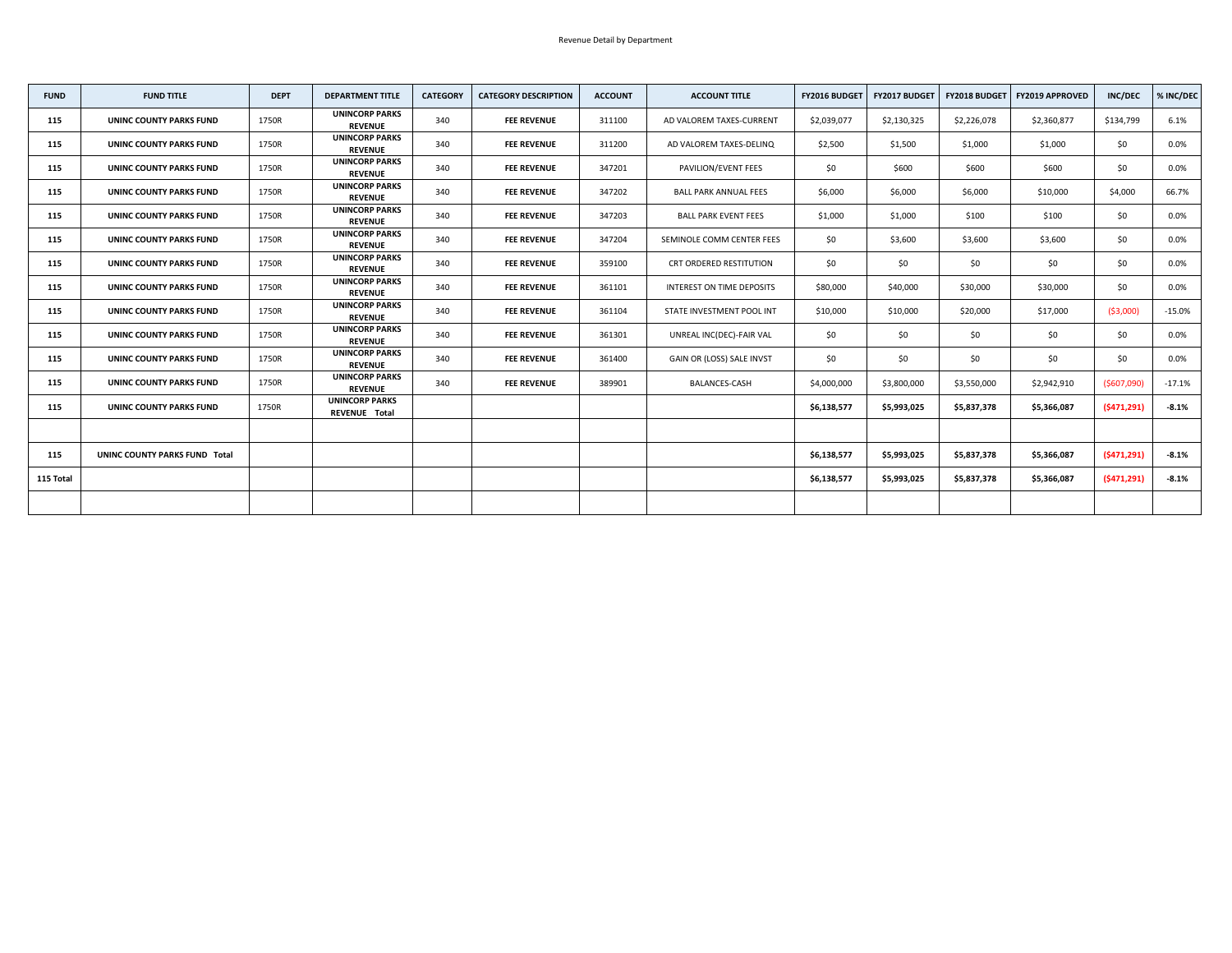| <b>FUND</b> | <b>FUND TITLE</b>                  | <b>DEPT</b> | <b>DEPARTMENT TITLE</b>                         | <b>CATEGORY</b> | <b>CATEGORY DESCRIPTION</b> | <b>ACCOUNT</b> | <b>ACCOUNT TITLE</b>        | <b>FY2016 BUDGET</b> | FY2017 BUDGET | <b>FY2018 BUDGET</b> | <b>FY2019 APPROVED</b> | <b>INC/DEC</b> | % INC/DEC |
|-------------|------------------------------------|-------------|-------------------------------------------------|-----------------|-----------------------------|----------------|-----------------------------|----------------------|---------------|----------------------|------------------------|----------------|-----------|
| 119         | <b>PRISONER BENEFIT FUND</b>       | 1024R       | <b>PRISONER BENEFIT</b><br><b>REVENUE</b>       | 340             | <b>FEE REVENUE</b>          | 342901         | <b>INMATE CALLING CARDS</b> | \$130,000            | \$130,000     | \$125,000            | \$80,000               | ( \$45,000)    | $-36.0%$  |
| 119         | <b>PRISONER BENEFIT FUND</b>       | 1024R       | <b>PRISONER BENEFIT</b><br><b>REVENUE</b>       | 340             | <b>FEE REVENUE</b>          | 342902         | <b>ATM REVENUE</b>          | \$17,000             | \$20,000      | \$20,000             | \$15,000               | (55,000)       | $-25.0%$  |
| 119         | <b>PRISONER BENEFIT FUND</b>       | 1024R       | <b>PRISONER BENEFIT</b><br><b>REVENUE</b>       | 340             | <b>FEE REVENUE</b>          | 342910         | <b>CHARGES FOR SERVICES</b> | \$525,000            | \$550,000     | \$700,000            | \$550,000              | ( \$150,000)   | $-21.4%$  |
| 119         | <b>PRISONER BENEFIT FUND</b>       | 1024R       | <b>PRISONER BENEFIT</b><br><b>REVENUE</b>       | 340             | <b>FEE REVENUE</b>          | 361101         | INTEREST ON TIME DEPOSITS   | \$5,000              | \$5,000       | \$7,500              | \$7,800                | \$300          | 4.0%      |
| 119         | <b>PRISONER BENEFIT FUND</b>       | 1024R       | <b>PRISONER BENEFIT</b><br><b>REVENUE</b>       | 340             | <b>FEE REVENUE</b>          | 361104         | STATE INVESTMENT POOL INT   | \$600                | \$2,000       | \$6,000              | \$6,000                | \$0            | 0.0%      |
| 119         | <b>PRISONER BENEFIT FUND</b>       | 1024R       | PRISONER BENEFIT<br><b>REVENUE</b>              | 340             | <b>FEE REVENUE</b>          | 361301         | UNREAL INC(DEC)-FAIR VAL    | \$0\$                | \$0           | \$0                  | \$0                    | \$0            | 0.0%      |
| 119         | <b>PRISONER BENEFIT FUND</b>       | 1024R       | <b>PRISONER BENEFIT</b><br><b>REVENUE</b>       | 340             | <b>FEE REVENUE</b>          | 361400         | GAIN OR (LOSS) SALE INVST   | \$0\$                | \$0           | \$0                  | \$500                  | \$500          | 100.0%    |
| 119         | <b>PRISONER BENEFIT FUND</b>       | 1024R       | <b>PRISONER BENEFIT</b><br><b>REVENUE</b>       | 340             | <b>FEE REVENUE</b>          | 389901         | <b>BALANCES-CASH</b>        | \$600,000            | \$650,000     | \$1,000,000          | \$873,751              | ( \$126, 249)  | $-12.6%$  |
| 119         | <b>PRISONER BENEFIT FUND</b>       | 1024R       | <b>PRISONER BENEFIT</b><br><b>REVENUE Total</b> |                 |                             |                |                             | \$1,277,600          | \$1,357,000   | \$1,858,500          | \$1,533,051            | ( \$325, 449)  | $-17.5%$  |
|             |                                    |             |                                                 |                 |                             |                |                             |                      |               |                      |                        |                |           |
| 119         | <b>PRISONER BENEFIT FUND Total</b> |             |                                                 |                 |                             |                |                             | \$1,277,600          | \$1,357,000   | \$1,858,500          | \$1,533,051            | ( \$325,449)   | $-17.5%$  |
| 119 Total   |                                    |             |                                                 |                 |                             |                |                             | \$1,277,600          | \$1,357,000   | \$1,858,500          | \$1,533,051            | ( \$325, 449)  | $-17.5%$  |
|             |                                    |             |                                                 |                 |                             |                |                             |                      |               |                      |                        |                |           |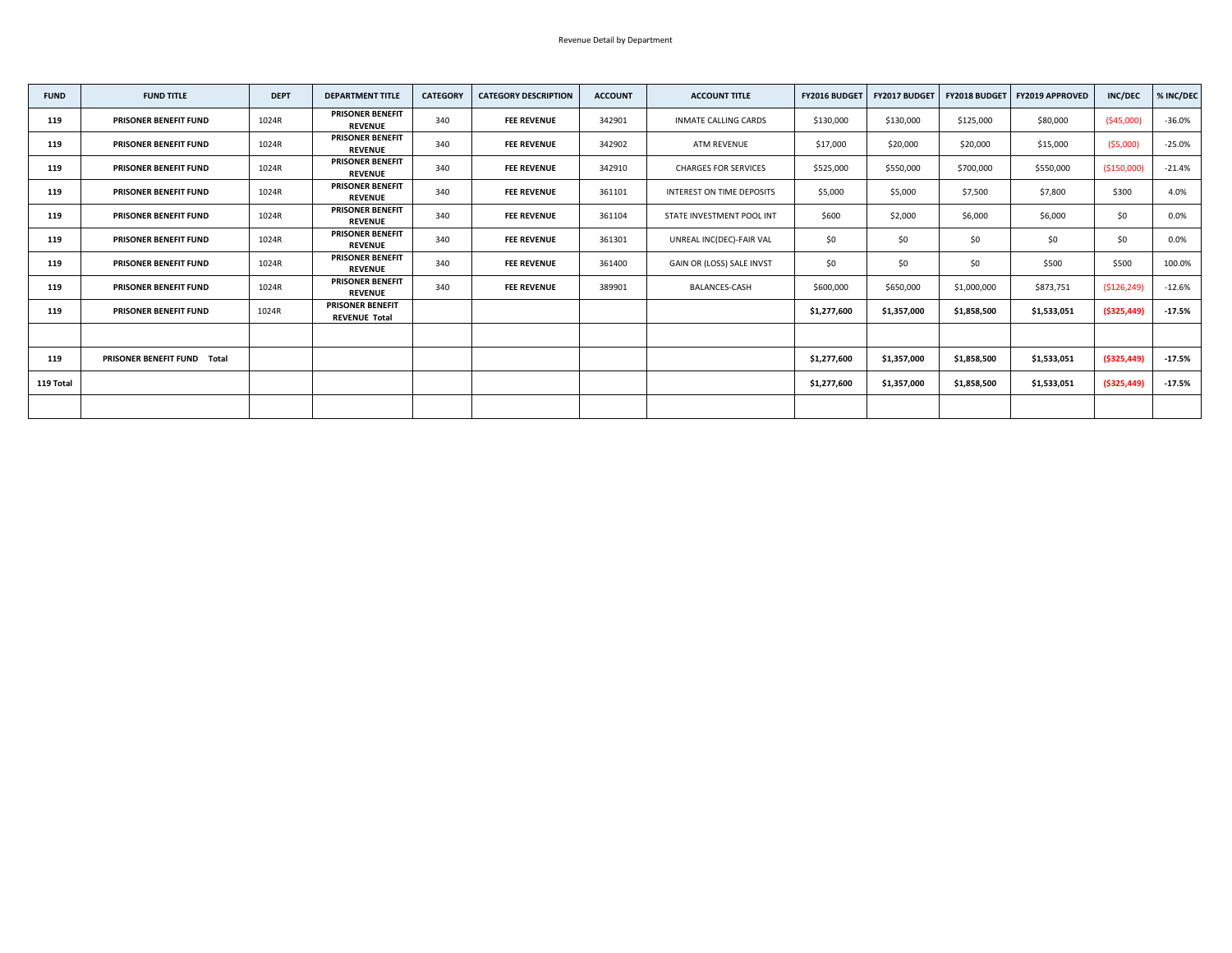| <b>FUND</b> | <b>FUND TITLE</b>               | <b>DEPT</b> | <b>DEPARTMENT TITLE</b>                         | <b>CATEGORY</b> | <b>CATEGORY DESCRIPTION</b> | <b>ACCOUNT</b> | <b>ACCOUNT TITLE</b>        | <b>FY2016 BUDGET</b> | <b>FY2017 BUDGET</b> | <b>FY2018 BUDGET</b> | <b>FY2019 APPROVED</b> | <b>INC/DEC</b> | % INC/DEC |
|-------------|---------------------------------|-------------|-------------------------------------------------|-----------------|-----------------------------|----------------|-----------------------------|----------------------|----------------------|----------------------|------------------------|----------------|-----------|
| 120         | <b>ADDITIONAL CRT COST FUND</b> | 1025R       | <b>JUDICIAL INNOV</b><br><b>REVENUE</b>         | 340             | <b>FEE REVENUE</b>          | 348921         | CRT INNOV/LOCAL REQ (\$65)  | \$85,000             | \$85,000             | \$85,000             | \$85,000               | \$0            | $0.0\%$   |
| 120         | <b>ADDITIONAL CRT COST FUND</b> | 1025R       | <b>JUDICIAL INNOV</b><br><b>REVENUE</b>         | 340             | <b>FEE REVENUE</b>          | 361101         | INTEREST ON TIME DEPOSITS   | \$2,500              | \$2,500              | \$2,500              | \$2,500                | \$0            | $0.0\%$   |
| 120         | <b>ADDITIONAL CRT COST FUND</b> | 1025R       | <b>JUDICIAL INNOV</b><br><b>REVENUE</b>         | 340             | <b>FEE REVENUE</b>          | 361104         | STATE INVESTMENT POOL INT   | \$500                | \$1,500              | \$2,000              | \$2,000                | \$0\$          | $0.0\%$   |
| 120         | <b>ADDITIONAL CRT COST FUND</b> | 1025R       | <b>JUDICIAL INNOV</b><br><b>REVENUE</b>         | 340             | <b>FEE REVENUE</b>          | 361301         | UNREAL INC(DEC)-FAIR VAL    | \$0                  | \$0                  | \$0                  | \$0                    | \$0            | $0.0\%$   |
| 120         | <b>ADDITIONAL CRT COST FUND</b> | 1025R       | <b>JUDICIAL INNOV</b><br><b>REVENUE</b>         | 340             | <b>FEE REVENUE</b>          | 361400         | GAIN OR (LOSS) SALE INVST   | \$0\$                | \$0                  | \$0                  | \$0                    | \$0            | $0.0\%$   |
| 120         | <b>ADDITIONAL CRT COST FUND</b> | 1025R       | <b>JUDICIAL INNOV</b><br><b>REVENUE</b>         | 340             | <b>FEE REVENUE</b>          | 369990         | OTHER MISC REVENUE          | \$39,000             | \$40,000             | \$40,000             | \$46,200               | \$6,200        | 15.5%     |
| 120         | <b>ADDITIONAL CRT COST FUND</b> | 1025R       | <b>JUDICIAL INNOV</b><br><b>REVENUE</b>         | 340             | <b>FEE REVENUE</b>          | 389901         | <b>BALANCES-CASH</b>        | \$425,000            | \$398,375            | \$325,000            | \$247,664              | (577, 336)     | $-23.8%$  |
| 120         | <b>ADDITIONAL CRT COST FUND</b> | 1025R       | <b>JUDICIAL INNOV</b><br>REVENUE Total          |                 |                             |                |                             | \$552,000            | \$527,375            | \$454,500            | \$383,364              | (571, 136)     | $-15.7%$  |
|             |                                 |             |                                                 |                 |                             |                |                             |                      |                      |                      |                        |                |           |
| 120         | <b>ADDITIONAL CRT COST FUND</b> | 1026R       | <b>LEGAL AID REVENUE</b>                        | 340             | <b>FEE REVENUE</b>          | 348922         | LEGAL AID (\$65)            | \$85,000             | \$85,000             | \$85,000             | \$85,000               | \$0            | $0.0\%$   |
| 120         | <b>ADDITIONAL CRT COST FUND</b> | 1026R       | <b>LEGAL AID REVENUE</b><br><b>Total</b>        |                 |                             |                |                             | \$85,000             | \$85,000             | \$85,000             | \$85,000               | \$0            | $0.0\%$   |
|             |                                 |             |                                                 |                 |                             |                |                             |                      |                      |                      |                        |                |           |
| 120         | <b>ADDITIONAL CRT COST FUND</b> | 1027R       | <b>LAW LIBRARY</b><br><b>REVENUE</b>            | 340             | <b>FEE REVENUE</b>          | 342909         | <b>COPYING FEES</b>         | \$200                | \$100                | \$100                | \$100                  | \$0            | $0.0\%$   |
| 120         | <b>ADDITIONAL CRT COST FUND</b> | 1027R       | <b>LAW LIBRARY</b><br><b>REVENUE</b>            | 340             | <b>FEE REVENUE</b>          | 348923         | LAW LIBRARY (\$65)          | \$85,000             | \$85,000             | \$85,000             | \$85,000               | \$0            | $0.0\%$   |
| 120         | <b>ADDITIONAL CRT COST FUND</b> | 1027R       | <b>LAW LIBRARY</b><br><b>REVENUE</b>            | 340             | <b>FEE REVENUE</b>          | 366990         | DONATIONS-OTHER             | \$0                  | \$0                  | \$100                | \$100                  | \$0            | $0.0\%$   |
| 120         | <b>ADDITIONAL CRT COST FUND</b> | 1027R       | <b>LAW LIBRARY</b><br><b>REVENUE</b>            | 340             | <b>FEE REVENUE</b>          | 389901         | <b>BALANCES-CASH</b>        | \$15,970             | \$15,645             | \$16,000             | \$11,482               | (54,518)       | $-28.2%$  |
| 120         | <b>ADDITIONAL CRT COST FUND</b> | 1027R       | <b>LAW LIBRARY REVENUE</b><br><b>Total</b>      |                 |                             |                |                             | \$101,170            | \$100,745            | \$101,200            | \$96,682               | (54, 518)      | $-4.5%$   |
|             |                                 |             |                                                 |                 |                             |                |                             |                      |                      |                      |                        |                |           |
| 120         | <b>ADDITIONAL CRT COST FUND</b> | 1028R       | <b>TEEN COURT REVENUE</b>                       | 340             | <b>FEE REVENUE</b>          | 348924         | JUV ALT PROGRAMS (\$65)     | \$85,000             | \$85,000             | \$85,000             | \$85,000               | \$0            | $0.0\%$   |
| 120         | <b>ADDITIONAL CRT COST FUND</b> | 1028R       | <b>TEEN COURT REVENUE</b>                       | 340             | <b>FEE REVENUE</b>          | 389901         | <b>BALANCES-CASH</b>        | \$85,980             | \$85,980             | \$85,000             | \$85,980               | \$980          | 1.2%      |
| 120         | <b>ADDITIONAL CRT COST FUND</b> | 1028R       | <b>TEEN COURT REVENUE</b><br><b>Total</b>       |                 |                             |                |                             | \$170,980            | \$170,980            | \$170,000            | \$170,980              | \$980          | 0.6%      |
|             |                                 |             |                                                 |                 |                             |                |                             |                      |                      |                      |                        |                |           |
| 120         | <b>ADDITIONAL CRT COST FUND</b> | 1030R       | <b>COURT FACILITIES</b><br><b>REVENUE</b>       | 340             | <b>FEE REVENUE</b>          | 348930         | SURCHARGE (\$30)            | \$675,000            | \$550,000            | \$500,000            | \$401,400              | ( \$98,600)    | $-19.7%$  |
| 120         | <b>ADDITIONAL CRT COST FUND</b> | 1030R       | <b>COURT FACILITIES</b><br><b>REVENUE Total</b> |                 |                             |                |                             | \$675,000            | \$550,000            | \$500,000            | \$401,400              | ( \$98,600)    | $-19.7%$  |
|             |                                 |             |                                                 |                 |                             |                |                             |                      |                      |                      |                        |                |           |
| 120         | <b>ADDITIONAL CRT COST FUND</b> | 1035R       | <b>COURT</b><br><b>ADMINISTRATION - IT</b>      | 340             | <b>FEE REVENUE</b>          | 341160         | \$2 OF \$4 ADD SERVICE CHRG | \$162,500            | \$175,000            | \$200,000            | \$200,000              | \$0\$          | $0.0\%$   |
| 120         | <b>ADDITIONAL CRT COST FUND</b> | 1035R       | <b>COURT</b><br><b>ADMINISTRATION - IT</b>      | 340             | <b>FEE REVENUE</b>          | 389901         | <b>BALANCES-CASH</b>        | \$0                  | \$6,747              | \$0                  | \$11,322               | \$11,322       | 100.0%    |
| 120         | <b>ADDITIONAL CRT COST FUND</b> | 1035R       | <b>COURT</b><br><b>ADMINISTRATION - IT</b>      |                 |                             |                |                             | \$162,500            | \$181,747            | \$200,000            | \$211,322              | \$11,322       | 5.7%      |
|             |                                 |             |                                                 |                 |                             |                |                             |                      |                      |                      |                        |                |           |
| 120         | <b>ADDITIONAL CRT COST FUND</b> | 1036R       | <b>PUBLIC DEFENDER - IT</b>                     | 340             | <b>FEE REVENUE</b>          | 341160         | \$2 OF \$4 ADD SERVICE CHRG | \$65,000             | \$70,000             | \$80,000             | \$80,000               | \$0\$          | $0.0\%$   |
| 120         | <b>ADDITIONAL CRT COST FUND</b> | 1036R       | <b>PUBLIC DEFENDER - IT</b>                     | 340             | <b>FEE REVENUE</b>          | 389901         | <b>BALANCES-CASH</b>        | \$0                  | \$33,425             | \$47,324             | \$18,514               | (528, 810)     | $-60.9%$  |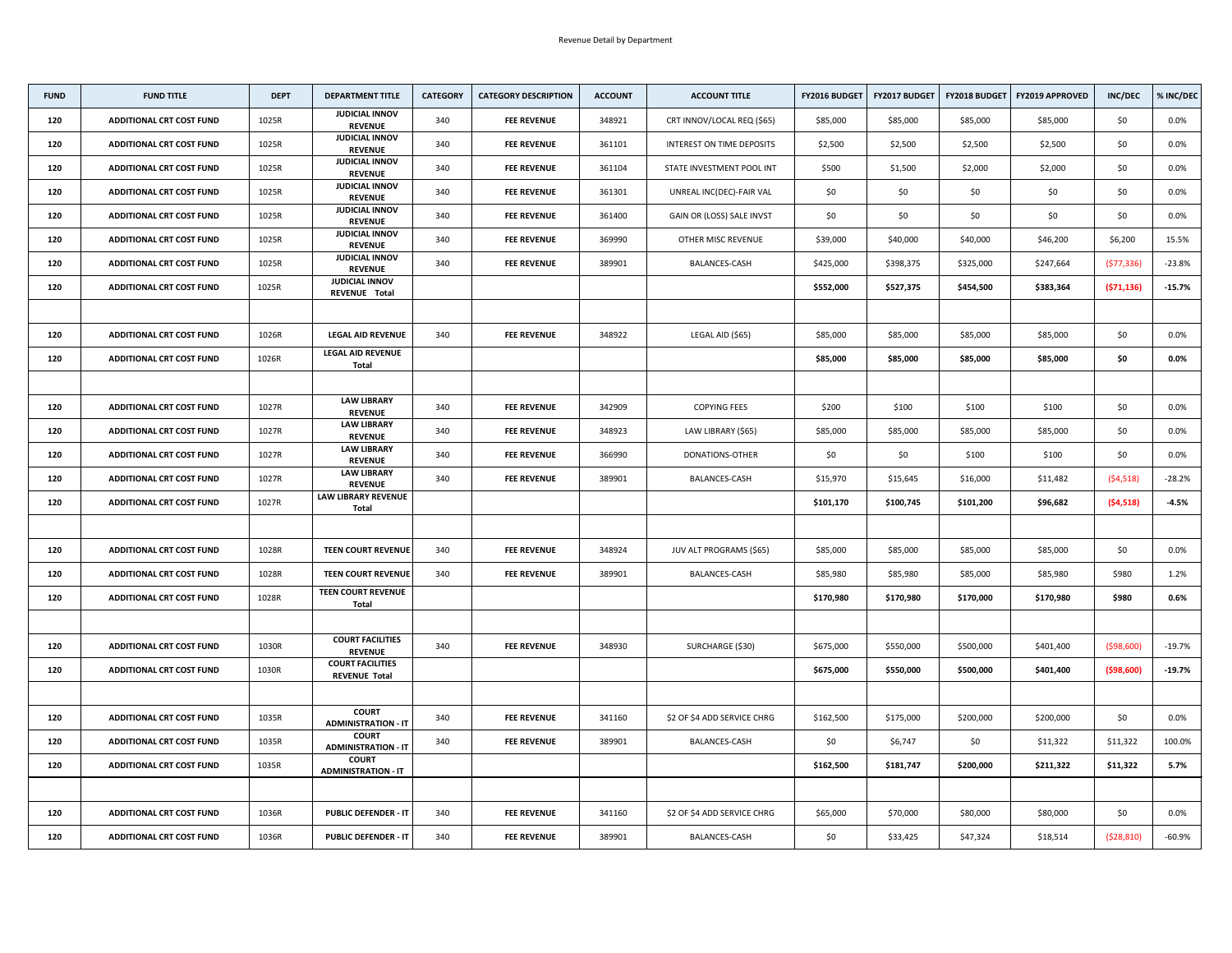| <b>FUND</b> | <b>FUND TITLE</b>                     | <b>DEPT</b> | <b>DEPARTMENT TITLE</b>                     | <b>CATEGORY</b> | <b>CATEGORY DESCRIPTION</b> | <b>ACCOUNT</b> | <b>ACCOUNT TITLE</b>           | <b>FY2016 BUDGET</b> | FY2017 BUDGET |             | <b>FY2018 BUDGET   FY2019 APPROVED</b> | <b>INC/DEC</b> | % INC/DEC |
|-------------|---------------------------------------|-------------|---------------------------------------------|-----------------|-----------------------------|----------------|--------------------------------|----------------------|---------------|-------------|----------------------------------------|----------------|-----------|
| 120         | <b>ADDITIONAL CRT COST FUND</b>       | 1036R       | <b>PUBLIC DEFENDER - IT</b><br><b>Total</b> |                 |                             |                |                                | \$65,000             | \$103,425     | \$127,324   | \$98,514                               | (528, 810)     | $-22.6%$  |
|             |                                       |             |                                             |                 |                             |                |                                |                      |               |             |                                        |                |           |
| 120         | <b>ADDITIONAL CRT COST FUND</b>       | 1037R       | <b>STATE ATTORNEY - IT</b>                  | 340             | <b>FEE REVENUE</b>          | 341160         | \$2 OF \$4 ADD SERVICE CHRG    | \$97,500             | \$105,000     | \$120,000   | \$120,000                              | \$0\$          | 0.0%      |
| 120         | <b>ADDITIONAL CRT COST FUND</b>       | 1037R       | <b>STATE ATTORNEY - IT</b>                  | 340             | <b>FEE REVENUE</b>          | 381001         | <b>BUDG TRF-GENERAL FUND</b>   | \$0\$                | \$0           | \$120,025   | \$126,717                              | \$6,692        | 5.6%      |
| 120         | <b>ADDITIONAL CRT COST FUND</b>       | 1037R       | <b>STATE ATTORNEY - IT</b>                  | 340             | <b>FEE REVENUE</b>          | 389901         | <b>BALANCES-CASH</b>           | \$0\$                | \$101,041     | \$0         | \$0\$                                  | \$0\$          | 0.0%      |
| 120         | <b>ADDITIONAL CRT COST FUND</b>       | 1037R       | <b>STATE ATTORNEY - IT</b><br><b>Total</b>  |                 |                             |                |                                | \$97,500             | \$206,041     | \$240,025   | \$246,717                              | \$6,692        | 2.8%      |
|             |                                       |             |                                             |                 |                             |                |                                |                      |               |             |                                        |                |           |
| 120         | <b>ADDITIONAL CRT COST FUND</b>       | 1039R       | <b>CYBER SAFETY</b>                         | 340             | <b>FEE REVENUE</b>          | 348990         | <b>COLLECT NOT REMIT STATE</b> | \$0\$                | \$0           | \$0         | \$0                                    | \$0            | 0.0%      |
| 120         | <b>ADDITIONAL CRT COST FUND</b>       | 1039R       | <b>CYBER SAFETY</b><br><b>Total</b>         |                 |                             |                |                                | \$0                  | \$0           | \$0         | \$0                                    | \$0            | $0.0\%$   |
|             |                                       |             |                                             |                 |                             |                |                                |                      |               |             |                                        |                |           |
| 120         | <b>ADDITIONAL CRT COST FUND Total</b> |             |                                             |                 |                             |                |                                | \$1,909,150          | \$1,925,313   | \$1,878,049 | \$1,693,979                            | ( \$184,070)   | $-9.8%$   |
| 120 Total   |                                       |             |                                             |                 |                             |                |                                | \$1,909,150          | \$1,925,313   | \$1,878,049 | \$1,693,979                            | ( \$184,070)   | $-9.8%$   |
|             |                                       |             |                                             |                 |                             |                |                                |                      |               |             |                                        |                |           |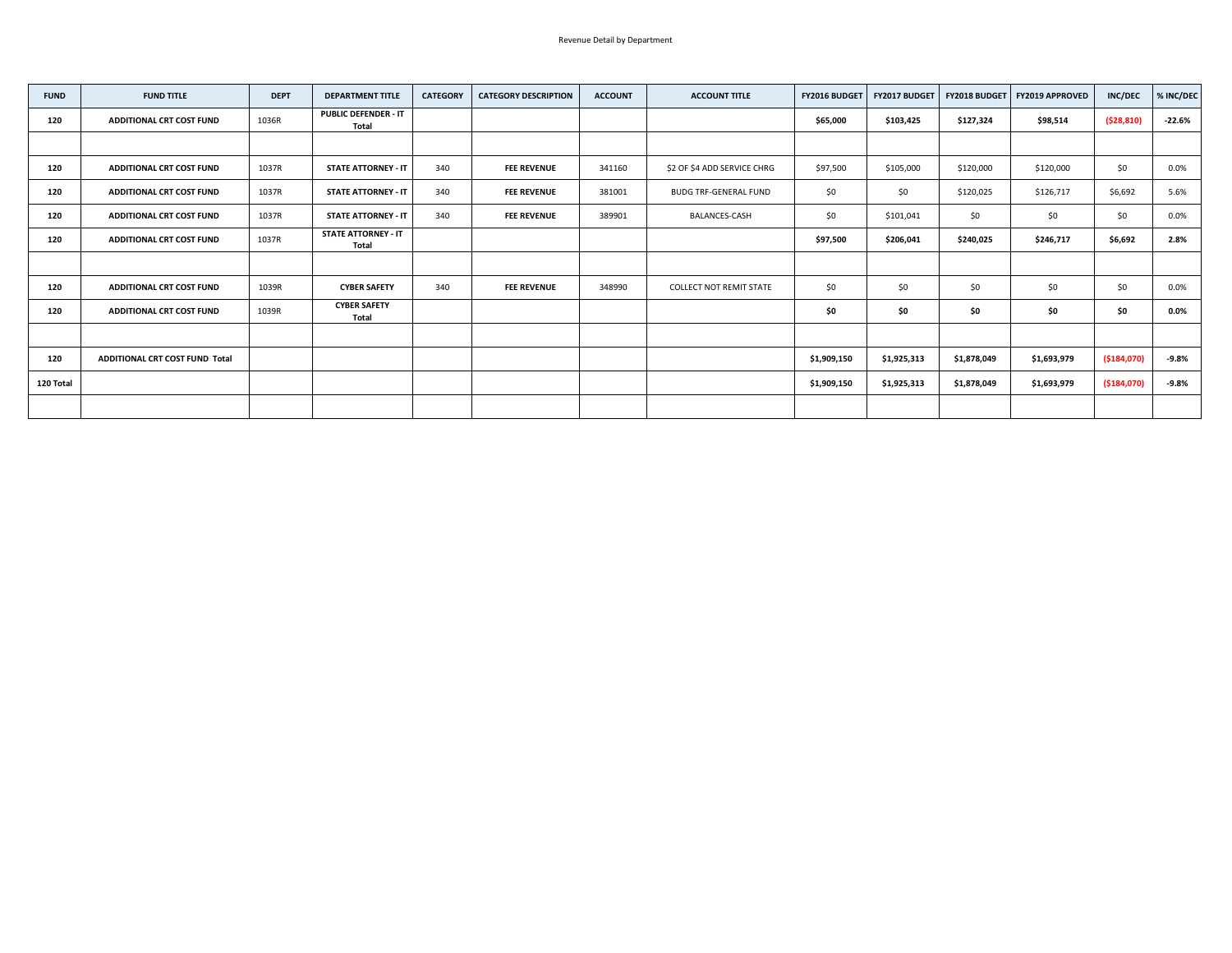| <b>FUND</b> | <b>FUND TITLE</b>                  | <b>DEPT</b> | <b>DEPARTMENT TITLE</b>                         | <b>CATEGORY</b> | <b>CATEGORY DESCRIPTION</b> | <b>ACCOUNT</b> | <b>ACCOUNT TITLE</b>      | FY2016 BUDGET | <b>FY2017 BUDGET</b> |          | FY2018 BUDGET   FY2019 APPROVED | <b>INC/DEC</b> | % INC/DEC |
|-------------|------------------------------------|-------------|-------------------------------------------------|-----------------|-----------------------------|----------------|---------------------------|---------------|----------------------|----------|---------------------------------|----------------|-----------|
| 121         | <b>DRUG ABUSE TRUST FUND</b>       | 1031R       | <b>DRUG ABUSE TRUST</b><br><b>REVENUE</b>       | 340             | <b>FEE REVENUE</b>          | 351900         | OTHER JUDGMENTS & FINES   | \$13,000      | \$10,000             | \$20,000 | \$15,000                        | ( \$5,000)     | $-25.0%$  |
| 121         | <b>DRUG ABUSE TRUST FUND</b>       | 1031R       | <b>DRUG ABUSE TRUST</b><br><b>REVENUE</b>       | 340             | <b>FEE REVENUE</b>          | 361101         | INTEREST ON TIME DEPOSITS | \$250         | \$400                | \$400    | \$400                           | \$0            | 0.0%      |
| 121         | <b>DRUG ABUSE TRUST FUND</b>       | 1031R       | <b>DRUG ABUSE TRUST</b><br><b>REVENUE</b>       | 340             | <b>FEE REVENUE</b>          | 361104         | STATE INVESTMENT POOL INT | \$50          | \$100                | \$200    | \$200                           | \$0            | 0.0%      |
| 121         | <b>DRUG ABUSE TRUST FUND</b>       | 1031R       | <b>DRUG ABUSE TRUST</b><br><b>REVENUE</b>       | 340             | <b>FEE REVENUE</b>          | 361301         | UNREAL INC(DEC)-FAIR VAL  | \$0\$         | \$0                  | \$0      | \$0                             | \$0            | $0.0\%$   |
| 121         | <b>DRUG ABUSE TRUST FUND</b>       | 1031R       | <b>DRUG ABUSE TRUST</b><br><b>REVENUE</b>       | 340             | <b>FEE REVENUE</b>          | 361400         | GAIN OR (LOSS) SALE INVST | \$0\$         | \$0                  | \$0      | \$0                             | \$0            | $0.0\%$   |
| 121         | <b>DRUG ABUSE TRUST FUND</b>       | 1031R       | <b>DRUG ABUSE TRUST</b><br><b>REVENUE</b>       | 340             | <b>FEE REVENUE</b>          | 389901         | <b>BALANCES-CASH</b>      | \$45,000      | \$50,000             | \$75,000 | \$69,129                        | (\$5,871)      | $-7.8%$   |
| 121         | <b>DRUG ABUSE TRUST FUND</b>       | 1031R       | <b>DRUG ABUSE TRUST</b><br><b>REVENUE Total</b> |                 |                             |                |                           | \$58,300      | \$60,500             | \$95,600 | \$84,729                        | (510, 871)     | $-11.4%$  |
|             |                                    |             |                                                 |                 |                             |                |                           |               |                      |          |                                 |                |           |
| 121         | <b>DRUG ABUSE TRUST FUND Total</b> |             |                                                 |                 |                             |                |                           | \$58,300      | \$60,500             | \$95,600 | \$84,729                        | (510, 871)     | $-11.4%$  |
| 121 Total   |                                    |             |                                                 |                 |                             |                |                           | \$58,300      | \$60,500             | \$95,600 | \$84,729                        | (510, 871)     | $-11.4%$  |
|             |                                    |             |                                                 |                 |                             |                |                           |               |                      |          |                                 |                |           |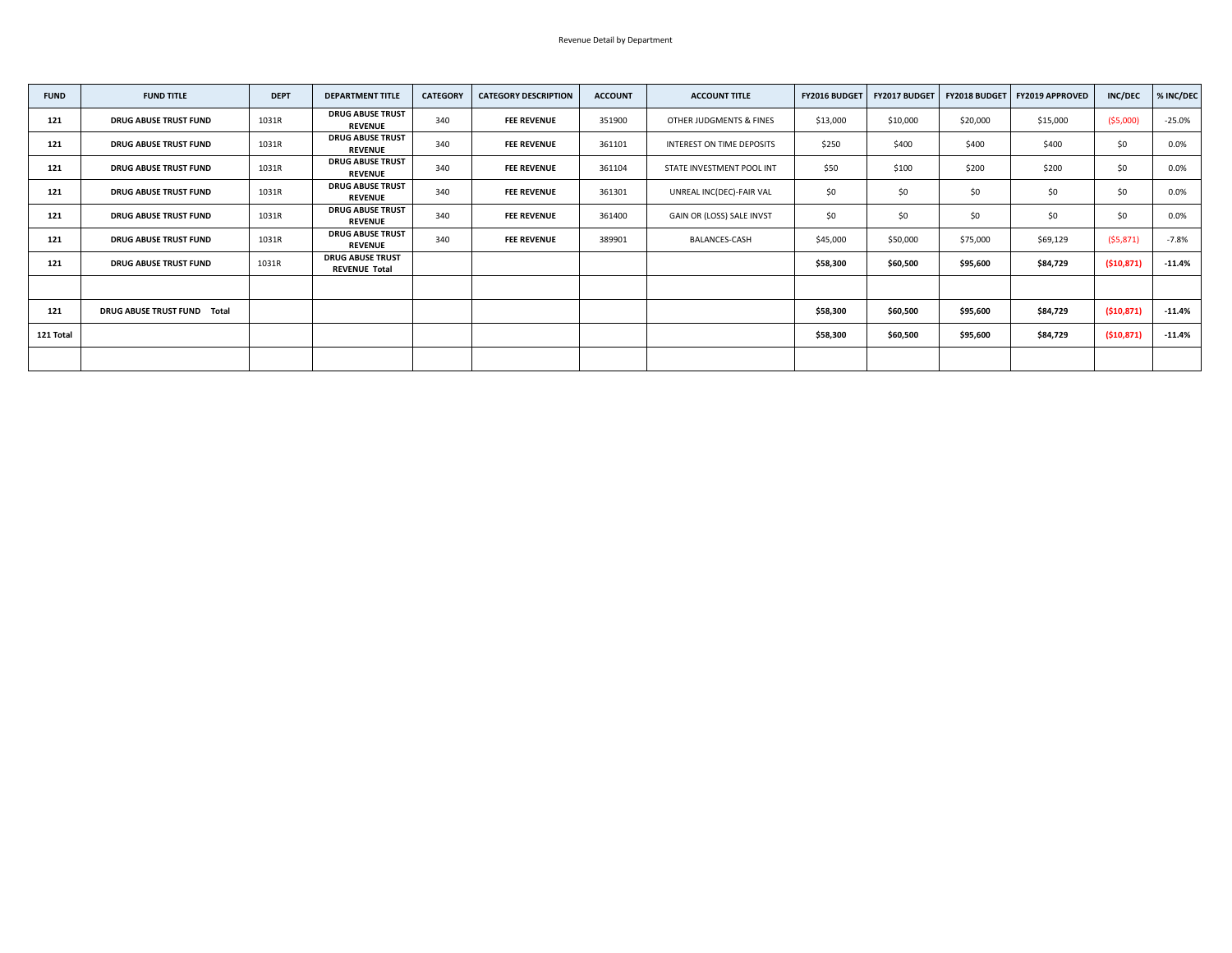| <b>FUND</b> | <b>FUND TITLE</b>                    | <b>DEPT</b> | <b>DEPARTMENT TITLE</b>                         | <b>CATEGORY</b> | <b>CATEGORY DESCRIPTION</b> | <b>ACCOUNT</b> | <b>ACCOUNT TITLE</b>      | <b>FY2016 BUDGET</b> | <b>FY2017 BUDGET</b> | <b>FY2018 BUDGET</b> | FY2019 APPROVED | <b>INC/DEC</b> | % INC/DEC  |
|-------------|--------------------------------------|-------------|-------------------------------------------------|-----------------|-----------------------------|----------------|---------------------------|----------------------|----------------------|----------------------|-----------------|----------------|------------|
| 122         | <b>DOM VIOLENCE TRUST FUND</b>       | 1032R       | <b>FAMILY MEDIATION</b><br><b>REVENUE</b>       | 340             | <b>FEE REVENUE</b>          | 389901         | <b>BALANCES-CASH</b>      | \$5,255              | \$5,255              | \$5,255              | \$5,115         | (5140)         | $-2.7%$    |
| 122         | <b>DOM VIOLENCE TRUST FUND</b>       | 1032R       | <b>FAMILY MEDIATION</b><br><b>REVENUE Total</b> |                 |                             |                |                           | \$5,255              | \$5,255              | \$5,255              | \$5,115         | ( \$140)       | $-2.7%$    |
|             |                                      |             |                                                 |                 |                             |                |                           |                      |                      |                      |                 |                |            |
| 122         | <b>DOM VIOLENCE TRUST FUND</b>       | 1033R       | <b>DOM VIOL TRUST</b><br><b>REVENUE</b>         | 340             | <b>FEE REVENUE</b>          | 351900         | OTHER JUDGMENTS & FINES   | \$27,000             | \$34,000             | \$34,000             | \$30,000        | ( \$4,000)     | $-11.8%$   |
| 122         | <b>DOM VIOLENCE TRUST FUND</b>       | 1033R       | <b>DOM VIOL TRUST</b><br><b>REVENUE</b>         | 340             | <b>FEE REVENUE</b>          | 361101         | INTEREST ON TIME DEPOSITS | \$0\$                | \$0                  | \$100                | \$0             | (5100)         | $-100.0\%$ |
| 122         | <b>DOM VIOLENCE TRUST FUND</b>       | 1033R       | <b>DOM VIOL TRUST</b><br><b>REVENUE</b>         | 340             | <b>FEE REVENUE</b>          | 361104         | STATE INVESTMENT POOL INT | \$0\$                | \$0                  | \$100                | \$0             | (5100)         | $-100.0\%$ |
| 122         | <b>DOM VIOLENCE TRUST FUND</b>       | 1033R       | <b>DOM VIOL TRUST</b><br><b>REVENUE</b>         | 340             | <b>FEE REVENUE</b>          | 361301         | UNREAL INC(DEC)-FAIR VAL  | \$0\$                | \$0                  | \$0                  | \$0\$           | \$0\$          | $0.0\%$    |
| 122         | <b>DOM VIOLENCE TRUST FUND</b>       | 1033R       | <b>DOM VIOL TRUST</b><br><b>REVENUE</b>         | 340             | <b>FEE REVENUE</b>          | 361400         | GAIN OR (LOSS) SALE INVST | \$0\$                | \$0                  | \$0                  | \$0\$           | \$0\$          | $0.0\%$    |
| 122         | <b>DOM VIOLENCE TRUST FUND</b>       | 1033R       | <b>DOM VIOL TRUST</b><br><b>REVENUE</b>         | 340             | <b>FEE REVENUE</b>          | 389901         | <b>BALANCES-CASH</b>      | \$0\$                | \$0                  | \$3,000              | \$0\$           | ( \$3,000)     | $-100.0\%$ |
| 122         | <b>DOM VIOLENCE TRUST FUND</b>       | 1033R       | <b>DOM VIOL TRUST</b><br><b>REVENUE Total</b>   |                 |                             |                |                           | \$27,000             | \$34,000             | \$37,200             | \$30,000        | (57, 200)      | $-19.4%$   |
|             |                                      |             |                                                 |                 |                             |                |                           |                      |                      |                      |                 |                |            |
| 122         | <b>DOM VIOLENCE TRUST FUND Total</b> |             |                                                 |                 |                             |                |                           | \$32,255             | \$39,255             | \$42,455             | \$35,115        | (57, 340)      | $-17.3%$   |
| 122 Total   |                                      |             |                                                 |                 |                             |                |                           | \$32,255             | \$39,255             | \$42,455             | \$35,115        | (57, 340)      | $-17.3%$   |
|             |                                      |             |                                                 |                 |                             |                |                           |                      |                      |                      |                 |                |            |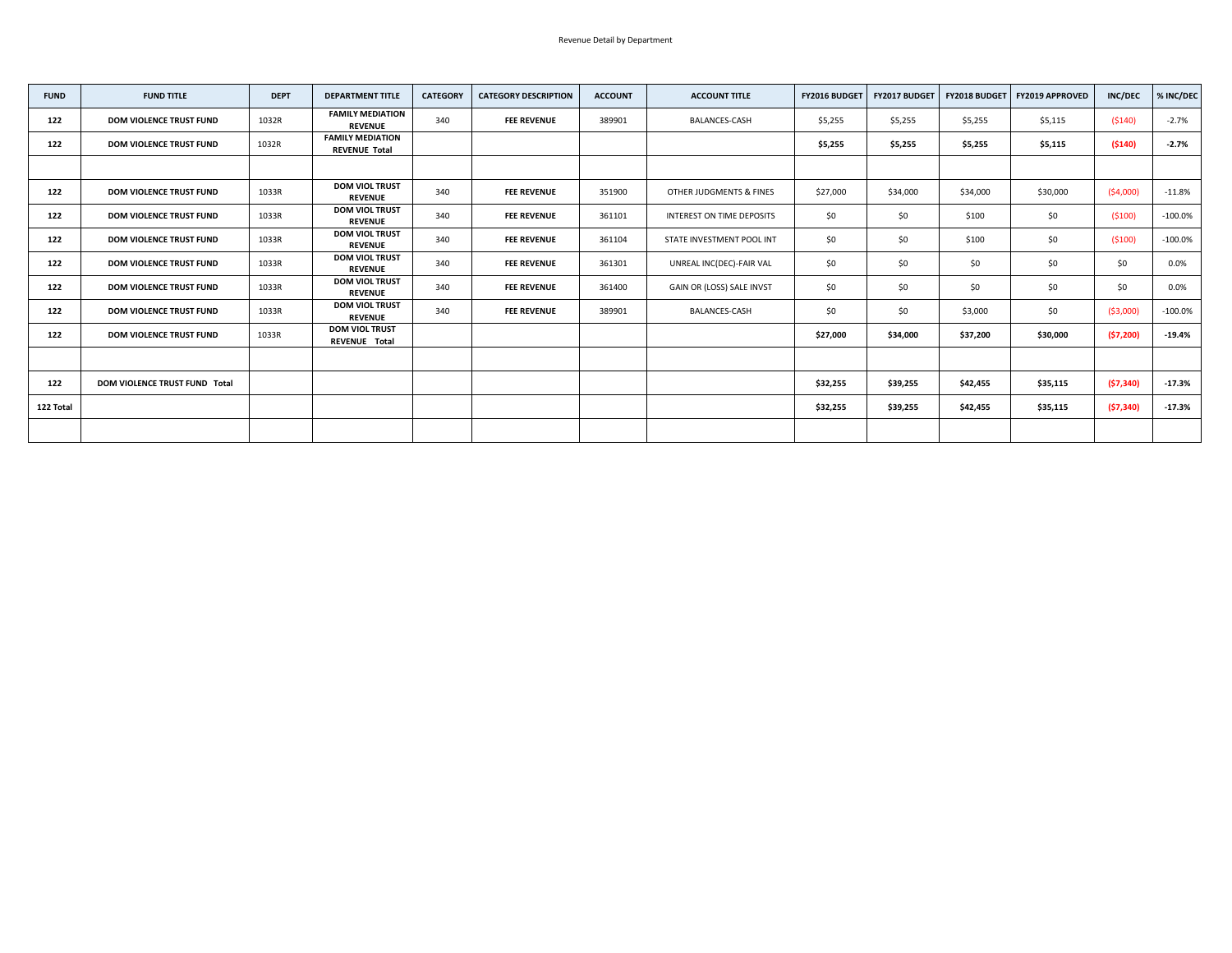| <b>FUND</b> | <b>FUND TITLE</b>                   | <b>DEPT</b> | <b>DEPARTMENT TITLE</b>                          | <b>CATEGORY</b> | <b>CATEGORY DESCRIPTION</b> | <b>ACCOUNT</b> | <b>ACCOUNT TITLE</b>             | <b>FY2016 BUDGET</b> | <b>FY2017 BUDGET</b> |           | <b>FY2018 BUDGET   FY2019 APPROVED</b> | <b>INC/DEC</b> | % INC/DEC |
|-------------|-------------------------------------|-------------|--------------------------------------------------|-----------------|-----------------------------|----------------|----------------------------------|----------------------|----------------------|-----------|----------------------------------------|----------------|-----------|
| 123         | <b>TRAFFIC EDUCATION FUND</b>       | 1034R       | <b>TRAFFIC EDUCATION</b><br><b>REVENUE</b>       | 340             | <b>FEE REVENUE</b>          | 351500         | <b>TRAFFIC COURT</b>             | \$90,000             | \$85,000             | \$65,000  | \$65,000                               | \$0            | $0.0\%$   |
| 123         | <b>TRAFFIC EDUCATION FUND</b>       | 1034R       | <b>TRAFFIC EDUCATION</b><br><b>REVENUE</b>       | 340             | <b>FEE REVENUE</b>          | 361101         | <b>INTEREST ON TIME DEPOSITS</b> | \$500                | \$1,000              | \$1,000   | \$1,000                                | \$0            | $0.0\%$   |
| 123         | <b>TRAFFIC EDUCATION FUND</b>       | 1034R       | <b>TRAFFIC EDUCATION</b><br><b>REVENUE</b>       | 340             | <b>FEE REVENUE</b>          | 361104         | STATE INVESTMENT POOL INT        | \$250                | \$500                | \$1,000   | \$1,000                                | \$0            | 0.0%      |
| 123         | <b>TRAFFIC EDUCATION FUND</b>       | 1034R       | <b>TRAFFIC EDUCATION</b><br><b>REVENUE</b>       | 340             | <b>FEE REVENUE</b>          | 361301         | UNREAL INC(DEC)-FAIR VAL         | \$0                  | \$0\$                | \$0       | \$0                                    | \$0            | $0.0\%$   |
| 123         | <b>TRAFFIC EDUCATION FUND</b>       | 1034R       | <b>TRAFFIC EDUCATION</b><br><b>REVENUE</b>       | 340             | <b>FEE REVENUE</b>          | 361400         | GAIN OR (LOSS) SALE INVST        | \$0\$                | \$0\$                | \$0       | \$0                                    | \$0            | 0.0%      |
| 123         | <b>TRAFFIC EDUCATION FUND</b>       | 1034R       | <b>TRAFFIC EDUCATION</b><br><b>REVENUE</b>       | 340             | <b>FEE REVENUE</b>          | 366990         | DONATIONS-OTHER                  | \$0                  | \$5,000              | \$0       | \$0                                    | \$0\$          | $0.0\%$   |
| 123         | <b>TRAFFIC EDUCATION FUND</b>       | 1034R       | <b>TRAFFIC EDUCATION</b><br><b>REVENUE</b>       | 340             | <b>FEE REVENUE</b>          | 389901         | <b>BALANCES-CASH</b>             | \$110,000            | \$125,000            | \$165,000 | \$140,000                              | ( \$25,000)    | $-15.2%$  |
| 123         | <b>TRAFFIC EDUCATION FUND</b>       | 1034R       | <b>TRAFFIC EDUCATION</b><br><b>REVENUE Total</b> |                 |                             |                |                                  | \$200,750            | \$216,500            | \$232,000 | \$207,000                              | ( \$25,000)    | $-10.8%$  |
|             |                                     |             |                                                  |                 |                             |                |                                  |                      |                      |           |                                        |                |           |
| 123         | <b>TRAFFIC EDUCATION FUND Total</b> |             |                                                  |                 |                             |                |                                  | \$200,750            | \$216,500            | \$232,000 | \$207,000                              | ( \$25,000)    | $-10.8%$  |
| 123 Total   |                                     |             |                                                  |                 |                             |                |                                  | \$200,750            | \$216,500            | \$232,000 | \$207,000                              | ( \$25,000)    | $-10.8%$  |
|             |                                     |             |                                                  |                 |                             |                |                                  |                      |                      |           |                                        |                |           |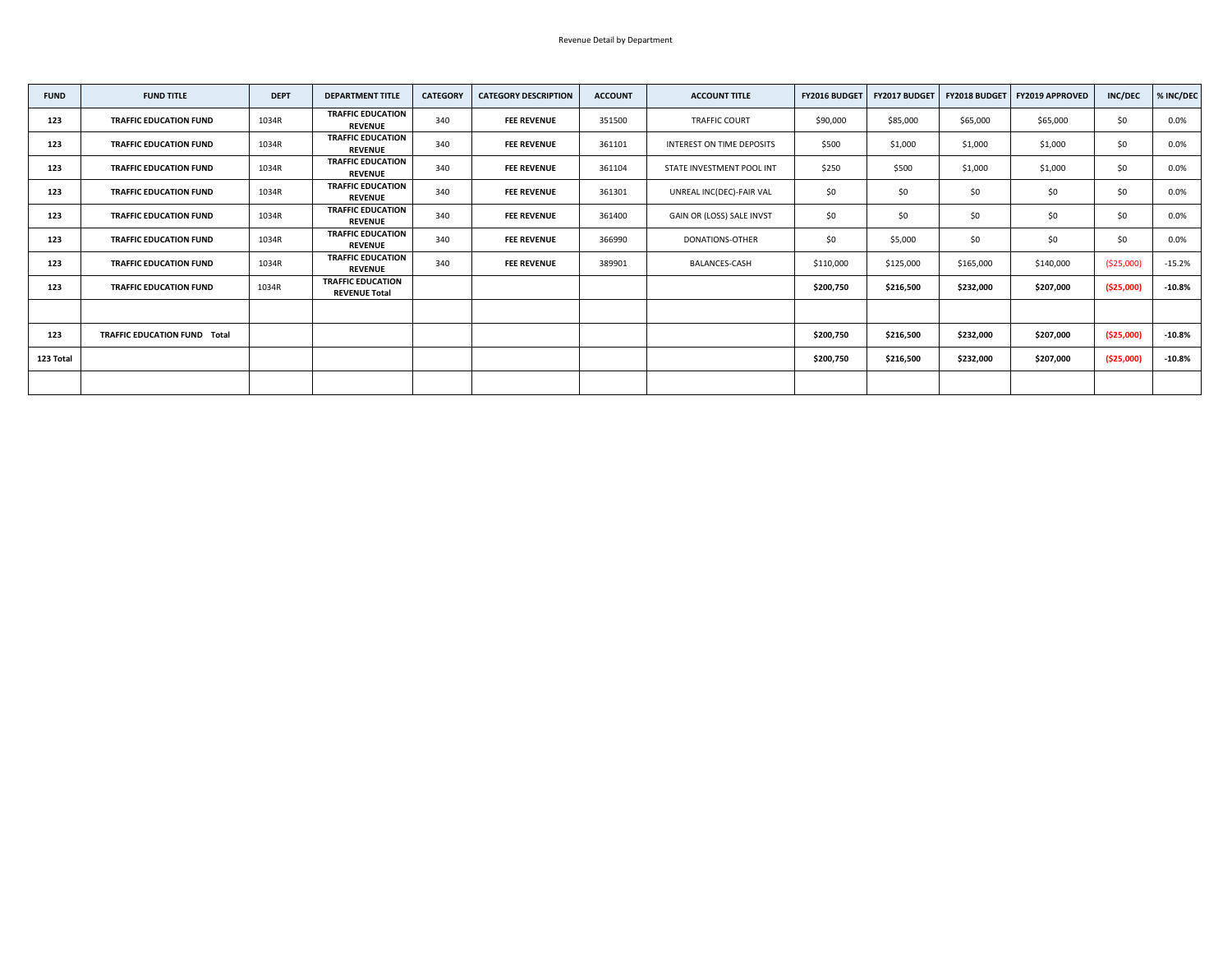| <b>FUND</b> | <b>FUND TITLE</b>                   | <b>DEPT</b> | <b>DEPARTMENT TITLE</b>                         | <b>CATEGORY</b> | <b>CATEGORY DESCRIPTION</b> | <b>ACCOUNT</b> | <b>ACCOUNT TITLE</b>                 | <b>FY2016 BUDGET</b> | <b>FY2017 BUDGET</b> | <b>FY2018 BUDGET</b> | <b>FY2019 APPROVED</b> | <b>INC/DEC</b> | % INC/DEC |
|-------------|-------------------------------------|-------------|-------------------------------------------------|-----------------|-----------------------------|----------------|--------------------------------------|----------------------|----------------------|----------------------|------------------------|----------------|-----------|
| 201         | <b>OKALOOSA DEBT SVC FUND</b>       | 2100R       | <b>DEBT SERVICE</b><br><b>REVENUE</b>           | 340             | <b>FEE REVENUE</b>          | 335120         | ST REVENUE SHRG PROCEEDS             | \$2,781,617          | \$1,771,835          | \$1,350,279          | \$1,411,928            | \$61,649       | 4.6%      |
| 201         | <b>OKALOOSA DEBT SVC FUND</b>       | 2100R       | <b>DEBT SERVICE</b><br><b>REVENUE</b>           | 340             | <b>FEE REVENUE</b>          | 335160         | <b>DISTRIB SALES &amp; USE TAXES</b> | \$446,500            | \$446,500            | \$446,500            | \$446,500              | \$0            | 0.0%      |
| 201         | <b>OKALOOSA DEBT SVC FUND</b>       | 2100R       | <b>DEBT SERVICE</b><br><b>REVENUE</b>           | 340             | <b>FEE REVENUE</b>          | 361101         | <b>INTEREST ON TIME DEPOSITS</b>     | \$0\$                | \$0                  | \$0                  | \$0                    | \$0            | $0.0\%$   |
| 201         | <b>OKALOOSA DEBT SVC FUND</b>       | 2100R       | <b>DEBT SERVICE</b><br><b>REVENUE</b>           | 340             | <b>FEE REVENUE</b>          | 361104         | STATE INVESTMENT POOL INT            | \$0\$                | \$0                  | \$0                  | \$0                    | \$0\$          | $0.0\%$   |
| 201         | <b>OKALOOSA DEBT SVC FUND</b>       | 2100R       | <b>DEBT SERVICE</b><br><b>REVENUE</b>           | 340             | <b>FEE REVENUE</b>          | 361301         | UNREAL INC(DEC)-FAIR VAL             | \$0\$                | \$0                  | \$0                  | \$0                    | \$0            | 0.0%      |
| 201         | <b>OKALOOSA DEBT SVC FUND</b>       | 2100R       | <b>DEBT SERVICE</b><br><b>REVENUE</b>           | 340             | <b>FEE REVENUE</b>          | 361400         | GAIN OR (LOSS) SALE INVST            | \$0                  | \$0                  | \$0                  | \$0                    | \$0            | $0.0\%$   |
| 201         | <b>OKALOOSA DEBT SVC FUND</b>       | 2100R       | <b>DEBT SERVICE</b><br><b>REVENUE</b>           | 340             | <b>FEE REVENUE</b>          | 389901         | <b>BALANCES-CASH</b>                 | \$450,000            | \$600,000            | \$450,000            | \$369,700              | ( \$80, 300)   | $-17.8%$  |
| 201         | <b>OKALOOSA DEBT SVC FUND</b>       | 2100R       | <b>DEBT SERVICE REVENUE</b><br><b>Total</b>     |                 |                             |                |                                      | \$3,678,117          | \$2,818,335          | \$2,246,779          | \$2,228,128            | ( \$18,651)    | $-0.8%$   |
|             |                                     |             |                                                 |                 |                             |                |                                      |                      |                      |                      |                        |                |           |
| 201         | <b>OKALOOSA DEBT SVC FUND</b>       | 2105R       | <b>COURTHOUSE ANNEX</b><br><b>EXTENSN</b>       | 340             | <b>FEE REVENUE</b>          | 335120         | ST REVENUE SHRG PROCEEDS             | \$872,871            | \$994,927            | \$1,035,821          | \$1,154,167            | \$118,346      | 11.4%     |
| 201         | <b>OKALOOSA DEBT SVC FUND</b>       | 2105R       | <b>COURTHOUSE ANNEX</b><br><b>EXTENSN</b>       | 340             | <b>FEE REVENUE</b>          | 369990         | <b>OTHER MISC REVENUE</b>            | \$486,148            | \$486,148            | \$486,148            | \$450,000              | ( \$36, 148)   | $-7.4%$   |
| 201         | <b>OKALOOSA DEBT SVC FUND</b>       | 2105R       | <b>COURTHOUSE ANNEX</b><br><b>EXTENSN</b>       | 340             | <b>FEE REVENUE</b>          | 381120         | <b>BUDG TRF-ADD CRT COST</b>         | \$675,000            | \$550,000            | \$500,000            | \$401,400              | ( \$98,600)    | $-19.7%$  |
| 201         | <b>OKALOOSA DEBT SVC FUND</b>       | 2105R       | <b>COURTHOUSE ANNEX</b><br><b>EXTENSN Total</b> |                 |                             |                |                                      | \$2,034,019          | \$2,031,075          | \$2,021,969          | \$2,005,567            | (\$16,402)     | $-0.8%$   |
|             |                                     |             |                                                 |                 |                             |                |                                      |                      |                      |                      |                        |                |           |
| 201         | <b>OKALOOSA DEBT SVC FUND</b>       | 2107R       | <b>WEST DESTIN BEACH</b><br><b>NOTE</b>         | 340             | <b>FEE REVENUE</b>          | 381104         | <b>BUDG TRF-TOURIST DEVELP</b>       | \$670,793            | \$669,821            | \$669,660            | \$670,294              | \$634          | 0.1%      |
| 201         | <b>OKALOOSA DEBT SVC FUND</b>       | 2107R       | <b>WEST DESTIN BEACH</b><br><b>NOTE Total</b>   |                 |                             |                |                                      | \$670,793            | \$669,821            | \$669,660            | \$670,294              | \$634          | 0.1%      |
|             |                                     |             |                                                 |                 |                             |                |                                      |                      |                      |                      |                        |                |           |
| 201         | <b>OKALOOSA DEBT SVC FUND</b>       | 2109R       | <b>REVENUE BOND</b><br><b>SERIES 2014</b>       | 340             | <b>FEE REVENUE</b>          | 335120         | ST REVENUE SHRG PROCEEDS             | \$945,512            | \$1,770,775          | \$1,763,775          | \$1,766,875            | \$3,100        | 0.2%      |
| 201         | <b>OKALOOSA DEBT SVC FUND</b>       | 2109R       | <b>REVENUE BOND SERIES</b><br>2014 Total        |                 |                             |                |                                      | \$945,512            | \$1,770,775          | \$1,763,775          | \$1,766,875            | \$3,100        | 0.2%      |
|             |                                     |             |                                                 |                 |                             |                |                                      |                      |                      |                      |                        |                |           |
| 201         | <b>OKALOOSA DEBT SVC FUND</b>       | 2110R       | <b>SERIES 2016 BONDS</b>                        | 340             | <b>FEE REVENUE</b>          | 335120         | ST REVENUE SHRG PROCEEDS             | \$0\$                | \$462,463            | \$750,125            | \$748,000              | (52, 125)      | $-0.3%$   |
| 201         | <b>OKALOOSA DEBT SVC FUND</b>       | 2110R       | <b>SERIES 2016 BONDS</b><br><b>Total</b>        |                 |                             |                |                                      | \$0                  | \$462,463            | \$750,125            | \$748,000              | (52, 125)      | $-0.3%$   |
|             |                                     |             |                                                 |                 |                             |                |                                      |                      |                      |                      |                        |                |           |
| 201         | <b>OKALOOSA DEBT SVC FUND Total</b> |             |                                                 |                 |                             |                |                                      | \$7,328,441          | \$7,752,469          | \$7,452,308          | \$7,418,864            | ( \$33,444)    | $-0.4%$   |
| 201 Total   |                                     |             |                                                 |                 |                             |                |                                      | \$7,328,441          | \$7,752,469          | \$7,452,308          | \$7,418,864            | ( \$33,444)    | $-0.4%$   |
|             |                                     |             |                                                 |                 |                             |                |                                      |                      |                      |                      |                        |                |           |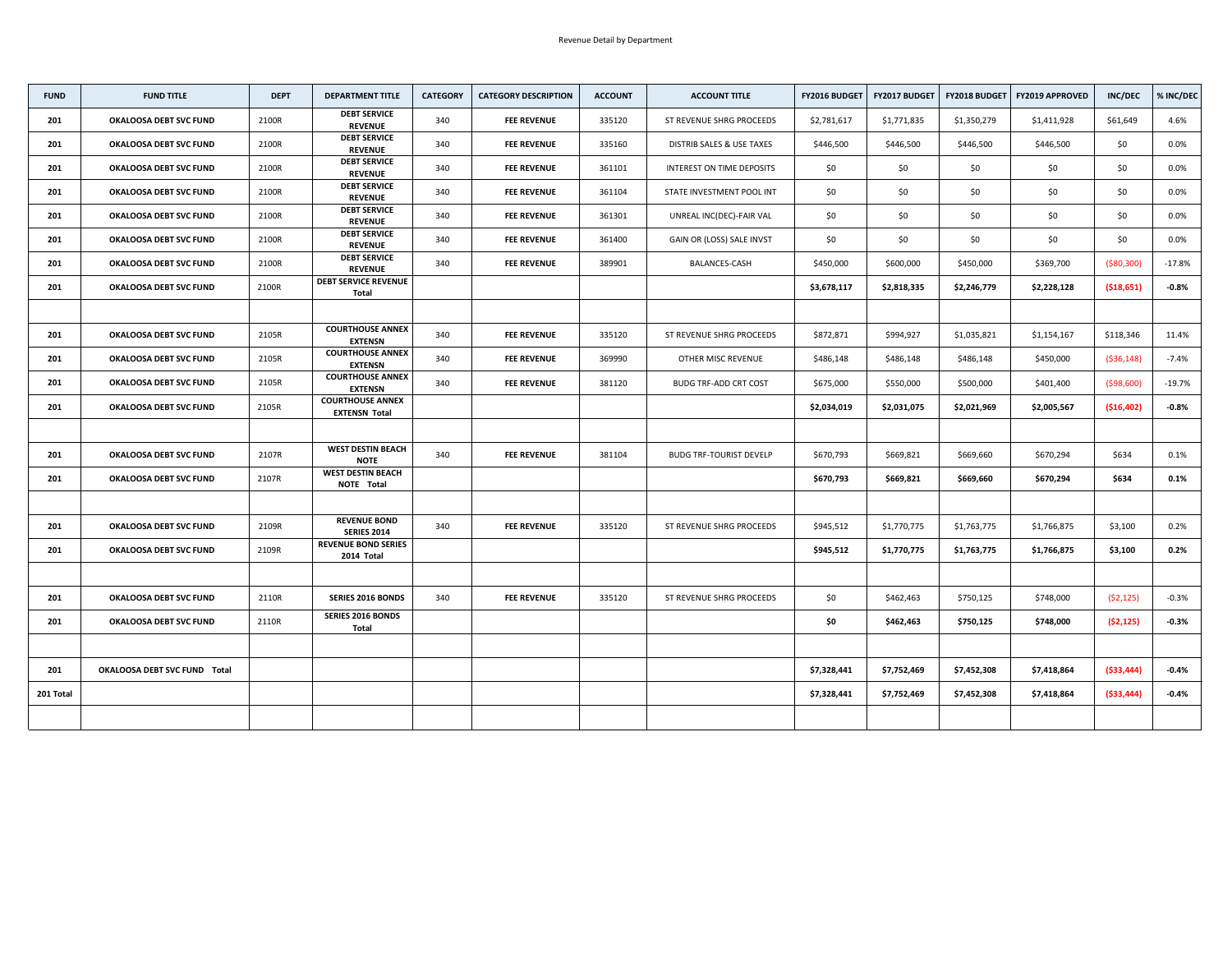| <b>FUND</b> | <b>FUND TITLE</b>                  | <b>DEPT</b> | <b>DEPARTMENT TITLE</b>                       | <b>CATEGORY</b> | <b>CATEGORY DESCRIPTION</b> | <b>ACCOUNT</b> | <b>ACCOUNT TITLE</b>           | FY2016 BUDGET | <b>FY2017 BUDGET</b> | <b>FY2018 BUDGET</b> | <b>FY2019 APPROVED</b> | <b>INC/DEC</b>  | % INC/DEC  |
|-------------|------------------------------------|-------------|-----------------------------------------------|-----------------|-----------------------------|----------------|--------------------------------|---------------|----------------------|----------------------|------------------------|-----------------|------------|
| 301         | <b>CAPITAL PROJECTS FUND</b>       | 3100R       | <b>CAPITAL OUTLAY</b><br><b>REVENUE</b>       | 340             | <b>FEE REVENUE</b>          | 311100         | AD VALOREM TAXES-CURRENT       | \$0           | \$0                  | \$694,000            | \$0                    | ( \$694,000)    | $-100.0\%$ |
| 301         | <b>CAPITAL PROJECTS FUND</b>       | 3100R       | <b>CAPITAL OUTLAY</b><br><b>REVENUE</b>       | 340             | <b>FEE REVENUE</b>          | 311200         | AD VALOREM TAXES-DELINQ        | \$0           | \$0                  | \$0                  | \$0                    | \$0\$           | $0.0\%$    |
| 301         | <b>CAPITAL PROJECTS FUND</b>       | 3100R       | <b>CAPITAL OUTLAY</b><br><b>REVENUE</b>       | 340             | <b>FEE REVENUE</b>          | 361101         | INTEREST ON TIME DEPOSITS      | \$50,000      | \$65,000             | \$0                  | \$0                    | \$0             | $0.0\%$    |
| 301         | <b>CAPITAL PROJECTS FUND</b>       | 3100R       | <b>CAPITAL OUTLAY</b><br><b>REVENUE</b>       | 340             | <b>FEE REVENUE</b>          | 361104         | STATE INVESTMENT POOL INT      | \$10,000      | \$25,000             | \$0                  | \$0                    | \$0\$           | $0.0\%$    |
| 301         | <b>CAPITAL PROJECTS FUND</b>       | 3100R       | <b>CAPITAL OUTLAY</b><br><b>REVENUE</b>       | 340             | <b>FEE REVENUE</b>          | 361301         | UNREAL INC(DEC)-FAIR VAL       | \$0           | \$0                  | \$0                  | \$0\$                  | \$0             | 0.0%       |
| 301         | <b>CAPITAL PROJECTS FUND</b>       | 3100R       | <b>CAPITAL OUTLAY</b><br><b>REVENUE</b>       | 340             | <b>FEE REVENUE</b>          | 361400         | GAIN OR (LOSS) SALE INVST      | \$0           | \$0                  | \$0                  | \$0                    | \$0             | 0.0%       |
| 301         | <b>CAPITAL PROJECTS FUND</b>       | 3100R       | <b>CAPITAL OUTLAY</b><br><b>REVENUE</b>       | 340             | <b>FEE REVENUE</b>          | 381001         | <b>BUDG TRF-GENERAL FUND</b>   | \$0\$         | \$0                  | \$0                  | \$0                    | \$0\$           | $0.0\%$    |
| 301         | <b>CAPITAL PROJECTS FUND</b>       | 3100R       | <b>CAPITAL OUTLAY</b><br><b>REVENUE</b>       | 340             | <b>FEE REVENUE</b>          | 381104         | <b>BUDG TRF-TOURIST DEVELP</b> | \$15,000      | \$100,000            | \$25,000             | \$775,000              | \$750,000       | 3000.0%    |
| 301         | <b>CAPITAL PROJECTS FUND</b>       | 3100R       | <b>CAPITAL OUTLAY</b><br><b>REVENUE</b>       | 340             | <b>FEE REVENUE</b>          | 389901         | <b>BALANCES-CASH</b>           | \$2,460,277   | \$1,579,000          | \$852,110            | \$1,426,220            | \$574,110       | 67.4%      |
| 301         | <b>CAPITAL PROJECTS FUND</b>       | 3100R       | <b>CAPITAL OUTLAY</b><br><b>REVENUE Total</b> |                 |                             |                |                                | \$2,535,277   | \$1,769,000          | \$1,571,110          | \$2,201,220            | \$630,110       | 40.1%      |
|             |                                    |             |                                               |                 |                             |                |                                |               |                      |                      |                        |                 |            |
| 301         | <b>CAPITAL PROJECTS FUND</b>       | 3160R       | <b>JUDICIAL REVENUE</b>                       | 340             | <b>FEE REVENUE</b>          | 389901         | <b>BALANCES-CASH</b>           | \$10,678,500  | \$23,500,000         | \$11,500,000         | \$0                    | ( \$11,500,000] | $-100.0\%$ |
| 301         | <b>CAPITAL PROJECTS FUND</b>       | 3160R       | <b>JUDICIAL REVENUE</b><br><b>Total</b>       |                 |                             |                |                                | \$10,678,500  | \$23,500,000         | \$11,500,000         | \$0                    | (\$11,500,000]  | $-100.0\%$ |
|             |                                    |             |                                               |                 |                             |                |                                |               |                      |                      |                        |                 |            |
| 301         | <b>CAPITAL PROJECTS FUND</b>       | 3179R       | <b>FBIP REVENUE</b>                           | 340             | <b>FEE REVENUE</b>          | 335711         | FL BOATING IMPROV FUND         | \$120,000     | \$120,000            | \$120,000            | \$120,000              | \$0\$           | 0.0%       |
| 301         | <b>CAPITAL PROJECTS FUND</b>       | 3179R       | <b>FBIP REVENUE</b>                           | 340             | <b>FEE REVENUE</b>          | 389901         | BALANCES-CASH                  | \$425,000     | \$500,000            | \$500,000            | \$517,982              | \$17,982        | 3.6%       |
| 301         | <b>CAPITAL PROJECTS FUND</b>       | 3179R       | <b>FBIP REVENUE</b><br><b>Total</b>           |                 |                             |                |                                | \$545,000     | \$620,000            | \$620,000            | \$637,982              | \$17,982        | 2.9%       |
|             |                                    |             |                                               |                 |                             |                |                                |               |                      |                      |                        |                 |            |
| 301         | <b>CAPITAL PROJECTS FUND Total</b> |             |                                               |                 |                             |                |                                | \$13,758,777  | \$25,889,000         | \$13,691,110         | \$2,839,202            | ( \$10,851,908) | $-79.3%$   |
| 301 Total   |                                    |             |                                               |                 |                             |                |                                | \$13,758,777  | \$25,889,000         | \$13,691,110         | \$2,839,202            | ( \$10,851,908) | $-79.3%$   |
|             |                                    |             |                                               |                 |                             |                |                                |               |                      |                      |                        |                 |            |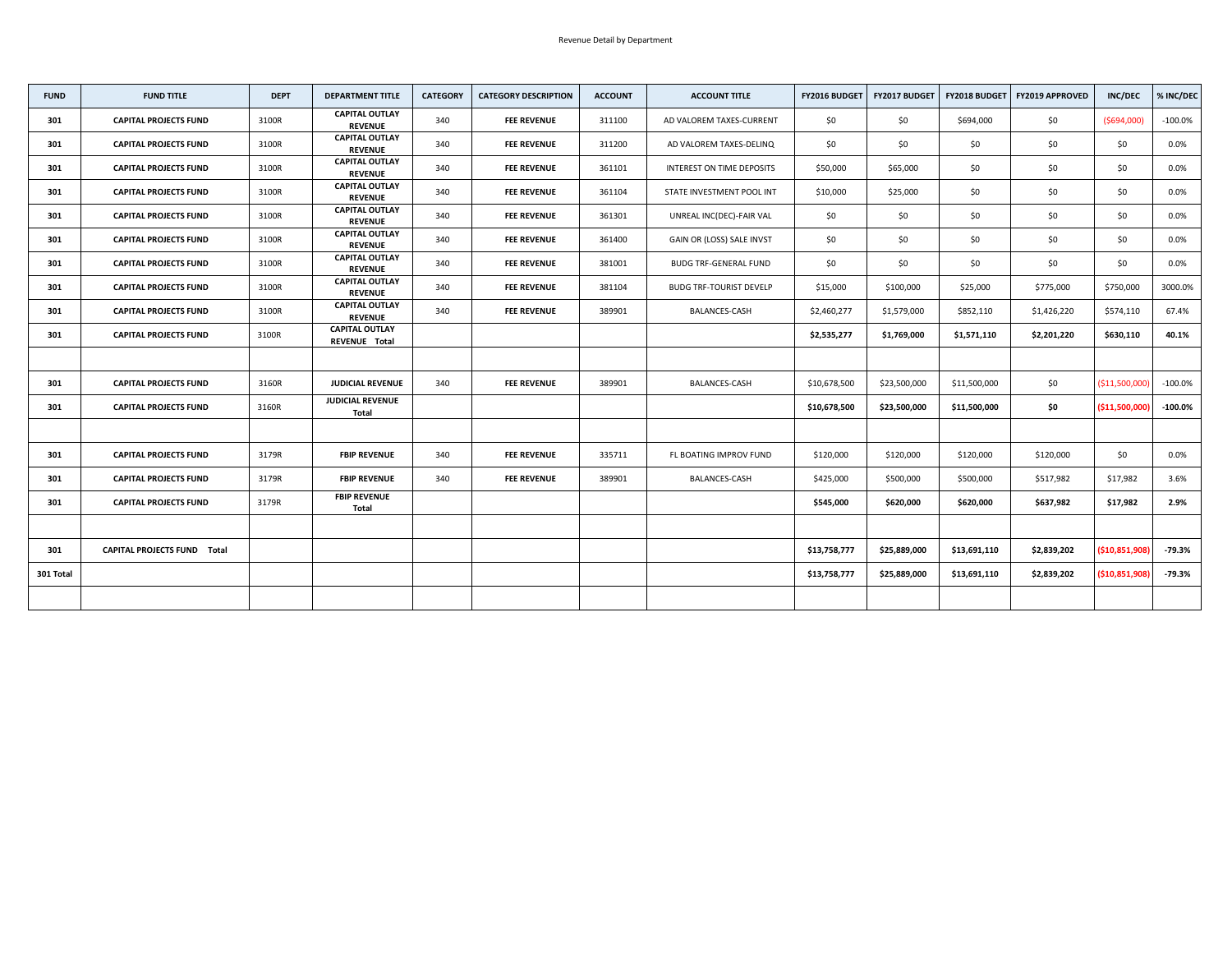| <b>FUND</b> | <b>FUND TITLE</b>                    | <b>DEPT</b> | <b>DEPARTMENT TITLE</b>                          | <b>CATEGORY</b> | <b>CATEGORY DESCRIPTION</b> | <b>ACCOUNT</b> | <b>ACCOUNT TITLE</b>            | FY2016 BUDGET | FY2017 BUDGET | <b>FY2018 BUDGET</b> | <b>FY2019 APPROVED</b> | <b>INC/DEC</b> | % INC/DEC |
|-------------|--------------------------------------|-------------|--------------------------------------------------|-----------------|-----------------------------|----------------|---------------------------------|---------------|---------------|----------------------|------------------------|----------------|-----------|
| 302         | <b>ROAD/BRIDGE CONSTR FUND</b>       | 3201R       | <b>R/B CGT REVENUE</b>                           | 340             | <b>FEE REVENUE</b>          | 335493         | <b>CONSTITUTION GAS TAX-80%</b> | \$1,550,000   | \$1,600,000   | \$1,650,000          | \$1,650,000            | \$0            | $0.0\%$   |
| 302         | <b>ROAD/BRIDGE CONSTR FUND</b>       | 3201R       | <b>R/B CGT REVENUE</b>                           | 340             | <b>FEE REVENUE</b>          | 361101         | INTEREST ON TIME DEPOSITS       | \$80,000      | \$75,000      | \$75,000             | \$75,000               | \$0\$          | $0.0\%$   |
| 302         | <b>ROAD/BRIDGE CONSTR FUND</b>       | 3201R       | <b>R/B CGT REVENUE</b>                           | 340             | <b>FEE REVENUE</b>          | 361104         | STATE INVESTMENT POOL INT       | \$10,000      | \$25,000      | \$50,000             | \$50,000               | \$0\$          | $0.0\%$   |
| 302         | <b>ROAD/BRIDGE CONSTR FUND</b>       | 3201R       | <b>R/B CGT REVENUE</b>                           | 340             | <b>FEE REVENUE</b>          | 361301         | UNREAL INC(DEC)-FAIR VAL        | \$0\$         | \$0           | \$0                  | \$0                    | \$0            | $0.0\%$   |
| 302         | <b>ROAD/BRIDGE CONSTR FUND</b>       | 3201R       | <b>R/B CGT REVENUE</b>                           | 340             | <b>FEE REVENUE</b>          | 361400         | GAIN OR (LOSS) SALE INVST       | \$0\$         | \$0           | \$0                  | \$0                    | \$0\$          | $0.0\%$   |
| 302         | <b>ROAD/BRIDGE CONSTR FUND</b>       | 3201R       | <b>R/B CGT REVENUE</b>                           | 340             | <b>FEE REVENUE</b>          | 389901         | <b>BALANCES-CASH</b>            | \$8,500,000   | \$7,500,000   | \$7,000,000          | \$3,100,818            | ( \$3,899,182) | $-55.7%$  |
| 302         | <b>ROAD/BRIDGE CONSTR FUND</b>       | 3201R       | <b>R/B CGT REVENUE</b><br><b>Total</b>           |                 |                             |                |                                 | \$10,140,000  | \$9,200,000   | \$8,775,000          | \$4,875,818            | ( \$3,899,182) | $-44.4%$  |
|             |                                      |             |                                                  |                 |                             |                |                                 |               |               |                      |                        |                |           |
| 302         | <b>ROAD/BRIDGE CONSTR FUND</b>       | 3202R       | <b>R/B 1 LOGT REVENUE</b>                        | 340             | <b>FEE REVENUE</b>          | 312410         | FIRST LOCAL OPTION FUEL         | \$1,700,000   | \$1,800,000   | \$1,800,000          | \$1,875,202            | \$75,202       | 4.2%      |
| 302         | <b>ROAD/BRIDGE CONSTR FUND</b>       | 3202R       | <b>R/B 1 LOGT REVENUE</b>                        | 340             | <b>FEE REVENUE</b>          | 389901         | <b>BALANCES-CASH</b>            | \$1,750,000   | \$1,525,000   | \$1,400,000          | \$1,574,923            | \$174,923      | 12.5%     |
| 302         | <b>ROAD/BRIDGE CONSTR FUND</b>       | 3202R       | <b>R/B 1 LOGT REVENUE</b><br><b>Total</b>        |                 |                             |                |                                 | \$3,450,000   | \$3,325,000   | \$3,200,000          | \$3,450,125            | \$250,125      | 7.8%      |
|             |                                      |             |                                                  |                 |                             |                |                                 |               |               |                      |                        |                |           |
| 302         | <b>ROAD/BRIDGE CONSTR FUND</b>       | 3204R       | <b>R/B RESURFACING</b><br><b>REVENUE</b>         | 340             | <b>FEE REVENUE</b>          | 312410         | FIRST LOCAL OPTION FUEL         | \$100,000     | \$100,000     | \$100,000            | \$100,000              | \$0            | $0.0\%$   |
| 302         | <b>ROAD/BRIDGE CONSTR FUND</b>       | 3204R       | <b>R/B RESURFACING</b><br><b>REVENUE</b>         | 340             | <b>FEE REVENUE</b>          | 335493         | <b>CONSTITUTION GAS TAX-80%</b> | \$400,000     | \$400,000     | \$400,000            | \$400,000              | \$0            | $0.0\%$   |
| 302         | <b>ROAD/BRIDGE CONSTR FUND</b>       | 3204R       | <b>R/B RESURFACING</b><br><b>REVENUE</b>         | 340             | <b>FEE REVENUE</b>          | 389901         | <b>BALANCES-CASH</b>            | \$500,000     | \$0           | \$0                  | \$0                    | \$0            | $0.0\%$   |
| 302         | <b>ROAD/BRIDGE CONSTR FUND</b>       | 3204R       | <b>R/B RESURFACING</b><br><b>REVENUE Total</b>   |                 |                             |                |                                 | \$1,000,000   | \$500,000     | \$500,000            | \$500,000              | \$0            | $0.0\%$   |
|             |                                      |             |                                                  |                 |                             |                |                                 |               |               |                      |                        |                |           |
| 302         | <b>ROAD/BRIDGE CONSTR FUND</b>       | 3205R       | <b>R/B SPECIAL PROJS</b><br><b>REVENUE</b>       | 340             | <b>FEE REVENUE</b>          | 389901         | <b>BALANCES-CASH</b>            | \$0\$         | \$0\$         | \$29,995             | \$29,995               | \$0            | $0.0\%$   |
| 302         | <b>ROAD/BRIDGE CONSTR FUND</b>       | 3205R       | <b>R/B SPECIAL PROJS</b><br><b>REVENUE Total</b> |                 |                             |                |                                 | \$0           | \$0           | \$29,995             | \$29,995               | \$0            | $0.0\%$   |
|             |                                      |             |                                                  |                 |                             |                |                                 |               |               |                      |                        |                |           |
| 302         | <b>ROAD/BRIDGE CONSTR FUND</b>       | 3206R       | <b>PJ ADAMS TIF</b>                              | 340             | <b>FEE REVENUE</b>          | 381001         | <b>BUDG TRF-GENERAL FUND</b>    | \$0           | \$355,000     | \$750,000            | \$750,000              | \$0            | $0.0\%$   |
| 302         | <b>ROAD/BRIDGE CONSTR FUND</b>       | 3206R       | <b>PJ ADAMS TIF</b>                              | 340             | <b>FEE REVENUE</b>          | 389901         | <b>BALANCES-CASH</b>            | \$0\$         | \$340,720     | \$700,000            | \$1,445,720            | \$745,720      | 106.5%    |
| 302         | <b>ROAD/BRIDGE CONSTR FUND</b>       | 3206R       | <b>PJ ADAMS TIF</b><br><b>Total</b>              |                 |                             |                |                                 | \$0           | \$695,720     | \$1,450,000          | \$2,195,720            | \$745,720      | 51.4%     |
|             |                                      |             |                                                  |                 |                             |                |                                 |               |               |                      |                        |                |           |
| 302         | <b>ROAD/BRIDGE CONSTR FUND Total</b> |             |                                                  |                 |                             |                |                                 | \$14,590,000  | \$13,720,720  | \$13,954,995         | \$11,051,658           | ( \$2,903,337) | $-20.8%$  |
| 302 Total   |                                      |             |                                                  |                 |                             |                |                                 | \$14,590,000  | \$13,720,720  | \$13,954,995         | \$11,051,658           | ( \$2,903,337) | $-20.8%$  |
|             |                                      |             |                                                  |                 |                             |                |                                 |               |               |                      |                        |                |           |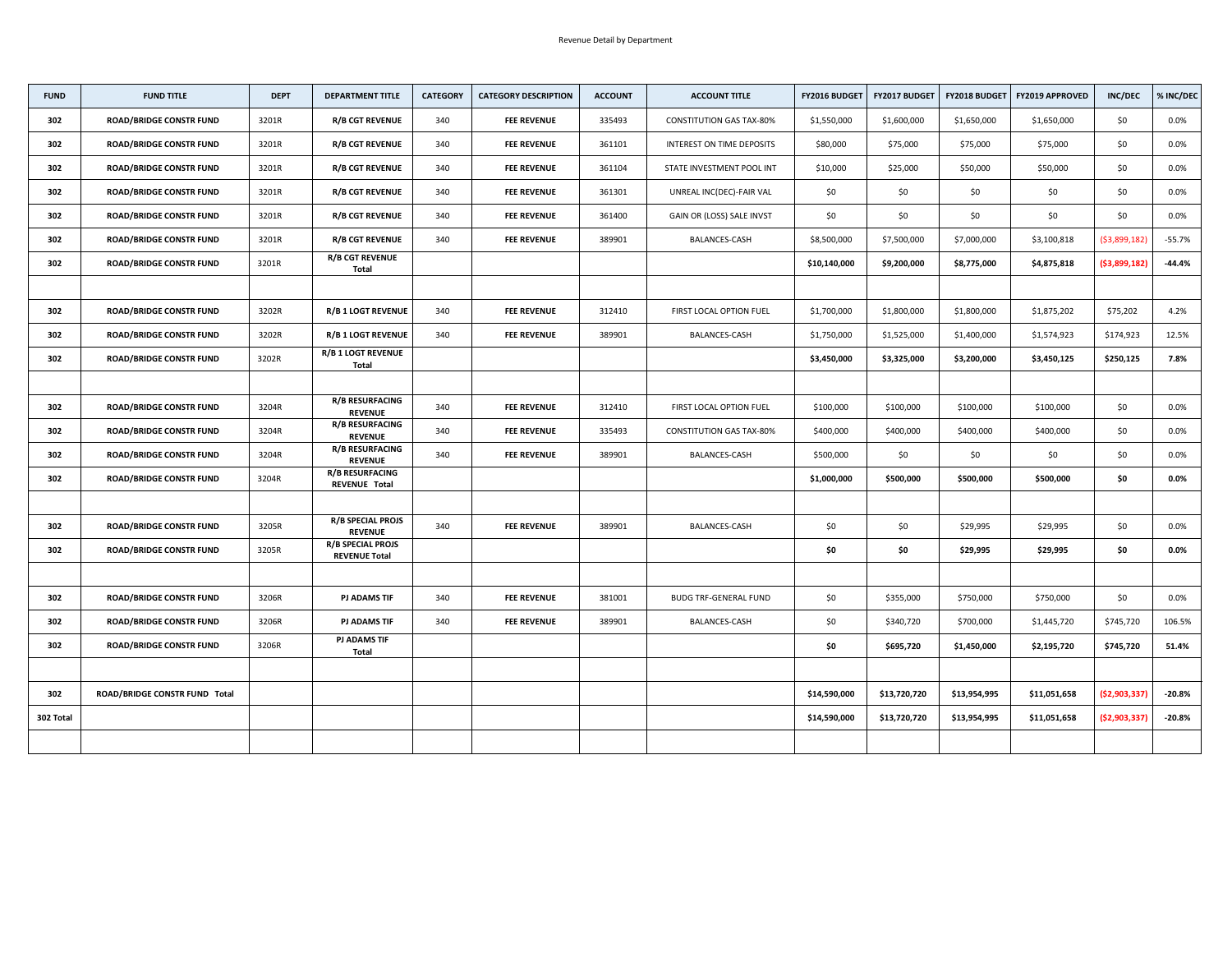| <b>FUND</b> | <b>FUND TITLE</b>                   | <b>DEPT</b> | <b>DEPARTMENT TITLE</b>                            | <b>CATEGORY</b> | <b>CATEGORY DESCRIPTION</b> | <b>ACCOUNT</b> | <b>ACCOUNT TITLE</b>             | <b>FY2016 BUDGET</b> | <b>FY2017 BUDGET</b> | <b>FY2018 BUDGET</b> | <b>FY2019 APPROVED</b> | <b>INC/DEC</b> | % INC/DEC  |
|-------------|-------------------------------------|-------------|----------------------------------------------------|-----------------|-----------------------------|----------------|----------------------------------|----------------------|----------------------|----------------------|------------------------|----------------|------------|
| 411         | <b>WATER &amp; SEWER ENTERPRISE</b> | 4100R       | <b>WATER &amp; SEWER</b><br><b>REVENUE</b>         | 340             | <b>FEE REVENUE</b>          | 343501         | FT WALTON BEACH REVENUE          | \$1,803,530          | \$2,250,000          | \$2,317,500          | \$2,387,025            | \$69,525       | 3.0%       |
| 411         | <b>WATER &amp; SEWER ENTERPRISE</b> | 4100R       | <b>WATER &amp; SEWER</b><br><b>REVENUE</b>         | 340             | <b>FEE REVENUE</b>          | 343601         | WATER & SEWER-OPERATING          | \$25,312,645         | \$26,429,903         | \$26,814,429         | \$27,840,742           | \$1,026,313    | 3.8%       |
| 411         | <b>WATER &amp; SEWER ENTERPRISE</b> | 4100R       | <b>WATER &amp; SEWER</b><br><b>REVENUE</b>         | 340             | <b>FEE REVENUE</b>          | 343602         | <b>WATER &amp; SEWER-TAPS</b>    | \$380,000            | \$540,000            | \$540,000            | \$700,000              | \$160,000      | 29.6%      |
| 411         | <b>WATER &amp; SEWER ENTERPRISE</b> | 4100R       | <b>WATER &amp; SEWER</b><br><b>REVENUE</b>         | 340             | <b>FEE REVENUE</b>          | 343603         | WATER & SEWER-METER SET          | \$2,000              | \$2,000              | \$2,000              | \$2,000                | \$0\$          | $0.0\%$    |
| 411         | <b>WATER &amp; SEWER ENTERPRISE</b> | 4100R       | <b>WATER &amp; SEWER</b><br><b>REVENUE</b>         | 340             | <b>FEE REVENUE</b>          | 343608         | W&S ADVANCE PAYMENTS             | \$0\$                | \$0                  | \$0                  | \$0                    | \$0\$          | $0.0\%$    |
| 411         | <b>WATER &amp; SEWER ENTERPRISE</b> | 4100R       | <b>WATER &amp; SEWER</b><br><b>REVENUE</b>         | 340             | <b>FEE REVENUE</b>          | 343609         | <b>WATER &amp; SEWER-OTHER</b>   | \$750,000            | \$900,000            | \$910,000            | \$1,200,000            | \$290,000      | 31.9%      |
| 411         | <b>WATER &amp; SEWER ENTERPRISE</b> | 4100R       | <b>WATER &amp; SEWER</b><br><b>REVENUE</b>         | 340             | <b>FEE REVENUE</b>          | 343612         | WATER & SEWER-EGLIN AFB          | \$1,000,000          | \$1,100,000          | \$1,100,000          | \$1,127,500            | \$27,500       | 2.5%       |
| 411         | <b>WATER &amp; SEWER ENTERPRISE</b> | 4100R       | <b>WATER &amp; SEWER</b><br><b>REVENUE</b>         | 340             | <b>FEE REVENUE</b>          | 343901         | <b>COLLECTION FEE CHARGES</b>    | \$250,000            | \$250,000            | \$250,000            | \$250,000              | \$0\$          | $0.0\%$    |
| 411         | <b>WATER &amp; SEWER ENTERPRISE</b> | 4100R       | <b>WATER &amp; SEWER</b><br><b>REVENUE</b>         | 340             | <b>FEE REVENUE</b>          | 343902         | <b>ATM REVENUE</b>               | \$100                | \$100                | \$100                | \$100                  | \$0            | $0.0\%$    |
| 411         | <b>WATER &amp; SEWER ENTERPRISE</b> | 4100R       | <b>WATER &amp; SEWER</b><br><b>REVENUE</b>         | 340             | <b>FEE REVENUE</b>          | 343910         | <b>CHARGES FOR SERVICES</b>      | \$3,038              | \$3,038              | \$0                  | \$0                    | \$0            | $0.0\%$    |
| 411         | <b>WATER &amp; SEWER ENTERPRISE</b> | 4100R       | <b>WATER &amp; SEWER</b><br><b>REVENUE</b>         | 340             | <b>FEE REVENUE</b>          | 359100         | <b>CRT ORDERED RESTITUTION</b>   | \$0\$                | \$0                  | \$0                  | \$0                    | \$0            | $0.0\%$    |
| 411         | <b>WATER &amp; SEWER ENTERPRISE</b> | 4100R       | <b>WATER &amp; SEWER</b><br><b>REVENUE</b>         | 340             | <b>FEE REVENUE</b>          | 361101         | <b>INTEREST ON TIME DEPOSITS</b> | \$300,000            | \$275,000            | \$275,000            | \$250,000              | ( \$25,000)    | $-9.1%$    |
| 411         | <b>WATER &amp; SEWER ENTERPRISE</b> | 4100R       | <b>WATER &amp; SEWER</b><br><b>REVENUE</b>         | 340             | <b>FEE REVENUE</b>          | 361102         | MONTHLY ESCROW ACCOUNT           | \$2,500              | \$2,000              | \$2,000              | \$5,000                | \$3,000        | 150.0%     |
| 411         | <b>WATER &amp; SEWER ENTERPRISE</b> | 4100R       | <b>WATER &amp; SEWER</b><br><b>REVENUE</b>         | 340             | <b>FEE REVENUE</b>          | 361104         | STATE INVESTMENT POOL INT        | \$47,500             | \$125,000            | \$125,000            | \$125,000              | \$0\$          | $0.0\%$    |
| 411         | <b>WATER &amp; SEWER ENTERPRISE</b> | 4100R       | <b>WATER &amp; SEWER</b><br><b>REVENUE</b>         | 340             | <b>FEE REVENUE</b>          | 361301         | UNREAL INC(DEC)-FAIR VAL         | \$0                  | \$0                  | \$0                  | \$0                    | \$0            | $0.0\%$    |
| 411         | <b>WATER &amp; SEWER ENTERPRISE</b> | 4100R       | <b>WATER &amp; SEWER</b><br><b>REVENUE</b>         | 340             | <b>FEE REVENUE</b>          | 361400         | GAIN OR (LOSS) SALE INVST        | \$0\$                | \$0                  | \$0                  | \$0                    | \$0\$          | $0.0\%$    |
| 411         | <b>WATER &amp; SEWER ENTERPRISE</b> | 4100R       | <b>WATER &amp; SEWER</b><br><b>REVENUE</b>         | 340             | <b>FEE REVENUE</b>          | 362302         | W&S - UNIT 1310 F                | \$0\$                | \$4,800              | \$0                  | \$0                    | \$0\$          | $0.0\%$    |
| 411         | <b>WATER &amp; SEWER ENTERPRISE</b> | 4100R       | <b>WATER &amp; SEWER</b><br><b>REVENUE</b>         | 340             | <b>FEE REVENUE</b>          | 362303         | W&S - UNIT 1308 A                | \$6,300              | \$6,300              | \$0\$                | \$0                    | \$0            | $0.0\%$    |
| 411         | <b>WATER &amp; SEWER ENTERPRISE</b> | 4100R       | <b>WATER &amp; SEWER</b><br><b>REVENUE</b>         | 340             | <b>FEE REVENUE</b>          | 362304         | <b>W&amp;S - UNIT 1310 E</b>     | \$4,800              | \$4,800              | \$1,000              | \$0                    | ( \$1,000)     | $-100.0\%$ |
| 411         | <b>WATER &amp; SEWER ENTERPRISE</b> | 4100R       | <b>WATER &amp; SEWER</b><br><b>REVENUE</b>         | 340             | <b>FEE REVENUE</b>          | 362306         | W&S - UNIT 1310 A & B            | \$10,189             | \$10,800             | \$0\$                | \$0                    | \$0\$          | $0.0\%$    |
| 411         | <b>WATER &amp; SEWER ENTERPRISE</b> | 4100R       | <b>WATER &amp; SEWER</b><br><b>REVENUE</b>         | 340             | <b>FEE REVENUE</b>          | 362308         | W&S - UNIT 1310 D                | \$4,800              | \$4,800              | \$1,200              | \$0                    | (51,200)       | $-100.0\%$ |
| 411         | <b>WATER &amp; SEWER ENTERPRISE</b> | 4100R       | <b>WATER &amp; SEWER</b><br><b>REVENUE</b>         | 340             | <b>FEE REVENUE</b>          | 362990         | <b>RENTS &amp; LEASES-OTHER</b>  | \$150,000            | \$35,000             | \$71,200             | \$70,000               | (51,200)       | $-1.7%$    |
| 411         | <b>WATER &amp; SEWER ENTERPRISE</b> | 4100R       | <b>WATER &amp; SEWER</b><br><b>REVENUE</b>         | 340             | <b>FEE REVENUE</b>          | 364100         | <b>EQUIPMENT PROCEEDS</b>        | \$10,000             | \$10,000             | \$10,000             | \$10,000               | \$0\$          | $0.0\%$    |
| 411         | <b>WATER &amp; SEWER ENTERPRISE</b> | 4100R       | <b>WATER &amp; SEWER</b><br><b>REVENUE</b>         | 340             | <b>FEE REVENUE</b>          | 369990         | OTHER MISC REVENUE               | \$35,000             | \$10,000             | \$10,000             | \$10,000               | \$0\$          | $0.0\%$    |
| 411         | <b>WATER &amp; SEWER ENTERPRISE</b> | 4100R       | <b>WATER &amp; SEWER</b><br><b>REVENUE</b>         | 340             | <b>FEE REVENUE</b>          | 389401         | <b>CAPITAL CONTRIBUTIONS</b>     | \$0\$                | \$0                  | \$0                  | \$0                    | \$0            | $0.0\%$    |
| 411         | <b>WATER &amp; SEWER ENTERPRISE</b> | 4100R       | <b>WATER &amp; SEWER</b><br><b>REVENUE</b>         | 340             | <b>FEE REVENUE</b>          | 389901         | BALANCES-CASH                    | \$30,000,000         | \$35,000,000         | \$30,000,000         | \$30,000,000           | \$0\$          | $0.0\%$    |
| 411         | <b>WATER &amp; SEWER ENTERPRISE</b> | 4100R       | <b>WATER &amp; SEWER</b><br>REVENUE Total          |                 |                             |                |                                  | \$60,072,402         | \$66,963,541         | \$62,429,429         | \$63,977,367           | \$1,547,938    | 2.5%       |
|             |                                     |             |                                                    |                 |                             |                |                                  |                      |                      |                      |                        |                |            |
| 411         | <b>WATER &amp; SEWER ENTERPRISE</b> | 4150R       | <b>WATER &amp; SEWER 2012</b><br><b>LOAN</b>       | 340             | <b>FEE REVENUE</b>          | 389925         | <b>BALANCES-BOND PROCEEDS</b>    | \$5,000,000          | \$5,500,000          | \$0\$                | \$0                    | \$0            | $0.0\%$    |
| 411         | <b>WATER &amp; SEWER ENTERPRISE</b> | 4150R       | <b>WATER &amp; SEWER 2012</b><br><b>LOAN Total</b> |                 |                             |                |                                  | \$5,000,000          | \$5,500,000          | \$0                  | \$0                    | \$0            | $0.0\%$    |
|             |                                     |             |                                                    |                 |                             |                |                                  |                      |                      |                      |                        |                |            |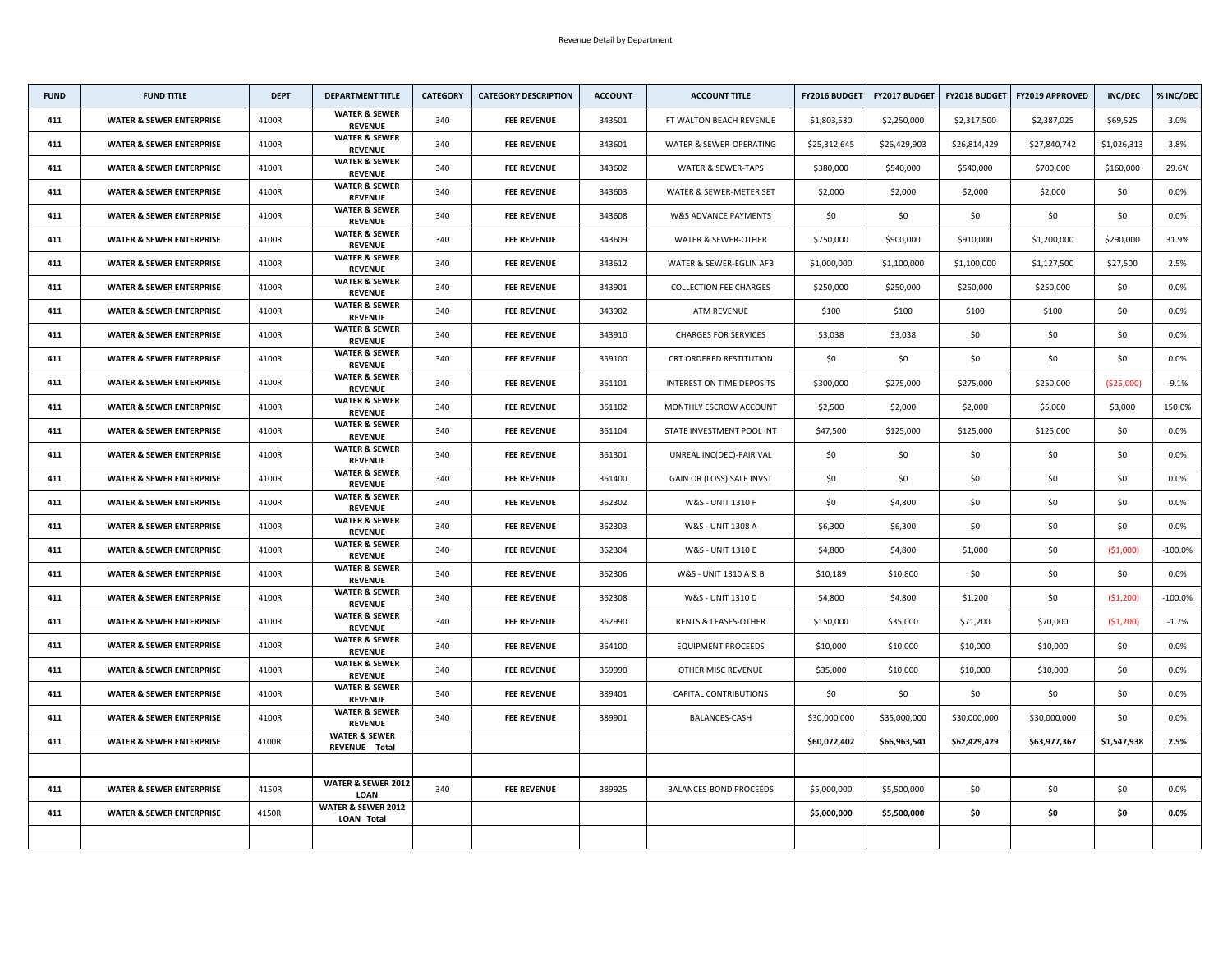| <b>FUND</b> | <b>FUND TITLE</b>                         | <b>DEPT</b> | <b>DEPARTMENT TITLE</b>                        | <b>CATEGORY</b> | <b>CATEGORY DESCRIPTION</b> | <b>ACCOUNT</b> | <b>ACCOUNT TITLE</b>         | <b>FY2016 BUDGET</b> |              |              | FY2017 BUDGET   FY2018 BUDGET   FY2019 APPROVED | <b>INC/DEC</b> | % INC/DEC |
|-------------|-------------------------------------------|-------------|------------------------------------------------|-----------------|-----------------------------|----------------|------------------------------|----------------------|--------------|--------------|-------------------------------------------------|----------------|-----------|
| 411         | <b>WATER &amp; SEWER ENTERPRISE</b>       | 4197R       | <b>REVENUE</b><br><b>ADJUSTMENT DEPT</b>       | 340             | <b>FEE REVENUE</b>          | 389401         | <b>CAPITAL CONTRIBUTIONS</b> | \$0                  | \$0          | \$0          | \$0                                             | \$0            | 0.0%      |
| 411         | <b>WATER &amp; SEWER ENTERPRISE</b>       | 4197R       | <b>REVENUE ADJUSTMENT</b><br><b>DEPT Total</b> |                 |                             |                |                              |                      | \$0          | \$0          | \$0                                             | \$0            | 0.0%      |
|             |                                           |             |                                                |                 |                             |                |                              |                      |              |              |                                                 |                |           |
| 411         | <b>WATER &amp; SEWER ENTERPRISE Total</b> |             |                                                |                 |                             |                |                              | \$65,072,402         | \$72,463,541 | \$62,429,429 | \$63,977,367                                    | \$1,547,938    | 2.5%      |
| 411 Total   |                                           |             |                                                |                 |                             |                |                              | \$65,072,402         | \$72,463,541 | \$62,429,429 | \$63,977,367                                    | \$1,547,938    | 2.5%      |
|             |                                           |             |                                                |                 |                             |                |                              |                      |              |              |                                                 |                |           |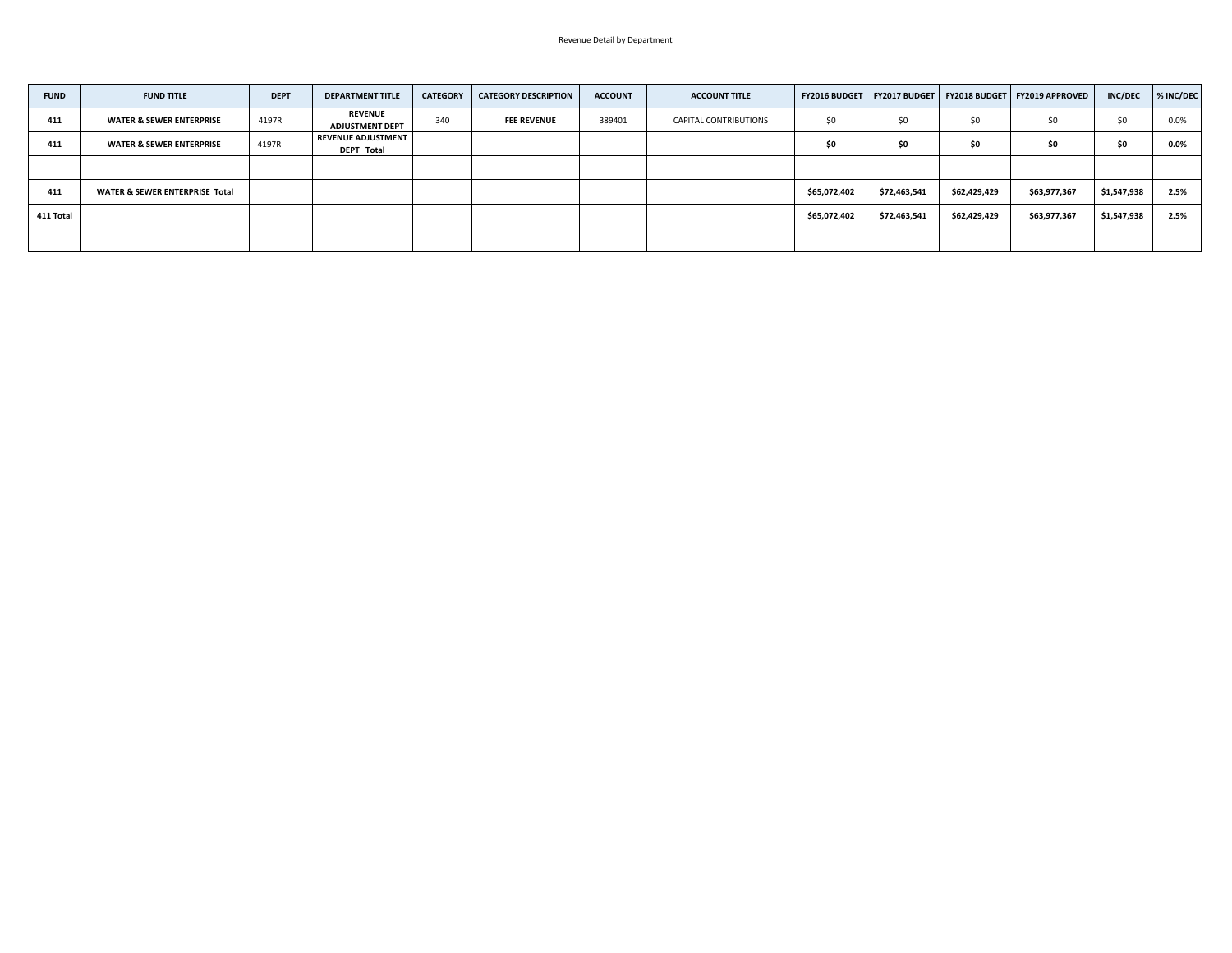| <b>FUND</b> | <b>FUND TITLE</b>         | <b>DEPT</b> | <b>DEPARTMENT TITLE</b>                     | <b>CATEGORY</b> | <b>CATEGORY DESCRIPTION</b> | <b>ACCOUNT</b> | <b>ACCOUNT TITLE</b>             | <b>FY2016 BUDGET</b> | <b>FY2017 BUDGET</b> | <b>FY2018 BUDGET</b> | <b>FY2019 APPROVED</b> | <b>INC/DEC</b> | % INC/DEC |
|-------------|---------------------------|-------------|---------------------------------------------|-----------------|-----------------------------|----------------|----------------------------------|----------------------|----------------------|----------------------|------------------------|----------------|-----------|
| 421         | <b>AIRPORT ENTERPRISE</b> | 4200R       | <b>AIRPORT FUND</b><br><b>REVENUE</b>       | 340             | <b>FEE REVENUE</b>          | 361101         | <b>INTEREST ON TIME DEPOSITS</b> | \$85,000             | \$60,000             | \$60,000             | \$100,000              | \$40,000       | 66.7%     |
| 421         | <b>AIRPORT ENTERPRISE</b> | 4200R       | <b>AIRPORT FUND</b><br><b>REVENUE</b>       | 340             | <b>FEE REVENUE</b>          | 361104         | STATE INVESTMENT POOL INT        | \$15,000             | \$25,000             | \$30,000             | \$100,000              | \$70,000       | 233.3%    |
| 421         | <b>AIRPORT ENTERPRISE</b> | 4200R       | <b>AIRPORT FUND</b><br><b>REVENUE</b>       | 340             | <b>FEE REVENUE</b>          | 361301         | UNREAL INC(DEC)-FAIR VAL         | \$0                  | \$0                  | \$0                  | \$0                    | \$0            | $0.0\%$   |
| 421         | <b>AIRPORT ENTERPRISE</b> | 4200R       | <b>AIRPORT FUND</b><br><b>REVENUE</b>       | 340             | <b>FEE REVENUE</b>          | 361400         | GAIN OR (LOSS) SALE INVST        | \$0                  | \$0                  | \$0                  | \$0                    | \$0            | 0.0%      |
| 421         | <b>AIRPORT ENTERPRISE</b> | 4200R       | <b>AIRPORT FUND</b><br><b>REVENUE</b>       | 340             | <b>FEE REVENUE</b>          | 389901         | <b>BALANCES-CASH</b>             | \$6,000,000          | \$7,250,000          | \$10,740,000         | \$13,527,000           | \$2,787,000    | 25.9%     |
| 421         | <b>AIRPORT ENTERPRISE</b> | 4200R       | <b>AIRPORT FUND REVENUE</b><br><b>Total</b> |                 |                             |                |                                  | \$6,100,000          | \$7,335,000          | \$10,830,000         | \$13,727,000           | \$2,897,000    | 26.7%     |
|             |                           |             |                                             |                 |                             |                |                                  |                      |                      |                      |                        |                |           |
| 421         | <b>AIRPORT ENTERPRISE</b> | 4201R       | <b>DESTIN-FWB REVENUE</b>                   | 340             | <b>FEE REVENUE</b>          | 344101         | AIRLINES-LANDING FEES            | \$500,000            | \$510,000            | \$1,200,000          | \$1,587,000            | \$387,000      | 32.3%     |
| 421         | <b>AIRPORT ENTERPRISE</b> | 4201R       | <b>DESTIN-FWB REVENUE</b>                   | 340             | <b>FEE REVENUE</b>          | 344102         | AIRLINES-SPACE RENTAL            | \$450,000            | \$950,000            | \$700,000            | \$800,300              | \$100,300      | 14.3%     |
| 421         | <b>AIRPORT ENTERPRISE</b> | 4201R       | <b>DESTIN-FWB REVENUE</b>                   | 340             | <b>FEE REVENUE</b>          | 344105         | AIRLINES-JET BRIDGES             | \$52,000             | \$60,000             | \$1,130,000          | \$1,830,340            | \$700,340      | 62.0%     |
| 421         | <b>AIRPORT ENTERPRISE</b> | 4201R       | <b>DESTIN-FWB REVENUE</b>                   | 340             | <b>FEE REVENUE</b>          | 344106         | AIRLINES-BAGGAGE CONVEYOR        | \$410,000            | \$500,000            | \$904,000            | \$1,194,482            | \$290,482      | 32.1%     |
| 421         | <b>AIRPORT ENTERPRISE</b> | 4201R       | <b>DESTIN-FWB REVENUE</b>                   | 340             | <b>FEE REVENUE</b>          | 344107         | <b>AIRLINES-ENV SVCS</b>         | \$15,000             | \$15,000             | \$15,000             | \$27,402               | \$12,402       | 82.7%     |
| 421         | <b>AIRPORT ENTERPRISE</b> | 4201R       | <b>DESTIN-FWB REVENUE</b>                   | 340             | <b>FEE REVENUE</b>          | 344108         | AIRLINES-REVENUE SHARING         | \$0\$                | \$0                  | $-$1,500,000$        | -\$2,253,540           | ( \$753,540)   | 50.2%     |
| 421         | <b>AIRPORT ENTERPRISE</b> | 4201R       | <b>DESTIN-FWB REVENUE</b>                   | 340             | <b>FEE REVENUE</b>          | 344120         | AUTO RENTALS-SPACE RENTAL        | \$750,000            | \$750,000            | \$750,000            | \$750,000              | \$0            | $0.0\%$   |
| 421         | <b>AIRPORT ENTERPRISE</b> | 4201R       | <b>DESTIN-FWB REVENUE</b>                   | 340             | <b>FEE REVENUE</b>          | 344121         | AUTO RENTALS-MINIMUM             | \$1,865,000          | \$1,740,000          | \$2,200,000          | \$3,343,700            | \$1,143,700    | 52.0%     |
| 421         | <b>AIRPORT ENTERPRISE</b> | 4201R       | <b>DESTIN-FWB REVENUE</b>                   | 340             | <b>FEE REVENUE</b>          | 344122         | <b>AUTO RENTALS-UTILITIES</b>    | \$40,000             | \$37,200             | \$45,000             | \$53,640               | \$8,640        | 19.2%     |
| 421         | <b>AIRPORT ENTERPRISE</b> | 4201R       | <b>DESTIN-FWB REVENUE</b>                   | 340             | <b>FEE REVENUE</b>          | 344123         | AUTO RENTALS-COMMISSION          | \$100,000            | \$100,000            | \$200,000            | \$391,040              | \$191,040      | 95.5%     |
| 421         | <b>AIRPORT ENTERPRISE</b> | 4201R       | <b>DESTIN-FWB REVENUE</b>                   | 340             | <b>FEE REVENUE</b>          | 344126         | <b>AUTO RENTALS-FUEL</b>         | \$650,000            | \$577,000            | \$577,000            | \$642,642              | \$65,642       | 11.4%     |
| 421         | <b>AIRPORT ENTERPRISE</b> | 4201R       | <b>DESTIN-FWB REVENUE</b>                   | 340             | <b>FEE REVENUE</b>          | 344130         | PARKING LOT REVENUE              | \$1,750,000          | \$2,295,925          | \$2,668,800          | \$3,458,390            | \$789,590      | 29.6%     |
| 421         | <b>AIRPORT ENTERPRISE</b> | 4201R       | <b>DESTIN-FWB REVENUE</b>                   | 340             | <b>FEE REVENUE</b>          | 344140         | FOOD & BEVERAGE-MINIMUM          | \$236,000            | \$255,000            | \$270,000            | \$502,550              | \$232,550      | 86.1%     |
| 421         | <b>AIRPORT ENTERPRISE</b> | 4201R       | <b>DESTIN-FWB REVENUE</b>                   | 340             | <b>FEE REVENUE</b>          | 344142         | FOOD-BEVERAGE-UTILITIES          | \$20,022             | \$20,022             | \$30,000             | \$30,000               | \$0            | $0.0\%$   |
| 421         | <b>AIRPORT ENTERPRISE</b> | 4201R       | <b>DESTIN-FWB REVENUE</b>                   | 340             | <b>FEE REVENUE</b>          | 344143         | FOOD & BEVERAGES-RENTAL          | \$0                  | \$0                  | \$0                  | \$54,588               | \$54,588       | 100.0%    |
| 421         | <b>AIRPORT ENTERPRISE</b> | 4201R       | <b>DESTIN-FWB REVENUE</b>                   | 340             | <b>FEE REVENUE</b>          | 344150         | TAXI/LIMO/VAN SERV-PERMIT        | \$40,000             | \$50,000             | \$60,000             | \$60,000               | \$0\$          | 0.0%      |
| 421         | <b>AIRPORT ENTERPRISE</b> | 4201R       | <b>DESTIN-FWB REVENUE</b>                   | 340             | <b>FEE REVENUE</b>          | 344151         | ADVERTISING-MINIMUM              | \$32,000             | \$40,000             | \$50,000             | \$50,000               | \$0\$          | $0.0\%$   |
| 421         | <b>AIRPORT ENTERPRISE</b> | 4201R       | <b>DESTIN-FWB REVENUE</b>                   | 340             | <b>FEE REVENUE</b>          | 344188         | <b>SECURITY FEES</b>             | \$0\$                | \$0                  | \$3,000              | \$3,000                | \$0            | 0.0%      |
| 421         | <b>AIRPORT ENTERPRISE</b> | 4201R       | <b>DESTIN-FWB REVENUE</b>                   | 340             | <b>FEE REVENUE</b>          | 344190         | MISCELLANEOUS AIRPORT            | \$39,000             | \$25,000             | \$30,000             | \$15,000               | ( \$15,000)    | $-50.0%$  |
| 421         | <b>AIRPORT ENTERPRISE</b> | 4201R       | <b>DESTIN-FWB REVENUE</b>                   | 340             | <b>FEE REVENUE</b>          | 344191         | <b>FLOWAGE FEES</b>              | \$100,000            | \$120,000            | \$33,600             | \$33,600               | \$0            | 0.0%      |
| 421         | <b>AIRPORT ENTERPRISE</b> | 4201R       | <b>DESTIN-FWB REVENUE</b>                   | 340             | <b>FEE REVENUE</b>          | 344192         | T.S.A. LEASE                     | \$171,397            | \$171,397            | \$171,400            | \$171,400              | \$0            | $0.0\%$   |
| 421         | <b>AIRPORT ENTERPRISE</b> | 4201R       | <b>DESTIN-FWB REVENUE</b>                   | 340             | <b>FEE REVENUE</b>          | 344193         | T.S.A. L.E.O. REIMBURSE          | \$113,150            | \$126,000            | \$126,000            | \$126,000              | \$0\$          | $0.0\%$   |
| 421         | <b>AIRPORT ENTERPRISE</b> | 4201R       | <b>DESTIN-FWB REVENUE</b>                   | 340             | <b>FEE REVENUE</b>          | 344194         | <b>ATM REVENUE</b>               | \$12,000             | \$16,500             | \$15,000             | \$15,000               | \$0            | $0.0\%$   |
| 421         | <b>AIRPORT ENTERPRISE</b> | 4201R       | <b>DESTIN-FWB REVENUE</b>                   | 340             | <b>FEE REVENUE</b>          | 344196         | <b>PARKING PERMITS</b>           | \$38,000             | \$40,000             | \$46,000             | \$46,000               | \$0            | $0.0\%$   |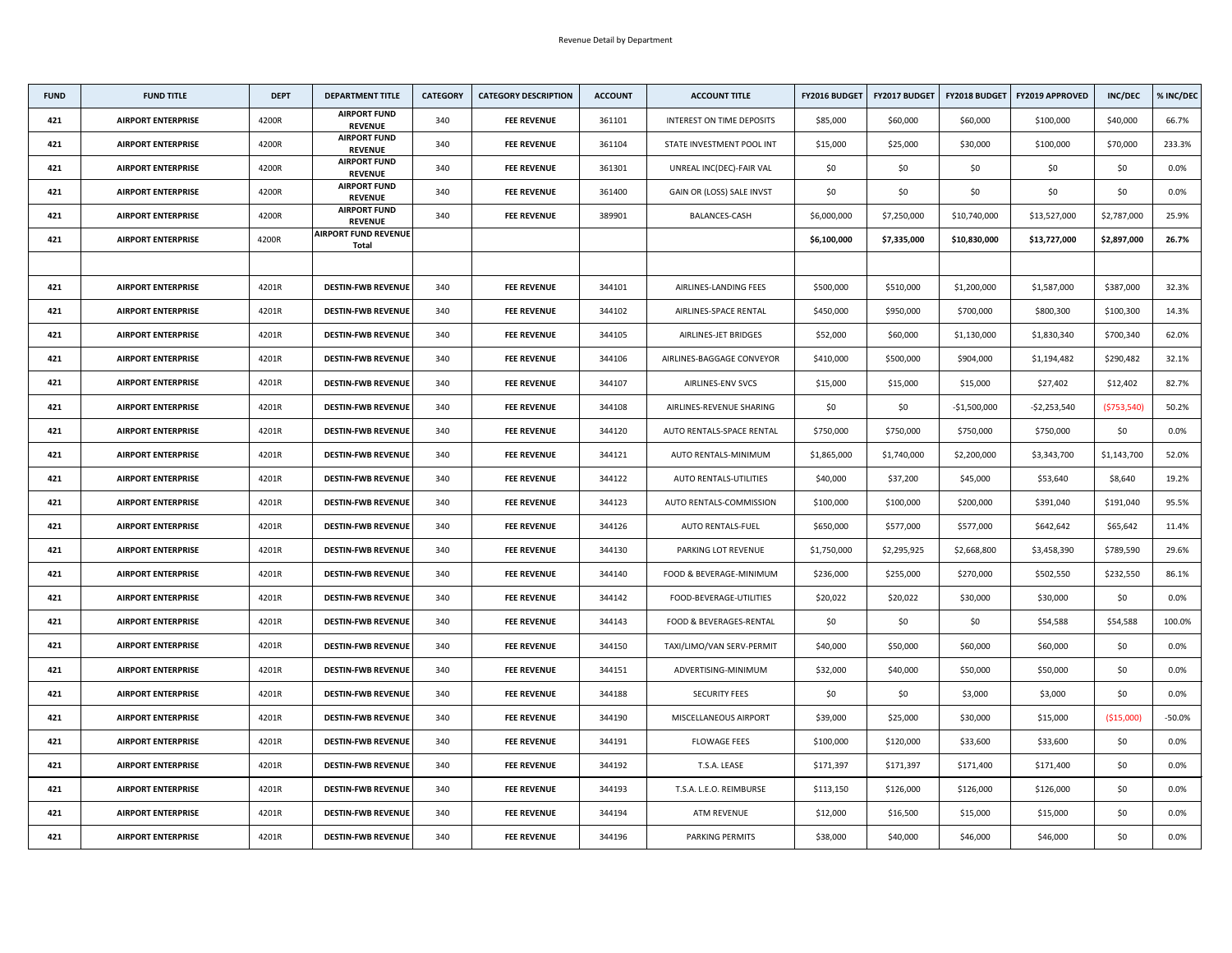| <b>FUND</b> | <b>FUND TITLE</b>         | <b>DEPT</b> | <b>DEPARTMENT TITLE</b>                          | <b>CATEGORY</b> | <b>CATEGORY DESCRIPTION</b> | <b>ACCOUNT</b> | <b>ACCOUNT TITLE</b>             | <b>FY2016 BUDGET</b> | <b>FY2017 BUDGET</b> | <b>FY2018 BUDGET</b> | <b>FY2019 APPROVED</b> | <b>INC/DEC</b> | % INC/DEC |
|-------------|---------------------------|-------------|--------------------------------------------------|-----------------|-----------------------------|----------------|----------------------------------|----------------------|----------------------|----------------------|------------------------|----------------|-----------|
| 421         | <b>AIRPORT ENTERPRISE</b> | 4201R       | <b>DESTIN-FWB REVENUE</b>                        | 340             | <b>FEE REVENUE</b>          | 344198         | <b>FINGERPRINT FEES</b>          | \$7,500              | \$7,500              | \$15,000             | \$15,000               | \$0            | 0.0%      |
| 421         | <b>AIRPORT ENTERPRISE</b> | 4201R       | <b>DESTIN-FWB REVENUE</b>                        | 340             | <b>FEE REVENUE</b>          | 362990         | <b>RENTS &amp; LEASES-OTHER</b>  | \$23,000             | \$28,000             | \$44,250             | \$73,400               | \$29,150       | 65.9%     |
| 421         | <b>AIRPORT ENTERPRISE</b> | 4201R       | <b>DESTIN-FWB REVENUE</b>                        | 340             | <b>FEE REVENUE</b>          | 364100         | <b>EQUIPMENT PROCEEDS</b>        | \$0                  | \$3,000              | \$6,000              | \$6,000                | \$0            | 0.0%      |
| 421         | <b>AIRPORT ENTERPRISE</b> | 4201R       | <b>DESTIN-FWB REVENUE</b>                        | 340             | <b>FEE REVENUE</b>          | 369950         | <b>COMMISSIONS</b>               | \$0                  | \$50                 | \$0                  | \$0                    | \$0            | $0.0\%$   |
| 421         | <b>AIRPORT ENTERPRISE</b> | 4201R       | <b>DESTIN-FWB REVENUE</b>                        | 340             | <b>FEE REVENUE</b>          | 369990         | OTHER MISC REVENUE               | \$500                | \$500                | \$360                | \$360                  | \$0            | $0.0\%$   |
| 421         | <b>AIRPORT ENTERPRISE</b> | 4201R       | <b>DESTIN-FWB REVENUE</b><br><b>Total</b>        |                 |                             |                |                                  | \$7,414,569          | \$8,438,094          | \$9,790,410          | \$13,027,294           | \$3,236,884    | 33.1%     |
|             |                           |             |                                                  |                 |                             |                |                                  |                      |                      |                      |                        |                |           |
| 421         | <b>AIRPORT ENTERPRISE</b> | 4210R       | <b>DESTIN AIRPORT</b><br><b>REVENUE</b>          | 340             | <b>FEE REVENUE</b>          | 344161         | T-HANGAR LEASE                   | \$73,000             | \$75,000             | \$40,000             | \$40,000               | \$0            | $0.0\%$   |
| 421         | <b>AIRPORT ENTERPRISE</b> | 4210R       | <b>DESTIN AIRPORT</b><br><b>REVENUE</b>          | 340             | <b>FEE REVENUE</b>          | 344163         | <b>HANGAR SPACE LEASE</b>        | \$204,465            | \$250,000            | \$250,000            | \$250,000              | \$0            | $0.0\%$   |
| 421         | <b>AIRPORT ENTERPRISE</b> | 4210R       | <b>DESTIN AIRPORT</b><br><b>REVENUE</b>          | 340             | <b>FEE REVENUE</b>          | 344168         | <b>FBO SOUTH</b>                 | \$54,786             | \$165,000            | \$165,000            | \$165,000              | \$0            | $0.0\%$   |
| 421         | <b>AIRPORT ENTERPRISE</b> | 4210R       | <b>DESTIN AIRPORT</b><br><b>REVENUE</b>          | 340             | <b>FEE REVENUE</b>          | 344169         | <b>FBO NORTH</b>                 | \$170,000            | \$185,000            | \$210,000            | \$210,000              | \$0            | 0.0%      |
| 421         | <b>AIRPORT ENTERPRISE</b> | 4210R       | <b>DESTIN AIRPORT</b><br><b>REVENUE</b>          | 340             | <b>FEE REVENUE</b>          | 344190         | MISCELLANEOUS AIRPORT            | \$20,285             | \$71,472             | \$72,000             | \$72,000               | \$0            | $0.0\%$   |
| 421         | <b>AIRPORT ENTERPRISE</b> | 4210R       | <b>DESTIN AIRPORT</b><br><b>REVENUE</b>          | 340             | <b>FEE REVENUE</b>          | 361105         | <b>MSA MONTHLY INTEREST</b>      | \$0                  | \$3,000              | \$0                  | \$0                    | \$0            | $0.0\%$   |
| 421         | <b>AIRPORT ENTERPRISE</b> | 4210R       | <b>DESTIN AIRPORT</b><br>REVENUE Total           |                 |                             |                |                                  | \$522,536            | \$749,472            | \$737,000            | \$737,000              | \$0            | $0.0\%$   |
|             |                           |             |                                                  |                 |                             |                |                                  |                      |                      |                      |                        |                |           |
| 421         | <b>AIRPORT ENTERPRISE</b> | 4220R       | <b>BOB SIKES AIRPORT</b><br><b>REVENUE</b>       | 340             | <b>FEE REVENUE</b>          | 344160         | AERO FX INC (ECA)                | \$35,000             | \$75,000             | \$75,000             | \$75,000               | \$0            | $0.0\%$   |
| 421         | <b>AIRPORT ENTERPRISE</b> | 4220R       | <b>BOB SIKES AIRPORT</b><br><b>REVENUE</b>       | 340             | <b>FEE REVENUE</b>          | 344162         | F.A.A. LEASE                     | \$6,414              | \$6,414              | \$6,414              | \$6,414                | \$0\$          | $0.0\%$   |
| 421         | <b>AIRPORT ENTERPRISE</b> | 4220R       | <b>BOB SIKES AIRPORT</b><br><b>REVENUE</b>       | 340             | <b>FEE REVENUE</b>          | 344163         | <b>HANGAR SPACE LEASE</b>        | \$37,000             | \$45,000             | \$45,000             | \$45,000               | \$0            | $0.0\%$   |
| 421         | <b>AIRPORT ENTERPRISE</b> | 4220R       | <b>BOB SIKES AIRPORT</b><br><b>REVENUE</b>       | 340             | <b>FEE REVENUE</b>          | 344164         | <b>SEGERS AERO CORPORATION</b>   | \$56,628             | \$56,628             | \$60,000             | \$50,000               | ( \$10,000)    | $-16.7%$  |
| 421         | <b>AIRPORT ENTERPRISE</b> | 4220R       | <b>BOB SIKES AIRPORT</b><br><b>REVENUE</b>       | 340             | <b>FEE REVENUE</b>          | 344166         | L3 A/P ACCESS & LICENSE          | \$31,992             | \$35,000             | \$45,000             | \$45,000               | \$0            | $0.0\%$   |
| 421         | <b>AIRPORT ENTERPRISE</b> | 4220R       | <b>BOB SIKES AIRPORT</b><br><b>REVENUE</b>       | 340             | <b>FEE REVENUE</b>          | 344167         | L3 COMMUNICATIONS                | \$123,771            | \$150,000            | \$125,000            | \$125,000              | \$0            | $0.0\%$   |
| 421         | <b>AIRPORT ENTERPRISE</b> | 4220R       | <b>BOB SIKES AIRPORT</b><br><b>REVENUE</b>       | 340             | <b>FEE REVENUE</b>          | 344170         | <b>QWEST AIR PARTS</b>           | \$18,291             | \$55,000             | \$110,000            | \$110,000              | \$0\$          | $0.0\%$   |
| 421         | <b>AIRPORT ENTERPRISE</b> | 4220R       | <b>BOB SIKES AIRPORT</b><br><b>REVENUE</b>       | 340             | <b>FEE REVENUE</b>          | 344172         | CRVW AIR PARK TECHNOLOGY         | \$3,000              | \$3,000              | \$3,000              | \$3,000                | \$0\$          | 0.0%      |
| 421         | <b>AIRPORT ENTERPRISE</b> | 4220R       | <b>BOB SIKES AIRPORT</b><br><b>REVENUE</b>       | 340             | <b>FEE REVENUE</b>          | 344173         | <b>BAE SYSTEMS</b>               | \$51,553             | \$75,000             | \$52,000             | \$52,000               | \$0            | $0.0\%$   |
| 421         | <b>AIRPORT ENTERPRISE</b> | 4220R       | <b>BOB SIKES AIRPORT</b><br><b>REVENUE</b>       | 340             | <b>FEE REVENUE</b>          | 344174         | AIR METHODS                      | \$0\$                | \$2,198              | \$0                  | \$0\$                  | \$0            | 0.0%      |
| 421         | <b>AIRPORT ENTERPRISE</b> | 4220R       | <b>BOB SIKES AIRPORT</b><br><b>REVENUE</b>       | 340             | <b>FEE REVENUE</b>          | 344190         | MISCELLANEOUS AIRPORT            | \$2,105              | \$5,000              | \$2,500              | \$99,500               | \$97,000       | 3880.0%   |
| 421         | <b>AIRPORT ENTERPRISE</b> | 4220R       | <b>BOB SIKES AIRPORT</b><br><b>REVENUE Total</b> |                 |                             |                |                                  | \$365,754            | \$508,240            | \$523,914            | \$610,914              | \$87,000       | 16.6%     |
|             |                           |             |                                                  |                 |                             |                |                                  |                      |                      |                      |                        |                |           |
| 421         | <b>AIRPORT ENTERPRISE</b> | 4255R       | <b>P.F.C. REVENUE</b>                            | 340             | <b>FEE REVENUE</b>          | 361101         | <b>INTEREST ON TIME DEPOSITS</b> | \$80,000             | \$85,000             | \$55,000             | \$55,000               | \$0\$          | $0.0\%$   |
| 421         | <b>AIRPORT ENTERPRISE</b> | 4255R       | <b>P.F.C. REVENUE</b>                            | 340             | <b>FEE REVENUE</b>          | 361104         | STATE INVESTMENT POOL INT        | \$10,000             | \$35,000             | \$50,000             | \$50,000               | \$0\$          | $0.0\%$   |
| 421         | <b>AIRPORT ENTERPRISE</b> | 4255R       | <b>P.F.C. REVENUE</b>                            | 340             | <b>FEE REVENUE</b>          | 361400         | GAIN OR (LOSS) SALE INVST        | \$0                  | \$0                  | \$0                  | \$0                    | \$0            | $0.0\%$   |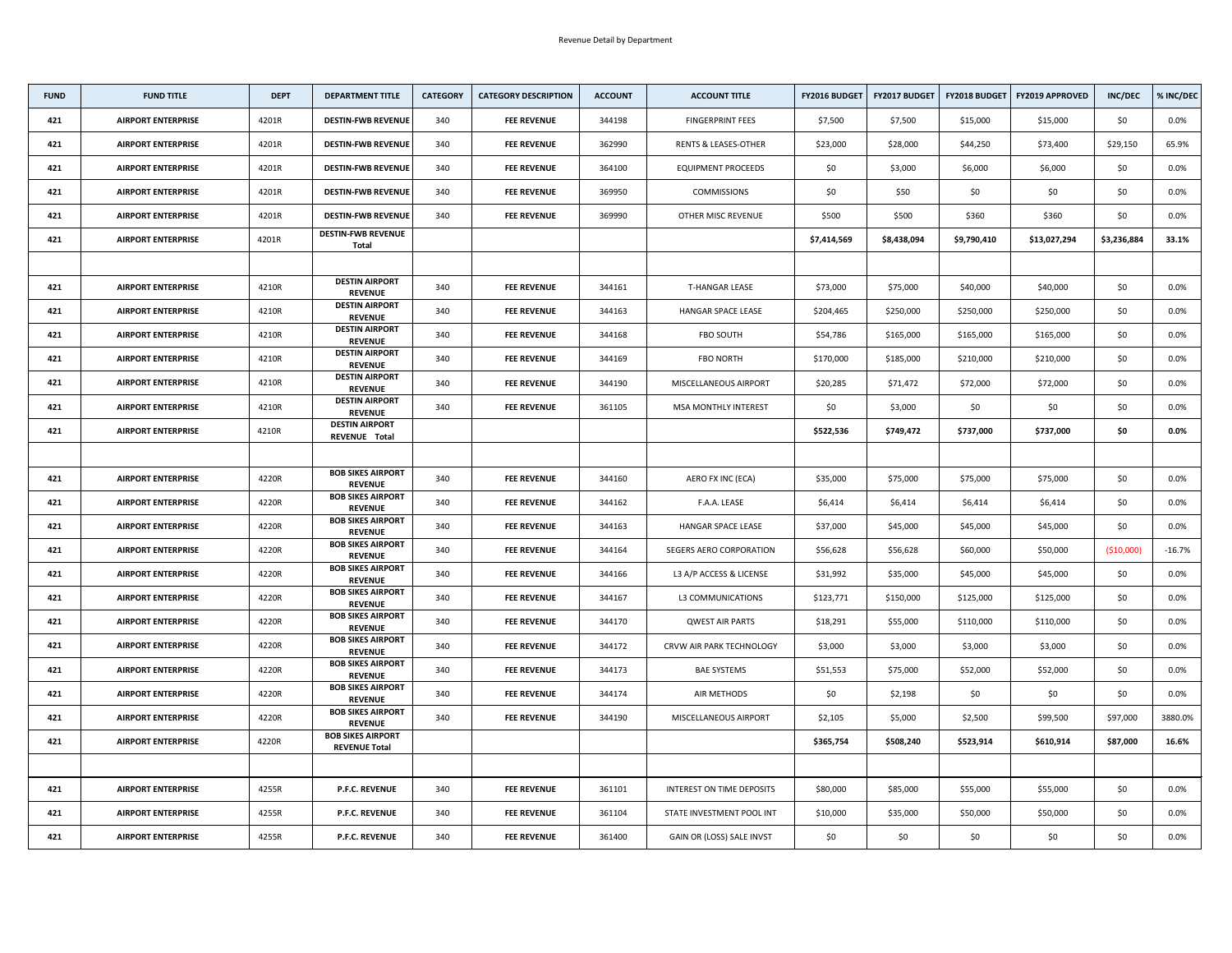| <b>FUND</b> | <b>FUND TITLE</b>                  | <b>DEPT</b> | <b>DEPARTMENT TITLE</b>                        | <b>CATEGORY</b> | <b>CATEGORY DESCRIPTION</b> | <b>ACCOUNT</b> | <b>ACCOUNT TITLE</b>         | <b>FY2016 BUDGET</b> | FY2017 BUDGET |              | FY2018 BUDGET   FY2019 APPROVED | <b>INC/DEC</b> | % INC/DEC |
|-------------|------------------------------------|-------------|------------------------------------------------|-----------------|-----------------------------|----------------|------------------------------|----------------------|---------------|--------------|---------------------------------|----------------|-----------|
| 421         | <b>AIRPORT ENTERPRISE</b>          | 4255R       | <b>P.F.C. REVENUE</b>                          | 340             | <b>FEE REVENUE</b>          | 369953         | PASSENGER FACILITY CHARGE    | \$1,442,000          | \$1,650,000   | \$1,850,000  | \$2,100,000                     | \$250,000      | 13.5%     |
| 421         | <b>AIRPORT ENTERPRISE</b>          | 4255R       | <b>P.F.C. REVENUE</b>                          | 340             | <b>FEE REVENUE</b>          | 369954         | C.F.C. (CAR RENTALS)         | \$0                  | \$0           | \$0          | \$0                             | \$0\$          | 0.0%      |
| 421         | <b>AIRPORT ENTERPRISE</b>          | 4255R       | <b>P.F.C. REVENUE</b>                          | 340             | <b>FEE REVENUE</b>          | 389910         | <b>BALANCES-PFC CASH</b>     | \$8,500,000          | \$10,000,000  | \$12,000,000 | \$13,150,000                    | \$1,150,000    | 9.6%      |
| 421         | <b>AIRPORT ENTERPRISE</b>          | 4255R       | <b>P.F.C. REVENUE</b><br><b>Total</b>          |                 |                             |                |                              | \$10,032,000         | \$11,770,000  | \$13,955,000 | \$15,355,000                    | \$1,400,000    | 10.0%     |
|             |                                    |             |                                                |                 |                             |                |                              |                      |               |              |                                 |                |           |
| 421         | <b>AIRPORT ENTERPRISE</b>          | 4256R       | <b>C.F.C. REVENUE</b>                          | 340             | <b>FEE REVENUE</b>          | 361101         | INTEREST ON TIME DEPOSITS    | \$20,000             | \$40,000      | \$25,000     | \$25,000                        | \$0            | $0.0\%$   |
| 421         | <b>AIRPORT ENTERPRISE</b>          | 4256R       | <b>C.F.C. REVENUE</b>                          | 340             | <b>FEE REVENUE</b>          | 361104         | STATE INVESTMENT POOL INT    | \$5,000              | \$20,000      | \$20,000     | \$20,000                        | \$0\$          | $0.0\%$   |
| 421         | <b>AIRPORT ENTERPRISE</b>          | 4256R       | <b>C.F.C. REVENUE</b>                          | 340             | <b>FEE REVENUE</b>          | 361400         | GAIN OR (LOSS) SALE INVST    | \$0                  | \$0           | \$0          | \$0                             | \$0            | 0.0%      |
| 421         | <b>AIRPORT ENTERPRISE</b>          | 4256R       | <b>C.F.C. REVENUE</b>                          | 340             | <b>FEE REVENUE</b>          | 369954         | C.F.C. (CAR RENTALS)         | \$1,500,000          | \$1,700,000   | \$1,800,000  | \$2,000,000                     | \$200,000      | 11.1%     |
| 421         | <b>AIRPORT ENTERPRISE</b>          | 4256R       | <b>C.F.C. REVENUE</b>                          | 340             | <b>FEE REVENUE</b>          | 389915         | <b>BALANCES-CFC CASH</b>     | \$3,000,000          | \$4,250,000   | \$4,678,000  | \$5,684,000                     | \$1,006,000    | 21.5%     |
| 421         | <b>AIRPORT ENTERPRISE</b>          | 4256R       | <b>C.F.C. REVENUE</b><br><b>Total</b>          |                 |                             |                |                              | \$4,525,000          | \$6,010,000   | \$6,523,000  | \$7,729,000                     | \$1,206,000    | 18.5%     |
|             |                                    |             |                                                |                 |                             |                |                              |                      |               |              |                                 |                |           |
| 421         | <b>AIRPORT ENTERPRISE</b>          | 4297R       | <b>REVENUE</b><br><b>ADJUSTMENT DEPT</b>       | 340             | <b>FEE REVENUE</b>          | 389401         | <b>CAPITAL CONTRIBUTIONS</b> | \$0                  | \$0           | \$0          | \$0                             | \$0            | $0.0\%$   |
| 421         | <b>AIRPORT ENTERPRISE</b>          | 4297R       | <b>REVENUE ADJUSTMENT</b><br><b>DEPT Total</b> |                 |                             |                |                              | \$0                  | \$0           | \$0          | \$0                             | \$0            | $0.0\%$   |
|             |                                    |             |                                                |                 |                             |                |                              |                      |               |              |                                 |                |           |
| 421         | <b>AIRPORT ENTERPRISE</b><br>Total |             |                                                |                 |                             |                |                              | \$28,959,859         | \$34,810,806  | \$42,359,324 | \$51,186,208                    | \$8,826,884    | 20.8%     |
| 421 Total   |                                    |             |                                                |                 |                             |                |                              | \$28,959,859         | \$34,810,806  | \$42,359,324 | \$51,186,208                    | \$8,826,884    | 20.8%     |
|             |                                    |             |                                                |                 |                             |                |                              |                      |               |              |                                 |                |           |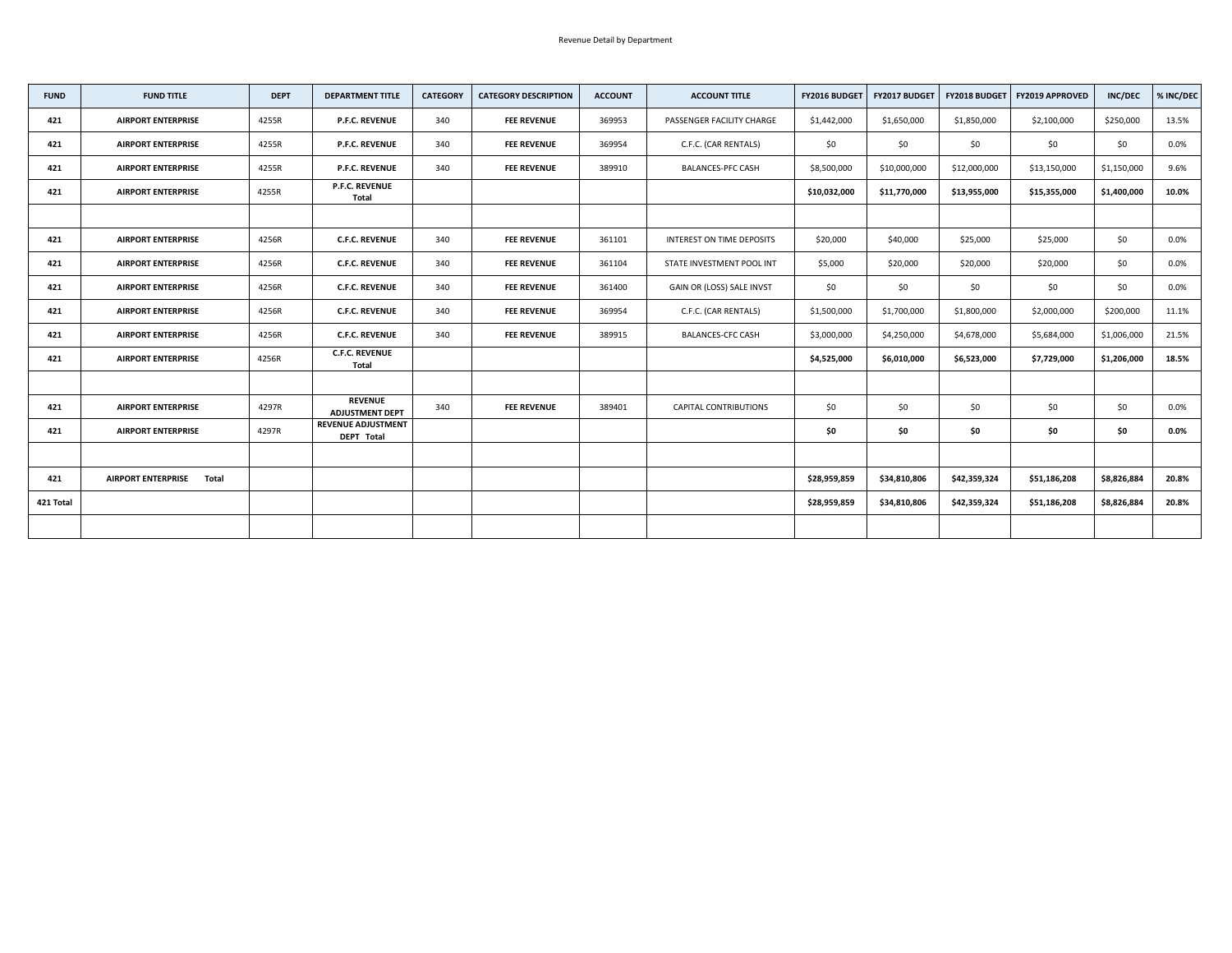| <b>FUND</b> | <b>FUND TITLE</b>                   | <b>DEPT</b> | <b>DEPARTMENT TITLE</b>                    | <b>CATEGORY</b> | <b>CATEGORY DESCRIPTION</b> | <b>ACCOUNT</b> | <b>ACCOUNT TITLE</b>             | <b>FY2016 BUDGET</b> | <b>FY2017 BUDGET</b> | <b>FY2018 BUDGET</b> | <b>FY2019 APPROVED</b> | <b>INC/DEC</b> | % INC/DEC |
|-------------|-------------------------------------|-------------|--------------------------------------------|-----------------|-----------------------------|----------------|----------------------------------|----------------------|----------------------|----------------------|------------------------|----------------|-----------|
| 430         | <b>SOLID WASTE ENTERPRISE</b>       | 4300R       | <b>SOLID WASTE</b><br><b>REVENUE</b>       | 340             | <b>FEE REVENUE</b>          | 343401         | LANDFILL OPERATING FEES          | \$7,000,000          | \$7,000,000          | \$7,800,000          | \$9,146,084            | \$1,346,084    | 17.3%     |
| 430         | <b>SOLID WASTE ENTERPRISE</b>       | 4300R       | <b>SOLID WASTE</b><br><b>REVENUE</b>       | 340             | <b>FEE REVENUE</b>          | 343495         | <b>RECYCLING FEES</b>            | \$750,000            | \$700,000            | \$500,000            | \$768,700              | \$268,700      | 53.7%     |
| 430         | <b>SOLID WASTE ENTERPRISE</b>       | 4300R       | <b>SOLID WASTE</b><br><b>REVENUE</b>       | 340             | <b>FEE REVENUE</b>          | 343910         | <b>CHARGES FOR SERVICES</b>      | \$50,000             | \$50,000             | \$75,000             | \$120,000              | \$45,000       | 60.0%     |
| 430         | <b>SOLID WASTE ENTERPRISE</b>       | 4300R       | <b>SOLID WASTE</b><br><b>REVENUE</b>       | 340             | <b>FEE REVENUE</b>          | 361101         | <b>INTEREST ON TIME DEPOSITS</b> | \$20,000             | \$15,000             | \$20,000             | \$20,000               | \$0\$          | $0.0\%$   |
| 430         | <b>SOLID WASTE ENTERPRISE</b>       | 4300R       | <b>SOLID WASTE</b><br><b>REVENUE</b>       | 340             | <b>FEE REVENUE</b>          | 361104         | STATE INVESTMENT POOL INT        | \$5,000              | \$5,000              | \$10,000             | \$20,000               | \$10,000       | 100.0%    |
| 430         | <b>SOLID WASTE ENTERPRISE</b>       | 4300R       | <b>SOLID WASTE</b><br><b>REVENUE</b>       | 340             | <b>FEE REVENUE</b>          | 361301         | UNREAL INC(DEC)-FAIR VAL         | \$0                  | \$0                  | \$0                  | \$0                    | \$0            | $0.0\%$   |
| 430         | <b>SOLID WASTE ENTERPRISE</b>       | 4300R       | <b>SOLID WASTE</b><br><b>REVENUE</b>       | 340             | <b>FEE REVENUE</b>          | 361400         | GAIN OR (LOSS) SALE INVST        | \$0                  | \$0\$                | \$0                  | \$0                    | \$0\$          | $0.0\%$   |
| 430         | <b>SOLID WASTE ENTERPRISE</b>       | 4300R       | <b>SOLID WASTE</b><br><b>REVENUE</b>       | 340             | <b>FEE REVENUE</b>          | 364100         | <b>EQUIPMENT PROCEEDS</b>        | \$0                  | \$0                  | \$0                  | \$0                    | \$0            | $0.0\%$   |
| 430         | <b>SOLID WASTE ENTERPRISE</b>       | 4300R       | <b>SOLID WASTE</b><br><b>REVENUE</b>       | 340             | <b>FEE REVENUE</b>          | 369990         | OTHER MISC REVENUE               | \$1,000              | \$0                  | \$0                  | \$0                    | \$0            | $0.0\%$   |
| 430         | <b>SOLID WASTE ENTERPRISE</b>       | 4300R       | <b>SOLID WASTE</b><br><b>REVENUE</b>       | 340             | <b>FEE REVENUE</b>          | 389901         | <b>BALANCES-CASH</b>             | \$1,150,000          | \$1,350,000          | \$2,500,000          | \$2,565,670            | \$65,670       | 2.6%      |
| 430         | <b>SOLID WASTE ENTERPRISE</b>       | 4300R       | <b>SOLID WASTE REVENUE</b><br><b>Total</b> |                 |                             |                |                                  | \$8,976,000          | \$9,120,000          | \$10,905,000         | \$12,640,454           | \$1,735,454    | 15.9%     |
|             |                                     |             |                                            |                 |                             |                |                                  |                      |                      |                      |                        |                |           |
| 430         | <b>SOLID WASTE ENTERPRISE Total</b> |             |                                            |                 |                             |                |                                  | \$8,976,000          | \$9,120,000          | \$10,905,000         | \$12,640,454           | \$1,735,454    | 15.9%     |
| 430 Total   |                                     |             |                                            |                 |                             |                |                                  | \$8,976,000          | \$9,120,000          | \$10,905,000         | \$12,640,454           | \$1,735,454    | 15.9%     |
|             |                                     |             |                                            |                 |                             |                |                                  |                      |                      |                      |                        |                |           |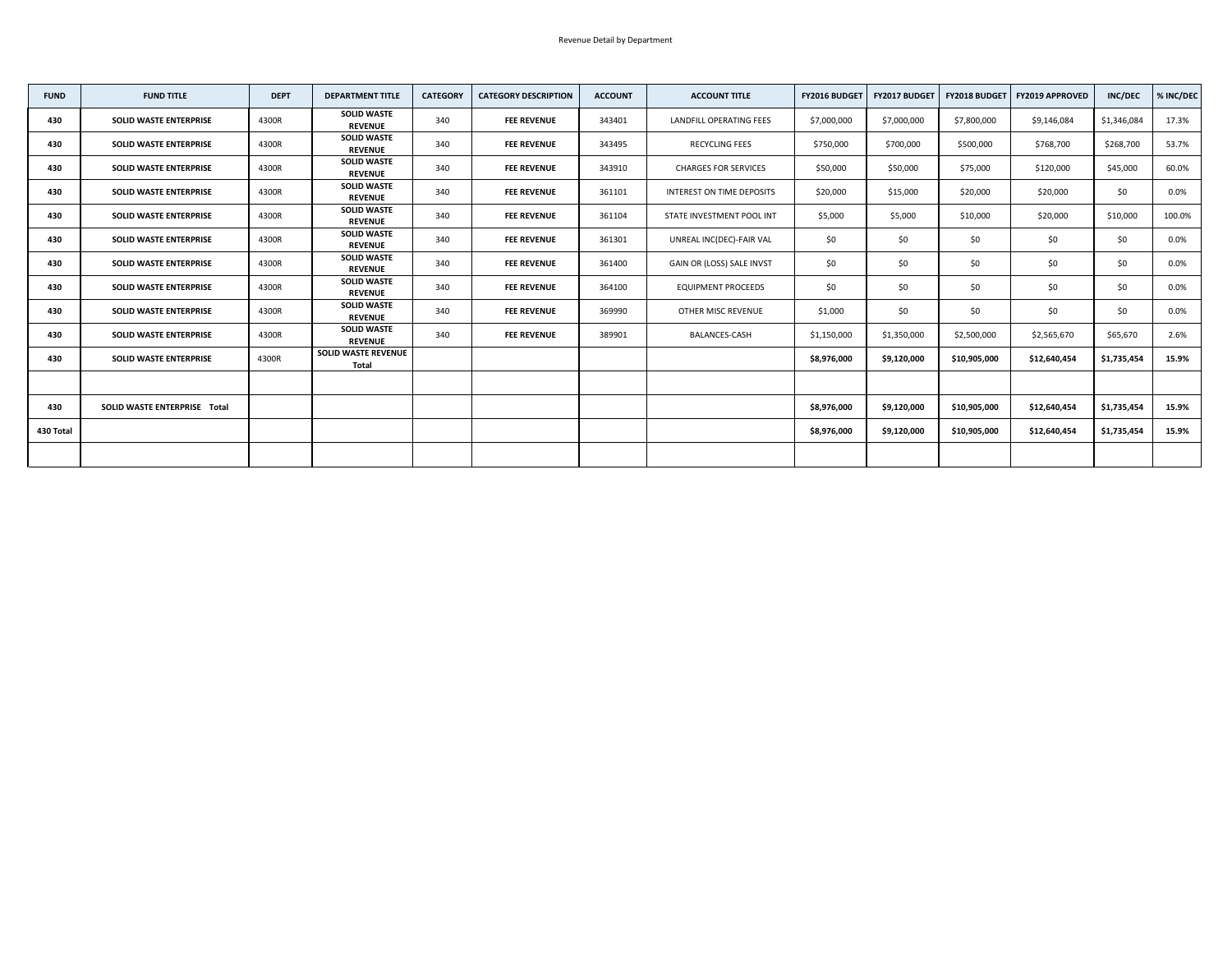| <b>FUND</b> | <b>FUND TITLE</b>                  | <b>DEPT</b> | <b>DEPARTMENT TITLE</b>                   | <b>CATEGORY</b> | <b>CATEGORY DESCRIPTION</b> | <b>ACCOUNT</b> | <b>ACCOUNT TITLE</b>             |             | FY2016 BUDGET   FY2017 BUDGET | <b>FY2018 BUDGET</b> | <b>FY2019 APPROVED</b> | <b>INC/DEC</b> | % INC/DEC  |
|-------------|------------------------------------|-------------|-------------------------------------------|-----------------|-----------------------------|----------------|----------------------------------|-------------|-------------------------------|----------------------|------------------------|----------------|------------|
| 441         | <b>INSPECTION ENTERPRISE</b>       | 4400R       | <b>INSPECTION REVENUE</b>                 | 340             | <b>FEE REVENUE</b>          | 322100         | <b>BUILDING PERMITS</b>          | \$1,260,803 | \$1,300,000                   | \$1,650,000          | \$1,610,000            | (540,000)      | $-2.4%$    |
| 441         | <b>INSPECTION ENTERPRISE</b>       | 4400R       | <b>INSPECTION REVENUE</b>                 | 340             | <b>FEE REVENUE</b>          | 329120         | <b>REINSPECTION PERMITS</b>      | \$48,000    | \$40,500                      | \$40,500             | \$57,500               | \$17,000       | 42.0%      |
| 441         | <b>INSPECTION ENTERPRISE</b>       | 4400R       | <b>INSPECTION REVENUE</b>                 | 340             | <b>FEE REVENUE</b>          | 329130         | HOME OCCUPATION PERMITS          | \$20,000    | \$21,000                      | \$28,500             | \$20,000               | ( \$8,500)     | $-29.8%$   |
| 441         | <b>INSPECTION ENTERPRISE</b>       | 4400R       | <b>INSPECTION REVENUE</b>                 | 340             | <b>FEE REVENUE</b>          | 329131         | <b>DEVELOPMENT PERMITS</b>       | \$23,000    | \$25,000                      | \$33,000             | \$30,000               | ( \$3,000)     | $-9.1%$    |
| 441         | <b>INSPECTION ENTERPRISE</b>       | 4400R       | <b>INSPECTION REVENUE</b>                 | 340             | <b>FEE REVENUE</b>          | 329201         | PROFESSIONAL                     | \$3,500     | \$2,300                       | \$2,500              | \$3,200                | \$700          | 28.0%      |
| 441         | <b>INSPECTION ENTERPRISE</b>       | 4400R       | <b>INSPECTION REVENUE</b>                 | 340             | <b>FEE REVENUE</b>          | 329202         | <b>CONTRACTOR CERTIFICATION</b>  | \$85,000    | \$77,300                      | \$65,000             | \$62,900               | (52, 100)      | $-3.2%$    |
| 441         | <b>INSPECTION ENTERPRISE</b>       | 4400R       | <b>INSPECTION REVENUE</b>                 | 340             | <b>FEE REVENUE</b>          | 342501         | FIRE CODE FEES                   | \$18,000    | \$22,000                      | \$10,000             | \$5,000                | ( \$5,000)     | $-50.0%$   |
| 441         | <b>INSPECTION ENTERPRISE</b>       | 4400R       | <b>INSPECTION REVENUE</b>                 | 340             | <b>FEE REVENUE</b>          | 342903         | PLAN REVIEW FEES                 | \$114,000   | \$122,000                     | \$150,000            | \$140,000              | ( \$10,000)    | $-6.7%$    |
| 441         | <b>INSPECTION ENTERPRISE</b>       | 4400R       | <b>INSPECTION REVENUE</b>                 | 340             | <b>FEE REVENUE</b>          | 342904         | <b>FAX FEES</b>                  | \$24,000    | \$26,000                      | \$30,000             | \$60,000               | \$30,000       | 100.0%     |
| 441         | <b>INSPECTION ENTERPRISE</b>       | 4400R       | <b>INSPECTION REVENUE</b>                 | 340             | <b>FEE REVENUE</b>          | 342906         | ADDRESSING FEES                  | \$3,200     | \$3,800                       | \$5,000              | \$5,000                | \$0            | $0.0\%$    |
| 441         | <b>INSPECTION ENTERPRISE</b>       | 4400R       | <b>INSPECTION REVENUE</b>                 | 340             | <b>FEE REVENUE</b>          | 342908         | <b>CREDIT CARD FEES</b>          | \$2,550     | \$4,000                       | \$6,500              | \$6,500                | \$0\$          | $0.0\%$    |
| 441         | <b>INSPECTION ENTERPRISE</b>       | 4400R       | <b>INSPECTION REVENUE</b>                 | 340             | <b>FEE REVENUE</b>          | 342909         | <b>COPYING FEES</b>              | \$400       | \$300                         | \$0                  | \$325                  | \$325          | 100.0%     |
| 441         | <b>INSPECTION ENTERPRISE</b>       | 4400R       | <b>INSPECTION REVENUE</b>                 | 340             | <b>FEE REVENUE</b>          | 342910         | <b>CHARGES FOR SERVICES</b>      | \$17,550    | \$17,000                      | \$35,000             | \$51,500               | \$16,500       | 47.1%      |
| 441         | <b>INSPECTION ENTERPRISE</b>       | 4400R       | <b>INSPECTION REVENUE</b>                 | 340             | <b>FEE REVENUE</b>          | 361101         | <b>INTEREST ON TIME DEPOSITS</b> | \$2,500     | \$2,500                       | \$2,500              | \$0                    | (52,500)       | $-100.0\%$ |
| 441         | <b>INSPECTION ENTERPRISE</b>       | 4400R       | <b>INSPECTION REVENUE</b>                 | 340             | <b>FEE REVENUE</b>          | 361104         | STATE INVESTMENT POOL INT        | \$500       | \$1,500                       | \$2,500              | \$0                    | ( \$2,500)     | $-100.0\%$ |
| 441         | <b>INSPECTION ENTERPRISE</b>       | 4400R       | <b>INSPECTION REVENUE</b>                 | 340             | <b>FEE REVENUE</b>          | 361301         | UNREAL INC(DEC)-FAIR VAL         | \$0\$       | \$0                           | \$0                  | \$0                    | \$0            | $0.0\%$    |
| 441         | <b>INSPECTION ENTERPRISE</b>       | 4400R       | <b>INSPECTION REVENUE</b>                 | 340             | <b>FEE REVENUE</b>          | 361400         | GAIN OR (LOSS) SALE INVST        | \$0         | \$0                           | \$0\$                | \$0                    | \$0            | $0.0\%$    |
| 441         | <b>INSPECTION ENTERPRISE</b>       | 4400R       | <b>INSPECTION REVENUE</b>                 | 340             | <b>FEE REVENUE</b>          | 364100         | <b>EQUIPMENT PROCEEDS</b>        | \$0\$       | \$0                           | \$0                  | \$0\$                  | \$0            | $0.0\%$    |
| 441         | <b>INSPECTION ENTERPRISE</b>       | 4400R       | <b>INSPECTION REVENUE</b>                 | 340             | <b>FEE REVENUE</b>          | 369990         | OTHER MISC REVENUE               | \$3,500     | \$2,000                       | \$1,000              | \$1,000                | \$0            | $0.0\%$    |
| 441         | <b>INSPECTION ENTERPRISE</b>       | 4400R       | <b>INSPECTION REVENUE</b>                 | 340             | <b>FEE REVENUE</b>          | 389901         | BALANCES-CASH                    | \$200,000   | \$200,000                     | \$550,000            | \$1,427,255            | \$877,255      | 159.5%     |
| 441         | <b>INSPECTION ENTERPRISE</b>       | 4400R       | <b>INSPECTION REVENUE</b><br><b>Total</b> |                 |                             |                |                                  | \$1,826,503 | \$1,867,200                   | \$2,612,000          | \$3,480,180            | \$868,180      | 33.2%      |
|             |                                    |             |                                           |                 |                             |                |                                  |             |                               |                      |                        |                |            |
| 441         | <b>INSPECTION ENTERPRISE Total</b> |             |                                           |                 |                             |                |                                  | \$1,826,503 | \$1,867,200                   | \$2,612,000          | \$3,480,180            | \$868,180      | 33.2%      |
| 441 Total   |                                    |             |                                           |                 |                             |                |                                  | \$1,826,503 | \$1,867,200                   | \$2,612,000          | \$3,480,180            | \$868,180      | 33.2%      |
|             |                                    |             |                                           |                 |                             |                |                                  |             |                               |                      |                        |                |            |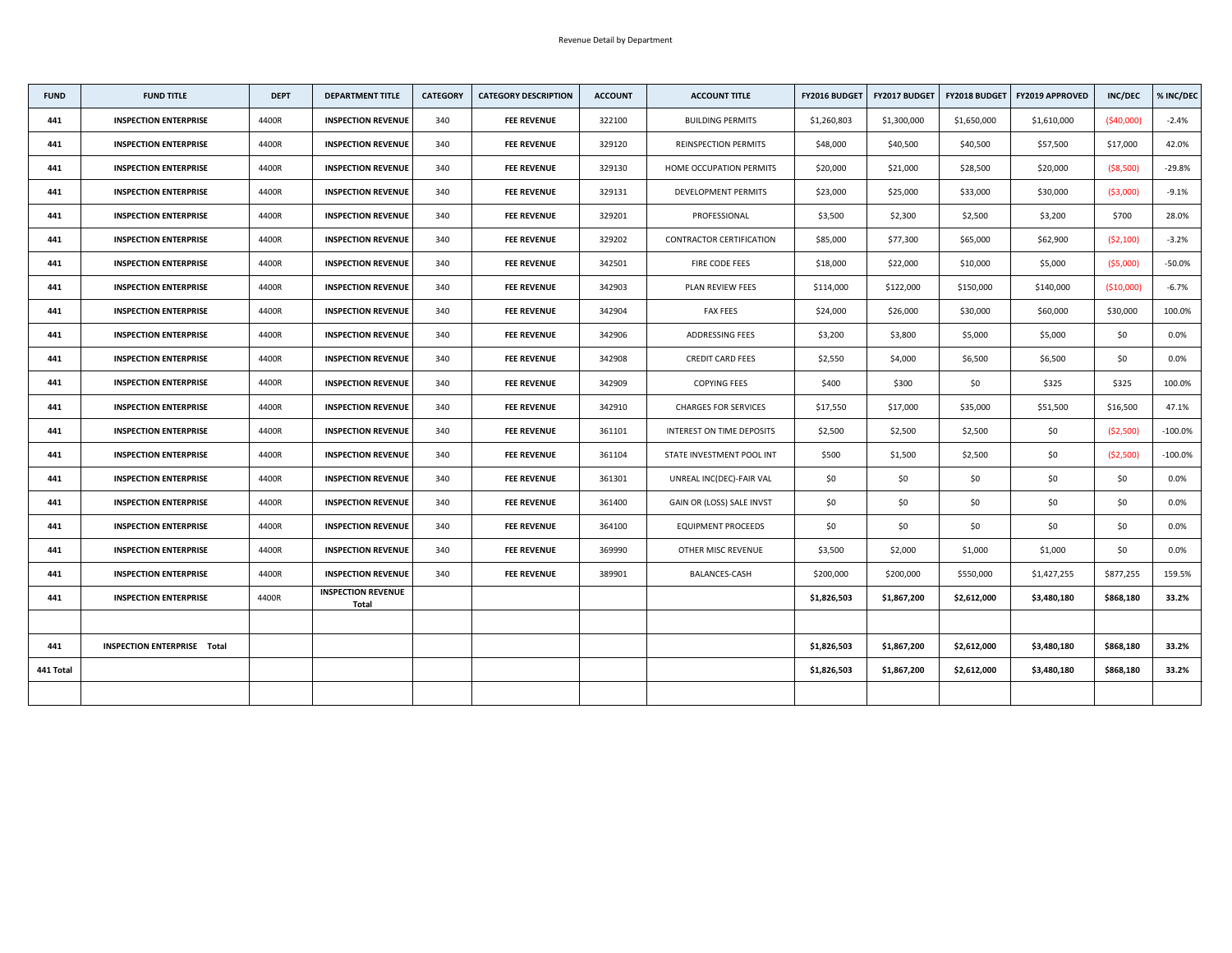| <b>FUND</b> | <b>FUND TITLE</b>                      | <b>DEPT</b> | <b>DEPARTMENT TITLE</b>                        | <b>CATEGORY</b> | <b>CATEGORY DESCRIPTION</b> | <b>ACCOUNT</b> | <b>ACCOUNT TITLE</b>          | <b>FY2016 BUDGET</b> | <b>FY2017 BUDGET</b> |                | <b>FY2018 BUDGET   FY2019 APPROVED</b> | <b>INC/DEC</b> | % INC/DEC |
|-------------|----------------------------------------|-------------|------------------------------------------------|-----------------|-----------------------------|----------------|-------------------------------|----------------------|----------------------|----------------|----------------------------------------|----------------|-----------|
| 450         | <b>EMERGENCY MEDICAL SERVICE</b>       | 4500R       | <b>EMER MED SVCS</b><br><b>REVENUE</b>         | 340             | <b>FEE REVENUE</b>          | 311100         | AD VALOREM TAXES-CURRENT      | \$0                  | \$0                  | \$0            | \$1,247,215                            | \$1,247,215    | 100.0%    |
| 450         | <b>EMERGENCY MEDICAL SERVICE</b>       | 4500R       | <b>EMER MED SVCS</b><br><b>REVENUE</b>         | 340             | <b>FEE REVENUE</b>          | 311200         | AD VALOREM TAXES-DELINQ       | \$3,500              | \$2,500              | \$0            | \$0                                    | \$0\$          | 0.0%      |
| 450         | <b>EMERGENCY MEDICAL SERVICE</b>       | 4500R       | <b>EMER MED SVCS</b><br><b>REVENUE</b>         | 340             | <b>FEE REVENUE</b>          | 342601         | <b>AMBULANCE FEES</b>         | \$17,000,000         | \$20,000,000         | \$23,000,000   | \$23,400,000                           | \$400,000      | 1.7%      |
| 450         | <b>EMERGENCY MEDICAL SERVICE</b>       | 4500R       | <b>EMER MED SVCS</b><br><b>REVENUE</b>         | 340             | <b>FEE REVENUE</b>          | 342604         | <b>BAD DEBT ALLOWANCE</b>     | $-$10,300,000$       | $-$12,700,000$       | $-$15,000,000$ | -\$14,755,000                          | \$245,000      | $-1.6%$   |
| 450         | <b>EMERGENCY MEDICAL SERVICE</b>       | 4500R       | <b>EMER MED SVCS</b><br><b>REVENUE</b>         | 340             | <b>FEE REVENUE</b>          | 342909         | <b>COPYING FEES</b>           | \$1,000              | \$1,000              | \$1,000        | \$1,500                                | \$500          | 50.0%     |
| 450         | <b>EMERGENCY MEDICAL SERVICE</b>       | 4500R       | <b>EMER MED SVCS</b><br><b>REVENUE</b>         | 340             | <b>FEE REVENUE</b>          | 361101         | INTEREST ON TIME DEPOSITS     | \$5,000              | \$8,000              | \$10,000       | \$9,500                                | (5500)         | $-5.0%$   |
| 450         | <b>EMERGENCY MEDICAL SERVICE</b>       | 4500R       | <b>EMER MED SVCS</b><br><b>REVENUE</b>         | 340             | <b>FEE REVENUE</b>          | 361104         | STATE INVESTMENT POOL INT     | \$500                | \$5,000              | \$10,000       | \$9,500                                | (5500)         | $-5.0%$   |
| 450         | <b>EMERGENCY MEDICAL SERVICE</b>       | 4500R       | <b>EMER MED SVCS</b><br><b>REVENUE</b>         | 340             | <b>FEE REVENUE</b>          | 361301         | UNREAL INC(DEC)-FAIR VAL      | \$0                  | \$0                  | \$0            | \$0                                    | \$0            | $0.0\%$   |
| 450         | <b>EMERGENCY MEDICAL SERVICE</b>       | 4500R       | <b>EMER MED SVCS</b><br><b>REVENUE</b>         | 340             | <b>FEE REVENUE</b>          | 361400         | GAIN OR (LOSS) SALE INVST     | \$0                  | \$0                  | \$0            | \$0                                    | \$0            | 0.0%      |
| 450         | <b>EMERGENCY MEDICAL SERVICE</b>       | 4500R       | <b>EMER MED SVCS</b><br><b>REVENUE</b>         | 340             | <b>FEE REVENUE</b>          | 364100         | <b>EQUIPMENT PROCEEDS</b>     | \$0                  | \$0\$                | \$0            | \$0                                    | \$0\$          | 0.0%      |
| 450         | <b>EMERGENCY MEDICAL SERVICE</b>       | 4500R       | <b>EMER MED SVCS</b><br><b>REVENUE</b>         | 340             | <b>FEE REVENUE</b>          | 381214         | <b>BUDG TRF-RACING MONIES</b> | \$33,000             | \$33,000             | \$33,000       | \$33,000                               | \$0\$          | $0.0\%$   |
| 450         | <b>EMERGENCY MEDICAL SERVICE</b>       | 4500R       | <b>EMER MED SVCS</b><br><b>REVENUE</b>         | 340             | <b>FEE REVENUE</b>          | 389901         | <b>BALANCES-CASH</b>          | \$825,000            | \$1,417,878          | \$1,000,000    | \$0\$                                  | ( \$1,000,000] | $-100.0%$ |
| 450         | <b>EMERGENCY MEDICAL SERVICE</b>       | 4500R       | <b>EMER MED SVCS</b><br><b>REVENUE Total</b>   |                 |                             |                |                               | \$7,568,000          | \$8,767,378          | \$9,054,000    | \$9,945,715                            | \$891,715      | 9.8%      |
|             |                                        |             |                                                |                 |                             |                |                               |                      |                      |                |                                        |                |           |
| 450         | <b>EMERGENCY MEDICAL SERVICE</b>       | 4597R       | <b>REVENUE</b><br><b>ADJUSTMENT DEPT</b>       | 340             | <b>FEE REVENUE</b>          | 389401         | <b>CAPITAL CONTRIBUTIONS</b>  | \$0\$                | \$0\$                | \$0\$          | \$0                                    | \$0            | $0.0\%$   |
| 450         | <b>EMERGENCY MEDICAL SERVICE</b>       | 4597R       | <b>REVENUE ADJUSTMENT</b><br><b>DEPT Total</b> |                 |                             |                |                               | \$0                  | \$0                  | \$0            | \$0                                    | \$0            | $0.0\%$   |
|             |                                        |             |                                                |                 |                             |                |                               |                      |                      |                |                                        |                |           |
| 450         | <b>EMERGENCY MEDICAL SERVICE Total</b> |             |                                                |                 |                             |                |                               | \$7,568,000          | \$8,767,378          | \$9,054,000    | \$9,945,715                            | \$891,715      | 9.8%      |
| 450 Total   |                                        |             |                                                |                 |                             |                |                               | \$7,568,000          | \$8,767,378          | \$9,054,000    | \$9,945,715                            | \$891,715      | 9.8%      |
|             |                                        |             |                                                |                 |                             |                |                               |                      |                      |                |                                        |                |           |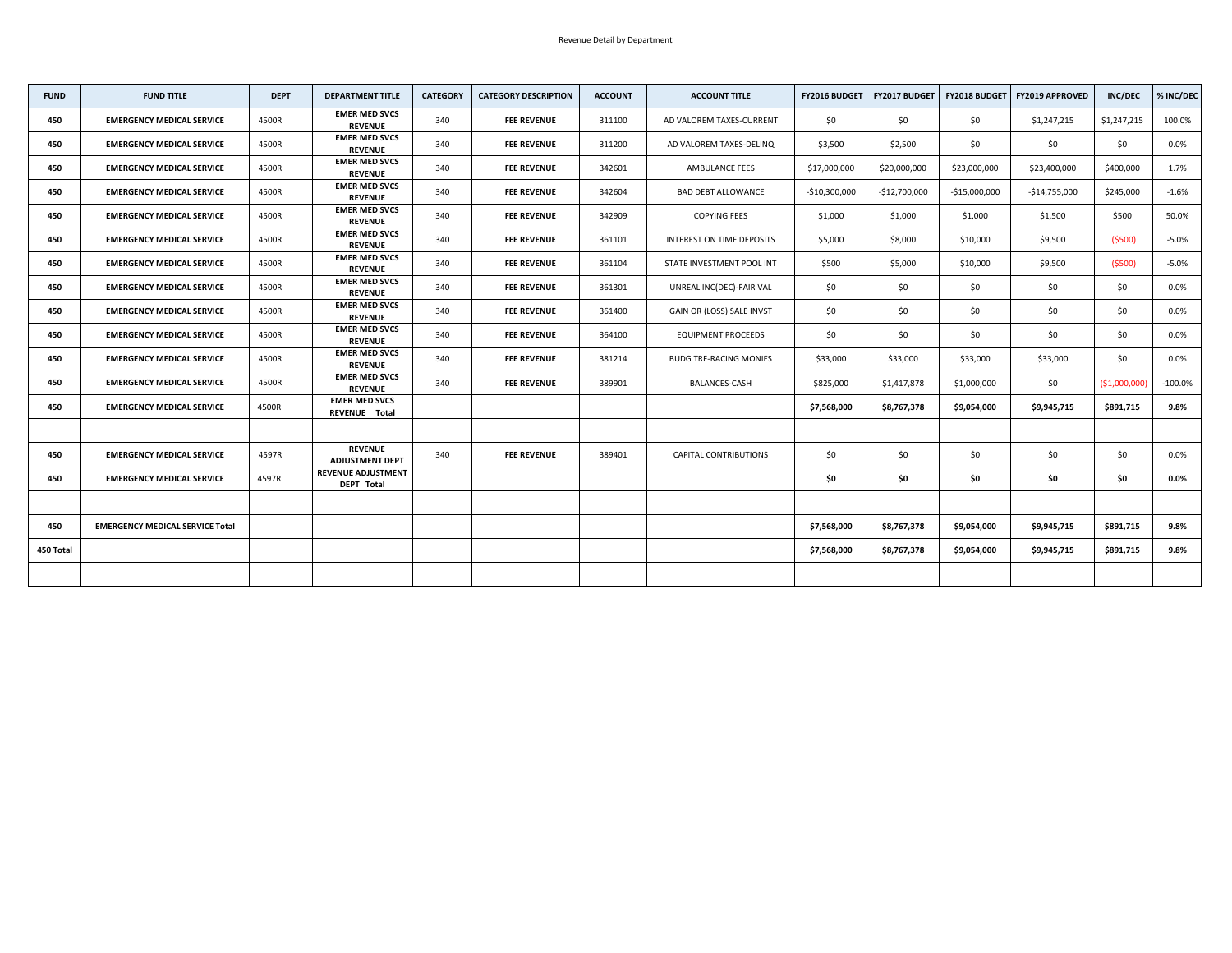| <b>FUND</b> | <b>FUND TITLE</b>              | <b>DEPT</b> | <b>DEPARTMENT TITLE</b>                  | <b>CATEGORY</b> | <b>CATEGORY DESCRIPTION</b> | <b>ACCOUNT</b> | <b>ACCOUNT TITLE</b>            | <b>FY2016 BUDGET</b> | <b>FY2017 BUDGET</b> | <b>FY2018 BUDGET</b> | <b>FY2019 APPROVED</b> | <b>INC/DEC</b> | % INC/DEC |
|-------------|--------------------------------|-------------|------------------------------------------|-----------------|-----------------------------|----------------|---------------------------------|----------------------|----------------------|----------------------|------------------------|----------------|-----------|
| 501         | <b>SELF INSURANCE-INT SVCS</b> | 5100R       | <b>SELF INSURANCE</b><br><b>REVENUE</b>  | 340             | <b>FEE REVENUE</b>          | 341240         | FAMILY HEALTH PREMIUMS          | \$1,418,790          | \$1,332,621          | \$1,747,655          | \$1,698,026            | (549, 629)     | $-2.8%$   |
| 501         | <b>SELF INSURANCE-INT SVCS</b> | 5100R       | <b>SELF INSURANCE</b><br><b>REVENUE</b>  | 340             | <b>FEE REVENUE</b>          | 341242         | RETIREE HEALTH PREMIUMS         | \$374,095            | \$374,092            | \$480,283            | \$441,600              | ( \$38, 683)   | $-8.1%$   |
| 501         | <b>SELF INSURANCE-INT SVCS</b> | 5100R       | <b>SELF INSURANCE</b><br><b>REVENUE</b>  | 340             | <b>FEE REVENUE</b>          | 341243         | <b>EMPLOYEE HEALTH CONTRIB</b>  | \$161,828            | \$284,933            | \$349,034            | \$209,790              | ( \$139, 244)  | $-39.9%$  |
| 501         | <b>SELF INSURANCE-INT SVCS</b> | 5100R       | <b>SELF INSURANCE</b><br><b>REVENUE</b>  | 340             | <b>FEE REVENUE</b>          | 341244         | FAMILY DENTAL PREMIUMS          | \$196,638            | \$247,104            | \$299,571            | \$293,480              | (56,091)       | $-2.0%$   |
| 501         | <b>SELF INSURANCE-INT SVCS</b> | 5100R       | <b>SELF INSURANCE</b><br><b>REVENUE</b>  | 340             | <b>FEE REVENUE</b>          | 341246         | <b>CONTRA HEALTH INS REBATE</b> | \$0\$                | \$0                  | \$0                  | \$0\$                  | \$0            | 0.0%      |
| 501         | <b>SELF INSURANCE-INT SVCS</b> | 5100R       | <b>SELF INSURANCE</b><br><b>REVENUE</b>  | 340             | <b>FEE REVENUE</b>          | 341247         | RETIREE DENTAL PREMIUMS         | \$30,072             | \$46,253             | \$75,170             | \$72,276               | (52,894)       | $-3.8%$   |
| 501         | <b>SELF INSURANCE-INT SVCS</b> | 5100R       | <b>SELF INSURANCE</b><br><b>REVENUE</b>  | 340             | <b>FEE REVENUE</b>          | 341248         | RETIREE LIFE PREMIUMS           | \$360                | \$720                | \$3,600              | \$9,000                | \$5,400        | 150.0%    |
| 501         | <b>SELF INSURANCE-INT SVCS</b> | 5100R       | <b>SELF INSURANCE</b><br><b>REVENUE</b>  | 340             | <b>FEE REVENUE</b>          | 341250         | <b>EMPLOYEE LIFE PREMIUMS</b>   | \$37,245             | \$41,808             | \$41,691             | \$44,382               | \$2,691        | 6.5%      |
| 501         | <b>SELF INSURANCE-INT SVCS</b> | 5100R       | <b>SELF INSURANCE</b><br><b>REVENUE</b>  | 340             | <b>FEE REVENUE</b>          | 341251         | <b>EMPLOYEE HEALTH PREMIUMS</b> | \$8,523,572          | \$7,986,395          | \$8,936,616          | \$9,883,788            | \$947,172      | 10.6%     |
| 501         | <b>SELF INSURANCE-INT SVCS</b> | 5100R       | <b>SELF INSURANCE</b><br><b>REVENUE</b>  | 340             | <b>FEE REVENUE</b>          | 341254         | <b>FAMILY LIFE PREMIUMS</b>     | \$180,000            | \$183,631            | \$190,976            | \$120,000              | (570, 976)     | $-37.2%$  |
| 501         | <b>SELF INSURANCE-INT SVCS</b> | 5100R       | <b>SELF INSURANCE</b><br><b>REVENUE</b>  | 340             | <b>FEE REVENUE</b>          | 341255         | <b>EMPLOYEE DENTAL PREMIUMS</b> | \$242,605            | \$351,830            | \$407,032            | \$376,384              | ( \$30, 648)   | $-7.5%$   |
| 501         | <b>SELF INSURANCE-INT SVCS</b> | 5100R       | <b>SELF INSURANCE</b><br><b>REVENUE</b>  | 340             | <b>FEE REVENUE</b>          | 341259         | OTHER INSURANCE PREMIUMS        | \$1,505,016          | \$1,431,732          | \$1,500,128          | \$1,143,781            | ( \$356, 347)  | $-23.8%$  |
| 501         | <b>SELF INSURANCE-INT SVCS</b> | 5100R       | <b>SELF INSURANCE</b><br><b>REVENUE</b>  | 340             | <b>FEE REVENUE</b>          | 341260         | <b>WORKERS' COMP PREMIUMS</b>   | \$1,371,327          | \$1,339,029          | \$1,447,193          | \$1,391,640            | (555, 553)     | $-3.8%$   |
| 501         | <b>SELF INSURANCE-INT SVCS</b> | 5100R       | <b>SELF INSURANCE</b><br><b>REVENUE</b>  | 340             | <b>FEE REVENUE</b>          | 341267         | <b>OPT VISION</b>               | \$72,000             | \$79,118             | \$82,840             | \$87,737               | \$4,897        | 5.9%      |
| 501         | <b>SELF INSURANCE-INT SVCS</b> | 5100R       | <b>SELF INSURANCE</b><br><b>REVENUE</b>  | 340             | <b>FEE REVENUE</b>          | 341268         | OPT LONG-TERM DISABILITY        | \$10,000             | \$11,374             | \$18,639             | \$19,893               | \$1,254        | 6.7%      |
| 501         | <b>SELF INSURANCE-INT SVCS</b> | 5100R       | <b>SELF INSURANCE</b><br><b>REVENUE</b>  | 340             | <b>FEE REVENUE</b>          | 341269         | <b>EMPLOYEE L-T DISABILITY</b>  | \$40,110             | \$45,024             | \$48,746             | \$51,893               | \$3,147        | 6.5%      |
| 501         | <b>SELF INSURANCE-INT SVCS</b> | 5100R       | <b>SELF INSURANCE</b><br><b>REVENUE</b>  | 340             | <b>FEE REVENUE</b>          | 341270         | <b>GEN LIABILITY PREMIUMS</b>   | \$480,555            | \$501,284            | \$490,867            | \$486,102              | (54, 765)      | $-1.0\%$  |
| 501         | <b>SELF INSURANCE-INT SVCS</b> | 5100R       | <b>SELF INSURANCE</b><br><b>REVENUE</b>  | 340             | <b>FEE REVENUE</b>          | 341276         | <b>SUBROGATION INCOME</b>       | \$50,000             | \$50,000             | \$50,000             | \$50,000               | \$0            | $0.0\%$   |
| 501         | <b>SELF INSURANCE-INT SVCS</b> | 5100R       | <b>SELF INSURANCE</b><br><b>REVENUE</b>  | 340             | <b>FEE REVENUE</b>          | 341280         | <b>EMPLOYEE NON-BCBS</b>        | \$37,884             | \$37,332             | \$42,008             | \$24,748               | (517, 260)     | $-41.1%$  |
| 501         | <b>SELF INSURANCE-INT SVCS</b> | 5100R       | <b>SELF INSURANCE</b><br><b>REVENUE</b>  | 340             | <b>FEE REVENUE</b>          | 341909         | <b>COPYING FEES</b>             | \$0\$                | \$400                | \$400                | \$400                  | \$0\$          | $0.0\%$   |
| 501         | <b>SELF INSURANCE-INT SVCS</b> | 5100R       | <b>SELF INSURANCE</b><br><b>REVENUE</b>  | 340             | <b>FEE REVENUE</b>          | 359100         | <b>CRT ORDERED RESTITUTION</b>  | \$0                  | \$0                  | \$0                  | \$0                    | \$0            | $0.0\%$   |
| 501         | <b>SELF INSURANCE-INT SVCS</b> | 5100R       | <b>SELF INSURANCE</b><br><b>REVENUE</b>  | 340             | <b>FEE REVENUE</b>          | 361101         | INTEREST ON TIME DEPOSITS       | \$15,000             | \$0                  | \$0                  | \$0                    | \$0            | $0.0\%$   |
| 501         | <b>SELF INSURANCE-INT SVCS</b> | 5100R       | <b>SELF INSURANCE</b><br><b>REVENUE</b>  | 340             | <b>FEE REVENUE</b>          | 361104         | STATE INVESTMENT POOL INT       | \$5,000              | \$0                  | \$0                  | \$0                    | \$0\$          | 0.0%      |
| 501         | <b>SELF INSURANCE-INT SVCS</b> | 5100R       | <b>SELF INSURANCE</b><br><b>REVENUE</b>  | 340             | <b>FEE REVENUE</b>          | 361301         | UNREAL INC(DEC)-FAIR VAL        | \$0                  | \$0                  | \$0                  | \$0                    | \$0\$          | $0.0\%$   |
| 501         | <b>SELF INSURANCE-INT SVCS</b> | 5100R       | <b>SELF INSURANCE</b><br><b>REVENUE</b>  | 340             | <b>FEE REVENUE</b>          | 361400         | GAIN OR (LOSS) SALE INVST       | \$0\$                | \$0                  | \$0                  | \$0\$                  | \$0            | 0.0%      |
| 501         | <b>SELF INSURANCE-INT SVCS</b> | 5100R       | <b>SELF INSURANCE</b><br><b>REVENUE</b>  | 340             | <b>FEE REVENUE</b>          | 369310         | <b>INSURANCE PROCEEDS</b>       | \$0\$                | \$0                  | \$0\$                | \$0                    | \$0\$          | $0.0\%$   |
| 501         | <b>SELF INSURANCE-INT SVCS</b> | 5100R       | <b>SELF INSURANCE</b><br><b>REVENUE</b>  | 340             | <b>FEE REVENUE</b>          | 369990         | OTHER MISC REVENUE              | \$804,200            | \$4,200              | \$351,800            | \$350                  | ( \$351,450)   | -99.9%    |
| 501         | <b>SELF INSURANCE-INT SVCS</b> | 5100R       | <b>SELF INSURANCE</b><br><b>REVENUE</b>  | 340             | <b>FEE REVENUE</b>          | 389901         | <b>BALANCES-CASH</b>            | \$1,850,000          | \$1,200,000          | \$1,961,500          | \$1,264,173            | (5697,327)     | $-35.6%$  |
| 501         | <b>SELF INSURANCE-INT SVCS</b> | 5100R       | <b>SELF INSURANCE</b><br>REVENUE Total   |                 |                             |                |                                 | \$17,406,297         | \$15,548,880         | \$18,525,749         | \$17,669,443           | ( \$856, 306)  | $-4.6%$   |
|             |                                |             |                                          |                 |                             |                |                                 |                      |                      |                      |                        |                |           |
| 501         | <b>SELF INSURANCE-INT SVCS</b> | 5103R       | <b>HEALTH PROGRAMS</b><br><b>REVENUE</b> | 340             | <b>FEE REVENUE</b>          | 369990         | <b>OTHER MISC REVENUE</b>       | \$0                  | \$0                  | \$50,000             | \$50,000               | \$0            | $0.0\%$   |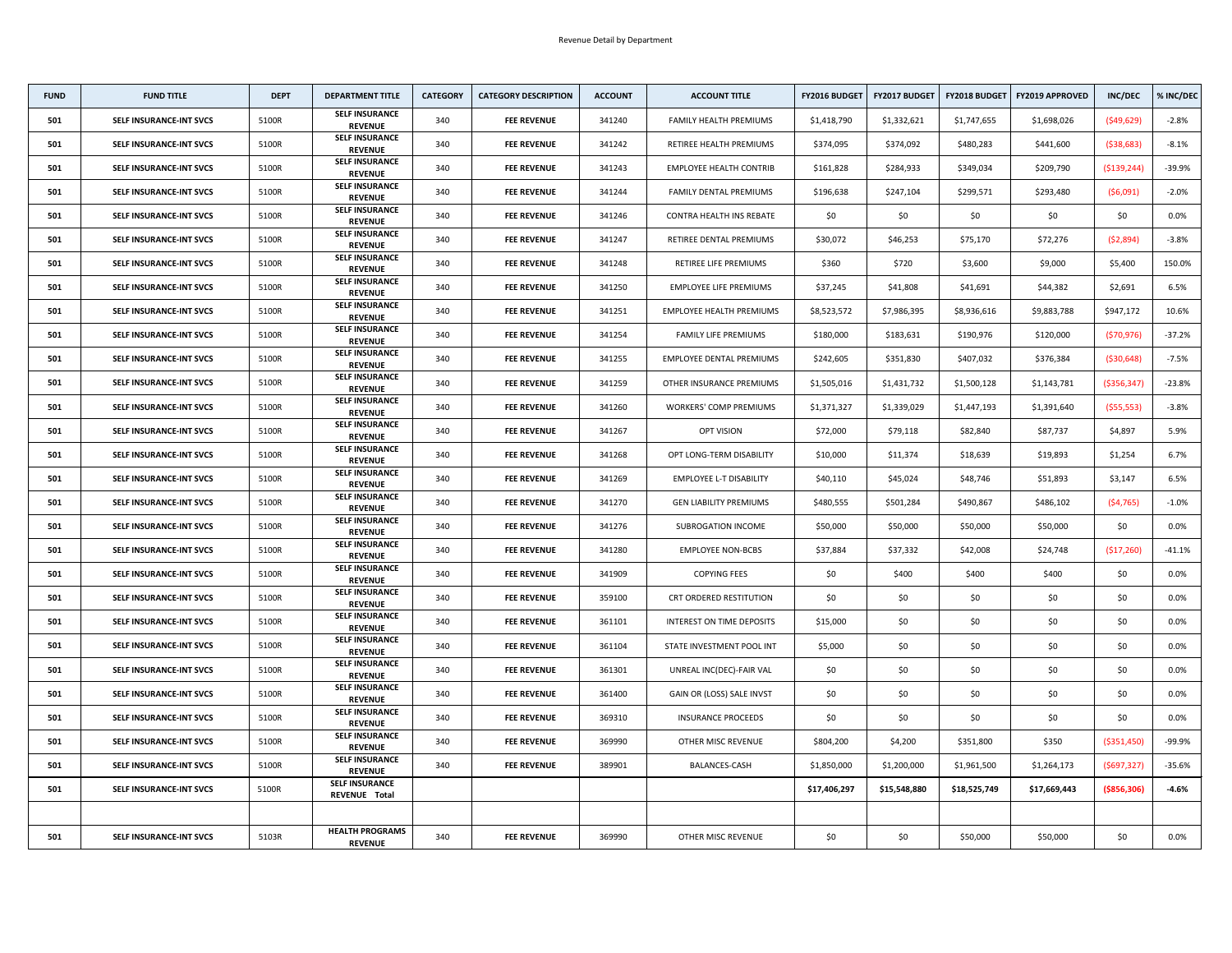| <b>FUND</b> | <b>FUND TITLE</b>              | <b>DEPT</b> | <b>DEPARTMENT TITLE</b>                        | <b>CATEGORY</b> | <b>CATEGORY DESCRIPTION</b> | <b>ACCOUNT</b> | <b>ACCOUNT TITLE</b> | <b>FY2016 BUDGET</b> |              |              | FY2017 BUDGET   FY2018 BUDGET   FY2019 APPROVED | <b>INC/DEC</b> | % INC/DEC |
|-------------|--------------------------------|-------------|------------------------------------------------|-----------------|-----------------------------|----------------|----------------------|----------------------|--------------|--------------|-------------------------------------------------|----------------|-----------|
| 501         | <b>SELF INSURANCE-INT SVCS</b> | 5103R       | <b>HEALTH PROGRAMS</b><br><b>REVENUE</b>       | 340             | <b>FEE REVENUE</b>          | 389901         | <b>BALANCES-CASH</b> | \$0                  | \$0          | \$38,500     | \$140,000                                       | \$101,500      | 263.6%    |
| 501         | <b>SELF INSURANCE-INT SVCS</b> | 5103R       | <b>HEALTH PROGRAMS</b><br><b>REVENUE Total</b> |                 |                             |                |                      |                      | \$0          | \$88,500     | \$190,000                                       | \$101,500      | 114.7%    |
|             |                                |             |                                                |                 |                             |                |                      |                      |              |              |                                                 |                |           |
| 501         | SELF INSURANCE-INT SVCS Total  |             |                                                |                 |                             |                |                      | \$17,406,297         | \$15,548,880 | \$18,614,249 | \$17,859,443                                    | ( \$754, 806)  | $-4.1%$   |
| 501 Total   |                                |             |                                                |                 |                             |                |                      | \$17,406,297         | \$15,548,880 | \$18,614,249 | \$17,859,443                                    | (\$754,806)    | $-4.1%$   |
|             |                                |             |                                                |                 |                             |                |                      |                      |              |              |                                                 |                |           |